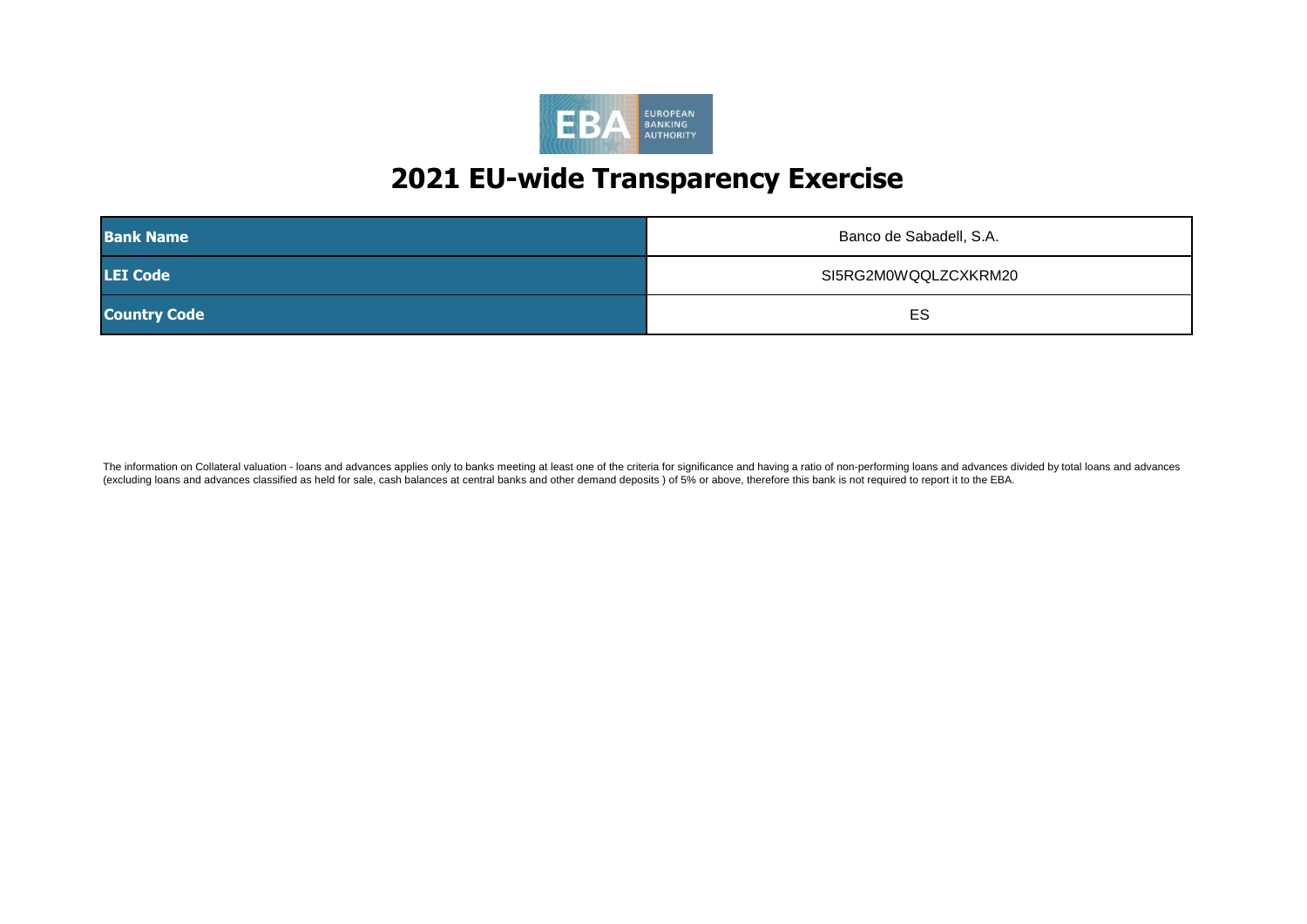

# 202009 202012 202103 202106 **2021 EU-wide Transparency Exercise**

**Key Metrics**

Banco de Sabadell, S.A.

| (mln EUR, %)                                                                                                                                                                | As of<br>30/09/2020 | As of<br>31/12/2020 | As of<br>31/03/2021 | As of<br>30/06/2021 | <b>COREP CODE</b>                                                                                                                          | <b>REGULATION</b>                                                                            |
|-----------------------------------------------------------------------------------------------------------------------------------------------------------------------------|---------------------|---------------------|---------------------|---------------------|--------------------------------------------------------------------------------------------------------------------------------------------|----------------------------------------------------------------------------------------------|
| <b>Available capital (amounts)</b>                                                                                                                                          |                     |                     |                     |                     |                                                                                                                                            |                                                                                              |
| Common Equity Tier 1 (CET1) capital - transitional period                                                                                                                   | 9,901               | 9,911               | 9,959               | 9,885               | C 01.00 (r020,c010)                                                                                                                        | Article 50 of CRR                                                                            |
| Common Equity Tier 1 (CET1) capital - transitional period - as if IFRS 9 or analogous ECLs<br>transitional arrangements had not been applied                                | 9,172               | 9,487               | 9,611               | 9,636               | C 01.00 (r020,c010)<br>$-C 05.01 (r440, c010)$                                                                                             | Article 50 of CRR                                                                            |
| Tier 1 capital - transitional period                                                                                                                                        | 11,054              | 11,065              | 11,612              | 11,538              | C 01.00 (r015,c010)                                                                                                                        | Article 25 of CRR                                                                            |
| Tier 1 capital as if IFRS 9 or analogous ECLs transitional arrangements had not been applied<br>transitional definition                                                     | 10.325              | 10,640              | 11,265              | 11,290              | C 01.00 (r015,c010)<br>- C 05.01 (r440,c010) - C 05.01 (r440,c020)                                                                         | Article 25 of CRR                                                                            |
| Total capital - transitional period                                                                                                                                         | 12,715              | 12,729              | 13,639              | 13,579              | C 01.00 (r010,c010)                                                                                                                        | Articles 4(118) and 72 of CRR                                                                |
| Total capital - transitional period - as if IFRS 9 or analogous ECLs transitional arrangements<br>had not been applied                                                      | 12,220              | 12,550              | 13,332              | 13,331              | C 01.00 (r010,c010) - C 05.01 (r440,c010)<br>- C 05.01 (r440,c020) - C 05.01 (r440,c030)                                                   | Articles 4(118) and 72 of CRR                                                                |
| <b>Risk exposure amounts</b>                                                                                                                                                |                     |                     |                     |                     |                                                                                                                                            |                                                                                              |
| Total risk exposure amount                                                                                                                                                  | 77,765              | 78,858              | 80,705              | 81,033              | C 02.00 (r010,c010)                                                                                                                        | Articles 92(3), 95, 96 and 98 of CRR                                                         |
| Total risk exposure amount as if IFRS 9 or analogous ECLs transitional arrangements had not<br>been applied                                                                 | 77,700              | 78,901              | 80,694              | 81,029              | C 02.00 (r010,c010)<br>$-$ C 05.01 (r440,c040)                                                                                             | Articles 92(3), 95, 96 and 98 of CRR                                                         |
| <b>Capital ratios</b>                                                                                                                                                       |                     |                     |                     |                     |                                                                                                                                            |                                                                                              |
| Common Equity Tier 1 (as a percentage of risk exposure amount) - transitional definition                                                                                    | 12.73%              | 12.57%              | 12.34%              | 12.20%              | $CA3$ $\{1\}$                                                                                                                              |                                                                                              |
| Common Equity Tier 1 (as a percentage of risk exposure amount) - transitional definition - as<br>if IFRS 9 or analogous ECLs transitional arrangements had not been applied | 11.80%              | 12.02%              | 11.91%              | 11.89%              | (C 01.00 (r020,c010) - C 05.01 (r440,c010) )/<br>(C 02.00 (r010,c010) - C 05.01 (r440,c040))                                               |                                                                                              |
| Tier 1 (as a percentage of risk exposure amount) - transitional definition                                                                                                  | 14.22%              | 14.03%              | 14.39%              | 14.24%              | CA3 {3}                                                                                                                                    |                                                                                              |
| Tier 1 (as a percentage of risk exposure amount) as if IFRS 9 or analogous ECLs transitional<br>arrangements had not been applied                                           | 13.29%              | 13.49%              | 13.96%              | 13.93%              | (C 01.00 (r015,c010) - C 05.01 (r440,c010) -<br>C 05.01 (r440,c020) ) / (C 02.00 (r010,c010) - C<br>05.01 (r440,c040))                     |                                                                                              |
| Total capital (as a percentage of risk exposure amount) - transitional definition                                                                                           | 16.35%              | 16.14%              | 16.90%              | 16.76%              | $CA3 \{5\}$                                                                                                                                |                                                                                              |
| Total capital (as a percentage of risk exposure amount) as if IFRS 9 or analogous ECLs<br>transitional arrangements had not been applied                                    | 15.73%              | 15.91%              | 16.52%              | 16.45%              | (C 01.00 (r010,c010) - C 05.01 (r440,c010)<br>- C 05.01 (r440,c020) - C 05.01 (r440,c030) /<br>(C 02.00 (r010,c010) - C 05.01 (r440,c040)) |                                                                                              |
| <b>Leverage ratios</b>                                                                                                                                                      |                     |                     |                     |                     |                                                                                                                                            |                                                                                              |
| Leverage ratio total exposure measure - using a transitional definition of Tier 1 capital                                                                                   | 213,299             | 210,714             | 219,241             | 215,570             | C 47.00 (r300,c010)                                                                                                                        | Article 429 of the CRR; Delegated Regulation (EU) 2015/62 of 10 October 2014<br>amending CRR |
| Leverage ratio - using a transitional definition of Tier 1 capital                                                                                                          | 5.18%               | 5.25%               | 5.30%               | 5.35%               | C 47.00 (r340,c010)                                                                                                                        | Article 429 of the CRR; Delegated Regulation (EU) 2015/62 of 10 October 2014<br>amending CRR |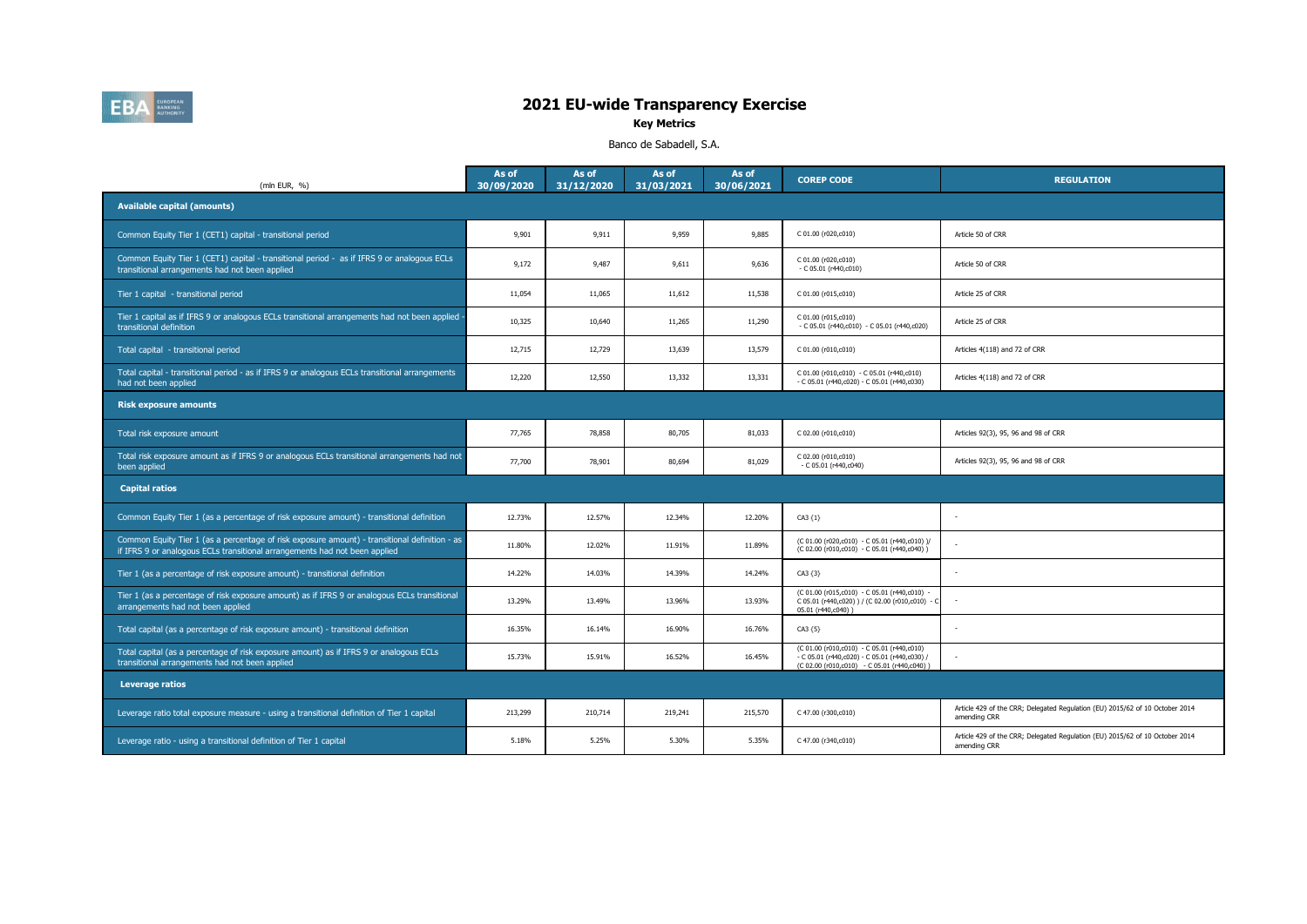

**Leverage ratio**

Banco de Sabadell, S.A.

|                | (mln EUR, $%$ )                                                                       | As of<br>30/09/2020 | As of<br>31/12/2020 | As of<br>31/03/2021 | As of<br>30/06/2021 | <b>COREP CODE</b>   | <b>REGULATION</b>                                                                        |
|----------------|---------------------------------------------------------------------------------------|---------------------|---------------------|---------------------|---------------------|---------------------|------------------------------------------------------------------------------------------|
| A.1            | Tier 1 capital - transitional definition                                              | 11,054              | 11,065              | 11,612              | 11,538              | C 47.00 (r320,c010) |                                                                                          |
| A.2            | Tier 1 capital - fully phased-in definition                                           | 10,325              | 10,640              | 11,265              | 11,290              | C 47.00 (r310,c010) | Article 429 of the CRR; Delegated Regulation<br>(EU) 2015/62 of 10 October 2014 amending |
| <b>B.1</b>     | Total leverage ratio exposures - using a transitional definition of Tier 1 capital    | 213,299             | 210,714             | 219,241             | 215,570             | C 47.00 (r300,c010) | <b>CRR</b>                                                                               |
| <b>B.2</b>     | Total leverage ratio exposures - using a fully phased-in definition of Tier 1 capital | 212,569             | 210,289             | 218.894             | 215,322             | C 47.00 (r290,c010) |                                                                                          |
| C.1            | Leverage ratio - using a transitional definition of Tier 1 capital                    | 5.2%                | 5.3%                | 5.3%                | 5.4%                | [A.1]/[B.1]         |                                                                                          |
| C <sub>2</sub> | Leverage ratio - using a fully phased-in definition of Tier 1 capital                 | 4.9%                | 5.1%                | 5.1%                | 5.2%                | [A.2]/[B.2]         |                                                                                          |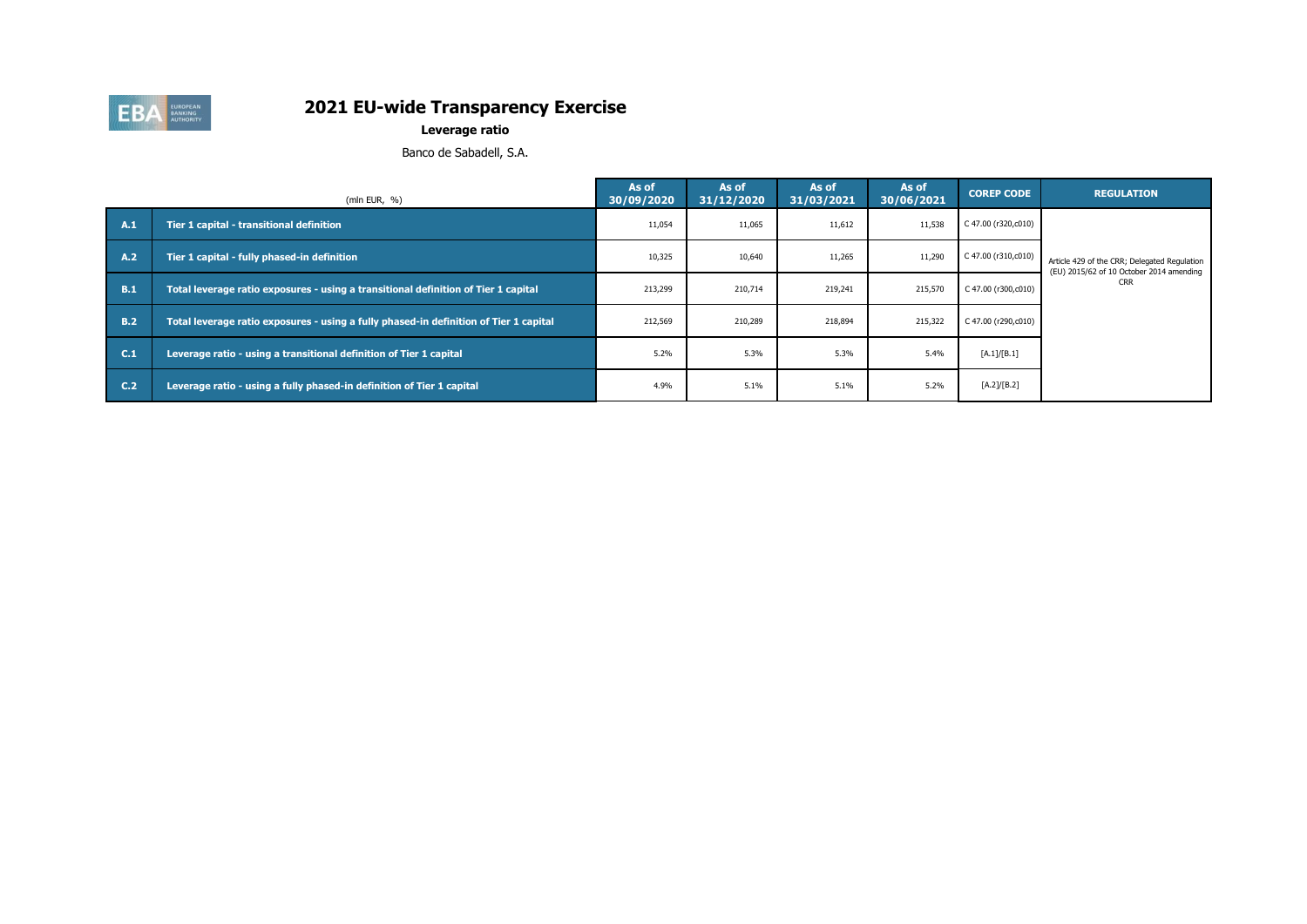**EBA** 

**2021 EU-wide Transparency Exercise Capital**

Capital<br>Banco de Sabadell, S.A.

|                                                         |                                                                                                                                           | (mln EUR, %)                                                                                                                          | As of 30/09/2020     | As of 31/12/2020 | As of 31/03/2021 | As of 30/06/2021     | <b>COREP CODE</b>                                                                                                                                                        | <b>REGULATION</b>                                                                                                                                                                                                                    |
|---------------------------------------------------------|-------------------------------------------------------------------------------------------------------------------------------------------|---------------------------------------------------------------------------------------------------------------------------------------|----------------------|------------------|------------------|----------------------|--------------------------------------------------------------------------------------------------------------------------------------------------------------------------|--------------------------------------------------------------------------------------------------------------------------------------------------------------------------------------------------------------------------------------|
|                                                         | $\mathbf{A}$                                                                                                                              | <b>OWN FUNDS</b>                                                                                                                      | 12,715               | 12,729           | 13,639           | 13,579               | 01.00 (r010,c010)                                                                                                                                                        | Articles 4(118) and 72 of CRR                                                                                                                                                                                                        |
|                                                         | ${\bf A.1}$                                                                                                                               | COMMON EQUITY TIER 1 CAPITAL (net of deductions and after applying<br>transitional adjustments)                                       | 9,901                | 9,911            | 9,959            | 9,885                | 01.00 (r020,c010)                                                                                                                                                        | Article 50 of CRR                                                                                                                                                                                                                    |
|                                                         | $\mathsf{A.1.1}$                                                                                                                          | Capital instruments eligible as CET1 Capital (including share premium and net own capital                                             | 8,553                | 8,553            | 8,553            | 8,553                | C 01.00 (r030,c010)                                                                                                                                                      | Articles 26(1) points (a) and (b), 27 to 29, 36(1) point (f) and 42 of CRR                                                                                                                                                           |
|                                                         | A.1.2                                                                                                                                     | Retained earnings                                                                                                                     | 5,500                | 5.449            | 5.414            | 5.549                | C 01.00 (r130.c010)                                                                                                                                                      | Articles 26(1) point (c), 26(2) and 36 (1) points (a) and (i) of CRR.                                                                                                                                                                |
|                                                         | A.1.3                                                                                                                                     | Accumulated other comprehensive income                                                                                                | $-507$               | $-524$           | $-445$           | $-523$               | C 01.00 (r180.c010)                                                                                                                                                      | Articles 4(100), 26(1) point (d) and 36 (1) point (f) of CRR                                                                                                                                                                         |
|                                                         |                                                                                                                                           |                                                                                                                                       | $-1,056$             | $-1,071$         | $-1,053$         | $-1,136$             | C 01.00 (r200,c010)                                                                                                                                                      | Articles 4(117) and 26(1) point (e) of CRR                                                                                                                                                                                           |
|                                                         | A.1.4<br><b>Other Reserves</b><br>A.1.5<br>Funds for general banking risk<br>A.1.6<br>Minority interest given recognition in CET1 capital |                                                                                                                                       |                      | $\circ$          | $\circ$          | $\circ$              | 01.00 (r210,c010)                                                                                                                                                        | Articles 4(112), 26(1) point (f) and 36 (1) point (l) of CRR                                                                                                                                                                         |
|                                                         |                                                                                                                                           |                                                                                                                                       | $\mathbf 0$<br>$\,9$ | $\,9$            | $10\,$           | 10                   | 01.00 (r230,c010)                                                                                                                                                        | Article 84 of CRR                                                                                                                                                                                                                    |
|                                                         | A.1.7                                                                                                                                     | Adjustments to CET1 due to prudential filters                                                                                         | $-103$               | $-52$            | $-13$            | 60                   | C 01.00 (r250,c010)                                                                                                                                                      | Articles 32 to 35 of and 36 (1) point (1) of CRR                                                                                                                                                                                     |
|                                                         | A.1.8                                                                                                                                     | (-) Intangible assets (including Goodwil)                                                                                             | $-2.572$             | $-2.196$         | $-2.150$         | $-2.188$             | C 01.00 (r300,c010) + C 01.00 (r340,c010)                                                                                                                                | Articles 4(113), 36(1) point (b) and 37 of CRR. Articles 4(115), 36(1) point (b) and 37 point (a)                                                                                                                                    |
|                                                         | A.1.9                                                                                                                                     | (-) DTAs that rely on future profitability and do not arise from temporary differences net of<br>associated DTLs                      | $-457$               | $-480$           | $-492$           | $-497$               | C.01.00 (x320 y010)                                                                                                                                                      | of COR<br>Articles 36(1) point (c) and 38 of ORR                                                                                                                                                                                     |
|                                                         |                                                                                                                                           |                                                                                                                                       |                      |                  |                  |                      |                                                                                                                                                                          |                                                                                                                                                                                                                                      |
|                                                         | A.1.10                                                                                                                                    | (-) IRB shortfall of credit risk adjustments to expected losses                                                                       | $\cdot 5$            | ٠s               | ٠s               | ٠s                   | C 01.00 (r380,c010)                                                                                                                                                      | Articles 36(1) point (d), 40 and 159 of CRR                                                                                                                                                                                          |
|                                                         | A.1.11                                                                                                                                    | (-) Defined benefit pension fund assets                                                                                               | $\mathfrak o$        | $\mathbf 0$      | $\mathbf 0$      | $\mathfrak o$        | 01.00 (r390,c010)                                                                                                                                                        | Articles 4(109), 36(1) point (e) and 41 of CRR                                                                                                                                                                                       |
|                                                         | A.1.12                                                                                                                                    | (-) Reciprocal cross holdings in CET1 Capital                                                                                         | $\mathbf 0$          | $\mathbf 0$      | $\circ$          | $\,$ 0 $\,$          | 01.00 (r430,c010)                                                                                                                                                        | Articles 4(122), 36(1) point (g) and 44 of CRR                                                                                                                                                                                       |
|                                                         | A.1.13                                                                                                                                    | (-) Excess deduction from AT1 items over AT1 Capital                                                                                  | $\circ$              | $\mathbf 0$      | $\mathbf 0$      | $\mathbf 0$          | C 01.00 (r440,c010)                                                                                                                                                      | Article 36(1) point (j) of CRR                                                                                                                                                                                                       |
|                                                         | A.1.14                                                                                                                                    | (-) Deductions related to assets which can alternatively be subject to a 1.250% risk weight                                           | $-14$                | $-14$            | $\cdot 11$       | $\cdot 15$           | C 01.00 (+450,c010) + C 01.00 (+460,c010) +<br>C 01.00 (+470,c010) + C 01.00 (+471,c010)+<br>C 01.00 (+472,c010)                                                         | Articles 4(36), 36(1) point (k) (i) and 89 to 91 of CRR; Articles 36(1) point (k) (ii), 243(1) point<br>(b), 244(1) point (b) and 258 of CRR; Articles 36(1) point k) (iii) and 379(3) of CRR; Articles<br>36(1) point k) (k) and 15 |
|                                                         | A.1.14.1                                                                                                                                  | Of which: from securitisation positions (-)                                                                                           | $-14$                | $\cdot 14$       | $\cdot 11$       | $-15$                | 01.00 (r460,c010)                                                                                                                                                        | Articles 36(1) point (k) (ii), 243(1) point (b), 244(1) point (b) and 258 of CRR                                                                                                                                                     |
|                                                         | A.1.15                                                                                                                                    | (-) Holdings of CET1 capital instruments of financial sector entities where the institution<br>does not have a significant investment | $\circ$              | $\circ$          | $\mathbf 0$      | $\mathbf 0$          | C 01.00 (r480,c010)                                                                                                                                                      | Articles 4(27), 36(1) point (h); 43 to 46, 49 (2) and (3) and 79 of ORR                                                                                                                                                              |
|                                                         | A.1.16                                                                                                                                    | (-) Deductible DTAs that rely on future profitability and arise from temporary differences                                            | $\circ$              | $-6$             | $-18$            | $-38$                | 01.00 (+490.c010)                                                                                                                                                        | Articles 36(1) point (c) and 38; Articles 48(1) point (a) and 48(2) of CRR                                                                                                                                                           |
|                                                         | $\text{A.1.17}$                                                                                                                           | (-) Holdings of CET1 capital instruments of financial sector entities where the institution has<br>a significant investment           | $\circ$              | $\circ$          | $\circ$          | $\circ$              | 01.00 (rS00.c010)                                                                                                                                                        | Articles 4(27); 36(1) point (i); 43, 45; 47; 48(1) point (b); 49(1) to (3) and 79 of ORR                                                                                                                                             |
|                                                         | A.1.18                                                                                                                                    | (-) Amount exceding the 17.65% threshold                                                                                              | $\mathbf 0$          | $\circ$          | $\circ$          | $\,$ 0 $\,$          | 01.00 (r510,c010)                                                                                                                                                        | Article 48 of CRR                                                                                                                                                                                                                    |
|                                                         | A.1.18A                                                                                                                                   | (-) Insufficient coverage for non-performing exposures                                                                                |                      |                  |                  | $\cdot$ 1            | 01.00 (r513,c010)                                                                                                                                                        | Article 36(1), point (m) and Article 47c CRR                                                                                                                                                                                         |
| <b>OWN FUNDS</b><br><b>Transitional period</b>          | A.1.18E                                                                                                                                   | (-) Minimum value commitment shortfalls                                                                                               |                      |                  |                  | $\mathbf 0$          | 01.00 (r514,c010)                                                                                                                                                        | Article 36(1), point (n) and Article 132c(2) CRR                                                                                                                                                                                     |
|                                                         | A.1.18C                                                                                                                                   | (-) Other foreseeable tax charges                                                                                                     |                      |                  |                  | $^{\circ}$           | C 01.00 (r515,c010)                                                                                                                                                      | Article 36(1), point (I) CRR                                                                                                                                                                                                         |
|                                                         | A.1.19                                                                                                                                    | (-) Additional deductions of CET1 Capital due to Article 3 CRR                                                                        | $\circ$              | $\circ$          | $\circ$          | $^{\circ}$           | C 01.00 (rS24,c010)                                                                                                                                                      | Article 3 CRR                                                                                                                                                                                                                        |
|                                                         | A.1.20                                                                                                                                    | CET1 capital elements or deductions - other                                                                                           | $-176$               | $-178$           | $-178$           | $-133$               | C 01.00 (rS29.c010)                                                                                                                                                      |                                                                                                                                                                                                                                      |
|                                                         | A.1.21                                                                                                                                    | <b>Transitional adjustments</b>                                                                                                       | 729                  | 424              | 347              | 248                  | $CA1(1.1.1.6 + 1.1.1.8 + 1.1.1.26)$                                                                                                                                      |                                                                                                                                                                                                                                      |
|                                                         | A.1.21.1                                                                                                                                  | Transitional adjustments due to grandfathered CET1 Capital instruments (+/-)                                                          | $\mathfrak o$        | $\mathbf 0$      | $\circ$          | $\mathbf 0$          | C 01.00 (r220,c010)                                                                                                                                                      | Articles 483(1) to (3), and 484 to 487 of CRR                                                                                                                                                                                        |
|                                                         | A.1.21.                                                                                                                                   | Transitional adjustments due to additional minority interests $(+/-)$                                                                 | $\circ$              | $\circ$          | $\circ$          | $\,$ 0 $\,$          | 01.00 (r240,c010)                                                                                                                                                        | Articles 479 and 480 of CRR                                                                                                                                                                                                          |
|                                                         | A.1.21.                                                                                                                                   | Other transitional adjustments to CET1 Capital (+/-)                                                                                  | 729                  | 424              | 347              | 248                  | C 01.00 (rS20,c010)                                                                                                                                                      | Articles 469 to 472, 478 and 481 of CRR                                                                                                                                                                                              |
|                                                         | A.2                                                                                                                                       | ADDITIONAL TIER 1 CAPITAL (net of deductions and after transitional adjustments)                                                      | 1,153                | 1.154            | 1.654            | 1.654                | C 01.00 (r530,c010)                                                                                                                                                      | Article 61 of ORR                                                                                                                                                                                                                    |
|                                                         | A.2.1                                                                                                                                     | Additional Tier 1 Capital instruments                                                                                                 | 1.153                | 1.154            | 1.654            | 1.654                | 01.00 (r540.c010) + C 01.00 (r670.c010)                                                                                                                                  |                                                                                                                                                                                                                                      |
|                                                         | A.2.2                                                                                                                                     | (-) Excess deduction from T2 items over T2 capital                                                                                    | $\circ$              | $\circ$          | $\circ$          | $\circ$              | C 01.00 (r720,c010)                                                                                                                                                      |                                                                                                                                                                                                                                      |
|                                                         | A.2.3                                                                                                                                     | Other Additional Tier 1 Capital components and deductions                                                                             | $\mathbf 0$          | $\circ$          | $\circ$          | $\mathbf 0$          | : 01.00 (r690,c010) + C 01.00 (r700,c010)<br>: 01.00 (r710,c010) + C 01.00 (r740,c010)<br>: 01.00 (r744,c010) + C 01.00 (r748,c010)                                      |                                                                                                                                                                                                                                      |
|                                                         | A.2.4                                                                                                                                     | Additional Tier 1 transitional adjustments                                                                                            | $\circ$              | $\circ$          | $\circ$          | $^{\circ}$           | C 01.00 (r660,c010) + C 01.00 (r680,c010)<br>$01.00$ (r730.c010)                                                                                                         |                                                                                                                                                                                                                                      |
|                                                         | A.3                                                                                                                                       | TIER 1 CAPITAL (net of deductions and after transitional adjustments)                                                                 | 11.054               | 11.065           | 11.612           | 11.538               | 01.00 (r015.c010)                                                                                                                                                        | Article 25 of CRR                                                                                                                                                                                                                    |
|                                                         | A.4                                                                                                                                       | TIER 2 CAPITAL (net of deductions and after transitional adjustments)                                                                 | 1,661                | 1,665            | 2,027            | 2,040                | C 01.00 (r750,c010)                                                                                                                                                      | Article 71 of CRR                                                                                                                                                                                                                    |
|                                                         | A.4.1                                                                                                                                     | Tier 2 Capital instruments                                                                                                            | 1,661                | 1,664            | 1,810            | 1,795                | C 01.00 (r760,c010) + C 01.00 (r890,c010)                                                                                                                                |                                                                                                                                                                                                                                      |
|                                                         | A.4.2                                                                                                                                     | Other Tier 2 Capital components and deductions                                                                                        | 234                  | 246              | 257              | 245                  | 01.00 (r910,c010) + C 01.00 (r920,c010)<br>01.00 (r930.c010) + C 01.00 (r940.c010)<br>01.00 (r950.c010) + C 01.00 (r970.c010)<br>01.00 (r974,c010) + C 01.00 (r978,c010) |                                                                                                                                                                                                                                      |
|                                                         | A.4.3                                                                                                                                     | Tier 2 transitional adjustments                                                                                                       | $-234$               | $-245$           | $-40$            | $^{\circ}$           | C 01.00 (r880,c010) + C 01.00 (r900,c010)<br>01.00 (r960.c010)                                                                                                           |                                                                                                                                                                                                                                      |
| <b>OWN FUNDS</b><br><b>REQUIREMENTS</b>                 | $\, {\bf B}$                                                                                                                              | <b>TOTAL RISK EXPOSURE AMOUNT</b>                                                                                                     | 77,765               | 78,858           | 80,705           | 81,033               | C 02.00 (r010,c010)                                                                                                                                                      | Articles 92(3), 95, 96 and 98 of CRR                                                                                                                                                                                                 |
|                                                         | B.1                                                                                                                                       | Of which: Transitional adjustments included                                                                                           | 65                   | $-43$            | $11\,$           | $\ddot{\phantom{1}}$ | C 05.01 (r010;c040)                                                                                                                                                      |                                                                                                                                                                                                                                      |
|                                                         | C.1                                                                                                                                       | COMMON EQUITY TIER 1 CAPITAL RATIO (transitional period)                                                                              | 12.73%               | 12.57%           | 12.34%           | 12.20%               | CA3 {1}                                                                                                                                                                  | ×,                                                                                                                                                                                                                                   |
| <b>CAPITAL RATIOS (%)</b><br><b>Transitional period</b> | $\mathsf{C.2}$                                                                                                                            | <b>TIER 1 CAPITAL RATIO (transitional period)</b>                                                                                     | 14.22%               | 14.03%           | 14.39%           | 14.24%               | CA3 {3}                                                                                                                                                                  | $\cdot$                                                                                                                                                                                                                              |
|                                                         | C.3                                                                                                                                       | <b>TOTAL CAPITAL RATIO (transitional period)</b>                                                                                      | 16.35%               | 16.14%           | 16.90%           | 16.76%               | CA3 (5)                                                                                                                                                                  |                                                                                                                                                                                                                                      |
| <b>CET1 Capital</b><br><b>Fully loaded</b>              | D                                                                                                                                         | COMMON EQUITY TIER 1 CAPITAL (fully loaded)                                                                                           | 9,172                | 9,487            | 9,611            | 9.636                | [A.1-A.1.13-A.1.21+MIN(A.2+A.1.13-<br>A.2.2-A.2.4+MIN(A.4+A.2.2-<br>4.3.01.017                                                                                           | $\sim$                                                                                                                                                                                                                               |
| CET1 RATIO (%)<br><b>Fully loaded</b>                   | $\mathbf{E}$                                                                                                                              | COMMON EQUITY TIER 1 CAPITAL RATIO (fully loaded)                                                                                     | 11.80%               | 12.02%           | 11.91%           | 11.89%               | $[D.1]/[B-B.1]$                                                                                                                                                          | $\sim$                                                                                                                                                                                                                               |
|                                                         | F                                                                                                                                         | Adjustments to CET1 due to IFRS 9 transitional arrangements                                                                           | 729                  | 424              | 347              | 248                  | C 05.01 (r440,c010)                                                                                                                                                      |                                                                                                                                                                                                                                      |
|                                                         | F                                                                                                                                         | Adjustments to AT1 due to IFRS 9 transitional arrangements                                                                            | $\,$ 0               | $\,$ 0           | $\circ$          | $\,$ 0 $\,$          | 05.01 (r440,c020)                                                                                                                                                        |                                                                                                                                                                                                                                      |
| Memo items                                              | ×                                                                                                                                         | Adjustments to T2 due to IFRS 9 transitional arrangements                                                                             | $-234$               | $-245$           | $-40$            | $\circ$              | 05.01 (r440,c030)                                                                                                                                                        |                                                                                                                                                                                                                                      |
|                                                         | ×                                                                                                                                         | Adjustments included in RWAs due to IFRS 9 transitional arrangements                                                                  | 65                   | $-43$            | $11\,$           | $\,$                 | C 05.01 (r440,c040)                                                                                                                                                      |                                                                                                                                                                                                                                      |
|                                                         |                                                                                                                                           |                                                                                                                                       |                      |                  |                  |                      |                                                                                                                                                                          |                                                                                                                                                                                                                                      |

(The fully badd CETI ration and the about state band on bank superior members in the mail instruments that we not eightle from a republish particle in the report of view at the report of supering discount in the color of t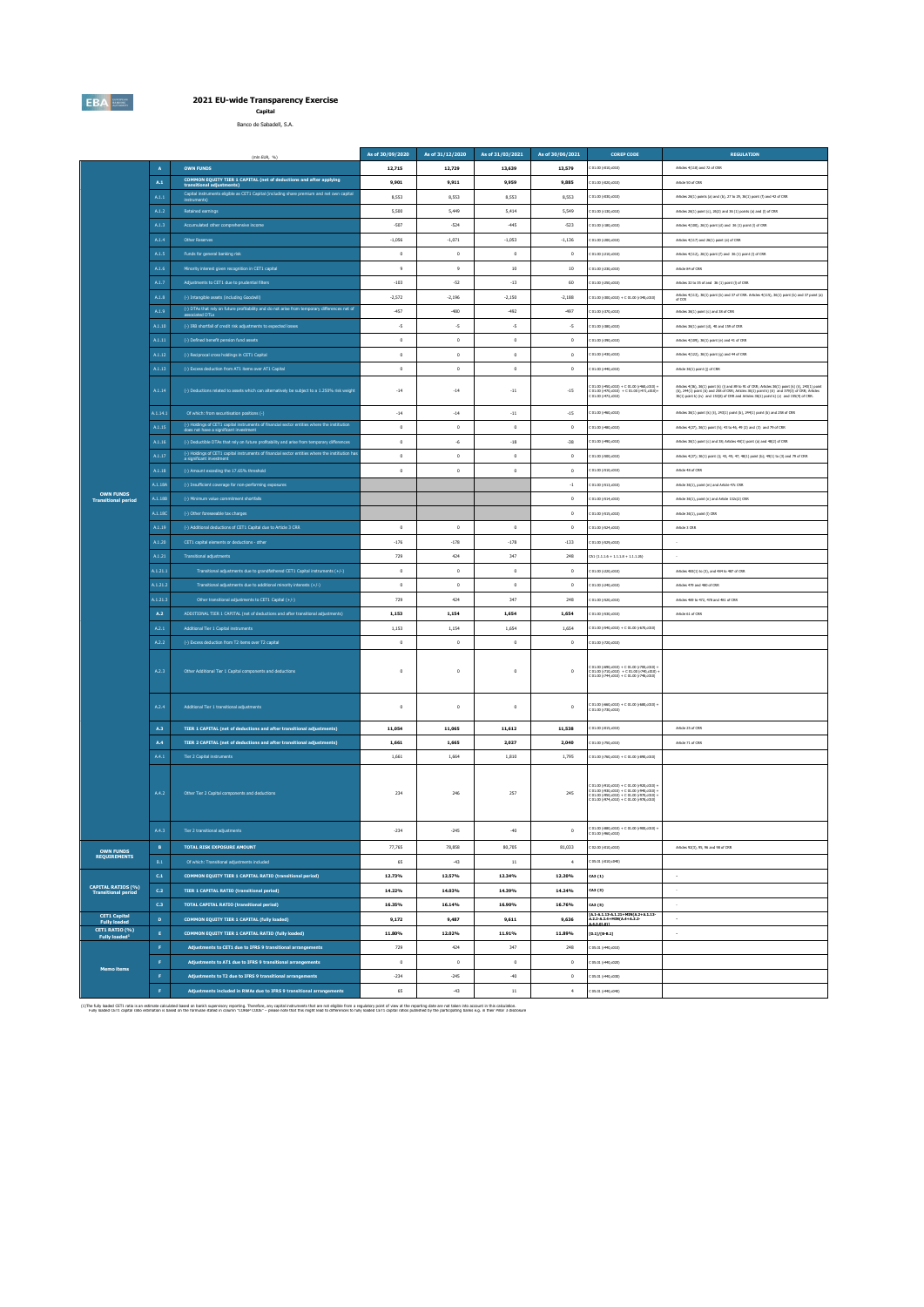**Overview of Risk exposure amounts**

Banco de Sabadell, S.A.

|                                                                    |                  | <b>RWAs</b>      |                  |                  |                                                                                                                                                                                                                                                                                                                                                    |
|--------------------------------------------------------------------|------------------|------------------|------------------|------------------|----------------------------------------------------------------------------------------------------------------------------------------------------------------------------------------------------------------------------------------------------------------------------------------------------------------------------------------------------|
| (mln EUR, %)                                                       | As of 30/09/2020 | As of 31/12/2020 | As of 31/03/2021 | As of 30/06/2021 | <b>COREP CODE</b>                                                                                                                                                                                                                                                                                                                                  |
| Credit risk (excluding CCR and Securitisations) <sup>1</sup>       | 65,109           | 66,117           | 70,390           | 70,639           | C 02.00 (r040, c010) -[C 07.00 (r090, c220, s001) + C 07.00 (r110, c220, s001)+ C 07.00 (r130, c220, s001)<br>+ C 08.01 (r040, c260, s001) + C 08.01 (r050, c260, s001) + C 08.01 (r060, c260, s001) + C 08.01 (r040,<br>c260, s002) + C 08.01 (r050, c260, s002,) + C 08.01 (r060, c260, s002)]-[C 02.00 (R470, c010)] - C<br>02.00 (R460, c010)] |
| Of which the standardised approach                                 | 29,667           | 29,391           | 29,488           | 29,179           | C 02.00 (r060, c010)-[C 07.00 (r090, c220, s001) + C 07.00 (r110, c220, s001)+ C 07.00 (r130, c220,<br>$s001$ ]                                                                                                                                                                                                                                    |
| Of which the foundation IRB (FIRB) approach                        | 3,799            | 3,820            | 3,964            | 3,920            | C 02.00 (R250, c010) - [C 08.01 (r040, c260, s002) + C 08.01 (r050, c260, s002) + C 08.01 (r060, c260,<br>$s002$ ]                                                                                                                                                                                                                                 |
| Of which the advanced IRB (AIRB) approach                          | 29,428           | 30,780           | 34,722           | 35,445           | C 02.00 (R310, c010) - [C 08.01 (r040, c260, s001) + C 08.01 (r050, c260, s001) + C 08.01 (r060, c260,<br>s001)]                                                                                                                                                                                                                                   |
| Of which equity IRB                                                | 2,216            | 2,126            | 2,216            | 2,095            | C 02.00 (R420, c010)                                                                                                                                                                                                                                                                                                                               |
| Counterparty credit risk (CCR, excluding CVA) <sup>2</sup>         | 645              | 593              | 524              | 724              | C 07.00 (r090, c220, s001) + C 07.00 (r110, c220, s001)+ C 07.00 (r130, c220, s001) + C 08.01 (r040,<br>$c260$ , $s001$ ) + C 08.01 (r050, c260, s001) + C 08.01 (r060, c260, s001) + C 08.01 (r040, c260, s002) +<br>08.01 (r050, c260, s002,) + C 08.01 (r060, c260, s002) + C 02.00 (R460, c010)]                                               |
| Credit valuation adjustment - CVA                                  | 88               | 108              | 88               | 85               | C 02.00 (R640, c010)                                                                                                                                                                                                                                                                                                                               |
| Settlement risk                                                    | $\mathbf{0}$     | $\overline{0}$   | $\bf{0}$         | $\mathbf{0}$     | C 02.00 (R490, c010)                                                                                                                                                                                                                                                                                                                               |
| Securitisation exposures in the banking book (after the cap)       | 135              | 125              | 117              | 109              | C 02.00 (R470, c010)                                                                                                                                                                                                                                                                                                                               |
| Position, foreign exchange and commodities risks (Market risk)     | 548              | 535              | 516              | 399              | C 02.00 (R520, c010)                                                                                                                                                                                                                                                                                                                               |
| Of which the standardised approach                                 | 548              | 535              | 516              | 399              | C 02.00 (R530, c010)                                                                                                                                                                                                                                                                                                                               |
| Of which IMA                                                       | $\mathbf 0$      | $\mathbf 0$      | $\overline{0}$   | $\mathbf 0$      | C 02.00 (R580, c010)                                                                                                                                                                                                                                                                                                                               |
| Of which securitisations and resecuritisations in the trading book | $\mathbf{0}$     | $\mathbf 0$      | $\overline{0}$   | $\mathbf 0$      | C 19.00_010_601*12.5+C 20.00_010_450*12.5+MAX(C 24.00_010_090,C 24.00_010_100,C<br>24.00_010_110)*12.5                                                                                                                                                                                                                                             |
| Large exposures in the trading book                                | $\mathbf{0}$     | $\mathbf{0}$     | $\mathbf{0}$     | $\mathbf 0$      | C 02.00 (R680, c010)                                                                                                                                                                                                                                                                                                                               |
| Operational risk                                                   | 8,433            | 8,223            | 8,223            | 8,223            | C 02.00 (R590, c010)                                                                                                                                                                                                                                                                                                                               |
| Of which basic indicator approach                                  | $\mathbf{0}$     | $\overline{0}$   | $\bf{0}$         | $\mathbf{0}$     | C 02.00 (R600, c010)                                                                                                                                                                                                                                                                                                                               |
| Of which standardised approach                                     | 8,433            | 8,223            | 8,223            | 8,223            | C 02.00 (R610, c010)                                                                                                                                                                                                                                                                                                                               |
| Of which advanced measurement approach                             | $\mathbf{0}$     | $\mathbf{0}$     | $\overline{0}$   | $\mathbf{0}$     | C 02.00 (R620, c010)                                                                                                                                                                                                                                                                                                                               |
| Other risk exposure amounts                                        | 2,807            | 3,158            | 847              | 854              | C 02.00 (R630, c010) + C 02.00 (R690, c010)                                                                                                                                                                                                                                                                                                        |
| Total                                                              | 77,765           | 78,858           | 80,705           | 81,033           |                                                                                                                                                                                                                                                                                                                                                    |

1 The positions "of which" are for information and do not need to sum up to Credit risk (excluding CCR and Securitisations)

2 On-balance sheet exposures related to Free Deliveries [according to Article 379(1)] have not been included in 'Counterparty Credit Risk (CCR, excluding CVA)'. They are instead reported in the 'Credit Risk (excluding CCR

It should be taken into account that the Entity has carried out a project on the information provided to the Group from the Mexican subsidiaries (Banco de Sabadell S.A., I.B.M. and Sabcapital S.A. de C.V., SOFOM, E.R.), en impacting on a better accuracy of the classification and risk-weight of the exposures of the Mexican subsidiaries.

It should be taken into account that as of December 2020 the European Central Bank (ECB), as consolidating supervisor, together with the PRA decided to grant emmission to Banco de Sabadell, S.A. and TSB Bank Pic, to use an

and Exposure at Default (EAD) models for calculating own funds requirements for credit risk on the level of consolidation. Due to the aforementioned, the expected impact of the change of these models was included in "Other

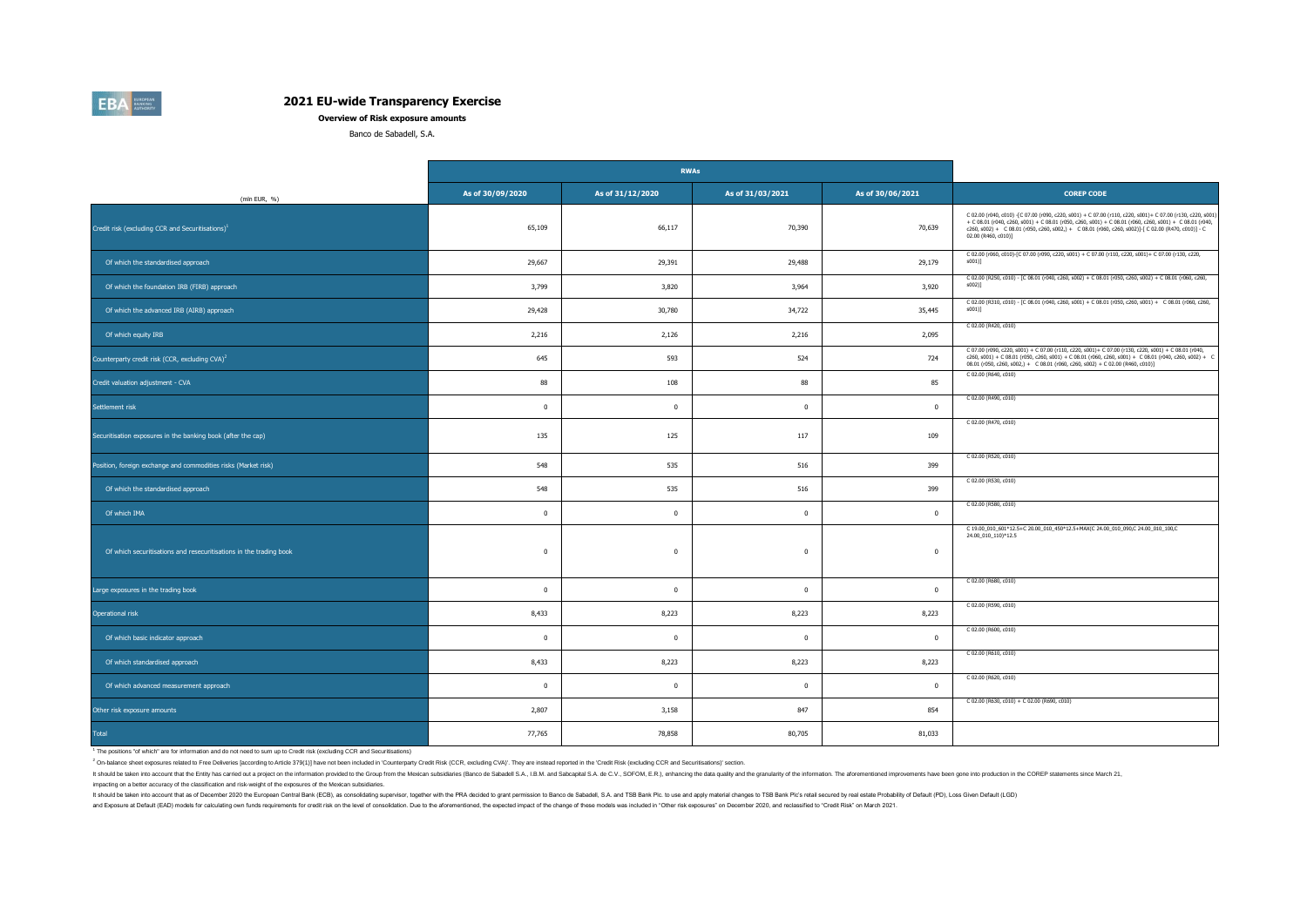# **2021 EU-wide Transparency Exercise P&L** Banco de Sabadell, S.A.

 $\overline{a}$ 

| (mln EUR)                                                                                                                                                                                                  | As of 30/09/2020 | As of 31/12/2020        | As of 31/03/2021 | As of 30/06/2021 |
|------------------------------------------------------------------------------------------------------------------------------------------------------------------------------------------------------------|------------------|-------------------------|------------------|------------------|
| Interest income                                                                                                                                                                                            | 3,284            | 4,327                   | 1,013            | 2,050            |
| Of which debt securities income                                                                                                                                                                            | 223              | 288                     | 55               | 111              |
| Of which loans and advances income                                                                                                                                                                         | 2.818            | 3,704                   | 879              | 1.766            |
| nterest expenses                                                                                                                                                                                           | 735              | 922                     | 179              | 362              |
| (Of which deposits expenses)                                                                                                                                                                               | 330              | 407                     | 73               | 136              |
| (Of which debt securities issued expenses)                                                                                                                                                                 | 201              | 264                     | 65               | 126              |
| (Expenses on share capital repayable on demand)                                                                                                                                                            | $\mathbf{0}$     | $\mathbf{0}$            | $\mathbf{0}$     | $\mathbf{0}$     |
| Dividend income                                                                                                                                                                                            | $\overline{1}$   | $\overline{1}$          | $\mathbf{0}$     | <sup>1</sup>     |
| Net Fee and commission income                                                                                                                                                                              | 1,000            | 1,350                   | 342              | 709              |
| Gains or (-) losses on derecognition of financial assets and liabilities not measured at fair value through profit or loss, and of non financial assets                                                    | 172              | 779                     | 11               | 95               |
| Gains or (-) losses on financial assets and liabilities held for trading, net                                                                                                                              | 355              | 445                     | $-173$           | $-80$            |
| Gains or (-) losses on financial assets and liabilities at fair value through profit or loss, net                                                                                                          | $-14$            | $-10$                   | -1               | 6                |
| Gains or (-) losses from hedge accounting, net                                                                                                                                                             | 10               | $\mathbf{q}$            | $\overline{2}$   | $-1$             |
| Exchange differences [qain or (-) loss], net                                                                                                                                                               | $-354$           | $-427$                  | 183              | 88               |
| Net other operating income /(expenses)                                                                                                                                                                     | $-27$            | $-87$                   | $-11$            | $-29$            |
| <b>TOTAL OPERATING INCOME, NET</b>                                                                                                                                                                         | 3,693            | 5,466                   | 1,190            | 2,479            |
| (Administrative expenses)                                                                                                                                                                                  | 2,001            | 2,938                   | 640              | 1,251            |
| (Cash contributions to resolution funds and deposit quarantee schemes)                                                                                                                                     | 88               | 202                     | $\mathbf{R}$     | 94               |
| (Depreciation)                                                                                                                                                                                             | 386              | 523                     | 129              | 261              |
| Modification gains or (-) losses, net                                                                                                                                                                      | $-5$             | $-5$                    | $\Omega$         | $\Omega$         |
| (Provisions or (-) reversal of provisions)                                                                                                                                                                 | 144              | 275                     | 13               | 49               |
| (Payment commitments to resolution funds and deposit guarantee schemes)                                                                                                                                    | $\mathbf{0}$     | $^{\circ}$              | $\mathbf{0}$     | $\overline{0}$   |
| (Commitments and quarantees given)                                                                                                                                                                         | 60               | 87                      | $-5$             | $\overline{1}$   |
| (Other provisions)                                                                                                                                                                                         | 84               | 188                     | 18               | 48               |
| Of which pending legal issues and tax litigation <sup>1</sup>                                                                                                                                              | $^{\circ}$       | 47                      | $\Omega$         | $\overline{0}$   |
| Of which restructuring <sup>1</sup>                                                                                                                                                                        | $\Omega$         | 347                     | $\Omega$         | $\overline{0}$   |
| (Increases or (-) decreases of the fund for general banking risks, net) <sup>2</sup>                                                                                                                       | $\mathbf{0}$     | $\mathbf{0}$            | $\overline{0}$   | $\mathbf{0}$     |
| (Impairment or (-) reversal of impairment on financial assets not measured at fair value through profit or loss)                                                                                           | 1,092            | 1,740                   | 318              | 504              |
| (Financial assets at fair value through other comprehensive income)                                                                                                                                        | $-1$             | $\Omega$                | $\Omega$         | $-1$             |
| (Financial assets at amortised cost)                                                                                                                                                                       | 1.092            | 1,740                   | 318              | 505              |
| (Impairment or (-) reversal of impairment of investments in subsidaries, joint ventures and associates and on non-financial assets)                                                                        | 32               | 40                      | 10               | 39               |
| (of which Goodwill)                                                                                                                                                                                        | $\mathbf{0}$     | $\overline{0}$          | $\Omega$         | $\mathbf{0}$     |
| Negative goodwill recognised in profit or loss                                                                                                                                                             | $\mathbf{0}$     | $\overline{0}$          | $\Omega$         | $\mathbf{0}$     |
| Share of the profit or (-) loss of investments in subsidaries, joint ventures and associates                                                                                                               | 24               | 35                      | 44               | 53               |
| Profit or (-) loss from non-current assets and disposal groups classified as held for sale not qualifying as discontinued operations                                                                       | 187              | 103                     | $-14$            | $-35$            |
| PROFIT OR (-) LOSS BEFORE TAX FROM CONTINUING OPERATIONS                                                                                                                                                   | 156              | $-121$                  | 108              | 297              |
| PROFIT OR (-) LOSS AFTER TAX FROM CONTINUING OPERATIONS                                                                                                                                                    | 203              | $\overline{\mathbf{3}}$ | 78               | 227              |
| Profit or (-) loss after tax from discontinued operations                                                                                                                                                  | $\Omega$         | $^{\circ}$              | $\Omega$         | $\Omega$         |
| PROFIT OR (-) LOSS FOR THE YEAR                                                                                                                                                                            | 203              | $\overline{\mathbf{3}}$ | 78               | 227              |
| Of which attributable to owners of the parent                                                                                                                                                              | 203              | 2                       | 73               | 220              |
| Information available only as of end of the year<br><sup>(2)</sup> For IFRS compliance banks "zero" in cell "Increases or (-) decreases of the fund for general banking risks, net" must be read as "n.a." |                  |                         |                  |                  |

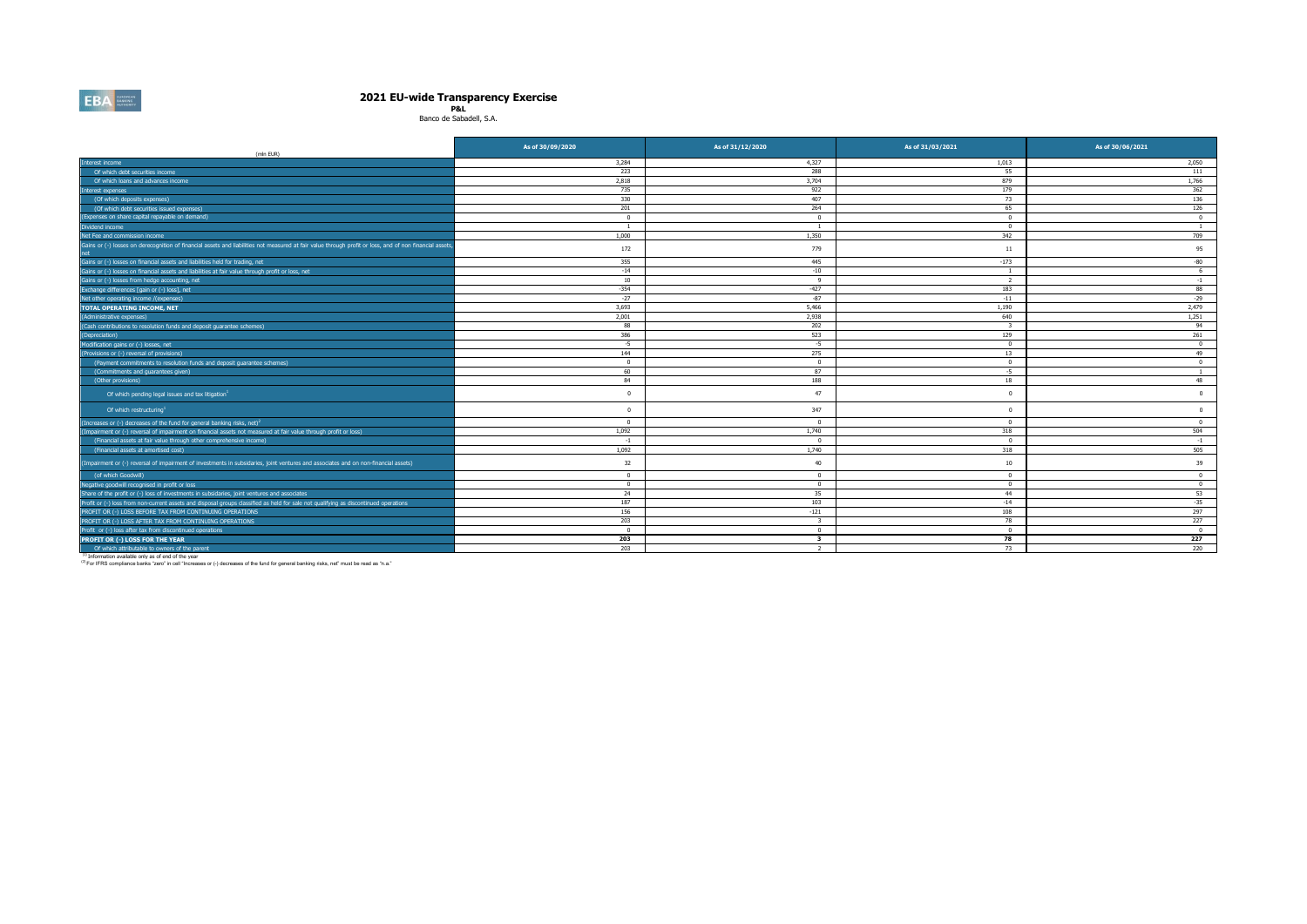**Total Assets: fair value and impairment distribution**

Banco de Sabadell, S.A.

| (mln EUR)                                                                          |                        | As of 30/09/2020 |                             |          |                    |         | As of 31/12/2020     |          |                    |         | As of 31/03/2021     |         |                    | As of 30/06/2021 |                             |         |                                                    |  |  |
|------------------------------------------------------------------------------------|------------------------|------------------|-----------------------------|----------|--------------------|---------|----------------------|----------|--------------------|---------|----------------------|---------|--------------------|------------------|-----------------------------|---------|----------------------------------------------------|--|--|
|                                                                                    |                        |                  | <b>Fair value hierarchy</b> |          |                    |         | Fair value hierarchy |          |                    |         | Fair value hierarchy |         |                    |                  | <b>Fair value hierarchy</b> |         |                                                    |  |  |
| <b>ASSETS:</b>                                                                     | <b>Carrying amount</b> | Level 1          | Level 2                     | Level 3  | Carrying<br>amount | Level 1 | Level <sub>2</sub>   | Level 3  | Carrying<br>amount | Level 1 | Level 2              | Level 3 | Carrying<br>amount | Level 1          | Level 2                     | Level 3 | <b>References</b>                                  |  |  |
| Cash, cash balances at central banks and other<br>demand deposits                  | 26,768                 |                  |                             |          | 35,184             |         |                      |          | 42.274             |         |                      |         | 46,908             |                  |                             |         | IAS 1.54 (i)                                       |  |  |
| Financial assets held for trading                                                  | 3,200                  | 664              | 2,530                       | 6        | 2,679              | 275     | 2,399                |          | 2.948              | 851     | 2,097                |         | 2.263              | 510              | 1,752                       |         | IFRS 7.8(a)(ii); IFRS 9.Appendix A                 |  |  |
| Non-trading financial assets mandatorily at fair value<br>through profit or loss   | 156                    | 34               | 22                          | 100      | 114                | 22      | 36                   | 56       | 112                | 20      | 33                   | 58      | 123                | 27               | 33                          | 62      | IFRS 7.8(a)(ii); IFRS 9.4.1.4                      |  |  |
| Financial assets designated at fair value through profit<br>or loss                |                        |                  |                             | $\Omega$ | $^{\circ}$         |         |                      | $\Omega$ |                    |         | $\Omega$             |         |                    | $\sqrt{2}$       |                             |         | IFRS 7.8(a)(i); IFRS 9.4.1.5                       |  |  |
| Financial assets at fair value through other<br>comprehensive income               | 6,996                  | 6.693            | 206                         | 97       | 6,677              | 6.407   | 170                  | 99       | 6.875              | 6.632   | 138                  | 105     | 6,900              | 6,484            | 258                         | 158     | IFRS 7.8(h); IFRS 9.4.1.2A                         |  |  |
| Financial assets at amortised cost                                                 | 182,745                |                  |                             |          | 174,504            |         |                      |          | 176,305            |         |                      |         | 177,457            |                  |                             |         | IFRS 7.8(f); IFRS 9.4.1.2                          |  |  |
| Derivatives - Hedge accounting                                                     | 612                    |                  | 612                         |          | 550                |         | 550                  | $\Omega$ | 571                |         | 571                  |         | 497                |                  | 497                         |         | IFRS 9.6.2.1: Annex V.Part 1.22: Annex V.Part 1.26 |  |  |
| Fair value changes of the hedged items in portfolio<br>hedge of interest rate risk | 459                    |                  |                             |          | 459                |         |                      |          | 243                |         |                      |         | 214                |                  |                             |         | IAS 39.89A(a); IFRS 9.6.5.8                        |  |  |
| Other assets <sup>1</sup>                                                          | 15,065                 |                  |                             |          | 15,519             |         |                      |          | 15,466             |         |                      |         | 15,675             |                  |                             |         |                                                    |  |  |
| <b>TOTAL ASSETS</b>                                                                | 236,002                |                  |                             |          | 235,685            |         |                      |          | 244.791            |         |                      |         | 250,037            |                  |                             |         | IAS 1.9(a), IG 6                                   |  |  |

(1) Portfolios, which are nGAAP specific, i.e. which are not applicable for IFRS reporting banks, are considered in the position "Other assets".

|                                                                                           | (mln EUR)<br>As of 30/09/2020 |                                                                                               |                                                                                                               |                                                        |                                                                                         |                                                                                                              |                                                      | As of 31/12/2020                                                                                            |                                                                                                              |                                                      |                                                                                                               |                                                                                                               |                                                       |                                                                                                      |                                                                                                                                    |                                      | As of 31/03/2021                                                                                      |                                                                                                               |                                                       | As of 30/06/2021                                                                                      |                                                                                                                                     |                   |                                                                                                           |                                                                                                                      |                                                                            |                          |
|-------------------------------------------------------------------------------------------|-------------------------------|-----------------------------------------------------------------------------------------------|---------------------------------------------------------------------------------------------------------------|--------------------------------------------------------|-----------------------------------------------------------------------------------------|--------------------------------------------------------------------------------------------------------------|------------------------------------------------------|-------------------------------------------------------------------------------------------------------------|--------------------------------------------------------------------------------------------------------------|------------------------------------------------------|---------------------------------------------------------------------------------------------------------------|---------------------------------------------------------------------------------------------------------------|-------------------------------------------------------|------------------------------------------------------------------------------------------------------|------------------------------------------------------------------------------------------------------------------------------------|--------------------------------------|-------------------------------------------------------------------------------------------------------|---------------------------------------------------------------------------------------------------------------|-------------------------------------------------------|-------------------------------------------------------------------------------------------------------|-------------------------------------------------------------------------------------------------------------------------------------|-------------------|-----------------------------------------------------------------------------------------------------------|----------------------------------------------------------------------------------------------------------------------|----------------------------------------------------------------------------|--------------------------|
|                                                                                           |                               |                                                                                               | <b>Gross carrying amount</b>                                                                                  |                                                        |                                                                                         | <b>Accumulated impairment</b>                                                                                |                                                      |                                                                                                             | <b>Gross carrying amount</b>                                                                                 |                                                      |                                                                                                               | <b>Accumulated impairment</b>                                                                                 |                                                       |                                                                                                      | <b>Gross carrying amount</b>                                                                                                       |                                      |                                                                                                       | <b>Accumulated impairment</b>                                                                                 |                                                       |                                                                                                       | Gross carrying amount (2)                                                                                                           |                   |                                                                                                           | Accumulated impairment (2)                                                                                           |                                                                            |                          |
| Breakdown of financial<br>assets by instrument and by<br>counterparty sector <sup>1</sup> |                               | Stage 1<br>Assets without significant<br>increase in credit risk since<br>initial recognition | Stage 2<br>Assets with<br>significant<br>increase in<br>initial<br>recognition but<br>not credit-<br>impaired | Stage 3<br>credit risk since Credit-impaired<br>assets | Stage 1<br>Assets without<br>significant<br>credit risk since<br>initial<br>recognition | Stage 2<br>Assets with<br>significant<br>increase in<br>initial<br>ecognition but<br>not credit-<br>impaired | Stage 3<br>edit risk since Credit-impaired<br>assets | Stage 1<br><b>Assets without</b><br>significant<br>increase in<br>edit risk since<br>initial<br>recognition | Stage 2<br>Assets with<br>significant<br>increase in<br>initial<br>ecognition but<br>not credit-<br>impaired | Stage 3<br>edit risk since Credit-impaired<br>assets | Stage 1<br><b>Assets without</b><br>significant<br>increase in<br>credit risk since<br>initial<br>recognition | Stage 2<br>Assets with<br>significant<br>increase in<br>initial<br>recognition but<br>not credit-<br>impaired | Stage 3<br>redit risk since Credit-impaired<br>assets | Stage:<br>Assets without<br>sionificant<br>increase in<br>redit risk since<br>initial<br>recognition | Stage 2<br>Assets with<br>significant<br>increase in<br>edit risk since l<br>initial<br>recognition but<br>not credit-<br>impaired | Stage 3<br>Credit-impaired<br>assets | Stage 1<br>ssets without<br>significant<br>increase in<br>credit risk since<br>initial<br>recognition | Stage 2<br>Assets with<br>significant<br>increase in<br>initial<br>recognition but<br>not credit-<br>impaired | Stage 3<br>redit risk since Credit-impaired<br>assets | Stage 1<br>Assets without<br>significant<br>increase in<br>redit risk since<br>initial<br>recognition | Stage 2<br>Assets with<br>sionificant<br>increase in<br>rredit risk since i<br>initial<br>ecognition but<br>not credit-<br>impaired | Stage 3<br>assets | Stage 1<br><b>Assets with</b><br>significant<br>increase i<br>credit risk since<br>initial<br>recognition | Stage 2<br><b>Assets with</b><br>significant<br>increase in<br>initial<br>recognition but<br>not credit-<br>impaired | <b>References</b><br>Stage 3<br>redit risk since Credit-impaired<br>assets |                          |
| Financial assets at fair<br>value through other                                           | Debt securities               | 6,835                                                                                         |                                                                                                               |                                                        |                                                                                         |                                                                                                              |                                                      | 6.509                                                                                                       |                                                                                                              |                                                      |                                                                                                               |                                                                                                               |                                                       | 6.707                                                                                                |                                                                                                                                    |                                      |                                                                                                       |                                                                                                               |                                                       | 6,711                                                                                                 |                                                                                                                                     |                   |                                                                                                           |                                                                                                                      |                                                                            | Annex V.Part 1.31, 44(b) |
| comprehensive incom                                                                       | Loans and advances            |                                                                                               |                                                                                                               |                                                        |                                                                                         |                                                                                                              |                                                      |                                                                                                             |                                                                                                              |                                                      |                                                                                                               |                                                                                                               |                                                       |                                                                                                      |                                                                                                                                    |                                      |                                                                                                       |                                                                                                               |                                                       |                                                                                                       |                                                                                                                                     |                   |                                                                                                           |                                                                                                                      |                                                                            | Annex V.Part 1.32, 44(a) |
| Financial assets at                                                                       | Debt securities               | 22,200                                                                                        |                                                                                                               |                                                        |                                                                                         |                                                                                                              |                                                      | 18,091                                                                                                      |                                                                                                              |                                                      |                                                                                                               |                                                                                                               |                                                       | 18.497                                                                                               |                                                                                                                                    |                                      |                                                                                                       |                                                                                                               |                                                       | 19,045                                                                                                |                                                                                                                                     |                   |                                                                                                           |                                                                                                                      |                                                                            | Annex V.Part 1.31, 44(b) |
| amortised cost                                                                            | Loans and advances            | 148,895                                                                                       | 8,982                                                                                                         | 5,990                                                  | $-551$                                                                                  | $-384$                                                                                                       | $-2.38$                                              | 142,870                                                                                                     | 11,273                                                                                                       | 5,352                                                | $-448$                                                                                                        | $-465$                                                                                                        | $-2.169$                                              | 143,652                                                                                              | 11,747                                                                                                                             | 5,670                                | $-482$                                                                                                | $-549$                                                                                                        | $-2.230$                                              | 143,936                                                                                               | 11,995                                                                                                                              | 5,491             | $-405$                                                                                                    | $-512$                                                                                                               | $-2.261$                                                                   | Annex V.Part 1.32, 44(a) |

(1) This table covers IFRS 9 specific information and as such only applies for IFRS reporting banks.

<sup>(2)</sup> From June 2021, the gross carrying amount of assets and accumulated impairments that are purchased or originated as credit-impaired at initial recognition are not included in the impairment stages, as it was the case

**EBA**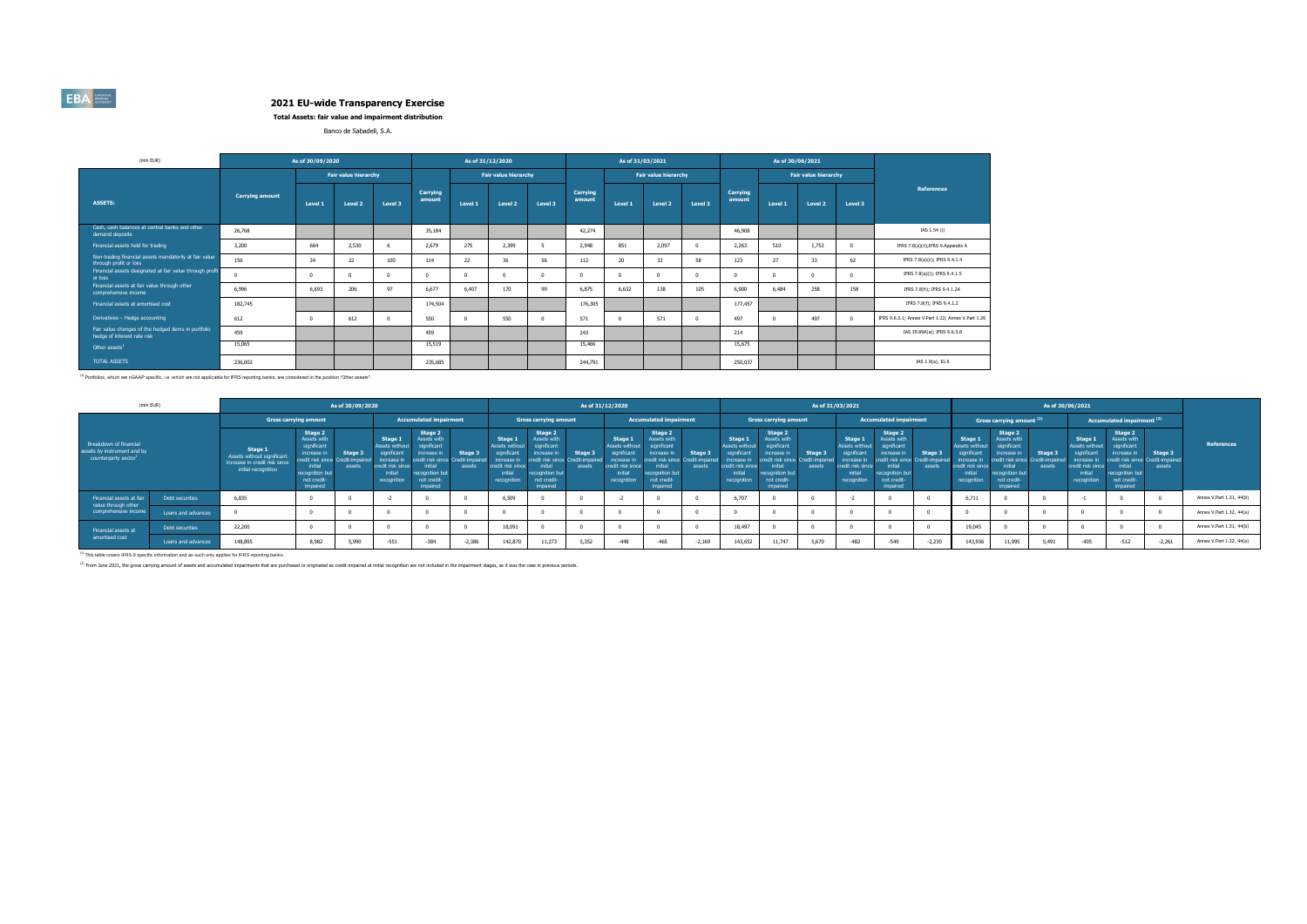

## **Breakdown of liabilities**

Banco de Sabadell, S.A.

(mln EUR)

| <b>LIABILITIES:</b>                                                                           | As of 30/09/2020 | As of 31/12/2020 | As of 31/03/2021        | As of 30/06/2021 | <b>References</b>                          |
|-----------------------------------------------------------------------------------------------|------------------|------------------|-------------------------|------------------|--------------------------------------------|
| Financial liabilities held for trading                                                        | 2,629            | 2,654            | 1,959                   | 1,639            | IFRS 7.8 (e) (ii); IFRS 9.BA.6             |
| Trading financial liabilities <sup>1</sup>                                                    | $\mathbf 0$      | 0                | $\overline{\mathbf{0}}$ | $\mathbf 0$      | Accounting Directive art 8(1)(a),(3),(6)   |
| Financial liabilities designated at fair value through profit or loss                         | $\mathbf 0$      | 0                | $\mathbf 0$             | $\mathbf 0$      | IFRS 7.8 (e)(i); IFRS 9.4.2.2              |
| Financial liabilities measured at amortised cost                                              | 217,994          | 217,362          | 227,893                 | 233,222          | IFRS 7.8(g); IFRS 9.4.2.1                  |
| Non-trading non-derivative financial liabilities measured at a cost-based method <sup>1</sup> | $\mathbf 0$      | 0                | $\mathbf 0$             | $\mathbf 0$      | Accounting Directive art 8(3)              |
| Derivatives - Hedge accounting                                                                | 752              | 775              | 551                     | 606              | IFRS 9.6.2.1; Annex V.Part 1.26            |
| Fair value changes of the hedged items in portfolio hedge of interest rate risk               | 382              | 372              | 223                     | 206              | IAS 39.89A(b), IFRS 9.6.5.8                |
| Provisions                                                                                    | 586              | 991              | 680                     | 677              | IAS 37.10; IAS 1.54(I)                     |
| Tax liabilities                                                                               | 228              | 206              | 248                     | 252              | IAS 1.54(n-o)                              |
| Share capital repayable on demand                                                             | $\mathbf 0$      | 0                | $\mathbf 0$             | $\mathbf 0$      | IAS 32 IE 33; IFRIC 2; Annex V.Part 2.12   |
| Other liabilities                                                                             | 699              | 834              | 608                     | 691              | Annex V.Part 2.13                          |
| Liabilities included in disposal groups classified as held for sale                           | 1                | $\mathbf 0$      | $\mathbf 0$             | 70               | IAS 1.54 (p); IFRS 5.38, Annex V.Part 2.14 |
| Haircuts for trading liabilities at fair value <sup>1</sup>                                   | $\mathbf 0$      | 0                | $\mathbf 0$             | $\mathbf 0$      | Annex V Part 1.29                          |
| <b>TOTAL LIABILITIES</b>                                                                      | 223,271          | 223,193          | 232,162                 | 237,364          | IAS 1.9(b); IG 6                           |
| <b>TOTAL EQUITY</b>                                                                           | 12,731           | 12,492           | 12,630                  | 12,673           | IAS 1.9(c), IG 6                           |
| TOTAL EQUITY AND TOTAL LIABILITIES                                                            | 236,002          | 235,685          | 244,791                 | 250,037          | IAS 1.IG6                                  |

(1) Portfolios which are nGAAP specific, i.e. which are not applicable for IFRS reporting banks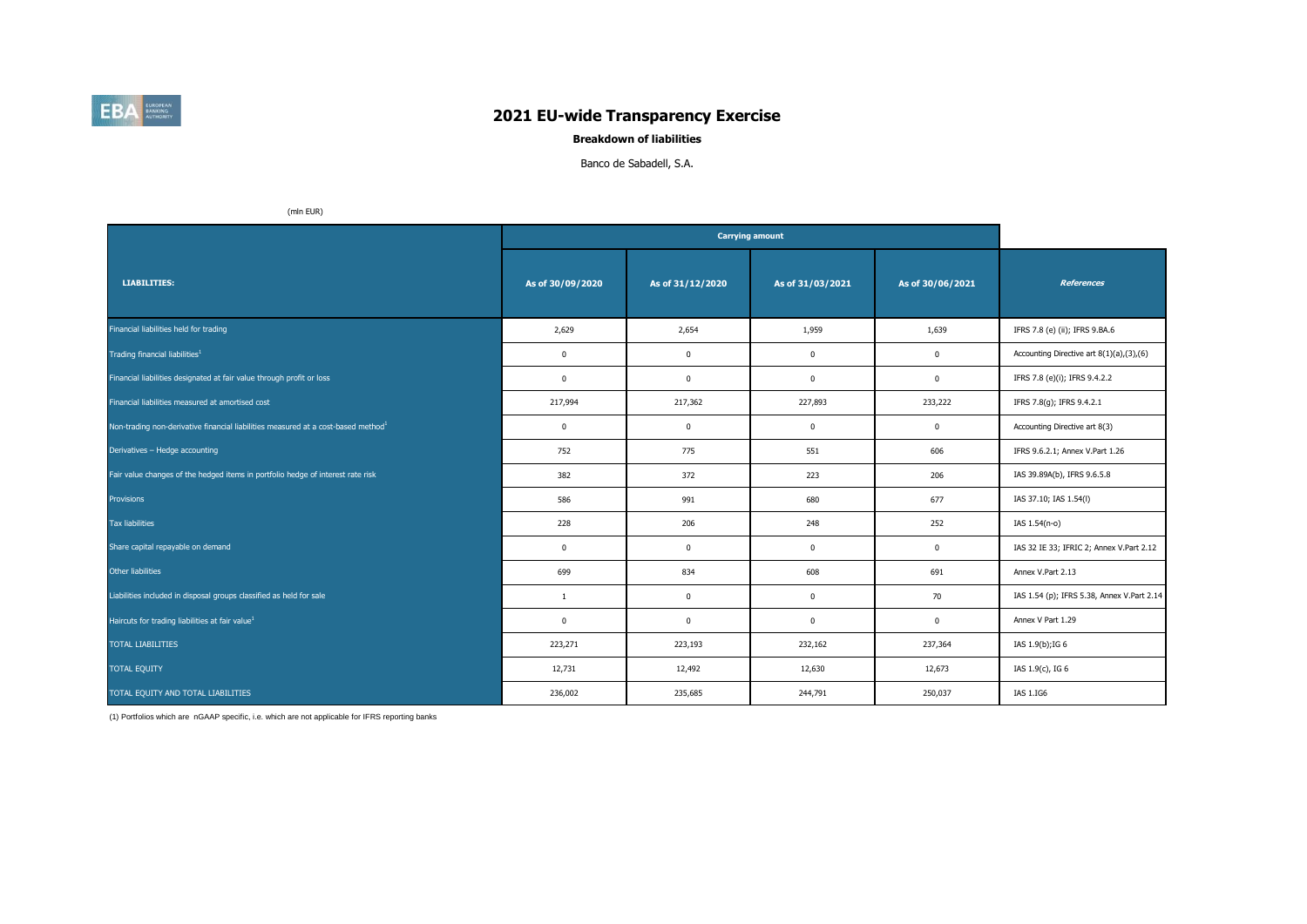

**Breakdown of liabilities**

## Banco de Sabadell, S.A.

(mln EUR)

|                             |                                                                             |                  |                  | <b>Carrying amount</b> |                      |                                           |
|-----------------------------|-----------------------------------------------------------------------------|------------------|------------------|------------------------|----------------------|-------------------------------------------|
|                             | Breakdown of financial liabilities by instrument and by counterparty sector | As of 30/09/2020 | As of 31/12/2020 | As of 31/03/2021       | As of 30/06/2021     | <b>References</b>                         |
| <b>Derivatives</b>          |                                                                             | 3,306            | 3,213            | 2,466                  | 2,210                | IFRS 9.BA.7(a); CRR Annex II              |
| Short positions             | <b>Equity instruments</b>                                                   | $\mathbf 0$      | $\mathbf 0$      | $\mathbf{0}$           | $\mathbf 0$          | IAS 32.11; ECB/2013/33 Annex 2.Part 2.4-5 |
|                             | Debt securities                                                             | 76               | 216              | 43                     | 35                   | Annex V.Part 1.31                         |
|                             | Central banks                                                               | 30,362           | 31,881           | 34,593                 | 34,819               | Annex V.Part 1.42(a), 44(c)               |
|                             | of which: Current accounts / overnight deposits                             | $\overline{2}$   | $\overline{4}$   | $\overline{4}$         | 27                   | ECB/2013/33 Annex 2.Part 2.9.1            |
|                             | General governments                                                         | 6,233            | 6,457            | 6,007                  | 7,017                | Annex V.Part 1.42(b), 44(c)               |
|                             | of which: Current accounts / overnight deposits                             | 4,317            | 4,529            | 3.676                  | 4,197                | ECB/2013/33 Annex 2.Part 2.9.1            |
|                             | <b>Credit institutions</b>                                                  | 12,298           | 10,055           | 10,481                 | 12,644               | Annex V.Part 1.42(c),44(c)                |
| <b>Deposits</b>             | of which: Current accounts / overnight deposits                             | 288              | 372              | 471                    | 469                  | ECB/2013/33 Annex 2.Part 2.9.1            |
|                             | Other financial corporations                                                | 6,333            | 5,595            | 6,966                  | 4,189                | Annex V.Part 1.42(d),44(c)                |
|                             | of which: Current accounts / overnight deposits                             | 2,783            | 3,020            | 2,494                  | 1,790                | ECB/2013/33 Annex 2.Part 2.9.1            |
|                             | Non-financial corporations                                                  | 39,731           | 40,032           | 40,774                 | 42,883               | Annex V.Part 1.42(e), 44(c)               |
|                             | of which: Current accounts / overnight deposits                             | 34,217           | 34,755           | 36,052                 | 37,922               | ECB/2013/33 Annex 2.Part 2.9.1            |
|                             | Households                                                                  | 96,665           | 99,186           | 102,807                | 104,124              | Annex V.Part 1.42(f), 44(c)               |
|                             | of which: Current accounts / overnight deposits                             | 84,979           | 88,002           | 93,182                 | 96,121               | Annex V.Part 1.42(f), 44(c)               |
| Debt securities issued      |                                                                             | 21,759           | 20,413           | 21,524                 | 21,778               | Annex V.Part 1.37, Part 2.98              |
|                             | Of which: Subordinated Debt securities issued                               | 2,921            | 2,908            | 3,940                  | 3,468                | Annex V.Part 1.37                         |
| Other financial liabilities | 4,613                                                                       | 3,742            | 4,742            | 5,769                  | Annex V.Part 1.38-41 |                                           |
| TOTAL FINANCIAL LIABILITIES |                                                                             | 221,375          | 220,790          | 230,403                | 235,468              |                                           |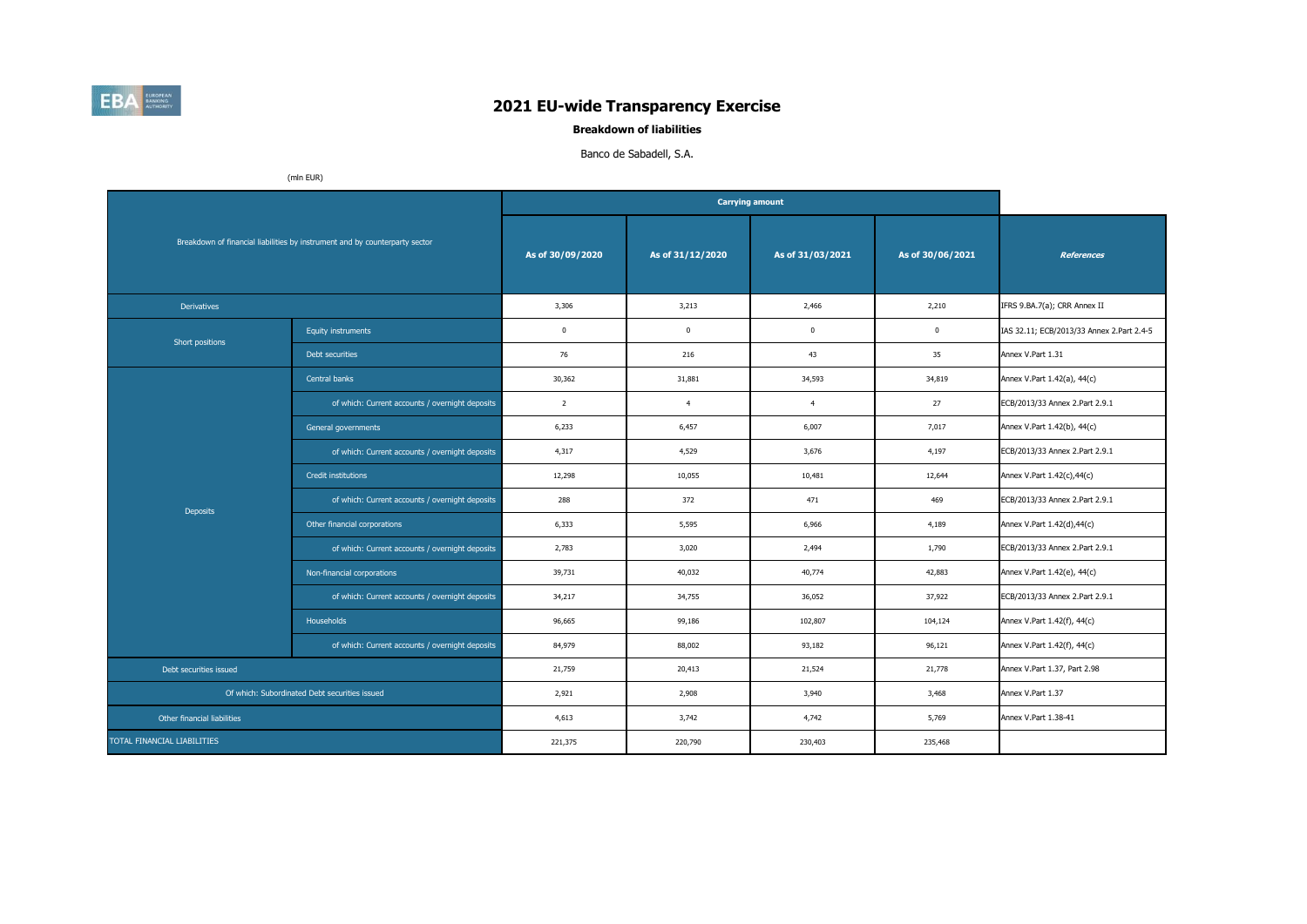### **Market Risk** Banco de Sabadell, S.A.

|                                                                                                                                                                                                         | <b>SA</b>                                                                                                                                                                                                         |                                   |                                                                                                                      |                                 |                                                                                                                       |                                        | <b>TM</b>                         |                                                                                  |              |                                                     |                               |                                                       |                                                                                                                      |                                   |                                                                                                                       | <b>TM</b>                                 |                                                     |                                                                                            |              |                                                  |                               |                                                       |
|---------------------------------------------------------------------------------------------------------------------------------------------------------------------------------------------------------|-------------------------------------------------------------------------------------------------------------------------------------------------------------------------------------------------------------------|-----------------------------------|----------------------------------------------------------------------------------------------------------------------|---------------------------------|-----------------------------------------------------------------------------------------------------------------------|----------------------------------------|-----------------------------------|----------------------------------------------------------------------------------|--------------|-----------------------------------------------------|-------------------------------|-------------------------------------------------------|----------------------------------------------------------------------------------------------------------------------|-----------------------------------|-----------------------------------------------------------------------------------------------------------------------|-------------------------------------------|-----------------------------------------------------|--------------------------------------------------------------------------------------------|--------------|--------------------------------------------------|-------------------------------|-------------------------------------------------------|
|                                                                                                                                                                                                         |                                                                                                                                                                                                                   |                                   | VaR (Memorandum item)                                                                                                |                                 |                                                                                                                       | <b>STRESSED VaR (Memorandum item)</b>  |                                   | <b>INCREMENTAL DEFAULT</b><br><b>AND MIGRATION RISK</b><br><b>CAPITAL CHARGE</b> |              | ALL PRICE RISKS CAPITAL CHARGE<br><b>FOR CTP</b>    |                               |                                                       |                                                                                                                      | VaR (Memorandum item)             | <b>STRESSED VaR (Memorandum item)</b>                                                                                 |                                           |                                                     | <b>INCREMENTAL</b><br><b>DEFAULT AND</b><br><b>MIGRATION RISK</b><br><b>CAPITAL CHARGE</b> |              | ALL PRICE RISKS CAPITAL CHARGE<br><b>FOR CTP</b> |                               |                                                       |
| (mln EUR)                                                                                                                                                                                               | <b>TOTAL RISK EXPOSURE AMOUNT</b>                                                                                                                                                                                 | <b>TOTAL RISK EXPOSURE AMOUNT</b> | <b>MULTIPLICATION</b><br>FACTOR (mc) x<br><b>AVERAGE OF</b><br><b>PREVIOUS 60</b><br><b>WORKING DAYS</b><br>(VaRavg) | <b>PREVIOUS</b><br>DAY (VaRt-1) | <b>MULTIPLICATION</b><br>FACTOR (ms) x<br><b>AVERAGE OF</b><br><b>PREVIOUS 60</b><br><b>WORKING DAYS</b><br>(SVaRavg) | <b>LATEST AVAILABLE</b><br>$(SVaRt-1)$ | <b>12 WEEKS</b><br><b>MEASURE</b> | AVERAGE LAST MEASURE FLOOR                                                       |              | <b>12 WEEKS</b><br><b>AVERAGE</b><br><b>MEASURE</b> | <b>LAST</b><br><b>MEASURE</b> | <b>TOTAL RISK</b><br><b>EXPOSURE</b><br><b>AMOUNT</b> | <b>MULTIPLICATION</b><br><b>FACTOR</b> (mc) x<br><b>AVERAGE OF</b><br>PREVIOUS 60<br><b>WORKING DAYS</b><br>(VaRavg) | <b>PREVIOUS DAY</b><br>$(VaRt-1)$ | <b>MULTIPLICATION</b><br>FACTOR (ms) x<br><b>AVERAGE OF</b><br><b>PREVIOUS 60</b><br><b>WORKING DAYS</b><br>(SVaRavg) | <b>LATEST</b><br><b>AVAILABLE (SVaRt-</b> | <b>12 WEEKS</b><br><b>AVERAGE</b><br><b>MEASURE</b> | <b>LAST</b><br><b>MEASURE</b>                                                              | <b>FLOOR</b> | 12 WEEKS<br><b>AVERAGE</b><br><b>MEASURE</b>     | <b>LAST</b><br><b>MEASURE</b> | <b>TOTAL RISK</b><br><b>EXPOSURE</b><br><b>AMOUNT</b> |
|                                                                                                                                                                                                         | As of 30/09/2020                                                                                                                                                                                                  | As of 31/12/2020                  |                                                                                                                      |                                 | As of 30/09/2020                                                                                                      |                                        |                                   |                                                                                  |              |                                                     |                               |                                                       |                                                                                                                      |                                   |                                                                                                                       | As of 31/12/2020                          |                                                     |                                                                                            |              |                                                  |                               |                                                       |
| raded Debt Instruments<br>Of which: General risk<br>Of which: Specific risk<br><b>Equities</b><br>Of which: General risk<br>Of which: Specific risk<br>Foreign exchange risk<br><b>Commodities risk</b> | 496<br>338<br>127                                                                                                                                                                                                 | 477<br>339<br>124<br>535          |                                                                                                                      | - 0                             | $\overline{ }$                                                                                                        | $\sqrt{2}$                             |                                   | - 0                                                                              | $\mathbf{a}$ |                                                     | $\mathbf{a}$                  | $\overline{a}$                                        | $\mathbf{a}$                                                                                                         | $\sqrt{2}$                        | $\sqrt{2}$                                                                                                            | $\sqrt{2}$                                | - 0                                                 | $\sim$                                                                                     | $\sim$       | $\sim$                                           | $\sim$                        | $\overline{a}$                                        |
| <b>Total</b>                                                                                                                                                                                            | 548<br>As of 31/03/2021                                                                                                                                                                                           | As of 30/06/2021                  |                                                                                                                      |                                 |                                                                                                                       |                                        | $\Omega$<br>As of 31/03/2021      |                                                                                  |              |                                                     |                               |                                                       | As of 30/06/2021                                                                                                     |                                   |                                                                                                                       |                                           |                                                     |                                                                                            |              |                                                  |                               |                                                       |
| raded Debt Instruments<br>Of which: General risk<br>Of which: Specific risk<br><b>Equities</b><br>Of which: General risk<br>Of which: Specific risk<br>Foreign exchange risk<br><b>Commodities risk</b> | 439<br>340                                                                                                                                                                                                        | 332<br>251                        |                                                                                                                      |                                 |                                                                                                                       |                                        |                                   |                                                                                  |              |                                                     |                               |                                                       |                                                                                                                      |                                   |                                                                                                                       |                                           |                                                     |                                                                                            |              |                                                  |                               |                                                       |
| <b>Total</b>                                                                                                                                                                                            | 516                                                                                                                                                                                                               | 385                               |                                                                                                                      |                                 |                                                                                                                       |                                        | $\sqrt{2}$                        |                                                                                  | $\sqrt{2}$   |                                                     | $\sim$                        |                                                       |                                                                                                                      |                                   | - 0                                                                                                                   | $\sim$                                    |                                                     | $\mathbf{a}$                                                                               |              | $\sim$                                           |                               |                                                       |
|                                                                                                                                                                                                         | Market risk template does not include CIU positions under the particular approach for position risk in CIUs (Articles 348(1), 350 (3) c) and 364 (2) a) CRR), which instead are included in the RWA OV1 template. |                                   |                                                                                                                      |                                 |                                                                                                                       |                                        |                                   |                                                                                  |              |                                                     |                               |                                                       |                                                                                                                      |                                   |                                                                                                                       |                                           |                                                     |                                                                                            |              |                                                  |                               |                                                       |

 $EBA_{\frac{\text{mean}}{\text{mean}}}$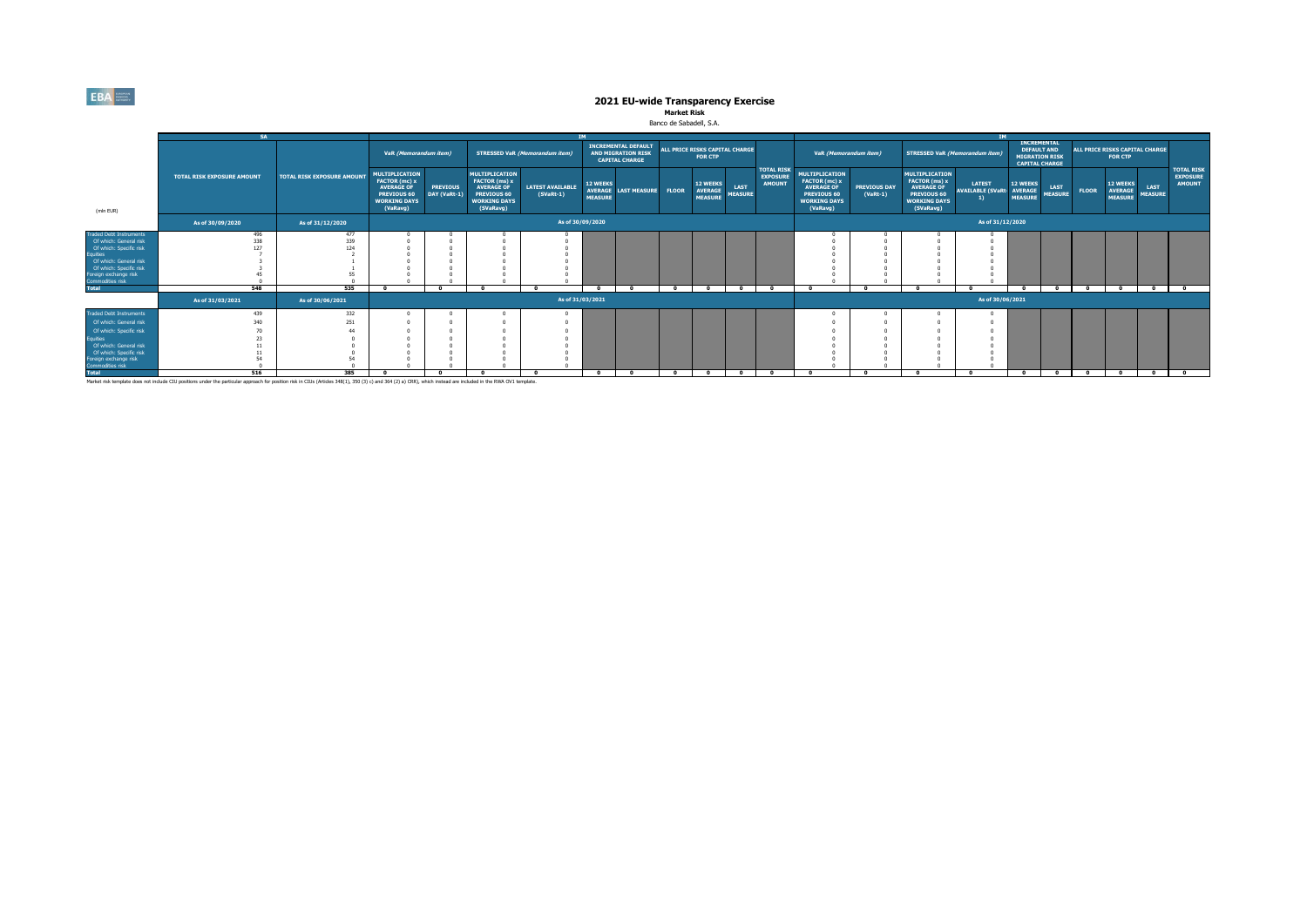

Banco de Sabadell, S.A.

|                   |                                                                             |                                                                                                                                                                                                              |                       |                             | <b>Standardised Approach</b>        |                          |                       |                             |                                     |
|-------------------|-----------------------------------------------------------------------------|--------------------------------------------------------------------------------------------------------------------------------------------------------------------------------------------------------------|-----------------------|-----------------------------|-------------------------------------|--------------------------|-----------------------|-----------------------------|-------------------------------------|
|                   |                                                                             |                                                                                                                                                                                                              | As of 30/09/2020      |                             |                                     |                          |                       | As of 31/12/2020            |                                     |
|                   | (min EUR. %)                                                                | <b>Original Exposure</b>                                                                                                                                                                                     | <b>Exposure Value</b> | <b>Risk exposure amount</b> | Value adjustments and<br>provisions | <b>Original Exposure</b> | <b>Exposure Value</b> | <b>Risk exposure amount</b> | Value adjustments and<br>provisions |
|                   | <b>Central governments or central banks</b>                                 | 54,214                                                                                                                                                                                                       | 63.369                | 256                         |                                     | 58.271                   | 66,769                | 222                         |                                     |
|                   | Regional governments or local authorities                                   | 7,468                                                                                                                                                                                                        | 6.453                 | 15                          |                                     | 7.587                    | 6.822                 | 14                          |                                     |
|                   | <b>Public sector entities</b>                                               | 1,890<br>413                                                                                                                                                                                                 | 1,553<br>597          | 203                         |                                     | 1.901<br>447             | 1,566<br>611          | 219                         |                                     |
|                   | <b>Multilateral Development Banks</b><br><b>International Organisations</b> |                                                                                                                                                                                                              |                       |                             |                                     |                          |                       |                             |                                     |
|                   | <b>Institutions</b>                                                         | 1.649                                                                                                                                                                                                        | 1,560                 | 544                         |                                     | 1,555                    | 1,471                 | 534                         |                                     |
|                   | <b>Cornorates</b>                                                           | 6,286                                                                                                                                                                                                        | 3.217                 | 2,760                       |                                     | 5.665                    | 2,906                 | 2,476                       |                                     |
|                   | of which: SME                                                               | 5.533                                                                                                                                                                                                        | 2,888                 | 2.432                       |                                     | 4.909                    | 2,665                 | 2,238                       |                                     |
|                   | Retail                                                                      | 5.190                                                                                                                                                                                                        | 2.763                 | 1.927                       |                                     | 5.091                    | 2,714                 | 1.906                       |                                     |
|                   | of which: SMF                                                               | 2.011                                                                                                                                                                                                        | 800                   | 467                         |                                     | 1.904                    | 731                   | 430                         |                                     |
| Consolidated data | Secured by mortgages on immovable property                                  | 17,301                                                                                                                                                                                                       | 15,563                | 5,936                       |                                     | 17,043                   | 15,847                | 6,090                       |                                     |
|                   | of which: SMF                                                               | 1.369                                                                                                                                                                                                        | 1,248                 | 540                         |                                     | 1.534                    | 1,430                 | 666                         |                                     |
|                   | <b>Exposures in default</b>                                                 | 1.944                                                                                                                                                                                                        | 1,131                 | 1,183                       | 70 <sup>°</sup>                     | 1.955                    | 1,024                 | 1,056                       | 874                                 |
|                   | Items associated with particularly high risk                                | 968                                                                                                                                                                                                          | 739                   | 1.109                       |                                     | 479                      | 364                   | 546                         |                                     |
|                   | <b>Covered bonds</b>                                                        | 232                                                                                                                                                                                                          | 232                   | 77                          |                                     | 235                      | 235                   | $\overline{2}$              |                                     |
|                   | Claims on institutions and cornorates with a ST credit assessment           |                                                                                                                                                                                                              |                       |                             |                                     |                          |                       |                             |                                     |
|                   | Collective investments undertakings (CIU)                                   |                                                                                                                                                                                                              |                       |                             |                                     |                          |                       |                             |                                     |
|                   | <b>Equity</b><br>Other exposures                                            | 16,932                                                                                                                                                                                                       | 17,908                | 15.851                      |                                     | 17.179                   | 18.257                | 16.446                      |                                     |
|                   | Standardised Total <sup>2</sup>                                             | 114,488                                                                                                                                                                                                      | 115,084               | 29.807                      | 992                                 | 117,404                  | 118,586               | 29,533                      | 1,121                               |
|                   |                                                                             | <sup>(1)</sup> Original exposure, unlike Exposure value, is reported before taking into account any effect due to credit conversion factors or credit risk mitigation techniques (e.g. substitution effects) |                       |                             |                                     |                          |                       |                             |                                     |
|                   |                                                                             | (2) Standardized Trital does not include the Secretarisation nocken unlike in the results now to the 2019 exercise                                                                                           |                       |                             |                                     |                          |                       |                             |                                     |
|                   |                                                                             |                                                                                                                                                                                                              |                       |                             |                                     |                          |                       |                             |                                     |

|       |                                                                   | <b>Standardised Approach</b> |                                    |                             |                                                  |                                       |                       |                      |                                                  |  |
|-------|-------------------------------------------------------------------|------------------------------|------------------------------------|-----------------------------|--------------------------------------------------|---------------------------------------|-----------------------|----------------------|--------------------------------------------------|--|
|       |                                                                   |                              |                                    | As of 30/09/2020            |                                                  |                                       |                       | As of 31/12/2020     |                                                  |  |
|       | (min EUR. %)                                                      | Original Exposure            | <b>Exposure Value</b> <sup>1</sup> | <b>Risk exposure amount</b> | Value adjustments and<br>provisions <sup>2</sup> | <b>Original Exposure</b> <sup>1</sup> | <b>Exposure Value</b> | Risk exposure amount | Value adjustments and<br>provisions <sup>2</sup> |  |
|       | <b>Central governments or central banks</b>                       | 40,457                       | 48,671                             | S0                          |                                                  | 45.071                                | 52.803                | 50                   |                                                  |  |
|       | Regional governments or local authorities                         | 7.452                        | 6.437                              |                             |                                                  | 7.572                                 | 6,808                 |                      |                                                  |  |
|       | <b>Public sector entities</b>                                     | 1,618                        | 1,378                              | 203                         |                                                  | 1,626                                 | 1.386                 | 219                  |                                                  |  |
|       | <b>Multilateral Development Banks</b>                             |                              |                                    |                             |                                                  |                                       |                       |                      |                                                  |  |
|       | <b>International Organisations</b>                                |                              |                                    |                             |                                                  |                                       |                       |                      |                                                  |  |
|       | <b>Institutions</b>                                               | 604                          | 555                                | 248                         |                                                  | 541                                   | 483                   | 209                  |                                                  |  |
|       | Corporates                                                        | 3,393                        | 1,354                              | 1,222                       |                                                  | 2,735                                 | 1,000                 | 880                  |                                                  |  |
|       | of which: SME                                                     | 2,902                        | 1.101                              | 971                         |                                                  | 2,274                                 | 804                   | 687                  |                                                  |  |
|       | Retail                                                            | 3,769                        | 2.338                              | 1,660                       |                                                  | 3,659                                 | 2,266                 | 1,623                |                                                  |  |
| SPAIN | of which: SME                                                     | 799                          | 480                                | 277                         |                                                  | 670                                   | 384                   | 221                  |                                                  |  |
|       | Secured by mortgages on immovable property                        | 14.621                       | 13.117                             | 5.054                       |                                                  | 14.380                                | 13,402                | 5,208                |                                                  |  |
|       | of which: SME                                                     | 1.134                        | 1,034                              | 461                         |                                                  | 1.250                                 | 1,164                 | 568                  |                                                  |  |
|       | <b>Exposures in default</b>                                       | 1.699                        | 953                                | 1,001                       | 637                                              | 1.701                                 | 858                   | 888                  | 798                                              |  |
|       | Items associated with particularly high risk                      | 857                          | 658                                | 987                         |                                                  | 370                                   | 285                   | 427                  |                                                  |  |
|       | <b>Covered bonds</b>                                              |                              |                                    |                             |                                                  |                                       |                       |                      |                                                  |  |
|       | Claims on institutions and corporates with a ST credit assessment |                              |                                    |                             |                                                  |                                       |                       |                      |                                                  |  |
|       | Collective investments undertakings (CIU)                         |                              |                                    |                             |                                                  |                                       |                       |                      |                                                  |  |
|       | <b>Equity</b>                                                     |                              |                                    |                             |                                                  |                                       |                       |                      |                                                  |  |
|       | Other exposures                                                   | 12,009                       | 12,098                             | 11,653                      |                                                  | 12.138                                | 12.319                | 12,148               |                                                  |  |
|       | Standardised Total <sup>2</sup>                                   |                              |                                    |                             | 829                                              |                                       |                       |                      | 964                                              |  |

**Standardised Total<sup>2</sup> 829 964** (1) Original exposure, unlike Exposure value, is reported before taking into account any effect due to credit conversion factors or credit risk mitigation techniques (e.g. substitution effects). (2) Total value adjustments and provisions per country of counterparty excludes those for securistisation exposures, additional valuation adjustments (AVAs) and other own funds reductions related to the exposures, but includes general credit risk adjustments.

|                |                                                                                                                | <b>Standardised Approach</b>         |                                   |                      |                                                  |                                                                                                                                                                                                    |                                   |                             |                                                  |  |  |
|----------------|----------------------------------------------------------------------------------------------------------------|--------------------------------------|-----------------------------------|----------------------|--------------------------------------------------|----------------------------------------------------------------------------------------------------------------------------------------------------------------------------------------------------|-----------------------------------|-----------------------------|--------------------------------------------------|--|--|
|                |                                                                                                                |                                      |                                   | As of 30/09/2020     |                                                  |                                                                                                                                                                                                    |                                   | As of 31/12/2020            |                                                  |  |  |
|                | (min EUR. %)                                                                                                   | <b>Original Exposure<sup>1</sup></b> | <b>Exposure Value<sup>1</sup></b> | Risk exposure amount | Value adjustments and<br>provisions <sup>2</sup> | <b>Original Exposure<sup>1</sup></b>                                                                                                                                                               | <b>Exposure Value<sup>1</sup></b> | <b>Risk exposure amount</b> | Value adjustments and<br>provisions <sup>2</sup> |  |  |
|                | <b>Central governments or central banks</b>                                                                    | 7,204                                | 7,835                             | Q <sub>1</sub>       |                                                  | 7.558                                                                                                                                                                                              | 8.247                             | 74                          |                                                  |  |  |
|                | Regional governments or local authorities                                                                      |                                      |                                   |                      |                                                  |                                                                                                                                                                                                    |                                   |                             |                                                  |  |  |
|                | <b>Public sector entities</b>                                                                                  |                                      |                                   |                      |                                                  |                                                                                                                                                                                                    |                                   |                             |                                                  |  |  |
|                | <b>Multilateral Development Banks</b><br><b>International Organisations</b>                                    |                                      |                                   |                      |                                                  |                                                                                                                                                                                                    |                                   |                             |                                                  |  |  |
|                | <b>Institutions</b>                                                                                            |                                      | 491                               |                      |                                                  | 438                                                                                                                                                                                                | 43                                |                             |                                                  |  |  |
|                | <b>Corporates</b>                                                                                              |                                      |                                   | S.                   |                                                  |                                                                                                                                                                                                    | $\overline{v}$                    | 64                          |                                                  |  |  |
|                | of which: SME                                                                                                  | 59                                   |                                   |                      |                                                  |                                                                                                                                                                                                    | £.                                | 55                          |                                                  |  |  |
|                | Retail                                                                                                         | 747                                  | 154                               | 99                   |                                                  | 835                                                                                                                                                                                                | 181                               | 113                         |                                                  |  |  |
| UNITED KINGDOM | of which: SME                                                                                                  | 686                                  | QS                                | 57                   |                                                  | 781                                                                                                                                                                                                | 125                               | 75                          |                                                  |  |  |
|                | Secured by mortgages on immovable property                                                                     | 2.094                                | 1,896                             | 679                  |                                                  | 2.032                                                                                                                                                                                              | 1,844                             | 660                         |                                                  |  |  |
|                | of which: SME                                                                                                  | 33                                   | 25                                |                      |                                                  | 37                                                                                                                                                                                                 | $\overline{27}$                   |                             |                                                  |  |  |
|                | <b>Exposures in default</b>                                                                                    | 139                                  | 120                               | 121                  |                                                  | 140                                                                                                                                                                                                | 119                               | 119                         | 20                                               |  |  |
|                | Items associated with particularly high risk                                                                   | 23<br>777                            |                                   | 17                   |                                                  |                                                                                                                                                                                                    |                                   |                             |                                                  |  |  |
|                | <b>Covered bonds</b>                                                                                           |                                      | 232                               |                      |                                                  | 235                                                                                                                                                                                                | 235                               |                             |                                                  |  |  |
|                | Claims on institutions and corporates with a ST credit assessment<br>Collective investments undertakings (CIU) |                                      |                                   |                      |                                                  |                                                                                                                                                                                                    |                                   |                             |                                                  |  |  |
|                | <b>Equity</b>                                                                                                  |                                      |                                   |                      |                                                  |                                                                                                                                                                                                    |                                   |                             |                                                  |  |  |
|                | Other exposures                                                                                                | 813                                  | R1                                | 541                  |                                                  | 825                                                                                                                                                                                                | 821                               | 542                         |                                                  |  |  |
|                | Standardised Total <sup>2</sup>                                                                                |                                      |                                   |                      | 33                                               |                                                                                                                                                                                                    |                                   |                             | 34                                               |  |  |
|                |                                                                                                                |                                      |                                   |                      |                                                  | (1) Original exposure, unlike Exposure value, is reported before taking into account any effect due to credit conversion factors or credit risk mitigation techniques (e.g. substitution effects). |                                   |                             |                                                  |  |  |

<sup>07</sup> Total value afusiments and crevisions per counter of creations and the construction of performation and valuation affects related to the constructions related to the expect of the constructions related to the expect o **Standardised Approach**

|        |                                                                                                                |                           | As of 30/09/2020       |                             |                                                  |                                      | As of 31/12/2020                  |                             |                                                  |  |  |
|--------|----------------------------------------------------------------------------------------------------------------|---------------------------|------------------------|-----------------------------|--------------------------------------------------|--------------------------------------|-----------------------------------|-----------------------------|--------------------------------------------------|--|--|
|        | (mln EUR, %)                                                                                                   | <b>Original Exposure1</b> | <b>Exposure Value1</b> | <b>Risk exposure amount</b> | Value adjustments and<br>provisions <sup>2</sup> | <b>Original Exposure<sup>1</sup></b> | <b>Exposure Value<sup>1</sup></b> | <b>Risk exposure amount</b> | Value adjustments and<br>provisions <sup>2</sup> |  |  |
|        | Central governments or central banks                                                                           | 699                       | 734                    | gt,                         |                                                  | 780                                  | 780                               | 51                          |                                                  |  |  |
|        | Regional governments or local authorities<br><b>Public sector entities</b>                                     |                           |                        |                             |                                                  |                                      |                                   |                             |                                                  |  |  |
|        | <b>Multilateral Development Banks</b>                                                                          |                           |                        |                             |                                                  |                                      |                                   |                             |                                                  |  |  |
|        | <b>International Organisations</b>                                                                             |                           |                        |                             |                                                  |                                      |                                   |                             |                                                  |  |  |
|        | <b>Institutions</b>                                                                                            |                           |                        |                             |                                                  | 109                                  | 109                               |                             |                                                  |  |  |
|        | <b>Corporates</b>                                                                                              |                           |                        |                             |                                                  |                                      |                                   | 39                          |                                                  |  |  |
|        | of which: SME                                                                                                  |                           |                        |                             |                                                  |                                      |                                   | 39                          |                                                  |  |  |
|        | Retail<br>of which: SME                                                                                        |                           |                        |                             |                                                  |                                      |                                   |                             |                                                  |  |  |
| MEXICO | Secured by mortgages on immovable property                                                                     |                           |                        |                             |                                                  |                                      |                                   |                             |                                                  |  |  |
|        | of which: SME                                                                                                  |                           |                        |                             |                                                  |                                      |                                   |                             |                                                  |  |  |
|        | <b>Exposures in default</b>                                                                                    |                           |                        |                             |                                                  |                                      |                                   |                             | 23                                               |  |  |
|        | Items associated with particularly high risk                                                                   |                           |                        |                             |                                                  |                                      |                                   |                             |                                                  |  |  |
|        | <b>Covered bonds</b>                                                                                           |                           |                        |                             |                                                  |                                      |                                   |                             |                                                  |  |  |
|        | Claims on institutions and corporates with a ST credit assessment<br>Collective investments undertakings (CIU) |                           |                        |                             |                                                  |                                      |                                   |                             |                                                  |  |  |
|        | Equity                                                                                                         |                           |                        |                             |                                                  |                                      |                                   |                             |                                                  |  |  |
|        | Other exposures                                                                                                | 3.922                     | 3,884                  | 3,615                       |                                                  | 4.014                                | 3.939                             | 3,717                       |                                                  |  |  |
|        | Standardised Total <sup>2</sup>                                                                                |                           |                        |                             | 42                                               |                                      |                                   |                             | 47                                               |  |  |

The main of the content of the state of the state of the state of the state of the state of the state of the state of the state of the state of the state of the state of the state of the state of the state of the state of

|               |                                                                                           | <b>Standardised Approach</b>                             |                                   |                                                                                                                                                                                                                       |                                                  |                                      |                                   |                             |                                                  |  |  |
|---------------|-------------------------------------------------------------------------------------------|----------------------------------------------------------|-----------------------------------|-----------------------------------------------------------------------------------------------------------------------------------------------------------------------------------------------------------------------|--------------------------------------------------|--------------------------------------|-----------------------------------|-----------------------------|--------------------------------------------------|--|--|
|               |                                                                                           |                                                          |                                   | As of 30/09/2020                                                                                                                                                                                                      |                                                  |                                      |                                   | As of 31/12/2020            |                                                  |  |  |
|               | (min EUR. %)                                                                              | <b>Original Exposure<sup>1</sup></b>                     | <b>Exposure Value<sup>1</sup></b> | <b>Risk exposure amount</b>                                                                                                                                                                                           | Value adjustments and<br>provisions <sup>2</sup> | <b>Original Exposure<sup>1</sup></b> | <b>Exposure Value<sup>1</sup></b> | <b>Risk exposure amount</b> | Value adjustments and<br>provisions <sup>2</sup> |  |  |
|               | <b>Central governments or central banks</b>                                               | 948                                                      | 948                               |                                                                                                                                                                                                                       |                                                  | 881                                  | 881                               |                             |                                                  |  |  |
|               | Regional governments or local authorities                                                 |                                                          |                                   |                                                                                                                                                                                                                       |                                                  |                                      |                                   |                             |                                                  |  |  |
|               | <b>Public sector entities</b>                                                             |                                                          |                                   |                                                                                                                                                                                                                       |                                                  |                                      |                                   |                             |                                                  |  |  |
|               | <b>Multilateral Development Banks</b><br><b>International Organisations</b>               |                                                          |                                   |                                                                                                                                                                                                                       |                                                  |                                      |                                   |                             |                                                  |  |  |
|               | <b>Tostitutions</b>                                                                       |                                                          |                                   |                                                                                                                                                                                                                       |                                                  |                                      |                                   |                             |                                                  |  |  |
|               | Corporates                                                                                | 936                                                      | 831                               | 603                                                                                                                                                                                                                   |                                                  | 1,020                                | 931                               | 701                         |                                                  |  |  |
|               | of which: SMF                                                                             | 920                                                      | 819                               | 591                                                                                                                                                                                                                   |                                                  | 1.008                                | 92                                | 690                         |                                                  |  |  |
|               | Retail                                                                                    | 132                                                      |                                   | 36                                                                                                                                                                                                                    |                                                  | 130                                  |                                   |                             |                                                  |  |  |
| UNITED STATES | of which: SME                                                                             | 122                                                      | r.                                |                                                                                                                                                                                                                       |                                                  | 126                                  |                                   |                             |                                                  |  |  |
|               | Secured by mortgages on immovable property                                                |                                                          |                                   |                                                                                                                                                                                                                       |                                                  |                                      |                                   |                             |                                                  |  |  |
|               | of which: SMF                                                                             |                                                          |                                   |                                                                                                                                                                                                                       |                                                  |                                      |                                   |                             | ø                                                |  |  |
|               | <b>Exposures in default</b>                                                               |                                                          |                                   |                                                                                                                                                                                                                       |                                                  |                                      |                                   |                             |                                                  |  |  |
|               | Items associated with particularly high risk                                              |                                                          |                                   |                                                                                                                                                                                                                       |                                                  |                                      |                                   |                             |                                                  |  |  |
|               | <b>Covered bonds</b><br>Claims on institutions and corporates with a ST credit assessment |                                                          |                                   |                                                                                                                                                                                                                       |                                                  |                                      |                                   |                             |                                                  |  |  |
|               | Collective investments undertakings (CIU)                                                 |                                                          |                                   |                                                                                                                                                                                                                       |                                                  |                                      |                                   |                             |                                                  |  |  |
|               | <b>Equity</b>                                                                             |                                                          |                                   |                                                                                                                                                                                                                       |                                                  |                                      |                                   |                             |                                                  |  |  |
|               | <b>Other exposures</b>                                                                    |                                                          | 122                               |                                                                                                                                                                                                                       |                                                  |                                      | 12                                |                             |                                                  |  |  |
|               | Standardised Total <sup>2</sup>                                                           |                                                          |                                   |                                                                                                                                                                                                                       |                                                  |                                      |                                   |                             |                                                  |  |  |
|               |                                                                                           |                                                          |                                   | <sup>(1)</sup> Original exposure, unlike Exposure value, is reported before taking into account any effect due to credit conversion factors or credit risk mitigation techniques (e.g. substitution effects).         |                                                  |                                      |                                   |                             |                                                  |  |  |
|               |                                                                                           |                                                          |                                   | <sup>(2)</sup> Total value adjustments and provisions per country of counterparty excludes those for securistication exposures, additional valuation adjustments (AVAs) and other own funds reductions related to the |                                                  |                                      |                                   |                             |                                                  |  |  |
|               |                                                                                           | exposures, but includes general credit risk adjustments. |                                   |                                                                                                                                                                                                                       |                                                  |                                      |                                   |                             |                                                  |  |  |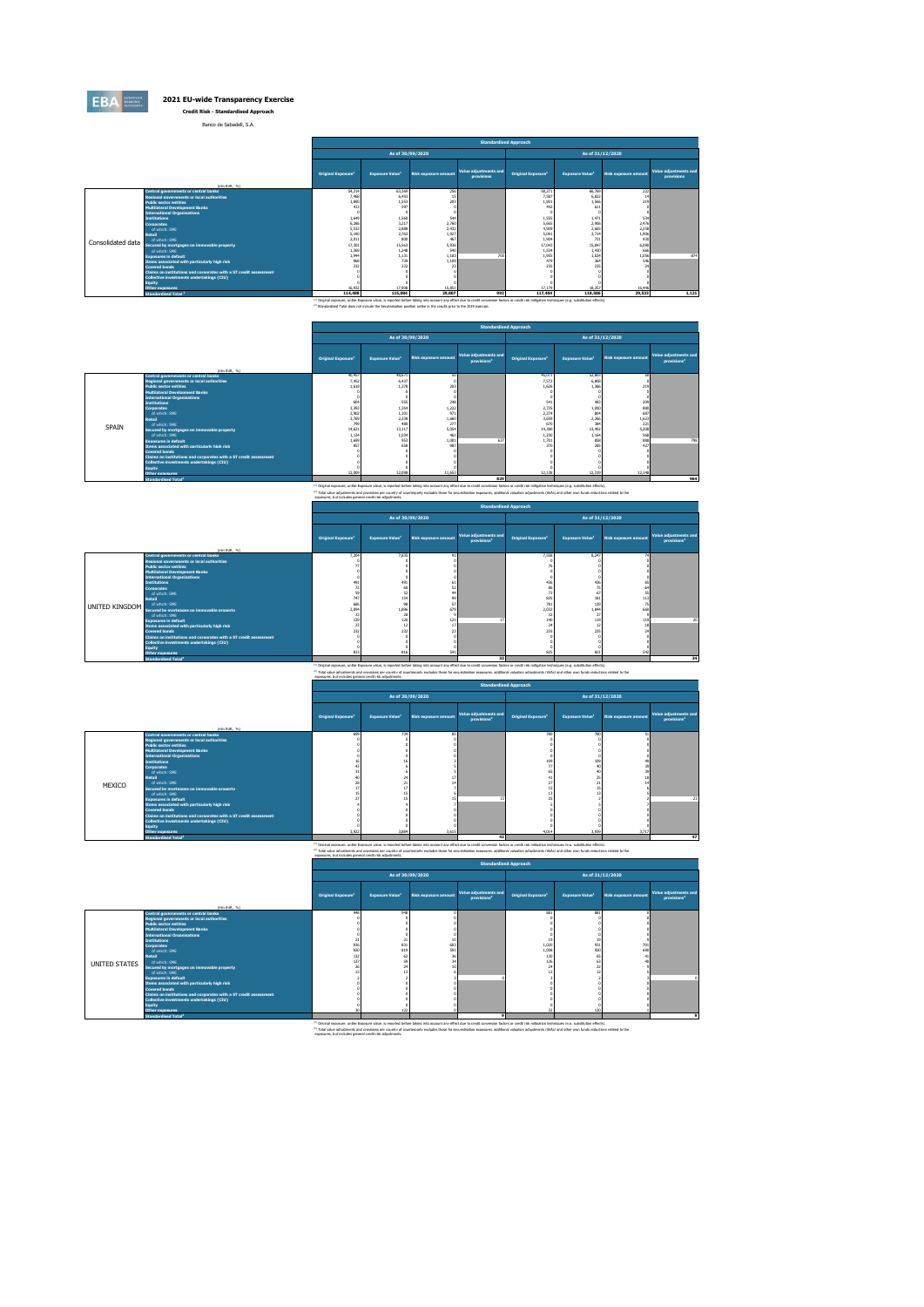

Banco de Sabadell, S.A.

|               | Banco de Sabadell, S.A.                                                                                                                                                                                                                                                                                                                                                                                                                                                                                                                                                                                                                                         |                                      |                                                |                              |                                                  |                                      |                                                 |                      |                                                  |
|---------------|-----------------------------------------------------------------------------------------------------------------------------------------------------------------------------------------------------------------------------------------------------------------------------------------------------------------------------------------------------------------------------------------------------------------------------------------------------------------------------------------------------------------------------------------------------------------------------------------------------------------------------------------------------------------|--------------------------------------|------------------------------------------------|------------------------------|--------------------------------------------------|--------------------------------------|-------------------------------------------------|----------------------|--------------------------------------------------|
|               |                                                                                                                                                                                                                                                                                                                                                                                                                                                                                                                                                                                                                                                                 |                                      |                                                |                              |                                                  | <b>Standardised Approach</b>         |                                                 |                      |                                                  |
|               |                                                                                                                                                                                                                                                                                                                                                                                                                                                                                                                                                                                                                                                                 |                                      |                                                | As of 30/09/2020             |                                                  |                                      |                                                 | As of 31/12/2020     |                                                  |
|               | (min FLIR 96)                                                                                                                                                                                                                                                                                                                                                                                                                                                                                                                                                                                                                                                   | <b>Original Exposure<sup>1</sup></b> | <b>Exposure Value<sup>1</sup></b>              | <b>Risk exposure amount</b>  | Value adjustments and<br>provisions <sup>2</sup> | <b>Original Exposure<sup>1</sup></b> | <b>Exposure Value<sup>1</sup></b>               | Risk exposure amount | Value adjustments and<br>provisions <sup>2</sup> |
| <b>FRANCE</b> | <b>Central governments or central banks</b><br>Regional governments or local authorities<br><b>Public sector entities</b><br><b>Multilateral Development Banks</b><br><b>International Organisations</b><br><b>Institutions</b><br><b>Corporates</b><br>of which: SME<br>Retail<br>of which: SME<br>Secured by mortgages on immovable property<br>of which: SME<br><b>Exposures in default</b><br>Items associated with particularly high risk<br><b>Covered bonds</b><br>Claims on institutions and corporates with a ST credit assessment<br>Collective investments undertakings (CIU)<br><b>Equity</b><br>Other exposures<br>Standardised Total <sup>2</sup> | 191<br>191                           | 57<br>43<br>160<br>160<br>39<br>39<br>36<br>25 | 13<br>141<br>141<br>23<br>23 | ×.                                               | $\mathcal{F}$<br>181<br>181          | <b>CA</b><br>62<br>170<br>170<br>12<br>12<br>37 | 21<br>156<br>156     |                                                  |
|               |                                                                                                                                                                                                                                                                                                                                                                                                                                                                                                                                                                                                                                                                 | state of the                         |                                                |                              |                                                  |                                      |                                                 |                      |                                                  |

<sup>co</sup> Orisial excoure, unlike Excoure value, is reconted before taking into account any effect due to credit conversion factos or ordit risk missions interimients (e.e. substitution effects).<br><sup>Or</sup> Total value and understand

|                                                                                                                                                                                                                                                                                                                                                                                                                                                                                                                                                                                                                                                                                        | <b>Standardised Approach</b>                             |                        |                             |                                                                                                                                                                                                                                                                                                                                                                                                                                            |                                      |                                   |                             |                                                  |
|----------------------------------------------------------------------------------------------------------------------------------------------------------------------------------------------------------------------------------------------------------------------------------------------------------------------------------------------------------------------------------------------------------------------------------------------------------------------------------------------------------------------------------------------------------------------------------------------------------------------------------------------------------------------------------------|----------------------------------------------------------|------------------------|-----------------------------|--------------------------------------------------------------------------------------------------------------------------------------------------------------------------------------------------------------------------------------------------------------------------------------------------------------------------------------------------------------------------------------------------------------------------------------------|--------------------------------------|-----------------------------------|-----------------------------|--------------------------------------------------|
|                                                                                                                                                                                                                                                                                                                                                                                                                                                                                                                                                                                                                                                                                        |                                                          |                        | As of 30/09/2020            |                                                                                                                                                                                                                                                                                                                                                                                                                                            |                                      |                                   | As of 31/12/2020            |                                                  |
| (min FLIR 56)                                                                                                                                                                                                                                                                                                                                                                                                                                                                                                                                                                                                                                                                          | Original Exposure <sup>1</sup>                           | <b>Exposure Value1</b> | <b>Risk exposure amount</b> | Value adjustments and<br>provisions <sup>2</sup>                                                                                                                                                                                                                                                                                                                                                                                           | <b>Original Exposure<sup>1</sup></b> | <b>Exposure Value<sup>1</sup></b> | <b>Risk exposure amount</b> | Value adjustments and<br>provisions <sup>2</sup> |
| <b>Central governments or central banks</b><br>Regional governments or local authorities<br><b>Public sector entities</b><br><b>Multilateral Development Banks</b><br><b>International Organisations</b><br><b>Institutions</b><br><b>Corporates</b><br>of which: SME<br><b>Retail</b><br>of which: SMF<br><b>ITALY</b><br>Secured by mortgages on immovable property<br>of which: SME<br><b>Exposures in default</b><br>Items associated with particularly high risk<br><b>Covered bonds</b><br>Claims on institutions and corporates with a ST credit assessment<br>Collective investments undertakings (CIU)<br><b>Equity</b><br>Other exposures<br>Standardised Total <sup>2</sup> | 2,810                                                    | 2,810                  |                             | $\mathbf{a}$<br><sup>(1)</sup> Original exposure, unlike Exposure value, is reported before taking into account any effect due to credit conversion factors or credit risk mitigation techniques (e.g. substitution effects).<br>(2) Total value adjustments and provisions per country of counterparty excludes those for securistication exposures, additional valuation adjustments (AWA) and other own funds reductions related to the | 2.792                                | 2.792                             |                             |                                                  |
|                                                                                                                                                                                                                                                                                                                                                                                                                                                                                                                                                                                                                                                                                        | exposures, but includes general credit risk adjustments. |                        |                             |                                                                                                                                                                                                                                                                                                                                                                                                                                            | <b>Standardised Approach</b>         |                                   |                             |                                                  |

|               |                                                                   | <b>Standardised Approach</b> |                        |                             |                                                  |                                      |                                   |                             |                                                  |
|---------------|-------------------------------------------------------------------|------------------------------|------------------------|-----------------------------|--------------------------------------------------|--------------------------------------|-----------------------------------|-----------------------------|--------------------------------------------------|
|               |                                                                   | As of 30/09/2020             |                        |                             |                                                  |                                      |                                   | As of 31/12/2020            |                                                  |
|               | (min FLIR 56)                                                     | <b>Original Exposure1</b>    | <b>Exposure Value1</b> | <b>Risk exposure amount</b> | Value adjustments and<br>provisions <sup>2</sup> | <b>Original Exposure<sup>1</sup></b> | <b>Exposure Value<sup>1</sup></b> | <b>Risk exposure amount</b> | Value adjustments and<br>provisions <sup>2</sup> |
|               | Central governments or central banks                              |                              |                        |                             |                                                  |                                      |                                   |                             |                                                  |
|               | Regional governments or local authorities                         |                              |                        |                             |                                                  |                                      |                                   |                             |                                                  |
|               | <b>Public sector entities</b>                                     |                              |                        |                             |                                                  |                                      |                                   |                             |                                                  |
|               | <b>Multilateral Development Banks</b>                             |                              |                        |                             |                                                  |                                      |                                   |                             |                                                  |
|               | <b>International Organisations</b>                                |                              |                        |                             |                                                  |                                      |                                   |                             |                                                  |
|               | <b>Institutions</b>                                               |                              |                        |                             |                                                  |                                      |                                   |                             |                                                  |
|               | <b>Corporates</b>                                                 |                              |                        |                             |                                                  |                                      |                                   |                             |                                                  |
|               | of which: SME<br><b>Retail</b>                                    |                              |                        |                             |                                                  |                                      |                                   |                             |                                                  |
| Country of    | of which: SME                                                     |                              |                        |                             |                                                  |                                      |                                   |                             |                                                  |
|               | Secured by mortgages on immovable property                        |                              |                        |                             |                                                  |                                      |                                   |                             |                                                  |
| Counterpart 7 | of which: SME                                                     |                              |                        |                             |                                                  |                                      |                                   |                             |                                                  |
|               | <b>Exposures in default</b>                                       |                              |                        |                             |                                                  |                                      |                                   |                             | ø                                                |
|               | Items associated with particularly high risk                      |                              |                        |                             |                                                  |                                      |                                   |                             |                                                  |
|               | <b>Covered bonds</b>                                              |                              |                        |                             |                                                  |                                      |                                   |                             |                                                  |
|               | Claims on institutions and corporates with a ST credit assessment |                              |                        |                             |                                                  |                                      |                                   |                             |                                                  |
|               | Collective investments undertakings (CIU)                         |                              |                        |                             |                                                  |                                      |                                   |                             |                                                  |
|               | Foulty:                                                           |                              |                        |                             |                                                  |                                      |                                   |                             |                                                  |
|               | Other exposures                                                   |                              |                        |                             |                                                  |                                      |                                   |                             |                                                  |
|               | <b>Chandardicad Total<sup>2</sup></b>                             |                              |                        |                             |                                                  |                                      |                                   |                             |                                                  |

**Standardised Total<sup>2</sup> 0 0** (1) Original exposure, unlike Exposure value, is reported before taking into account any effect due to credit conversion factors or credit risk mitigation techniques (e.g. substitution effects). (2) Total value adjustments and provisions per country of counterparty excludes those for securistisation exposures, additional valuation adjustments (AVAs) and other own funds reductions related to the exposures, but includes general credit risk adjustments.

|                             |                                                                                                                                                                                                                                                                                                                                                                                                                                                                                                                                                                                                                              | <b>Standardised Approach</b>         |                        |                             |                                                  |                                      |                                   |                             |                                                  |  |
|-----------------------------|------------------------------------------------------------------------------------------------------------------------------------------------------------------------------------------------------------------------------------------------------------------------------------------------------------------------------------------------------------------------------------------------------------------------------------------------------------------------------------------------------------------------------------------------------------------------------------------------------------------------------|--------------------------------------|------------------------|-----------------------------|--------------------------------------------------|--------------------------------------|-----------------------------------|-----------------------------|--------------------------------------------------|--|
|                             |                                                                                                                                                                                                                                                                                                                                                                                                                                                                                                                                                                                                                              |                                      | As of 30/09/2020       |                             |                                                  |                                      | As of 31/12/2020                  |                             |                                                  |  |
|                             | (min FLIR 56)                                                                                                                                                                                                                                                                                                                                                                                                                                                                                                                                                                                                                | <b>Original Exposure<sup>1</sup></b> | <b>Exposure Value1</b> | <b>Risk exposure amount</b> | Value adjustments and<br>provisions <sup>2</sup> | <b>Original Exposure<sup>1</sup></b> | <b>Exposure Value<sup>1</sup></b> | <b>Risk exposure amount</b> | Value adjustments and<br>provisions <sup>2</sup> |  |
| Country of<br>Counterpart 8 | Central governments or central banks<br>Regional governments or local authorities<br><b>Public sector entities</b><br><b>Multilateral Development Banks</b><br><b>International Organisations</b><br><b>Institutions</b><br><b>Corporates</b><br>of which: SME<br><b>Retail</b><br>of which: SME<br>Secured by mortgages on immovable property<br>of which: SME<br><b>Exposures in default</b><br>Items associated with particularly high risk<br><b>Covered bonds</b><br>Claims on institutions and corporates with a ST credit assessment<br>Collective investments undertakings (CIU)<br><b>Equity</b><br>Other exposures |                                      |                        |                             |                                                  |                                      |                                   |                             | ø                                                |  |

che esperanti della companya della companya della control della control della control control della control della control della control della control della control della control della control della control della control de

|                             |                                                                                                                                                                                                                                                                                                                                                                                                                                                                                                                                                                                                                                     |                                      |                        | As of 30/09/2020            |                                                                                                                                                                                                                                                                                                                                                                                                                                        |                                      |                                   | As of 31/12/2020     |                                                  |  |  |
|-----------------------------|-------------------------------------------------------------------------------------------------------------------------------------------------------------------------------------------------------------------------------------------------------------------------------------------------------------------------------------------------------------------------------------------------------------------------------------------------------------------------------------------------------------------------------------------------------------------------------------------------------------------------------------|--------------------------------------|------------------------|-----------------------------|----------------------------------------------------------------------------------------------------------------------------------------------------------------------------------------------------------------------------------------------------------------------------------------------------------------------------------------------------------------------------------------------------------------------------------------|--------------------------------------|-----------------------------------|----------------------|--------------------------------------------------|--|--|
|                             | (min EUR. %)                                                                                                                                                                                                                                                                                                                                                                                                                                                                                                                                                                                                                        | <b>Original Exposure<sup>1</sup></b> | <b>Exposure Value1</b> | <b>Risk exposure amount</b> | Value adjustments and<br>provisions <sup>2</sup>                                                                                                                                                                                                                                                                                                                                                                                       | <b>Original Exposure<sup>1</sup></b> | <b>Exposure Value<sup>1</sup></b> | Risk exposure amount | Value adjustments and<br>provisions <sup>2</sup> |  |  |
| Country of<br>Counterpart 9 | <b>Central governments or central banks</b><br>Regional governments or local authorities<br><b>Public sector entities</b><br><b>Multilateral Development Banks</b><br><b>International Organisations</b><br><b>Institutions</b><br><b>Corporates</b><br>of which: SME<br><b>Retail</b><br>of which: SME<br>Secured by mortgages on immovable property<br>of which: SME<br><b>Exposures in default</b><br>Items associated with particularly high risk<br><b>Covered bonds</b><br>Claims on institutions and corporates with a ST credit assessment<br>Collective investments undertakings (CIU)<br>Foulty<br><b>Other exposures</b> |                                      |                        |                             |                                                                                                                                                                                                                                                                                                                                                                                                                                        |                                      |                                   |                      | ø                                                |  |  |
|                             | Standardised Total <sup>2</sup>                                                                                                                                                                                                                                                                                                                                                                                                                                                                                                                                                                                                     |                                      |                        |                             |                                                                                                                                                                                                                                                                                                                                                                                                                                        |                                      |                                   |                      |                                                  |  |  |
|                             |                                                                                                                                                                                                                                                                                                                                                                                                                                                                                                                                                                                                                                     |                                      |                        |                             | <sup>(1)</sup> Original exposure, unlike Exposure value, is reported before taking into account any effect due to credit conversion factors or credit risk mitigation techniques (e.g. substitution effects).<br><sup>(2)</sup> Total value adjustments and provisions per country of counterparty excludes those for securistisation exposures. additional valuation adjustments (AVAs) and other own funds reductions related to the |                                      |                                   |                      |                                                  |  |  |

 $^{(2)}$  Original exposure, unlike Expos<br> $^{(2)}$  Total value adjustments and proposures, but includes general of

|                |                                                                                          | <b>Standardised Approach</b>         |                        |                             |                                                  |                                      |                                   |                             |                                                  |  |
|----------------|------------------------------------------------------------------------------------------|--------------------------------------|------------------------|-----------------------------|--------------------------------------------------|--------------------------------------|-----------------------------------|-----------------------------|--------------------------------------------------|--|
|                |                                                                                          |                                      |                        | As of 30/09/2020            |                                                  |                                      |                                   | As of 31/12/2020            |                                                  |  |
|                | (min EUR. %)                                                                             | <b>Original Exposure<sup>1</sup></b> | <b>Exposure Value1</b> | <b>Risk exposure amount</b> | Value adjustments and<br>provisions <sup>2</sup> | <b>Original Exposure<sup>1</sup></b> | <b>Exposure Value<sup>1</sup></b> | <b>Risk exposure amount</b> | Value adjustments and<br>provisions <sup>2</sup> |  |
|                | <b>Central governments or central banks</b><br>Regional governments or local authorities |                                      |                        |                             |                                                  |                                      |                                   |                             |                                                  |  |
|                | <b>Public sector entities</b>                                                            |                                      |                        |                             |                                                  |                                      |                                   |                             |                                                  |  |
|                | <b>Multilateral Development Banks</b>                                                    |                                      |                        |                             |                                                  |                                      |                                   |                             |                                                  |  |
|                | <b>International Organisations</b>                                                       |                                      |                        |                             |                                                  |                                      |                                   |                             |                                                  |  |
|                | <b>Institutions</b>                                                                      |                                      |                        |                             |                                                  |                                      |                                   |                             |                                                  |  |
|                | <b>Corporates</b>                                                                        |                                      |                        |                             |                                                  |                                      |                                   |                             |                                                  |  |
|                | of which: SME<br><b>Retail</b>                                                           |                                      |                        |                             |                                                  |                                      |                                   |                             |                                                  |  |
| Country of     | of which: SME                                                                            |                                      |                        |                             |                                                  |                                      |                                   |                             |                                                  |  |
| Counterpart 10 | Secured by mortgages on immovable property                                               |                                      |                        |                             |                                                  |                                      |                                   |                             |                                                  |  |
|                | of which: SME                                                                            |                                      |                        |                             |                                                  |                                      |                                   |                             |                                                  |  |
|                | <b>Exposures in default</b>                                                              |                                      |                        |                             |                                                  |                                      |                                   |                             | ø                                                |  |
|                | Items associated with particularly high risk<br><b>Covered bonds</b>                     |                                      |                        |                             |                                                  |                                      |                                   |                             |                                                  |  |
|                | Claims on institutions and corporates with a ST credit assessment                        |                                      |                        |                             |                                                  |                                      |                                   |                             |                                                  |  |
|                | Collective investments undertakings (CIU)                                                |                                      |                        |                             |                                                  |                                      |                                   |                             |                                                  |  |
|                | <b>Equity</b>                                                                            |                                      |                        |                             |                                                  |                                      |                                   |                             |                                                  |  |
|                | Other exposures                                                                          |                                      |                        |                             |                                                  |                                      |                                   |                             |                                                  |  |
|                | Standardised Total <sup>2</sup>                                                          |                                      |                        |                             |                                                  |                                      |                                   |                             |                                                  |  |

and the state of the state of the state of the state of the state in a count of the state in the controller and the state of the state of the state of the state of the state of the state of the state of the state of the st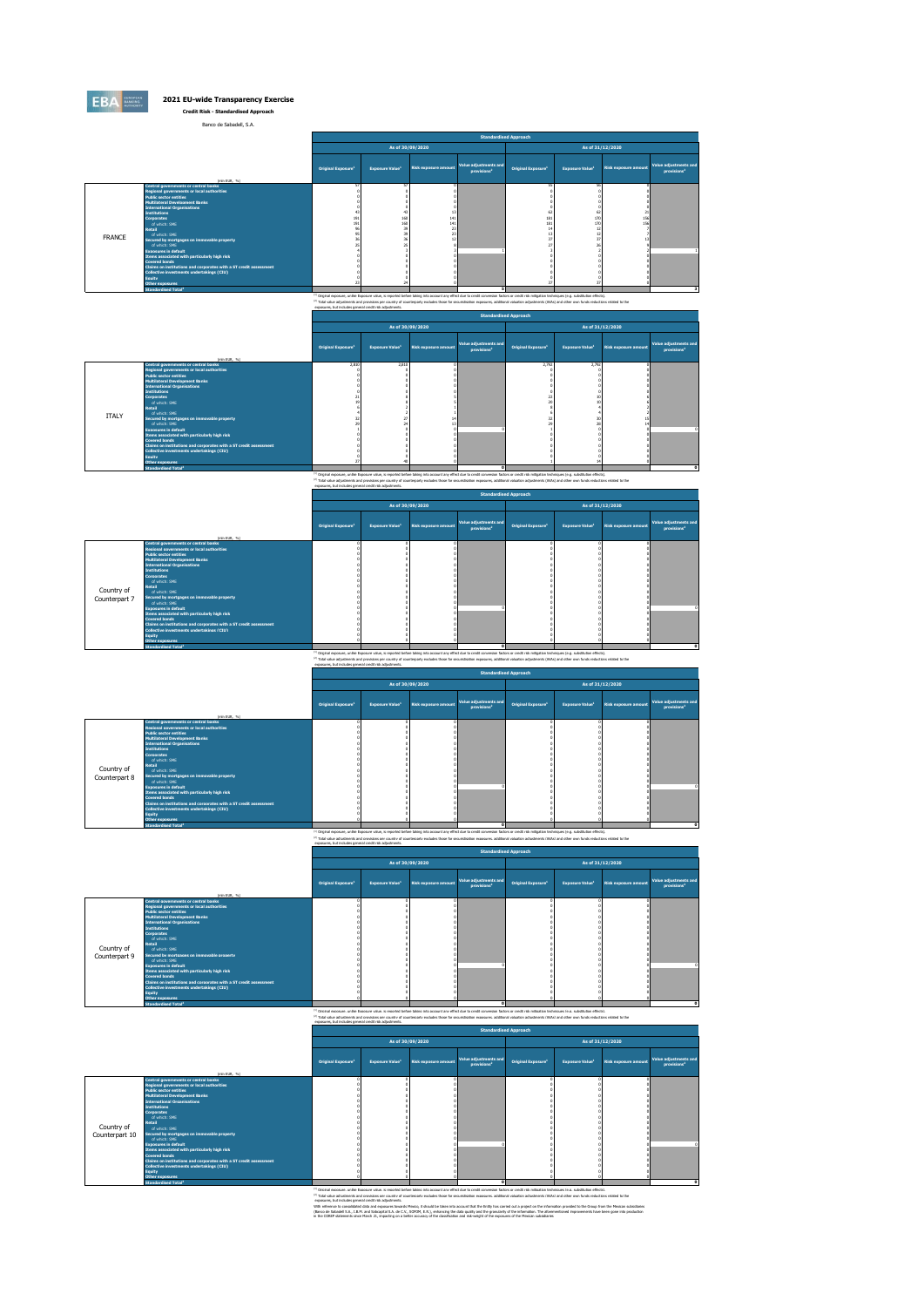

Banco de Sabadell, S.A.

|                   |                                                                  | <b>Standardised Approach</b>   |                       |                                                                                                                       |                                     |                                                                                                                                                                                                    |                       |                             |                                     |  |  |
|-------------------|------------------------------------------------------------------|--------------------------------|-----------------------|-----------------------------------------------------------------------------------------------------------------------|-------------------------------------|----------------------------------------------------------------------------------------------------------------------------------------------------------------------------------------------------|-----------------------|-----------------------------|-------------------------------------|--|--|
|                   |                                                                  |                                |                       | As of 31/03/2021                                                                                                      |                                     |                                                                                                                                                                                                    |                       | As of 30/06/2021            |                                     |  |  |
|                   | (min EUR, %)                                                     | Original Exposure <sup>1</sup> | <b>Exposure Value</b> | Risk exposure amount                                                                                                  | Value adjustments and<br>provisions | Original Exposure <sup>1</sup>                                                                                                                                                                     | <b>Exposure Value</b> | <b>Risk exposure amount</b> | Value adjustments and<br>provisions |  |  |
|                   | <b>Central governments or central banks</b>                      | 66,279                         | 75,400                | 188                                                                                                                   |                                     | 71,058                                                                                                                                                                                             | 80,976                | 250                         |                                     |  |  |
|                   | Regional governments or local authorities                        | 7,848                          | 7.241                 |                                                                                                                       |                                     | 8,043                                                                                                                                                                                              | 7.367                 | 13                          |                                     |  |  |
|                   | <b>Public sector entities</b>                                    | 2,188                          | 1,381                 | 189                                                                                                                   |                                     | 2,273                                                                                                                                                                                              | 1.471                 | 228                         |                                     |  |  |
|                   | <b>Multilateral Development Banks</b>                            | 249                            | 456                   |                                                                                                                       |                                     | 247                                                                                                                                                                                                | 439                   |                             |                                     |  |  |
|                   | <b>International Organisations</b><br><b>Institutions</b>        | 1.827                          | 1.764                 | 656                                                                                                                   |                                     | 1,627                                                                                                                                                                                              | 1,556                 | 470                         |                                     |  |  |
|                   | <b>Comorates</b>                                                 | 9,508                          | 6,659                 | 5,878                                                                                                                 |                                     | 9,650                                                                                                                                                                                              | 6,479                 | 5,734                       |                                     |  |  |
|                   | of which: SME                                                    | 8,678                          | 6.262                 | 5,484                                                                                                                 |                                     | 8,924                                                                                                                                                                                              | 6,213                 | 5,470                       |                                     |  |  |
|                   | Retail                                                           | 5,202                          | 2,658                 | 1,870                                                                                                                 |                                     | 5,953                                                                                                                                                                                              | 2,726                 | 1,919                       |                                     |  |  |
|                   | of which: SME                                                    | 2,025                          | 705                   | 415                                                                                                                   |                                     | 2,201                                                                                                                                                                                              | 750                   | 448                         |                                     |  |  |
| Consolidated data | Secured by mortgages on immovable property                       | 16,781                         | 15.573                | 6,001                                                                                                                 |                                     | 16,450                                                                                                                                                                                             | 15,277                | 5,886                       |                                     |  |  |
|                   | of which: SMF                                                    | 1,596                          | 1,486                 | 709                                                                                                                   |                                     | 1,682                                                                                                                                                                                              | 1.576                 | 746                         |                                     |  |  |
|                   | <b>Exposures in default</b>                                      | 2,005                          | 1,091                 | 1,160                                                                                                                 | 83                                  | 1,927                                                                                                                                                                                              | 1.083                 | 1,160                       | 805                                 |  |  |
|                   | Items associated with particularly high risk                     | 634                            | 507                   | 761                                                                                                                   |                                     | 518                                                                                                                                                                                                | 403                   | 604                         |                                     |  |  |
|                   | <b>Covered bonds</b>                                             | 267                            | 267                   | S3                                                                                                                    |                                     | 276                                                                                                                                                                                                | 275                   | 5S                          |                                     |  |  |
|                   | Claims on institutions and comorates with a ST credit assessment |                                |                       |                                                                                                                       |                                     |                                                                                                                                                                                                    |                       |                             |                                     |  |  |
|                   | Collective investments undertakings (CIU)                        |                                |                       |                                                                                                                       |                                     |                                                                                                                                                                                                    |                       | 127                         |                                     |  |  |
|                   | Equity                                                           | 13.057                         | 14.555                | 12,830                                                                                                                |                                     | 13.556                                                                                                                                                                                             | 15,120                | 12,847                      |                                     |  |  |
|                   | Other exposures<br>Standardised Total <sup>2</sup>               | 125,845                        | 127.554               | 29.599                                                                                                                | 1.144                               | 131,601                                                                                                                                                                                            | 133.195               | 29.293                      | 1.086                               |  |  |
|                   |                                                                  |                                |                       |                                                                                                                       |                                     |                                                                                                                                                                                                    |                       |                             |                                     |  |  |
|                   |                                                                  |                                |                       |                                                                                                                       |                                     | (1) Original exposure, unlike Exposure value, is reported before taking into account any effect due to credit conversion factors or credit risk mitigation techniques (e.g. substitution effects). |                       |                             |                                     |  |  |
|                   |                                                                  |                                |                       | (2) Standardised Total does not include the Secutarisation position unlike in the results prior to the 2019 exercise. |                                     |                                                                                                                                                                                                    |                       |                             |                                     |  |  |

|       |                                                                      | <b>Standardised Approach</b>                                                                                                                                                                               |                       |                      |                                                  |                                |                                    |                             |                                                  |  |  |
|-------|----------------------------------------------------------------------|------------------------------------------------------------------------------------------------------------------------------------------------------------------------------------------------------------|-----------------------|----------------------|--------------------------------------------------|--------------------------------|------------------------------------|-----------------------------|--------------------------------------------------|--|--|
|       |                                                                      |                                                                                                                                                                                                            | As of 31/03/2021      |                      |                                                  |                                | As of 30/06/2021                   |                             |                                                  |  |  |
|       | (min EUR, %)                                                         | Original Exposure                                                                                                                                                                                          | <b>Exposure Value</b> | Risk exposure amount | Value adjustments and<br>provisions <sup>2</sup> | Original Exposure <sup>1</sup> | <b>Exposure Value</b> <sup>1</sup> | <b>Risk exposure amount</b> | Value adjustments and<br>provisions <sup>2</sup> |  |  |
|       | <b>Central governments or central banks</b>                          | 53,254                                                                                                                                                                                                     | 61,541                | s                    |                                                  | 58,689                         | 67,687                             | 50                          |                                                  |  |  |
|       | Regional governments or local authorities                            | 7,833                                                                                                                                                                                                      | 7,228                 |                      |                                                  | 8,024                          | 7,348                              |                             |                                                  |  |  |
|       | <b>Public sector entities</b>                                        | 2,060                                                                                                                                                                                                      | 1,350                 | 189                  |                                                  | 2.146                          | 1,440                              | 228                         |                                                  |  |  |
|       | Multilateral Development Banks                                       |                                                                                                                                                                                                            |                       |                      |                                                  |                                |                                    |                             |                                                  |  |  |
|       | <b>International Organisations</b>                                   |                                                                                                                                                                                                            |                       |                      |                                                  |                                |                                    |                             |                                                  |  |  |
|       | <b>Institutions</b>                                                  | 604                                                                                                                                                                                                        | 568                   | 273                  |                                                  | 631                            | 593                                | 165                         |                                                  |  |  |
|       | <b>Corporates</b>                                                    | 2,362                                                                                                                                                                                                      | 1,093                 | 972                  |                                                  | 2,474                          | 1,149                              | 1,037                       |                                                  |  |  |
|       | of which: SME                                                        | 1,826                                                                                                                                                                                                      | 816                   | 699                  |                                                  | 1,976                          | 939                                | 829                         |                                                  |  |  |
|       | Retail                                                               | 3,694                                                                                                                                                                                                      | 2,221                 | 1,591                |                                                  | 4.452                          | 2,267                              | 1,621                       |                                                  |  |  |
| SPAIN | of which: SME                                                        | 738                                                                                                                                                                                                        | 372                   | 215                  |                                                  | 911                            | 398                                | 229                         |                                                  |  |  |
|       | Secured by mortgages on immovable property                           | 14,054                                                                                                                                                                                                     | 13,076                | 5,092                |                                                  | 13,724                         | 12,779                             | 4,978                       |                                                  |  |  |
|       | of which: SMF                                                        | 1,254<br>1,744                                                                                                                                                                                             | 1,165                 | 583                  |                                                  | 1,270<br>1,661                 | 1.184                              | 594<br>950                  |                                                  |  |  |
|       | <b>Exposures in default</b>                                          |                                                                                                                                                                                                            | 904                   | 954<br>407           | 768                                              |                                | 888                                |                             | 742                                              |  |  |
|       | Items associated with particularly high risk<br><b>Covered bonds</b> | 328                                                                                                                                                                                                        | 269                   |                      |                                                  | 305                            | 241                                | 362                         |                                                  |  |  |
|       | Claims on institutions and corporates with a ST credit assessment    |                                                                                                                                                                                                            |                       |                      |                                                  |                                |                                    |                             |                                                  |  |  |
|       | Collective investments undertakings (CIU)                            |                                                                                                                                                                                                            |                       |                      |                                                  |                                |                                    | 120                         |                                                  |  |  |
|       | Equity                                                               |                                                                                                                                                                                                            |                       |                      |                                                  |                                |                                    |                             |                                                  |  |  |
|       | Other exposures                                                      | 11.679                                                                                                                                                                                                     | 12,249                | 12.134               |                                                  | 11.715                         | 12,272                             | 12.133                      |                                                  |  |  |
|       | Standardised Total <sup>2</sup>                                      |                                                                                                                                                                                                            |                       |                      | 967                                              |                                |                                    |                             | 905                                              |  |  |
|       |                                                                      | (1) Original exposure, unlike Exposure value, is reported before taking into account any effect due to credit conversion factors or credit risk mitigation techniques (e.g. substitution effects).         |                       |                      |                                                  |                                |                                    |                             |                                                  |  |  |
|       |                                                                      | (2) Total value adjustments and provisions per country of counterparty excludes those for securistisation exposures, additional valuation adjustments (AVAs) and other own funds reductions related to the |                       |                      |                                                  |                                |                                    |                             |                                                  |  |  |
|       |                                                                      | exposures, but includes general credit risk adjustments.                                                                                                                                                   |                       |                      |                                                  |                                |                                    |                             |                                                  |  |  |
|       |                                                                      |                                                                                                                                                                                                            |                       |                      |                                                  |                                |                                    |                             |                                                  |  |  |
|       |                                                                      | <b>Standardised Approach</b>                                                                                                                                                                               |                       |                      |                                                  |                                |                                    |                             |                                                  |  |  |

|                |                                                                                                                                                                                                                                                                                                                                                                                                                                                                                                                                                                                                                                                         |                                                          |                                                        |                                                                                     |                                                  | <b><i><u><b>Armines Alson Whiteheats</b></u></i></b>                                                                                                                                                                                                                                                                                                                                                                                                                                           |                                                                                  |                                                                          |                                                  |
|----------------|---------------------------------------------------------------------------------------------------------------------------------------------------------------------------------------------------------------------------------------------------------------------------------------------------------------------------------------------------------------------------------------------------------------------------------------------------------------------------------------------------------------------------------------------------------------------------------------------------------------------------------------------------------|----------------------------------------------------------|--------------------------------------------------------|-------------------------------------------------------------------------------------|--------------------------------------------------|------------------------------------------------------------------------------------------------------------------------------------------------------------------------------------------------------------------------------------------------------------------------------------------------------------------------------------------------------------------------------------------------------------------------------------------------------------------------------------------------|----------------------------------------------------------------------------------|--------------------------------------------------------------------------|--------------------------------------------------|
|                |                                                                                                                                                                                                                                                                                                                                                                                                                                                                                                                                                                                                                                                         |                                                          |                                                        | As of 31/03/2021                                                                    |                                                  |                                                                                                                                                                                                                                                                                                                                                                                                                                                                                                | As of 30/06/2021                                                                 |                                                                          |                                                  |
|                | (min EUR, %)                                                                                                                                                                                                                                                                                                                                                                                                                                                                                                                                                                                                                                            | Original Exposure <sup>1</sup>                           | <b>Exposure Value<sup>1</sup></b>                      | <b>Risk exposure amount</b>                                                         | Value adjustments and<br>provisions <sup>2</sup> | <b>Original Exposure<sup>1</sup></b>                                                                                                                                                                                                                                                                                                                                                                                                                                                           | <b>Exposure Value1</b>                                                           | <b>Risk exposure amount</b>                                              | Value adjustments and<br>provisions <sup>2</sup> |
| UNITED KINGDOM | Central governments or central banks<br>Regional governments or local authorities<br><b>Public sector entities</b><br><b>Multilateral Development Banks</b><br><b>International Organisations</b><br><b>Institutions</b><br><b>Comorates</b><br>of which: SME<br><b>Retail</b><br>of which: SME<br>Secured by mortgages on immovable property<br>of which: SMF<br><b>Exposures in default</b><br>Items associated with particularly high risk<br><b>Covered bonds</b><br>Claims on institutions and corporates with a ST credit assessment<br>Collective investments undertakings (CIU)<br>Fouity<br>Other exposures<br>Standardised Total <sup>2</sup> | 7.266<br>907<br>855<br>2,094<br>010                      | 8.022<br>188<br>138<br>1,896<br>79<br>126<br>267<br>89 | $\overline{\mathcal{M}}$<br>26<br>117<br>80<br>689<br>35<br>126<br>19<br><b>RDS</b> | 33                                               | 6,587<br>467<br>109<br>œ<br>875<br>828<br>2,026<br>88<br>134<br>275<br>952<br>(1) Original exposure, unlike Exposure value, is reported before taking into account any effect due to credit conversion factors or credit risk mitigation techniques (e.g. substitution effects).<br>(2) Total value adjustments and provisions per country of counterparty excludes those for securistisation exposures, additional valuation adjustments (AVAs) and other own funds reductions related to the | 7,333<br>463<br>82<br>74<br>173<br>124<br>1,829<br>82<br>117<br>12<br>276<br>923 | 73<br>67<br>76<br>69<br>108<br>72<br>661<br>35<br>117<br>18<br>5S<br>652 | 16<br>32                                         |
|                |                                                                                                                                                                                                                                                                                                                                                                                                                                                                                                                                                                                                                                                         | exposures, but includes general credit risk adjustments. |                                                        |                                                                                     | <b>Standardised Approach</b>                     |                                                                                                                                                                                                                                                                                                                                                                                                                                                                                                |                                                                                  |                                                                          |                                                  |

|        |                                                                                                                                                                                                                                                                                                                                                                                                                                                                                                                                                                                                                              |                                                        |                                                      |                             |                                                  | <b>Standardised Approach</b>   |                                   |                                  |                                                  |
|--------|------------------------------------------------------------------------------------------------------------------------------------------------------------------------------------------------------------------------------------------------------------------------------------------------------------------------------------------------------------------------------------------------------------------------------------------------------------------------------------------------------------------------------------------------------------------------------------------------------------------------------|--------------------------------------------------------|------------------------------------------------------|-----------------------------|--------------------------------------------------|--------------------------------|-----------------------------------|----------------------------------|--------------------------------------------------|
|        |                                                                                                                                                                                                                                                                                                                                                                                                                                                                                                                                                                                                                              |                                                        |                                                      | As of 31/03/2021            |                                                  |                                |                                   | As of 30/06/2021                 |                                                  |
|        | (min EUR, %)                                                                                                                                                                                                                                                                                                                                                                                                                                                                                                                                                                                                                 | Original Exposure <sup>1</sup>                         | <b>Exposure Value<sup>1</sup></b>                    | Risk exposure amount        | Value adjustments and<br>provisions <sup>2</sup> | Original Exposure <sup>1</sup> | <b>Exposure Value<sup>1</sup></b> | <b>Risk exposure amount</b>      | Value adjustments and<br>provisions <sup>2</sup> |
| MEXICO | <b>Central governments or central banks</b><br>Regional governments or local authorities<br><b>Public sector entities</b><br><b>Multilateral Development Banks</b><br><b>International Organisations</b><br><b>Institutions</b><br><b>Corporates</b><br>of which: SME<br>Retail<br>of which: SME<br>Secured by mortgages on immovable property<br>of which: SMF<br><b>Exposures in default</b><br>Items associated with particularly high risk<br><b>Covered bonds</b><br>Claims on institutions and corporates with a ST credit assessment<br>Collective investments undertakings (CIU)<br><b>Equity</b><br>Other exposures | 699<br>181<br>4,082<br>4.012<br><b>SS</b><br>19<br>191 | 699<br>181<br>3,470<br>3,412<br>$^{2}$<br>156<br>228 | 86<br>3,133<br>3,075<br>735 |                                                  | 698<br>4.026<br>4.022<br>477   | 797<br>3,213<br>3,213<br>x<br>565 | 59<br>2,907<br>2,907<br>22<br>26 | 11                                               |
|        | <b>Standardised Total</b>                                                                                                                                                                                                                                                                                                                                                                                                                                                                                                                                                                                                    |                                                        |                                                      |                             | 44                                               |                                |                                   |                                  | 42                                               |

(1) Original exposure, unite Exposure sales, is reported before taking the country effect due to end concerned from or credit risk mitigates individuals (fixed).<br>(1) Table wise adjustment out provide an outright of exclusi

|                                                                                                                                                                                                                                                                                                                                                                                                                                       |                                                                                                                                                                                                                                                                                                                                                                                                                                                                              |                                   |                      | <b>Standardised Approach</b>                     |                                |                         |                             |                                                  |  |  |  |  |
|---------------------------------------------------------------------------------------------------------------------------------------------------------------------------------------------------------------------------------------------------------------------------------------------------------------------------------------------------------------------------------------------------------------------------------------|------------------------------------------------------------------------------------------------------------------------------------------------------------------------------------------------------------------------------------------------------------------------------------------------------------------------------------------------------------------------------------------------------------------------------------------------------------------------------|-----------------------------------|----------------------|--------------------------------------------------|--------------------------------|-------------------------|-----------------------------|--------------------------------------------------|--|--|--|--|
|                                                                                                                                                                                                                                                                                                                                                                                                                                       |                                                                                                                                                                                                                                                                                                                                                                                                                                                                              | As of 31/03/2021                  |                      |                                                  |                                |                         | As of 30/06/2021            |                                                  |  |  |  |  |
| (min EUR, %)                                                                                                                                                                                                                                                                                                                                                                                                                          | Original Exposure <sup>1</sup>                                                                                                                                                                                                                                                                                                                                                                                                                                               | <b>Exposure Value<sup>1</sup></b> | Risk exposure amount | Value adjustments and<br>provisions <sup>2</sup> | Original Exposure <sup>1</sup> | <b>Exposure Value1</b>  | <b>Risk exposure amount</b> | Value adjustments and<br>provisions <sup>2</sup> |  |  |  |  |
| Central governments or central banks<br>Regional governments or local authorities<br><b>Public sector entities</b><br><b>Multilateral Development Banks</b><br><b>International Organisations</b><br><b>Institutions</b><br><b>Corporates</b><br>of which: SME                                                                                                                                                                        | 1.070<br>1,240<br>1,230                                                                                                                                                                                                                                                                                                                                                                                                                                                      | 1.070<br>1,113<br>1.102           | 849<br>838           |                                                  | 1.106<br>1,266<br>1,256        | 1.106<br>1,140<br>1,131 | 12<br>876<br>867            |                                                  |  |  |  |  |
| 134<br>130<br>65<br>42<br>43<br>67<br>Retail<br>131<br>125<br>of which: SME<br>UNITED STATES<br>Secured by mortgages on immovable property<br>of which: SME<br><b>Exposures in default</b><br>Items associated with particularly high risk<br><b>Covered bonds</b><br>Claims on institutions and corporates with a ST credit assessment<br>Collective investments undertakings (CIU)<br><b>Equity</b><br>115<br>Other exposures<br>14 |                                                                                                                                                                                                                                                                                                                                                                                                                                                                              |                                   |                      |                                                  |                                |                         |                             |                                                  |  |  |  |  |
| Standardised Total <sup>2</sup>                                                                                                                                                                                                                                                                                                                                                                                                       |                                                                                                                                                                                                                                                                                                                                                                                                                                                                              |                                   |                      |                                                  |                                |                         |                             | 13                                               |  |  |  |  |
|                                                                                                                                                                                                                                                                                                                                                                                                                                       | (1) Original exposure, unlike Exposure value, is reported before taking into account any effect due to credit conversion factors or credit risk mitigation techniques (e.g. substitution effects).<br>(2) Total value adjustments and provisions per country of counterparty excludes those for securistisation exposures, additional valuation adjustments (AVAs) and other own funds reductions related to the<br>exposures, but includes general credit risk adjustments. |                                   |                      |                                                  |                                |                         |                             |                                                  |  |  |  |  |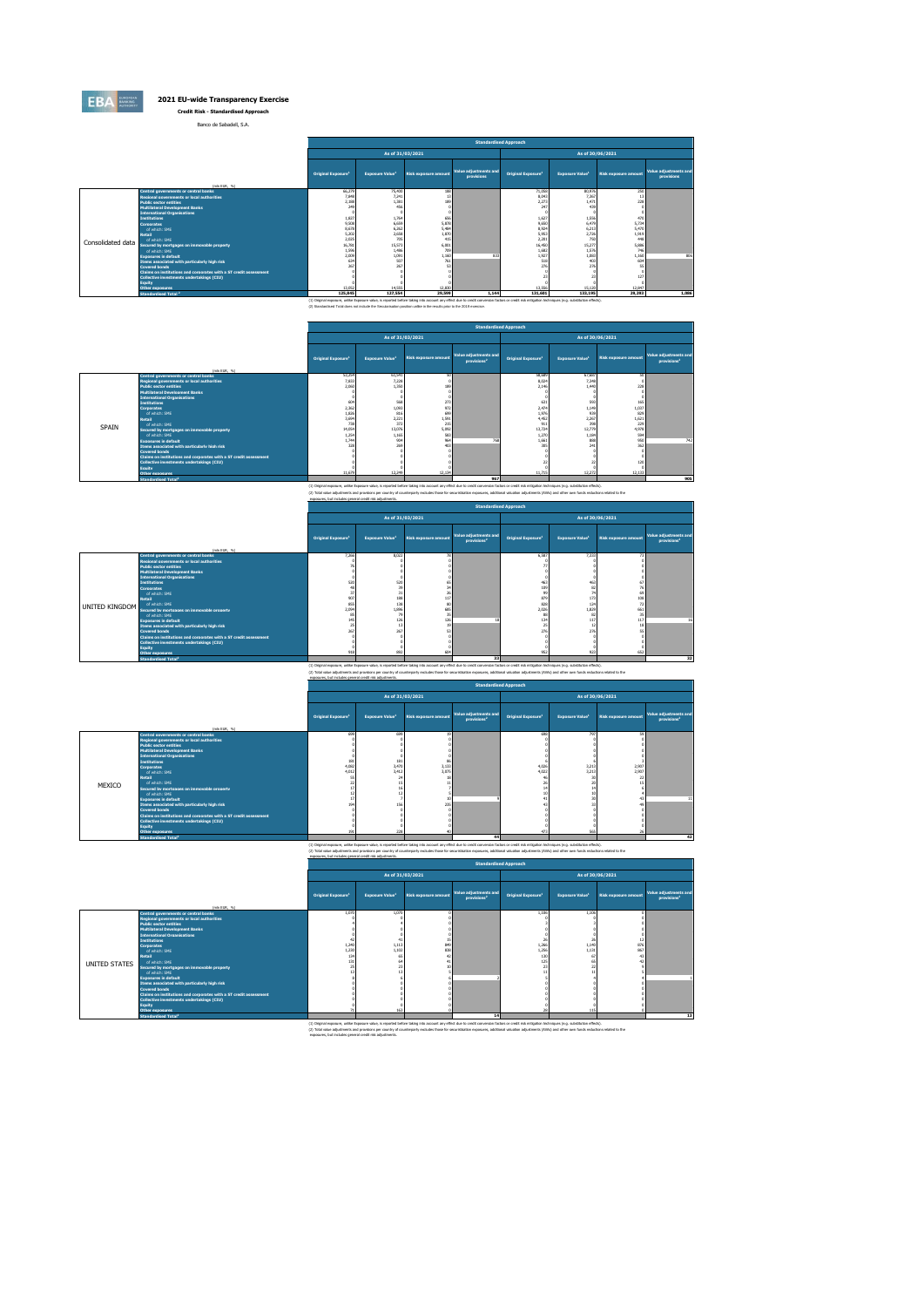

Banco de Sabadell, S.A.

|               |                                                                                                                                                                                                                                                                                                                                                                                                                                                                                                                                                                                                                              |                                |                                   |                      | <b>Standardised Approach</b>                     |                                                                  |                                   |                              |                                                  |
|---------------|------------------------------------------------------------------------------------------------------------------------------------------------------------------------------------------------------------------------------------------------------------------------------------------------------------------------------------------------------------------------------------------------------------------------------------------------------------------------------------------------------------------------------------------------------------------------------------------------------------------------------|--------------------------------|-----------------------------------|----------------------|--------------------------------------------------|------------------------------------------------------------------|-----------------------------------|------------------------------|--------------------------------------------------|
|               |                                                                                                                                                                                                                                                                                                                                                                                                                                                                                                                                                                                                                              |                                |                                   | As of 31/03/2021     |                                                  |                                                                  |                                   | As of 30/06/2021             |                                                  |
|               | (min EUR, %)                                                                                                                                                                                                                                                                                                                                                                                                                                                                                                                                                                                                                 | Original Exposure <sup>1</sup> | <b>Exposure Value<sup>1</sup></b> | Risk exposure amount | Value adjustments and<br>provisions <sup>2</sup> | <b>Original Exposure<sup>1</sup></b>                             | <b>Exposure Value<sup>1</sup></b> | Risk exposure amount         | Value adjustments and<br>provisions <sup>2</sup> |
| <b>FRANCE</b> | <b>Central governments or central banks</b><br>Regional governments or local authorities<br><b>Public sector entities</b><br><b>Multilateral Development Banks</b><br><b>International Organisations</b><br><b>Institutions</b><br><b>Corporates</b><br>of which: SME<br><b>Retail</b><br>of which: SME<br>Secured by mortgages on immovable property<br>of which: SMF<br><b>Exposures in default</b><br>Items associated with particularly high risk<br><b>Covered bonds</b><br>Claims on institutions and corporates with a ST credit assessment<br>Collective investments undertakings (CIU)<br>Equity<br>Other exposures | 292<br>292                     | 287<br>287                        | 778<br>778           |                                                  | ×.<br>65<br>207<br>207<br>$\ddot{\phantom{a}}$<br>$\circ$<br>104 | 64<br>197<br>197                  | 23<br>188<br>188<br>30<br>30 |                                                  |
|               | Standardised Total <sup>2</sup>                                                                                                                                                                                                                                                                                                                                                                                                                                                                                                                                                                                              |                                |                                   |                      |                                                  |                                                                  |                                   |                              |                                                  |

(1) Original exposure, unite Exposure sales, is reported before taking the country effect due to end convenient factors are credit risk mitigates individual (e.g., substation effects).<br>(2) Table wise adjustments on provide

|              |                                                                   |                                |                                   |                             | <b>Standardised Approach</b>                     |                                |                                   |                             |                                                  |
|--------------|-------------------------------------------------------------------|--------------------------------|-----------------------------------|-----------------------------|--------------------------------------------------|--------------------------------|-----------------------------------|-----------------------------|--------------------------------------------------|
|              |                                                                   |                                | As of 31/03/2021                  |                             |                                                  |                                | As of 30/06/2021                  |                             |                                                  |
|              | (mln EUR, %)                                                      | Original Exposure <sup>1</sup> | <b>Exposure Value<sup>1</sup></b> | <b>Risk exposure amount</b> | Value adjustments and<br>provisions <sup>2</sup> | Original Exposure <sup>1</sup> | <b>Exposure Value<sup>1</sup></b> | <b>Risk exposure amount</b> | Value adjustments and<br>provisions <sup>2</sup> |
|              | Central governments or central banks                              | 2.784                          | 2,784                             |                             |                                                  | 2.767                          | 2,767                             |                             |                                                  |
|              | Regional governments or local authorities                         |                                |                                   |                             |                                                  |                                |                                   |                             |                                                  |
|              | <b>Public sector entities</b>                                     |                                |                                   |                             |                                                  |                                |                                   |                             |                                                  |
|              | <b>Multilateral Development Banks</b>                             |                                |                                   |                             |                                                  |                                |                                   |                             |                                                  |
|              | <b>International Organisations</b>                                |                                |                                   |                             |                                                  |                                |                                   |                             |                                                  |
|              | <b>Institutions</b>                                               |                                |                                   |                             |                                                  |                                |                                   |                             |                                                  |
|              | <b>Corporates</b><br>of which: SME                                |                                |                                   |                             |                                                  |                                |                                   |                             |                                                  |
|              | Retail                                                            |                                |                                   |                             |                                                  |                                |                                   |                             |                                                  |
|              | of which: SME                                                     |                                |                                   |                             |                                                  |                                |                                   |                             |                                                  |
| <b>ITALY</b> | Secured by mortgages on immovable property                        |                                |                                   |                             |                                                  |                                |                                   |                             |                                                  |
|              | of which: SME                                                     |                                |                                   |                             |                                                  |                                |                                   |                             |                                                  |
|              | <b>Exposures in default</b>                                       |                                |                                   |                             |                                                  |                                |                                   |                             |                                                  |
|              | Items associated with particularly high risk                      |                                |                                   |                             |                                                  |                                |                                   |                             |                                                  |
|              | <b>Covered bonds</b>                                              |                                |                                   |                             |                                                  |                                |                                   |                             |                                                  |
|              | Claims on institutions and corporates with a ST credit assessment |                                |                                   |                             |                                                  |                                |                                   |                             |                                                  |
|              | Collective investments undertakings (CIU)                         |                                |                                   |                             |                                                  |                                |                                   |                             |                                                  |
|              | <b>Equity</b>                                                     |                                |                                   |                             |                                                  |                                |                                   |                             |                                                  |
|              | Other exposures                                                   |                                |                                   |                             |                                                  |                                |                                   |                             |                                                  |
|              | Standardised Total <sup>2</sup>                                   |                                |                                   |                             |                                                  |                                |                                   |                             |                                                  |

3. 2020<br>(1) Only af explain, while Explain tubus, is explained to the first of the control of the state of the interior<br>Company of the Explaint which is explained to many any models that the state of party of the interior

|                                                               |                                                                                                                                                                                                                                                                                                                                                                                                                                                                                                                                                                                                   |                                |                                   | As of 31/03/2021     |                                                  |                                | As of 30/06/2021       |                             |                                                  |
|---------------------------------------------------------------|---------------------------------------------------------------------------------------------------------------------------------------------------------------------------------------------------------------------------------------------------------------------------------------------------------------------------------------------------------------------------------------------------------------------------------------------------------------------------------------------------------------------------------------------------------------------------------------------------|--------------------------------|-----------------------------------|----------------------|--------------------------------------------------|--------------------------------|------------------------|-----------------------------|--------------------------------------------------|
|                                                               |                                                                                                                                                                                                                                                                                                                                                                                                                                                                                                                                                                                                   |                                |                                   |                      |                                                  |                                |                        |                             |                                                  |
|                                                               | (min EUR, %)                                                                                                                                                                                                                                                                                                                                                                                                                                                                                                                                                                                      | Original Exposure <sup>1</sup> | <b>Exposure Value<sup>1</sup></b> | Risk exposure amount | Value adjustments and<br>provisions <sup>2</sup> | Original Exposure <sup>1</sup> | <b>Exposure Value1</b> | <b>Risk exposure amount</b> | Value adjustments and<br>provisions <sup>2</sup> |
| <b>Retail</b><br>Country of<br>Counterpart 7<br><b>Equity</b> | <b>Central governments or central banks</b><br>Regional governments or local authorities<br><b>Public sector entities</b><br><b>Multilateral Development Banks</b><br><b>International Organisations</b><br><b>Institutions</b><br><b>Corporates</b><br>of which: SME<br>of which: SME<br>Secured by mortgages on immovable property<br>of which: SME<br><b>Exposures in default</b><br>Items associated with particularly high risk<br><b>Covered bonds</b><br>Claims on institutions and corporates with a ST credit assessment<br>Collective investments undertakings (CIU)<br>Other exposures |                                |                                   |                      |                                                  |                                |                        |                             | <b>D</b>                                         |
|                                                               | Standardised Total <sup>2</sup>                                                                                                                                                                                                                                                                                                                                                                                                                                                                                                                                                                   |                                |                                   |                      |                                                  |                                |                        |                             |                                                  |

0<br>(1) Only af expans of the Sphane of the New York and the Sphane of the Sphane of the Sphane of the Sphane of the Sphane of the Sphane of the Sphane of the Sphane of the Sphane of the Sphane of the Sphane of the Sphane of

|               |                                                                            |                                                          |                                   |                      |                                                                                                                                                                                                            | <b>Standardised Approach</b>   |                        |                             |                                                  |  |  |
|---------------|----------------------------------------------------------------------------|----------------------------------------------------------|-----------------------------------|----------------------|------------------------------------------------------------------------------------------------------------------------------------------------------------------------------------------------------------|--------------------------------|------------------------|-----------------------------|--------------------------------------------------|--|--|
|               |                                                                            |                                                          |                                   | As of 31/03/2021     |                                                                                                                                                                                                            |                                |                        | As of 30/06/2021            |                                                  |  |  |
|               | (min EUR, %)                                                               | Original Exposure <sup>1</sup>                           | <b>Exposure Value<sup>1</sup></b> | Risk exposure amount | <b>Value adjustments and</b><br>provisions <sup>2</sup>                                                                                                                                                    | Original Exposure <sup>1</sup> | <b>Exposure Value1</b> | <b>Risk exposure amount</b> | Value adjustments and<br>provisions <sup>2</sup> |  |  |
|               | Central governments or central banks                                       |                                                          |                                   |                      |                                                                                                                                                                                                            |                                |                        |                             |                                                  |  |  |
|               | Regional governments or local authorities<br><b>Public sector entities</b> |                                                          |                                   |                      |                                                                                                                                                                                                            |                                |                        |                             |                                                  |  |  |
|               | <b>Multilateral Development Banks</b>                                      |                                                          |                                   |                      |                                                                                                                                                                                                            |                                |                        |                             |                                                  |  |  |
|               | <b>International Organisations</b>                                         |                                                          |                                   |                      |                                                                                                                                                                                                            |                                |                        |                             |                                                  |  |  |
|               | <b>Institutions</b>                                                        |                                                          |                                   |                      |                                                                                                                                                                                                            |                                |                        |                             |                                                  |  |  |
|               | <b>Corporates</b>                                                          |                                                          |                                   |                      |                                                                                                                                                                                                            |                                |                        |                             |                                                  |  |  |
|               | of which: SMF<br><b>Retail</b>                                             |                                                          |                                   |                      |                                                                                                                                                                                                            |                                |                        |                             |                                                  |  |  |
| Country of    | of which: SME                                                              |                                                          |                                   |                      |                                                                                                                                                                                                            |                                |                        |                             |                                                  |  |  |
| Counterpart 8 | Secured by mortgages on immovable property                                 |                                                          |                                   |                      |                                                                                                                                                                                                            |                                |                        |                             |                                                  |  |  |
|               | of which: SMF                                                              |                                                          |                                   |                      |                                                                                                                                                                                                            |                                |                        |                             |                                                  |  |  |
|               | <b>Exposures in default</b>                                                |                                                          |                                   |                      |                                                                                                                                                                                                            |                                |                        |                             |                                                  |  |  |
|               | Items associated with particularly high risk<br><b>Covered bonds</b>       |                                                          |                                   |                      |                                                                                                                                                                                                            |                                |                        |                             |                                                  |  |  |
|               | Claims on institutions and corporates with a ST credit assessment          |                                                          |                                   |                      |                                                                                                                                                                                                            |                                |                        |                             |                                                  |  |  |
|               | Collective investments undertakings (CIU)                                  |                                                          |                                   |                      |                                                                                                                                                                                                            |                                |                        |                             |                                                  |  |  |
|               | <b>Equity</b>                                                              |                                                          |                                   |                      |                                                                                                                                                                                                            |                                |                        |                             |                                                  |  |  |
|               | Other exposures                                                            |                                                          |                                   |                      |                                                                                                                                                                                                            |                                |                        |                             |                                                  |  |  |
|               | Standardised Total <sup>2</sup>                                            |                                                          |                                   |                      | $\bullet$                                                                                                                                                                                                  |                                |                        |                             |                                                  |  |  |
|               |                                                                            |                                                          |                                   |                      | (1) Original exposure, unlike Exposure value, is reported before taking into account any effect due to credit conversion factors or credit risk mitigation techniques (e.g. substitution effects).         |                                |                        |                             |                                                  |  |  |
|               |                                                                            |                                                          |                                   |                      | (2) Total value adjustments and provisions per country of counterparty excludes those for securistisation exposures, additional valuation adjustments (AVAs) and other own funds reductions related to the |                                |                        |                             |                                                  |  |  |
|               |                                                                            | exposures, but includes general credit risk adjustments. |                                   |                      |                                                                                                                                                                                                            |                                |                        |                             |                                                  |  |  |
|               | <b>Standardised Approach</b>                                               |                                                          |                                   |                      |                                                                                                                                                                                                            |                                |                        |                             |                                                  |  |  |

| As of 31/03/2021<br>As of 30/06/2021<br>Value adjustments and<br>Original Exposure <sup>1</sup><br>Original Exposure <sup>1</sup><br><b>Exposure Value<sup>1</sup></b><br><b>Exposure Value1</b><br><b>Risk exposure amount</b><br><b>Risk exposure amount</b><br>provisions <sup>2</sup><br>provisions <sup>2</sup><br>(min EUR, %)<br>Central governments or central banks<br>Regional governments or local authorities<br><b>Public sector entities</b><br><b>Multilateral Development Banks</b><br><b>International Organisations</b><br><b>Institutions</b><br><b>Corporates</b><br>of which: SME<br>Retail<br>Country of<br>of which: SME<br>Counterpart 9<br>Secured by mortgages on immovable property<br>of which: SME<br><b>Exposures in default</b><br>Items associated with particularly high risk<br><b>Covered bonds</b><br>Claims on institutions and corporates with a ST credit assessment<br>Collective investments undertakings (CIU)<br><b>Equity</b><br>Other exposures |                                 |  |  | standardised Approach |  |                       |
|----------------------------------------------------------------------------------------------------------------------------------------------------------------------------------------------------------------------------------------------------------------------------------------------------------------------------------------------------------------------------------------------------------------------------------------------------------------------------------------------------------------------------------------------------------------------------------------------------------------------------------------------------------------------------------------------------------------------------------------------------------------------------------------------------------------------------------------------------------------------------------------------------------------------------------------------------------------------------------------------|---------------------------------|--|--|-----------------------|--|-----------------------|
|                                                                                                                                                                                                                                                                                                                                                                                                                                                                                                                                                                                                                                                                                                                                                                                                                                                                                                                                                                                              |                                 |  |  |                       |  |                       |
|                                                                                                                                                                                                                                                                                                                                                                                                                                                                                                                                                                                                                                                                                                                                                                                                                                                                                                                                                                                              |                                 |  |  |                       |  | Value adjustments and |
|                                                                                                                                                                                                                                                                                                                                                                                                                                                                                                                                                                                                                                                                                                                                                                                                                                                                                                                                                                                              | Standardised Total <sup>2</sup> |  |  |                       |  |                       |

0 0 0 0 0 0 **0 0** (1) Original exposure, unlike Exposure value, is reported before taking into account any effect due to credit conversion factors or credit risk mitigation techniques (e.g. substitution effects). (2) Total value adjustments and provisions per country of counterparty excludes those for securistisation exposures, additional valuation adjustments (AUAs) and other own funds reductions related to the<br>exposures, but incl

|                                                                                                                                                                                                                                                                                                                                                                                                                                                                                                                                                                                                                                                                                                       |              |                                |                                   |                             | <b>Standardised Approach</b>                     |                                |                        |                             |                                                  |
|-------------------------------------------------------------------------------------------------------------------------------------------------------------------------------------------------------------------------------------------------------------------------------------------------------------------------------------------------------------------------------------------------------------------------------------------------------------------------------------------------------------------------------------------------------------------------------------------------------------------------------------------------------------------------------------------------------|--------------|--------------------------------|-----------------------------------|-----------------------------|--------------------------------------------------|--------------------------------|------------------------|-----------------------------|--------------------------------------------------|
|                                                                                                                                                                                                                                                                                                                                                                                                                                                                                                                                                                                                                                                                                                       |              |                                |                                   | As of 31/03/2021            |                                                  |                                |                        | As of 30/06/2021            |                                                  |
|                                                                                                                                                                                                                                                                                                                                                                                                                                                                                                                                                                                                                                                                                                       | (min EUR, %) | Original Exposure <sup>1</sup> | <b>Exposure Value<sup>1</sup></b> | <b>Risk exposure amount</b> | Value adjustments and<br>provisions <sup>2</sup> | Original Exposure <sup>1</sup> | <b>Exposure Value1</b> | <b>Risk exposure amount</b> | Value adjustments and<br>provisions <sup>2</sup> |
| Central governments or central banks<br>Regional governments or local authorities<br><b>Public sector entities</b><br><b>Multilateral Development Banks</b><br><b>International Organisations</b><br><b>Institutions</b><br><b>Corporates</b><br>of which: SME<br><b>Retail</b><br>Country of<br>of which: SME<br>Secured by mortgages on immovable property<br>Counterpart 10<br>of which: SME<br><b>Exposures in default</b><br>Items associated with particularly high risk<br><b>Covered bonds</b><br>Claims on institutions and corporates with a ST credit assessment<br>Collective investments undertakings (CIU)<br><b>Equity</b><br>Other exposures<br><b>Standardised Total<sup>2</sup></b> |              |                                |                                   |                             |                                                  |                                |                        |                             |                                                  |

0 0 0 0 0 0 0 0 0 0 0 0 **0 0** (1) Original exposure, unlike Exposure value, is reported before taking into account any effect due to credit conversion factors or credit risk mitigation techniques (e.g. substitution effects). (2) Total value adjustments and provisions per country of counterparty excludes those for securistisation exposures, additional valuation adjustments (AVAs) and other own funds reductions related to the exposures, but includes general credit risk adjustments. With reference to consolidated data and exposures towards Mexico, it should be taken into account that the Entity has carried out a project on the information provided to the Group from the Mexican subsidiaries (Banco de Sabadell S.A., I.B.M. and Sabcapital S.A. de C.V., SOFOM, E.R.), enhancing the data quality and the granularity of the information. The aforementioned improvements have been gone into production in the COREP statements since March 21, impacting on a better accuracy of the classification and risk-weight of the exposures of the Mexican subsidiaries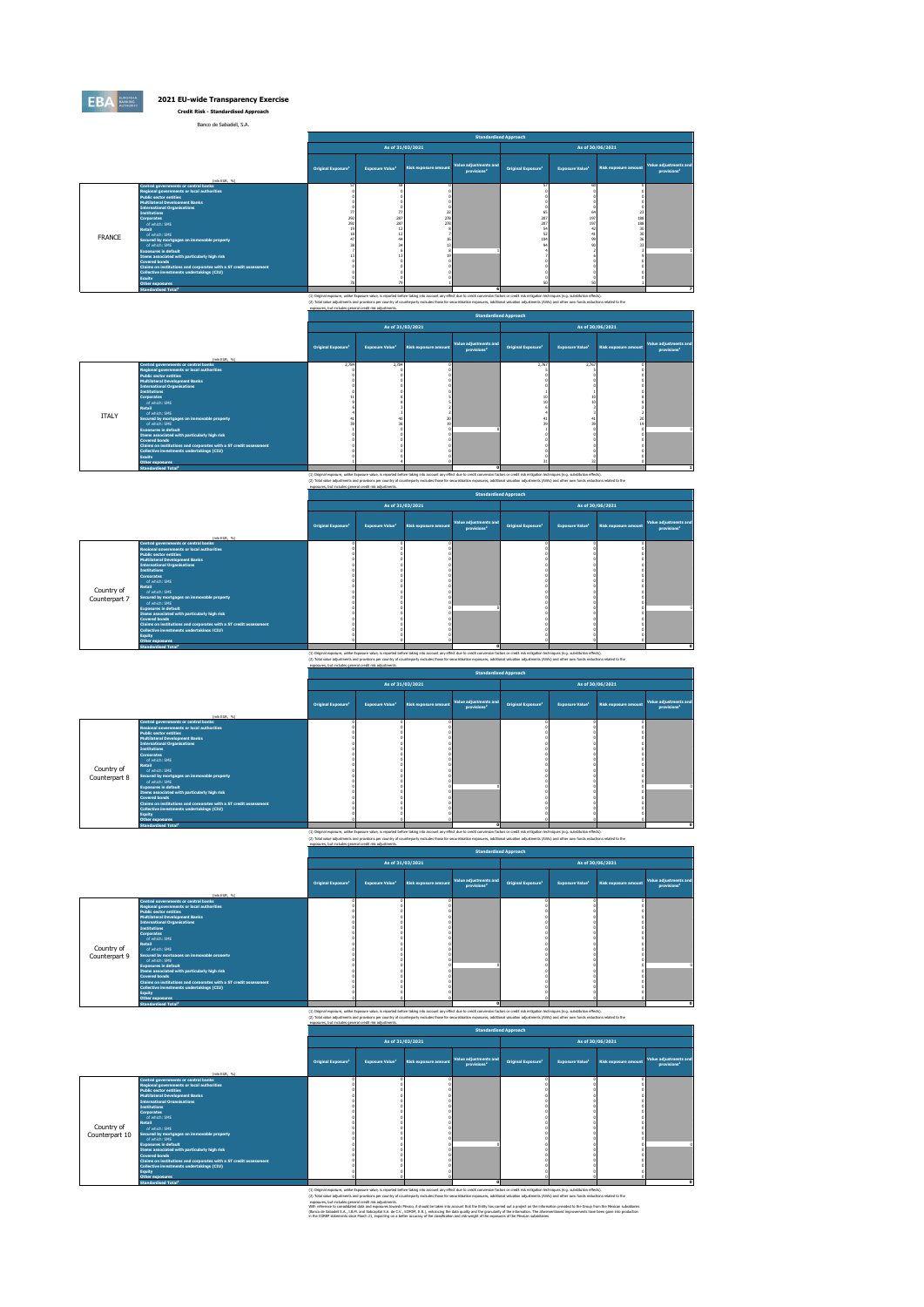

**2021 EU-wide Transparency Exercise Credit Risk - IRB Approach**

Banco de Sabadell, S.A.

|                   |                     |                                                             |                 |                                |                                |                             |                        | <b>IRB Approach</b>         |                 |                                                                  |                 |                             |                        |                             |
|-------------------|---------------------|-------------------------------------------------------------|-----------------|--------------------------------|--------------------------------|-----------------------------|------------------------|-----------------------------|-----------------|------------------------------------------------------------------|-----------------|-----------------------------|------------------------|-----------------------------|
|                   |                     |                                                             |                 |                                |                                | As of 30/09/2020            |                        |                             |                 |                                                                  |                 | As of 31/12/2020            |                        |                             |
|                   |                     |                                                             |                 | Original Exposure <sup>1</sup> | Exposure<br>Value <sup>1</sup> | <b>Risk exposure amount</b> |                        | Value<br>adjustments<br>and |                 | Original Exposure <sup>1</sup><br>Exposure<br>Value <sup>2</sup> |                 | <b>Risk exposure amount</b> |                        | Value<br>adjustments<br>and |
|                   |                     | (min EUR. %)                                                |                 | Of which:<br>defaulted         |                                |                             | Of which:<br>defaulted | provisions                  |                 | Of which:<br>defaulted                                           |                 |                             | Of which:<br>defaulted | provisions                  |
|                   |                     | Central banks and central governments                       |                 |                                | 974                            | 374                         |                        |                             |                 | $\pi$                                                            | o               | 324                         |                        |                             |
|                   | <b>Institutions</b> |                                                             | 1.456           | 1.824                          |                                |                             | $\Omega$               |                             | 1.300           | 2,394                                                            | 806             |                             |                        |                             |
|                   | <b>Corporates</b>   | Corporates - Of Which: Soecialised Lending                  | 52,273<br>5.291 |                                | 37,922<br>5.082                | 18,880<br>3.822             | 482<br>$\Omega$        | 899                         | 51,849<br>5.588 | $\overline{\overline{\overline{z}}}$                             | 37,768<br>5.282 | 19.733<br>3.832             | 809                    | 1,147<br>178                |
|                   |                     | Corporates - Of Which: SME                                  | 16,977          | 1.182                          | 12,604                         | 5.158                       | 340                    | 682                         | 16,899          | 1.165                                                            | 12.807          | 5.319                       | 337                    | 540                         |
|                   | Retail              |                                                             | 87,212          | 2,960                          | 80.281                         | 14,473                      | 1.073                  | 1.493                       | 90,858          | 2.897                                                            | 83,442          | 14.982                      | 969                    | 1,543                       |
|                   |                     | Retail - Secured on real estate property                    | 62.158          | 1.361                          | 63.196                         | 7,658                       | 339                    | 401                         | 64,791          | 1.275                                                            | 66,135          | 7.912                       | 329                    | 479                         |
|                   |                     | Retail - Secured on real estate property - Of Which: SME    | 3.969           | 567                            | 3,598                          | 826                         | 115                    | 156                         | 3,893           | 475                                                              | 3,708           | 886                         | 95                     | 170                         |
| Consolidated data |                     | Retail - Secured on real estate property - Of Which: non-Sf | 58,189          | 794                            | 59.598                         | 6.832                       | 224                    | 245                         | 60,897          | 800                                                              | 62,427          | 7.027                       | 234                    | 309                         |
|                   |                     | <b>Retail - Qualifying Revolving</b>                        | 7.762           | 141                            | 5,694                          | 1.492                       | 139                    | 184                         | 7.871           | 145                                                              | 5.778           | 1.576                       | 139                    | 193                         |
|                   |                     | <b>Retail - Other Retail</b>                                | 17,292          | 1.459                          | 11.391                         | 5.322                       | 595                    | 908                         | 18.196          | 1.476                                                            | 11.529          | 5.493                       | 501                    | 871                         |
|                   |                     | Retail - Other Retail - Of Which: SME                       | 11,963          | 935                            | 6.511                          | 2.271                       | 285                    | 471                         | 12,641          | 937                                                              | 6,509           | 2.305                       | 255                    | 458                         |
|                   |                     | Retail - Other Retail - Of Which: non-SME                   | 5.329           | 524                            | 4.879                          | 3.051                       | 310                    | 477                         | 5.555           | 539                                                              | 5.020           | 3.188                       | 246                    | 413                         |
|                   | Equity              |                                                             | 1.035           |                                | 1.024                          | 2.216                       | $\Omega$               |                             | 985             |                                                                  | 985             | 2.126                       |                        |                             |
|                   |                     | Other non credit-obligation assets                          |                 |                                |                                | 35.943                      |                        |                             |                 |                                                                  |                 | 37.164                      |                        |                             |
|                   | TOO TANK            |                                                             |                 |                                |                                |                             |                        |                             |                 |                                                                  |                 |                             |                        |                             |

37,164 37,164 37,164 36,943<br>(1) Original exposure, utilite Exposure value, is expose value, it and policy and a beta started and to credit conversion factors or credit risk miliogation techniques (e.g. substruction effects

| As of 30/09/2020<br>As of 31/12/2020<br>Value<br><b>Risk exposure amount</b><br><b>Risk exposure amount</b><br>Original Exposure <sup>1</sup><br><b>Original Exposure<sup>1</sup></b><br>Exposure<br>Exposure<br>adjustments<br>Value <sup>1</sup><br>Value <sup>1</sup><br>and<br>Of which:<br>Of which:<br>Of which:<br>Of which:<br>provisions<br>defaulted<br>defaulted<br>defaulted<br>defaulted<br>(min EUR. %)<br>Central banks and central governments<br>n<br>255<br>286<br>78<br>215<br>327<br>$\mathbf{m}$<br><b>Tostitutions</b><br>$\Omega$<br>2.221<br>27,866<br>479<br>737<br>40.075<br>28,107<br>806<br>40.188<br>1.677<br>13,615<br>14.436<br><b>Corporates</b><br>77<br>2.889<br>2.830<br>2.779<br>17<br>3.027<br>2.095<br>2.160<br>Corporates - Of Which: Soecialised Lending<br>$\alpha$<br>11.322<br>467<br>1.131<br>4.687<br>335<br>15,449<br>1.146<br>4,486<br>338<br>15.412<br>11,580<br>Corporates - Of Which: SME<br>2.655<br>46.317<br>2,716<br>37,601<br>737<br>38,280<br>7.352<br>6.996<br>674<br>Retail<br>45.179<br>1.189<br>1.111<br>3.390<br>1,205<br>340<br>26,979<br>26,672<br>26,477<br>25.953<br>3,230<br>242<br>221<br>Retail - Secured on real estate property<br>474<br>3.925<br>567<br>155<br>852<br>Retail - Secured on real estate property - Of Which: SME<br>3.555<br>811<br>115<br>3.791<br>3.610<br>95<br>SPAIN<br>22,551<br>22.398<br>637<br>23,062<br>126<br>638<br>185<br>23,188<br>2.538<br>Retail - Secured on real estate property - Of Which: non-Sf<br>2.419<br>127<br>97<br>1,703<br>203<br>79<br>2,866<br><b>Retail - Qualifying Revolving</b><br>2.912<br>91<br>1.724<br>142<br>28<br>68<br>1.447<br>9.905<br>15,790<br>1.420<br>9.924<br>461<br>781<br>16.472<br>3.759<br>474<br><b>Retail - Other Retail</b><br>3.624<br>931<br>927<br>467<br>6.337<br>2.263<br>255<br>11,816<br>6.426<br>2.239<br>285<br>12.342<br>Retail - Other Retail - Of Which: SMF<br>516<br>1.495<br>3.975<br>493<br>3,498<br>1.385<br>176<br>314<br>4.130<br>3,568<br>169<br>Retail - Other Retail - Of Which: non-SMF<br>910<br>1,960<br>901<br>901<br>1,946<br>900<br>$\sim$ |        |  |  |  | <b>IRB Approach</b> |  |  |                             |
|---------------------------------------------------------------------------------------------------------------------------------------------------------------------------------------------------------------------------------------------------------------------------------------------------------------------------------------------------------------------------------------------------------------------------------------------------------------------------------------------------------------------------------------------------------------------------------------------------------------------------------------------------------------------------------------------------------------------------------------------------------------------------------------------------------------------------------------------------------------------------------------------------------------------------------------------------------------------------------------------------------------------------------------------------------------------------------------------------------------------------------------------------------------------------------------------------------------------------------------------------------------------------------------------------------------------------------------------------------------------------------------------------------------------------------------------------------------------------------------------------------------------------------------------------------------------------------------------------------------------------------------------------------------------------------------------------------------------------------------------------------------------------------------------------------------------------------------------------------------------------------------------------------------------------------------------------------------------------------------------------------------------------------------------------------------------------------------------------------------------|--------|--|--|--|---------------------|--|--|-----------------------------|
|                                                                                                                                                                                                                                                                                                                                                                                                                                                                                                                                                                                                                                                                                                                                                                                                                                                                                                                                                                                                                                                                                                                                                                                                                                                                                                                                                                                                                                                                                                                                                                                                                                                                                                                                                                                                                                                                                                                                                                                                                                                                                                                     |        |  |  |  |                     |  |  |                             |
|                                                                                                                                                                                                                                                                                                                                                                                                                                                                                                                                                                                                                                                                                                                                                                                                                                                                                                                                                                                                                                                                                                                                                                                                                                                                                                                                                                                                                                                                                                                                                                                                                                                                                                                                                                                                                                                                                                                                                                                                                                                                                                                     |        |  |  |  |                     |  |  | Value<br>adjustments<br>and |
|                                                                                                                                                                                                                                                                                                                                                                                                                                                                                                                                                                                                                                                                                                                                                                                                                                                                                                                                                                                                                                                                                                                                                                                                                                                                                                                                                                                                                                                                                                                                                                                                                                                                                                                                                                                                                                                                                                                                                                                                                                                                                                                     |        |  |  |  |                     |  |  | provisions                  |
|                                                                                                                                                                                                                                                                                                                                                                                                                                                                                                                                                                                                                                                                                                                                                                                                                                                                                                                                                                                                                                                                                                                                                                                                                                                                                                                                                                                                                                                                                                                                                                                                                                                                                                                                                                                                                                                                                                                                                                                                                                                                                                                     |        |  |  |  |                     |  |  | $\sqrt{2}$                  |
|                                                                                                                                                                                                                                                                                                                                                                                                                                                                                                                                                                                                                                                                                                                                                                                                                                                                                                                                                                                                                                                                                                                                                                                                                                                                                                                                                                                                                                                                                                                                                                                                                                                                                                                                                                                                                                                                                                                                                                                                                                                                                                                     |        |  |  |  |                     |  |  |                             |
|                                                                                                                                                                                                                                                                                                                                                                                                                                                                                                                                                                                                                                                                                                                                                                                                                                                                                                                                                                                                                                                                                                                                                                                                                                                                                                                                                                                                                                                                                                                                                                                                                                                                                                                                                                                                                                                                                                                                                                                                                                                                                                                     |        |  |  |  |                     |  |  | 1,025<br>170                |
|                                                                                                                                                                                                                                                                                                                                                                                                                                                                                                                                                                                                                                                                                                                                                                                                                                                                                                                                                                                                                                                                                                                                                                                                                                                                                                                                                                                                                                                                                                                                                                                                                                                                                                                                                                                                                                                                                                                                                                                                                                                                                                                     |        |  |  |  |                     |  |  | 529                         |
|                                                                                                                                                                                                                                                                                                                                                                                                                                                                                                                                                                                                                                                                                                                                                                                                                                                                                                                                                                                                                                                                                                                                                                                                                                                                                                                                                                                                                                                                                                                                                                                                                                                                                                                                                                                                                                                                                                                                                                                                                                                                                                                     |        |  |  |  |                     |  |  | 1.246                       |
|                                                                                                                                                                                                                                                                                                                                                                                                                                                                                                                                                                                                                                                                                                                                                                                                                                                                                                                                                                                                                                                                                                                                                                                                                                                                                                                                                                                                                                                                                                                                                                                                                                                                                                                                                                                                                                                                                                                                                                                                                                                                                                                     |        |  |  |  |                     |  |  | 419                         |
|                                                                                                                                                                                                                                                                                                                                                                                                                                                                                                                                                                                                                                                                                                                                                                                                                                                                                                                                                                                                                                                                                                                                                                                                                                                                                                                                                                                                                                                                                                                                                                                                                                                                                                                                                                                                                                                                                                                                                                                                                                                                                                                     |        |  |  |  |                     |  |  | 169                         |
|                                                                                                                                                                                                                                                                                                                                                                                                                                                                                                                                                                                                                                                                                                                                                                                                                                                                                                                                                                                                                                                                                                                                                                                                                                                                                                                                                                                                                                                                                                                                                                                                                                                                                                                                                                                                                                                                                                                                                                                                                                                                                                                     |        |  |  |  |                     |  |  | 250                         |
|                                                                                                                                                                                                                                                                                                                                                                                                                                                                                                                                                                                                                                                                                                                                                                                                                                                                                                                                                                                                                                                                                                                                                                                                                                                                                                                                                                                                                                                                                                                                                                                                                                                                                                                                                                                                                                                                                                                                                                                                                                                                                                                     |        |  |  |  |                     |  |  | 67                          |
|                                                                                                                                                                                                                                                                                                                                                                                                                                                                                                                                                                                                                                                                                                                                                                                                                                                                                                                                                                                                                                                                                                                                                                                                                                                                                                                                                                                                                                                                                                                                                                                                                                                                                                                                                                                                                                                                                                                                                                                                                                                                                                                     |        |  |  |  |                     |  |  | 760                         |
|                                                                                                                                                                                                                                                                                                                                                                                                                                                                                                                                                                                                                                                                                                                                                                                                                                                                                                                                                                                                                                                                                                                                                                                                                                                                                                                                                                                                                                                                                                                                                                                                                                                                                                                                                                                                                                                                                                                                                                                                                                                                                                                     |        |  |  |  |                     |  |  | 454                         |
|                                                                                                                                                                                                                                                                                                                                                                                                                                                                                                                                                                                                                                                                                                                                                                                                                                                                                                                                                                                                                                                                                                                                                                                                                                                                                                                                                                                                                                                                                                                                                                                                                                                                                                                                                                                                                                                                                                                                                                                                                                                                                                                     |        |  |  |  |                     |  |  | 306                         |
|                                                                                                                                                                                                                                                                                                                                                                                                                                                                                                                                                                                                                                                                                                                                                                                                                                                                                                                                                                                                                                                                                                                                                                                                                                                                                                                                                                                                                                                                                                                                                                                                                                                                                                                                                                                                                                                                                                                                                                                                                                                                                                                     | Equity |  |  |  |                     |  |  | $\sim$                      |
| Other non credit-obligation assets                                                                                                                                                                                                                                                                                                                                                                                                                                                                                                                                                                                                                                                                                                                                                                                                                                                                                                                                                                                                                                                                                                                                                                                                                                                                                                                                                                                                                                                                                                                                                                                                                                                                                                                                                                                                                                                                                                                                                                                                                                                                                  |        |  |  |  |                     |  |  |                             |
| <b>IRB Total</b>                                                                                                                                                                                                                                                                                                                                                                                                                                                                                                                                                                                                                                                                                                                                                                                                                                                                                                                                                                                                                                                                                                                                                                                                                                                                                                                                                                                                                                                                                                                                                                                                                                                                                                                                                                                                                                                                                                                                                                                                                                                                                                    |        |  |  |  |                     |  |  |                             |

|                       |                     |                                                                       |        |                                      |                                |                             |                             | <b>IRB Approach</b> |                                |                        |                                |                      |                        |                             |
|-----------------------|---------------------|-----------------------------------------------------------------------|--------|--------------------------------------|--------------------------------|-----------------------------|-----------------------------|---------------------|--------------------------------|------------------------|--------------------------------|----------------------|------------------------|-----------------------------|
|                       |                     |                                                                       |        |                                      |                                | As of 30/09/2020            |                             |                     |                                |                        |                                | As of 31/12/2020     |                        |                             |
|                       |                     |                                                                       |        | <b>Original Exposure<sup>1</sup></b> | Exposure<br>Value <sup>1</sup> | <b>Risk exposure amount</b> | Value<br>adjustments<br>and |                     | Original Exposure <sup>1</sup> |                        | Exposure<br>Value <sup>1</sup> | Risk exposure amount |                        | Value<br>adjustments<br>and |
|                       |                     | (min EUR. %)                                                          |        | Of which:<br>defaulted               |                                |                             | Of which:<br>defaulted      | provisions          |                                | Of which:<br>defaulted |                                |                      | Of which:<br>defaulted | provisions                  |
|                       | <b>Institutions</b> | <b>Central banks and central governments</b>                          | 200    |                                      | 187                            | 37                          |                             |                     | 191                            |                        | 177                            | $\mathfrak{m}$       |                        |                             |
|                       | <b>Corporates</b>   |                                                                       | 1.884  | 35                                   | 1,468                          | 843                         |                             | 37                  | 1.797                          | 36                     | 1.421                          | 864                  |                        | 26                          |
|                       |                     | Corporates - Of Which: Soecialised Lending                            | 529    |                                      | sm                             | 474                         |                             |                     | 576                            |                        | 541                            | 463                  |                        |                             |
|                       |                     | Corporates - Of Which: SME                                            | 257    |                                      | 217                            | 101                         |                             |                     | 307                            |                        | 252                            | 115                  |                        |                             |
|                       | <b>Retail</b>       |                                                                       | 40.093 | 203                                  | 40.834                         | 7.122                       | 332                         | 788                 | 42.511                         | 201                    | 43,227                         | 7,263                | 286                    | 280                         |
|                       |                     | Retail - Secured on real estate property                              | 33,952 | 130                                  | 35.526                         | 4,116                       | 91                          | 54                  | 35,969                         | 136                    | 37,633                         | 4.185                | 101                    | 51                          |
| <b>UNITED KINGDOM</b> |                     | Retail - Secured on real estate property - Of Which: SME              | 11     |                                      | 10 <sub>1</sub>                |                             |                             |                     | 12                             |                        |                                |                      |                        |                             |
|                       |                     | Retail - Secured on real estate property - Of Which: non-Sf           | 33,942 | 130                                  | 35.516                         | 4.111                       | 91                          | S.                  | 35.957                         | 136                    | 37,625                         | 4.183                | 101                    | 51                          |
|                       |                     | <b>Retail - Qualifying Revolving</b>                                  | 4.800  | 46<br>27                             | 3.942<br>1.366                 | 1.346                       | 109                         | 114<br>120          | 4.957                          | 45<br>20 <sub>0</sub>  | 4.047                          | 1.370<br>1.709       | 110                    | 124<br>106                  |
|                       |                     | <b>Retail - Other Retail</b><br>Retail - Other Retail - Of Which: SME | 1.341  |                                      |                                | 1,659                       | 132                         |                     | 1.585<br>181                   |                        | 1.547<br>115                   | $\mathcal{R}$        | 76                     |                             |
|                       |                     | Retail - Other Retail - Of Which: non-SME                             | 1.336  | 27                                   | 1,364                          | 1,659                       | 132                         | 120                 | 1.403                          | 20                     | 1.432                          | 1.683                | 76                     | 105                         |
|                       | <b>Equity</b>       |                                                                       |        |                                      |                                | 15                          |                             |                     |                                |                        |                                | 15                   |                        | $\sim$                      |
|                       |                     | Other non credit-obligation assets                                    |        |                                      |                                |                             |                             |                     |                                |                        |                                |                      |                        |                             |
|                       | <b>IRB Total</b>    |                                                                       |        |                                      |                                |                             |                             |                     |                                |                        |                                |                      |                        |                             |

(1) Original exposure, unlike Exposure value, is reported before taking into account any effect due to credit conversion factors or credit risk mitigation techniques (e.g. substitution effects).

|        |                     |                                                             |                                                                                                                                                                                                               |                                |                                |                             |                        | <b>IRB Approach</b>         |           |                                |                                       |                      |                        |                             |
|--------|---------------------|-------------------------------------------------------------|---------------------------------------------------------------------------------------------------------------------------------------------------------------------------------------------------------------|--------------------------------|--------------------------------|-----------------------------|------------------------|-----------------------------|-----------|--------------------------------|---------------------------------------|----------------------|------------------------|-----------------------------|
|        |                     |                                                             |                                                                                                                                                                                                               |                                |                                | As of 30/09/2020            |                        |                             |           |                                |                                       | As of 31/12/2020     |                        |                             |
|        |                     |                                                             |                                                                                                                                                                                                               | Original Exposure <sup>1</sup> | Exposure<br>Value <sup>1</sup> | <b>Risk exposure amount</b> |                        | Value<br>adjustments<br>and |           | Original Exposure <sup>1</sup> | <b>Exposure</b><br>Value <sup>1</sup> | Risk exposure amount |                        | Value<br>adjustments<br>and |
|        |                     | (min EUR, %)                                                |                                                                                                                                                                                                               | Of which:<br>defaulted         |                                |                             | Of which:<br>defaulted | provisions                  |           | Of which:<br>defaulted         |                                       |                      | Of which:<br>defaulted | provisions                  |
|        |                     | Central banks and central governments                       |                                                                                                                                                                                                               |                                | $\Omega$                       |                             | $\sim$                 | <b>O</b>                    |           |                                |                                       |                      |                        |                             |
|        | <b>Tostitutions</b> |                                                             |                                                                                                                                                                                                               |                                | 177                            |                             |                        | $\theta$<br>٠,              |           | $\Omega$                       |                                       | q2                   |                        |                             |
|        | <b>Corporates</b>   | Corporates - Of Which: Soecialised Lending                  | 222<br>39                                                                                                                                                                                                     |                                | 39                             | 105<br>34                   |                        | <b>O</b>                    | 197<br>36 |                                | 194<br>36                             | $\overline{27}$      |                        |                             |
|        |                     | Corporates - Of Which: SME                                  | 61                                                                                                                                                                                                            |                                | 39                             | 19                          |                        | ×                           | 60        |                                | 41                                    | $\mathbf{z}$         |                        |                             |
|        | <b>Retail</b>       |                                                             | 37                                                                                                                                                                                                            |                                | 35                             | 11                          |                        | <b>O</b>                    | 26        |                                | 26                                    |                      |                        |                             |
|        |                     | Retail - Secured on real estate property                    | $\mathbf{m}$                                                                                                                                                                                                  |                                | 20                             |                             |                        | <b>O</b>                    | 22        |                                | $\overline{2}$                        |                      |                        |                             |
|        |                     | Retail - Secured on real estate property - Of Which: SME    |                                                                                                                                                                                                               |                                |                                |                             |                        | <b>O</b>                    |           |                                |                                       |                      |                        |                             |
| MEXICO |                     | Retail - Secured on real estate property - Of Which: non-Sf | 19                                                                                                                                                                                                            |                                | 19                             |                             |                        | <b>O</b>                    | 21        |                                | 21                                    |                      |                        |                             |
|        |                     | <b>Retail - Qualifying Revolving</b>                        |                                                                                                                                                                                                               |                                |                                |                             |                        | <b>O</b>                    |           | ø                              |                                       |                      |                        |                             |
|        |                     | <b>Retail - Other Retail</b>                                |                                                                                                                                                                                                               |                                | 14                             |                             |                        | $\Omega$                    |           | <b>O</b>                       |                                       |                      |                        |                             |
|        |                     | Retail - Other Retail - Of Which: SME                       |                                                                                                                                                                                                               |                                | 14<br>ß                        |                             |                        | <b>O</b><br><b>O</b>        |           | <b>O</b>                       |                                       |                      |                        |                             |
|        | Equity              | Retail - Other Retail - Of Which: non-SME                   |                                                                                                                                                                                                               |                                |                                |                             |                        | <b>O</b>                    |           |                                |                                       |                      |                        |                             |
|        |                     | Other non credit-obligation assets                          |                                                                                                                                                                                                               |                                |                                |                             |                        |                             |           |                                |                                       |                      |                        |                             |
|        | <b>IRB Total</b>    |                                                             |                                                                                                                                                                                                               |                                |                                |                             |                        |                             |           |                                |                                       |                      |                        |                             |
|        |                     |                                                             | <sup>(1)</sup> Original exposure, unlike Exposure value, is reported before taking into account any effect due to credit conversion factors or credit risk mitigation techniques (e.g. substitution effects). |                                |                                |                             |                        |                             |           |                                |                                       |                      |                        |                             |

|                      |                                                                          |                                                             |                                      |                        |                                |                                                                                                                                                                                                               |                        | <b>IRB Approach</b>         |              |                                |                                |                      |                        |                             |
|----------------------|--------------------------------------------------------------------------|-------------------------------------------------------------|--------------------------------------|------------------------|--------------------------------|---------------------------------------------------------------------------------------------------------------------------------------------------------------------------------------------------------------|------------------------|-----------------------------|--------------|--------------------------------|--------------------------------|----------------------|------------------------|-----------------------------|
|                      |                                                                          |                                                             |                                      |                        |                                | As of 30/09/2020                                                                                                                                                                                              |                        |                             |              |                                |                                | As of 31/12/2020     |                        |                             |
|                      |                                                                          |                                                             | <b>Original Exposure<sup>1</sup></b> |                        | Exposure<br>Value <sup>1</sup> | <b>Risk exposure amount</b>                                                                                                                                                                                   |                        | Value<br>adjustments<br>and |              | Original Exposure <sup>1</sup> | Exposure<br>Value <sup>1</sup> | Risk exposure amount |                        | Value<br>adjustments<br>and |
|                      | (min EUR. %)                                                             |                                                             |                                      | Of which:<br>defaulted |                                |                                                                                                                                                                                                               | Of which:<br>defaulted | provisions                  |              | Of which:<br>defaulted         |                                |                      | Of which:<br>defaulted | provisions                  |
|                      | Central banks and central governments                                    |                                                             | o                                    |                        |                                |                                                                                                                                                                                                               |                        | o                           |              |                                |                                |                      |                        |                             |
|                      | <b>Institutions</b>                                                      |                                                             | 19                                   |                        |                                |                                                                                                                                                                                                               |                        |                             | 14           |                                |                                |                      |                        |                             |
|                      | <b>Corporates</b>                                                        |                                                             | 2,917<br>1.035                       |                        | 2,669<br>977                   | 1.343                                                                                                                                                                                                         |                        | 21                          | 2.621<br>935 |                                | 2.369                          | 1,289<br>573         |                        | 12                          |
|                      | Corporates - Of Which: Soecialised Lending<br>Corporates - Of Which: SME |                                                             | 139                                  |                        | 135                            | 639<br>90                                                                                                                                                                                                     |                        |                             | 138          |                                | 881<br>129                     | <b>Rd</b>            |                        |                             |
|                      | <b>Retail</b>                                                            |                                                             | 118                                  |                        | 114                            | 20                                                                                                                                                                                                            |                        |                             | 117          |                                | 114                            | 18                   |                        |                             |
|                      | Retail - Secured on real estate property                                 |                                                             | 106                                  |                        | 105                            | 17                                                                                                                                                                                                            |                        |                             | 109          |                                | 109                            |                      |                        |                             |
|                      |                                                                          | Retail - Secured on real estate property - Of Which: SME    | $\overline{ }$                       |                        |                                |                                                                                                                                                                                                               |                        | o                           | ٠            |                                |                                |                      |                        |                             |
| <b>UNITED STATES</b> |                                                                          | Retail - Secured on real estate property - Of Which: non-Sf | 105                                  |                        | 104                            | 17                                                                                                                                                                                                            |                        | o                           | 107          |                                | 107                            |                      |                        |                             |
|                      | <b>Retail - Qualifying Revolving</b>                                     |                                                             |                                      |                        |                                |                                                                                                                                                                                                               |                        |                             |              |                                |                                |                      |                        |                             |
|                      | <b>Retail - Other Retail</b>                                             |                                                             |                                      |                        |                                |                                                                                                                                                                                                               |                        |                             |              |                                |                                |                      |                        |                             |
|                      |                                                                          | Retail - Other Retail - Of Which: SME                       |                                      |                        |                                |                                                                                                                                                                                                               |                        |                             |              |                                |                                |                      |                        |                             |
|                      |                                                                          | Retail - Other Retail - Of Which: non-SME                   |                                      |                        |                                |                                                                                                                                                                                                               |                        |                             |              |                                |                                |                      |                        |                             |
|                      | <b>Equity</b>                                                            |                                                             | R1                                   |                        | 81                             | 153                                                                                                                                                                                                           |                        | o                           | 37           |                                | 77                             | $\pi$                |                        |                             |
|                      | Other non credit-obligation assets                                       |                                                             |                                      |                        |                                |                                                                                                                                                                                                               |                        |                             |              |                                |                                |                      |                        |                             |
|                      | <b>IRB Total</b>                                                         |                                                             |                                      |                        |                                |                                                                                                                                                                                                               |                        |                             |              |                                |                                |                      |                        |                             |
|                      |                                                                          |                                                             |                                      |                        |                                | <sup>(1)</sup> Original exposure, unlike Exposure value, is reported before taking into account any effect due to credit conversion factors or credit risk mitigation techniques (e.g. substitution effects). |                        |                             |              |                                |                                |                      |                        |                             |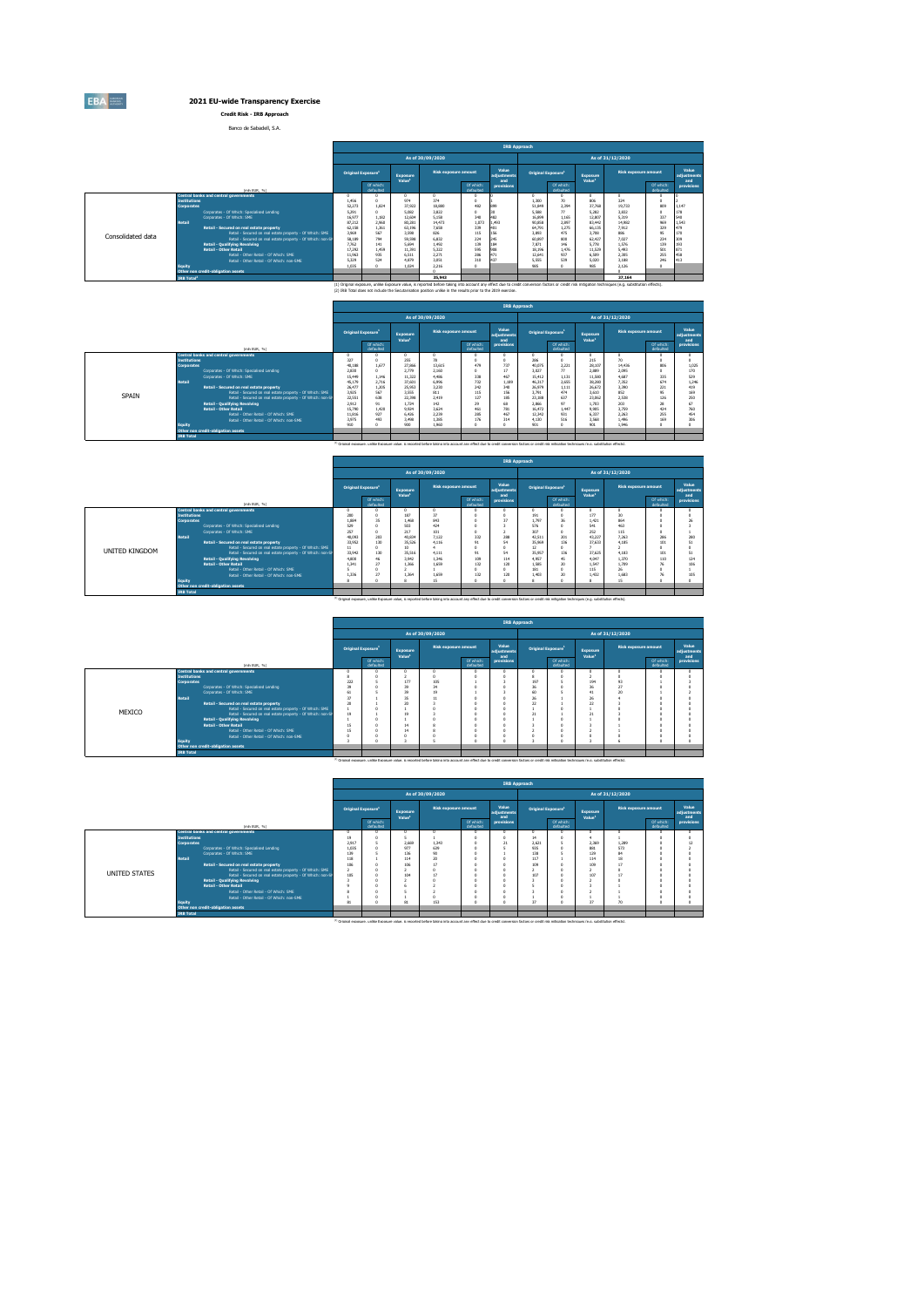**Credit Risk - IRB Approach** Banco de Sabadell, S.A.

|        |                                                                                                                         |                                                                           |                                |                                |                                                                                                                                                                                                    |                        | <b>IRB Approach</b>         |            |                                      |                                |                      |                        |                             |  |
|--------|-------------------------------------------------------------------------------------------------------------------------|---------------------------------------------------------------------------|--------------------------------|--------------------------------|----------------------------------------------------------------------------------------------------------------------------------------------------------------------------------------------------|------------------------|-----------------------------|------------|--------------------------------------|--------------------------------|----------------------|------------------------|-----------------------------|--|
|        |                                                                                                                         |                                                                           |                                |                                | As of 30/09/2020                                                                                                                                                                                   |                        |                             |            |                                      |                                | As of 31/12/2020     |                        |                             |  |
|        |                                                                                                                         |                                                                           | Original Exposure <sup>1</sup> | Exposure<br>Value <sup>1</sup> | <b>Risk exposure amount</b>                                                                                                                                                                        |                        | Value<br>adjustments<br>and |            | <b>Original Exposure<sup>1</sup></b> | Exposure<br>Value <sup>1</sup> | Risk exposure amount |                        | Value<br>adjustments<br>and |  |
|        | (min EUR, %)                                                                                                            |                                                                           | Of which:<br>defaulted         |                                |                                                                                                                                                                                                    | Of which:<br>defaulted | provisions                  |            | Of which:<br>defaulted               |                                |                      | Of which:<br>defaulted | provisions                  |  |
|        | Central banks and central governments                                                                                   | $\circ$                                                                   |                                |                                | o                                                                                                                                                                                                  |                        |                             |            | $\Omega$                             |                                |                      |                        | $\sim$                      |  |
|        | <b>Tostitutions</b>                                                                                                     | 170                                                                       |                                | 154                            | 28                                                                                                                                                                                                 | o                      |                             | 102        |                                      | 86                             | 16                   |                        | 12                          |  |
|        | <b>Corporates</b>                                                                                                       | 765<br>R35<br>1.753<br>2.537<br>1.761<br>2.430<br>18<br>787<br>204<br>337 |                                |                                |                                                                                                                                                                                                    |                        |                             |            |                                      |                                |                      |                        |                             |  |
|        | Corporates - Of Which: Soecialised Lending                                                                              | 326                                                                       |                                |                                |                                                                                                                                                                                                    |                        |                             |            |                                      | 291                            | 212                  |                        |                             |  |
|        | Corporates - Of Which: SME<br>Retail                                                                                    | 251                                                                       |                                | 211                            | 103                                                                                                                                                                                                |                        |                             | 213        |                                      | 159                            | 72<br>42             |                        |                             |  |
|        |                                                                                                                         | 126<br>98                                                                 |                                | 114<br>98                      | 23<br>19                                                                                                                                                                                           |                        |                             | 179<br>158 |                                      | 172<br>157                     | 38                   |                        |                             |  |
|        | Retail - Secured on real estate property                                                                                | $^{\circ}$                                                                |                                |                                | o                                                                                                                                                                                                  |                        |                             | 56         |                                      | 56                             | 18                   |                        |                             |  |
| FRANCE | Retail - Secured on real estate property - Of Which: SME<br>Retail - Secured on real estate property - Of Which: non-Sf | 98                                                                        |                                | 97                             | 19                                                                                                                                                                                                 |                        |                             | 102        |                                      | 101                            | $\mathbf{m}$         |                        |                             |  |
|        | <b>Retail - Qualifving Revolving</b>                                                                                    |                                                                           |                                |                                | o                                                                                                                                                                                                  |                        |                             |            |                                      |                                |                      |                        |                             |  |
|        | <b>Retail - Other Retail</b>                                                                                            | 22                                                                        |                                | 13                             |                                                                                                                                                                                                    |                        |                             | 17         |                                      | 11                             |                      |                        |                             |  |
|        | Retail - Other Retail - Of Which: SMF                                                                                   | 19                                                                        |                                | 10 <sub>10</sub>               |                                                                                                                                                                                                    |                        |                             | 14         |                                      |                                |                      |                        |                             |  |
|        | Retail - Other Retail - Of Which: non-SME                                                                               | ٦                                                                         |                                |                                |                                                                                                                                                                                                    |                        |                             |            |                                      |                                |                      |                        |                             |  |
|        | Equity                                                                                                                  | $\Omega$                                                                  |                                |                                | ×                                                                                                                                                                                                  | o                      |                             |            | ö                                    |                                |                      |                        |                             |  |
|        | Other non credit-obligation assets                                                                                      |                                                                           |                                |                                |                                                                                                                                                                                                    |                        |                             |            |                                      |                                |                      |                        |                             |  |
|        | <b>IRB Total</b>                                                                                                        |                                                                           |                                |                                |                                                                                                                                                                                                    |                        |                             |            |                                      |                                |                      |                        |                             |  |
|        |                                                                                                                         |                                                                           |                                |                                | (1) Original exposure, unlike Exposure value, is reported before taking into account any effect due to credit conversion factors or credit risk mitigation techniques (e.g. substitution effects). |                        |                             |            |                                      |                                |                      |                        |                             |  |

|              |                                                             |         |                                |                                |                                                                                                                                                                                                               |                        | <b>IRB Approach</b>         |    |                                |                                       |                         |                        |                             |
|--------------|-------------------------------------------------------------|---------|--------------------------------|--------------------------------|---------------------------------------------------------------------------------------------------------------------------------------------------------------------------------------------------------------|------------------------|-----------------------------|----|--------------------------------|---------------------------------------|-------------------------|------------------------|-----------------------------|
|              |                                                             |         |                                |                                | As of 30/09/2020                                                                                                                                                                                              |                        |                             |    |                                |                                       | As of 31/12/2020        |                        |                             |
|              |                                                             |         | Original Exposure <sup>1</sup> | Exposure<br>Value <sup>1</sup> | <b>Risk exposure amount</b>                                                                                                                                                                                   |                        | Value<br>adjustments<br>and |    | Original Exposure <sup>1</sup> | <b>Exposure</b><br>Value <sup>1</sup> | Risk exposure amount    |                        | Value<br>adjustments<br>and |
|              | (min EUR, %)                                                |         | Of which:<br>defaulted         |                                |                                                                                                                                                                                                               | Of which:<br>defaulted | provisions                  |    | Of which:<br>defaulted         |                                       |                         | Of which:<br>defaulted | provisions                  |
|              | Central banks and central governments                       | $\circ$ |                                | $\sim$                         |                                                                                                                                                                                                               |                        |                             |    |                                | n                                     |                         |                        |                             |
|              | <b>Institutions</b>                                         | 51      |                                | 47                             | 24                                                                                                                                                                                                            |                        |                             | 62 |                                | 58                                    | $\overline{\mathbf{z}}$ |                        |                             |
|              | <b>Corporates</b>                                           | 92      | 54                             | 45                             | 19                                                                                                                                                                                                            |                        |                             | 73 | 35                             | 38                                    | 19                      |                        |                             |
|              | Corporates - Of Which: Specialised Lending                  | n       |                                |                                |                                                                                                                                                                                                               |                        |                             | n  |                                |                                       |                         |                        |                             |
|              | Corporates - Of Which: SME                                  | ×       |                                |                                |                                                                                                                                                                                                               |                        |                             |    |                                |                                       |                         |                        |                             |
|              | <b>Retail</b>                                               | 20      |                                | 19                             |                                                                                                                                                                                                               |                        |                             | 21 |                                | 20                                    |                         |                        |                             |
|              | Retail - Secured on real estate property                    | 18      |                                | 18<br>ó                        |                                                                                                                                                                                                               |                        |                             | 19 |                                | 19                                    |                         |                        |                             |
| <b>ITALY</b> | Retail - Secured on real estate property - Of Which: SME    | $\circ$ |                                |                                |                                                                                                                                                                                                               |                        |                             | n  |                                |                                       |                         |                        |                             |
|              | Retail - Secured on real estate property - Of Which: non-Sf | 18      |                                | 18                             |                                                                                                                                                                                                               |                        |                             | 19 |                                | 19                                    |                         |                        |                             |
|              | <b>Retail - Qualifying Revolving</b>                        |         |                                |                                |                                                                                                                                                                                                               |                        |                             |    |                                |                                       |                         |                        |                             |
|              | <b>Retail - Other Retail</b>                                |         |                                |                                |                                                                                                                                                                                                               |                        |                             | n  |                                |                                       |                         |                        |                             |
|              | Retail - Other Retail - Of Which: SME                       | o       |                                | o                              |                                                                                                                                                                                                               |                        |                             | n  |                                |                                       |                         |                        |                             |
|              | Retail - Other Retail - Of Which: non-SME                   | n       |                                | $\sim$                         |                                                                                                                                                                                                               |                        |                             | o  |                                |                                       |                         |                        |                             |
|              | <b>Equity</b>                                               |         |                                |                                |                                                                                                                                                                                                               |                        |                             |    |                                |                                       |                         |                        |                             |
|              | Other non credit-obligation assets                          |         |                                |                                |                                                                                                                                                                                                               |                        |                             |    |                                |                                       |                         |                        |                             |
|              | <b>IRB Total</b>                                            |         |                                |                                |                                                                                                                                                                                                               |                        |                             |    |                                |                                       |                         |                        |                             |
|              |                                                             |         |                                |                                | <sup>(1)</sup> Original exposure, unlike Exposure value, is reported before taking into account any effect due to credit conversion factors or credit risk mitigation techniques (e.g. substitution effects). |                        |                             |    |                                |                                       |                         |                        |                             |

|                          |                     |                                                                                                      |                                |                                |                                                                                                                                                                                                               |                        | <b>IRB Approach</b>         |   |                                |                                |                      |                        |                             |
|--------------------------|---------------------|------------------------------------------------------------------------------------------------------|--------------------------------|--------------------------------|---------------------------------------------------------------------------------------------------------------------------------------------------------------------------------------------------------------|------------------------|-----------------------------|---|--------------------------------|--------------------------------|----------------------|------------------------|-----------------------------|
|                          |                     |                                                                                                      |                                |                                | As of 30/09/2020                                                                                                                                                                                              |                        |                             |   |                                |                                | As of 31/12/2020     |                        |                             |
|                          |                     |                                                                                                      | Original Exposure <sup>1</sup> | Exposure<br>Value <sup>1</sup> | <b>Risk exposure amount</b>                                                                                                                                                                                   |                        | Value<br>adjustments<br>and |   | Original Exposure <sup>1</sup> | Exposure<br>Value <sup>1</sup> | Risk exposure amount |                        | Value<br>adjustments<br>and |
|                          |                     | (min EUR. %)                                                                                         | Of which:<br>defaulted         |                                |                                                                                                                                                                                                               | Of which:<br>defaulted | provisions                  |   | Of which:<br>defaulted         |                                |                      | Of which:<br>defaulted | provisions                  |
|                          |                     | Central banks and central governments                                                                |                                |                                |                                                                                                                                                                                                               |                        |                             |   |                                |                                |                      |                        |                             |
|                          | <b>Institutions</b> |                                                                                                      |                                |                                |                                                                                                                                                                                                               |                        |                             |   | $\sim$                         |                                |                      |                        |                             |
|                          | <b>Corporates</b>   |                                                                                                      |                                |                                |                                                                                                                                                                                                               |                        |                             |   | $\sim$<br>$\sim$               |                                |                      |                        |                             |
|                          |                     | Corporates - Of Which: Specialised Lending<br>Corporates - Of Which: SME                             |                                |                                |                                                                                                                                                                                                               |                        |                             |   | o                              |                                |                      |                        |                             |
|                          | <b>Retail</b>       |                                                                                                      |                                |                                |                                                                                                                                                                                                               |                        |                             | r | $\sim$                         |                                |                      |                        |                             |
|                          |                     |                                                                                                      |                                |                                |                                                                                                                                                                                                               |                        |                             |   | $\sim$                         |                                |                      |                        |                             |
|                          |                     | Retail - Secured on real estate property<br>Retail - Secured on real estate property - Of Which: SME |                                |                                |                                                                                                                                                                                                               |                        |                             |   | $\sim$                         |                                |                      |                        |                             |
| Country of Counterpart 7 |                     | Retail - Secured on real estate property - Of Which: non-Sf                                          |                                |                                |                                                                                                                                                                                                               |                        |                             |   | $\sim$                         |                                |                      |                        |                             |
|                          |                     | <b>Retail - Qualifying Revolving</b>                                                                 |                                |                                |                                                                                                                                                                                                               |                        |                             |   | o                              |                                |                      |                        |                             |
|                          |                     | <b>Retail - Other Retail</b>                                                                         |                                |                                |                                                                                                                                                                                                               |                        |                             | r | $\sim$                         |                                |                      |                        |                             |
|                          |                     | Retail - Other Retail - Of Which: SME                                                                |                                |                                |                                                                                                                                                                                                               |                        |                             | × | $\sim$                         |                                |                      |                        |                             |
|                          |                     | Retail - Other Retail - Of Which: non-SME                                                            |                                |                                |                                                                                                                                                                                                               |                        |                             |   | $\sim$                         |                                |                      |                        |                             |
|                          | Equity              |                                                                                                      |                                |                                |                                                                                                                                                                                                               |                        | o                           | ٠ | $\sim$                         | $\sim$                         |                      |                        |                             |
|                          |                     | Other non credit-obligation assets                                                                   |                                |                                |                                                                                                                                                                                                               |                        |                             |   |                                |                                |                      |                        |                             |
|                          | <b>IRB Total</b>    |                                                                                                      |                                |                                |                                                                                                                                                                                                               |                        |                             |   |                                |                                |                      |                        |                             |
|                          |                     |                                                                                                      |                                |                                | <sup>(1)</sup> Original exposure, unlike Exposure value, is reported before taking into account any effect due to credit conversion factors or credit risk mitigation techniques (e.g. substitution effects). |                        |                             |   |                                |                                |                      |                        |                             |

|                          |                     |                                                             |   |                                |                    |                                                                                                                                                                                           |                        | <b>IRB Approach</b>  |                                |                    |                      |                        |                             |
|--------------------------|---------------------|-------------------------------------------------------------|---|--------------------------------|--------------------|-------------------------------------------------------------------------------------------------------------------------------------------------------------------------------------------|------------------------|----------------------|--------------------------------|--------------------|----------------------|------------------------|-----------------------------|
|                          |                     |                                                             |   |                                |                    | As of 30/09/2020                                                                                                                                                                          |                        |                      |                                |                    | As of 31/12/2020     |                        |                             |
|                          |                     |                                                             |   | Original Exposure <sup>1</sup> | Exposure           | <b>Risk exposure amount</b>                                                                                                                                                               |                        | Value<br>adjustments | Original Exposure <sup>1</sup> | Exposure           | Risk exposure amount |                        | Value<br>adjustments<br>and |
|                          |                     | (min EUR, %)                                                |   | Of which:<br>defaulted         | Value <sup>1</sup> |                                                                                                                                                                                           | Of which:<br>defaulted | and<br>provisions    | Of which:<br>defaulted         | Value <sup>1</sup> |                      | Of which:<br>defaulted | provisions                  |
|                          |                     | Central banks and central governments                       | × |                                | $\Omega$           |                                                                                                                                                                                           |                        | $\circ$              |                                |                    | $\sqrt{2}$           | o                      |                             |
|                          | <b>Institutions</b> |                                                             |   |                                | o                  |                                                                                                                                                                                           |                        | ¢                    |                                |                    |                      |                        |                             |
|                          | <b>Corporates</b>   |                                                             |   |                                | $\sim$<br>o        |                                                                                                                                                                                           |                        | $\theta$<br>$\theta$ | ó                              |                    |                      | o                      |                             |
|                          |                     | Corporates - Of Which: Specialised Lending                  |   |                                |                    |                                                                                                                                                                                           |                        | ¢                    | ñ                              |                    |                      |                        |                             |
|                          | Retail              | Corporates - Of Which: SME                                  |   |                                | $\Omega$<br>o      |                                                                                                                                                                                           |                        | $\theta$             |                                |                    |                      | ×<br>×                 |                             |
|                          |                     | Retail - Secured on real estate property                    |   |                                | $\Omega$           |                                                                                                                                                                                           |                        | $\theta$             | ó                              |                    |                      | $\theta$               |                             |
|                          |                     | Retail - Secured on real estate property - Of Which: SME    | × |                                | $\Omega$           |                                                                                                                                                                                           |                        | $\theta$             | ó                              |                    |                      | o                      |                             |
| Country of Counterpart 8 |                     | Retail - Secured on real estate property - Of Which: non-Sf |   |                                | o                  |                                                                                                                                                                                           |                        | ¢                    |                                |                    |                      |                        |                             |
|                          |                     | <b>Retail - Qualifying Revolving</b>                        |   |                                | o                  |                                                                                                                                                                                           |                        | $\theta$             | ń                              |                    |                      | ×                      |                             |
|                          |                     | <b>Retail - Other Retail</b>                                |   |                                | $\Omega$           |                                                                                                                                                                                           |                        | $\theta$             | ó                              |                    |                      | $\theta$               |                             |
|                          |                     | Retail - Other Retail - Of Which: SME                       |   |                                | $\Omega$           |                                                                                                                                                                                           |                        | $\theta$             | ö                              |                    |                      | o                      |                             |
|                          |                     | Retail - Other Retail - Of Which: non-SME                   |   |                                | o                  |                                                                                                                                                                                           |                        | ¢                    |                                |                    |                      |                        |                             |
|                          | <b>Equity</b>       |                                                             | × |                                | $\sim$             |                                                                                                                                                                                           |                        | $\theta$             | ó                              |                    |                      | $\Omega$               |                             |
|                          |                     | Other non credit-obligation assets                          |   |                                |                    |                                                                                                                                                                                           |                        |                      |                                |                    |                      |                        |                             |
|                          | <b>IRB Total</b>    |                                                             |   |                                |                    |                                                                                                                                                                                           |                        |                      |                                |                    |                      |                        |                             |
|                          |                     |                                                             |   |                                |                    | (1) Odeleal pennaira i infilio Pennaira valua la ranovtad hafno takino into annunt any offert due to medit mevante factors or medit risk mitigation tarbosius (e.g. g.both tion diferts). |                        |                      |                                |                    |                      |                        |                             |

|                          |                                       |                                                             |                                      |                                       |                             |                        | <b>IRB Approach</b>         |          |                                |                                |                      |                        |                             |
|--------------------------|---------------------------------------|-------------------------------------------------------------|--------------------------------------|---------------------------------------|-----------------------------|------------------------|-----------------------------|----------|--------------------------------|--------------------------------|----------------------|------------------------|-----------------------------|
|                          |                                       |                                                             |                                      |                                       | As of 30/09/2020            |                        |                             |          |                                |                                | As of 31/12/2020     |                        |                             |
|                          |                                       |                                                             | <b>Original Exposure<sup>1</sup></b> | <b>Exposure</b><br>Value <sup>1</sup> | <b>Risk exposure amount</b> |                        | Value<br>adjustments<br>and |          | Original Exposure <sup>1</sup> | Exposure<br>Value <sup>1</sup> | Risk exposure amount |                        | Value<br>adjustments<br>and |
|                          |                                       | (min EUR. %)                                                | Of which:<br>defaulted               |                                       |                             | Of which:<br>defaulted | provisions                  |          | Of which:<br>defaulted         |                                |                      | Of which:<br>defaulted | provisions                  |
|                          | Central banks and central governments |                                                             |                                      | $\sim$                                | $\circ$                     | $\Omega$               | $\Omega$                    |          | <b>O</b>                       | o                              |                      |                        |                             |
|                          | <b>Institutions</b>                   |                                                             |                                      |                                       | <b>O</b>                    | $\Omega$               | o                           |          | ø                              |                                |                      |                        |                             |
|                          | <b>Corporates</b>                     |                                                             |                                      |                                       | o                           | $\Omega$               | o                           |          |                                |                                |                      |                        |                             |
|                          |                                       | Corporates - Of Which: Specialised Lending                  |                                      |                                       | o                           | $\Omega$               | o                           | n        | ø                              | $\theta$                       |                      |                        |                             |
|                          | Corporates - Of Which: SME            |                                                             |                                      |                                       | o                           | $\sim$                 | -O                          | n        | ø                              | o                              |                      |                        |                             |
|                          | <b>Retail</b>                         |                                                             |                                      |                                       | o                           | $\Omega$               | -O                          |          | ø                              | $\theta$                       |                      |                        |                             |
|                          |                                       | Retail - Secured on real estate property                    |                                      |                                       | o                           |                        | o                           |          |                                | ٥                              |                      |                        |                             |
| Country of Counterpart 9 |                                       | Retail - Secured on real estate property - Of Which: SME    |                                      |                                       | o                           |                        | o                           |          | ø                              |                                |                      |                        |                             |
|                          |                                       | Retail - Secured on real estate property - Of Which: non-Sf |                                      | $\sim$                                | <b>O</b>                    | $\Omega$               | $\Omega$                    | <b>D</b> | ø                              | <b>O</b>                       |                      |                        |                             |
|                          | <b>Retail - Qualifying Revolving</b>  |                                                             |                                      |                                       | o                           | $\Omega$               | o                           |          | ø                              | o                              |                      |                        |                             |
|                          | <b>Retail - Other Retail</b>          |                                                             |                                      |                                       | o                           |                        | -O                          |          | ø                              | o                              |                      |                        |                             |
|                          |                                       | Retail - Other Retail - Of Which: SME                       |                                      |                                       | $\theta$                    | $\Omega$               | -O                          |          | ø                              | o                              |                      |                        |                             |
|                          |                                       | Retail - Other Retail - Of Which: non-SME                   |                                      |                                       | o                           |                        | -O                          |          |                                | o                              |                      |                        |                             |
|                          | Equity                                |                                                             |                                      |                                       | <b>O</b>                    | $\Omega$               | o                           | ٠        | ø                              | $\Omega$                       |                      |                        |                             |
|                          | Other non credit-obligation assets    |                                                             |                                      |                                       |                             |                        |                             |          |                                |                                |                      |                        |                             |
|                          | <b>IRB Total</b>                      |                                                             |                                      |                                       |                             |                        |                             |          |                                |                                |                      |                        |                             |

(1) Original exposure, unlike Exposure value, is reported before taking into account any effect due to credit conversion factors or credit risk mitigation techniques (e.g. substitution effects).

|                           |                                                                      |                                |                                |                                                                                                                                                                                                               |                        | <b>IRB Approach</b>         |                                |                                |                             |                        |                             |
|---------------------------|----------------------------------------------------------------------|--------------------------------|--------------------------------|---------------------------------------------------------------------------------------------------------------------------------------------------------------------------------------------------------------|------------------------|-----------------------------|--------------------------------|--------------------------------|-----------------------------|------------------------|-----------------------------|
|                           |                                                                      |                                |                                | As of 30/09/2020                                                                                                                                                                                              |                        |                             |                                |                                | As of 31/12/2020            |                        |                             |
|                           |                                                                      | Original Exposure <sup>1</sup> | Exposure<br>Value <sup>1</sup> | <b>Risk exposure amount</b>                                                                                                                                                                                   |                        | Value<br>adjustments<br>and | Original Exposure <sup>1</sup> | Exposure<br>Value <sup>1</sup> | <b>Risk exposure amount</b> |                        | Value<br>adjustments<br>and |
|                           | (min EUR. %)                                                         | Of which:<br>defaulted         |                                |                                                                                                                                                                                                               | Of which:<br>defaulted | provisions                  | Of which:<br>defaulted         |                                |                             | Of which:<br>defaulted | provisions                  |
|                           | Central banks and central governments                                |                                |                                |                                                                                                                                                                                                               |                        |                             |                                | $\sim$                         |                             |                        |                             |
|                           | <b>Institutions</b>                                                  |                                |                                |                                                                                                                                                                                                               |                        |                             |                                |                                |                             |                        |                             |
|                           | <b>Corporates</b>                                                    |                                |                                |                                                                                                                                                                                                               |                        |                             |                                |                                |                             |                        |                             |
|                           | Corporates - Of Which: Specialised Lending                           |                                |                                |                                                                                                                                                                                                               |                        |                             |                                |                                |                             |                        |                             |
|                           | Corporates - Of Which: SME                                           |                                |                                |                                                                                                                                                                                                               |                        |                             |                                |                                |                             |                        |                             |
|                           | <b>Retail</b>                                                        |                                |                                |                                                                                                                                                                                                               |                        |                             |                                |                                |                             |                        |                             |
|                           | Retail - Secured on real estate property                             |                                |                                |                                                                                                                                                                                                               |                        |                             |                                |                                |                             |                        |                             |
| Country of Counterpart 10 | Retail - Secured on real estate property - Of Which: SME             |                                |                                |                                                                                                                                                                                                               |                        |                             |                                |                                |                             |                        |                             |
|                           | Retail - Secured on real estate property - Of Which: non-Sf          |                                |                                |                                                                                                                                                                                                               |                        |                             |                                |                                |                             |                        |                             |
|                           | <b>Retail - Qualifying Revolving</b><br><b>Retail - Other Retail</b> |                                |                                |                                                                                                                                                                                                               |                        |                             |                                |                                |                             |                        |                             |
|                           | Retail - Other Retail - Of Which: SME                                |                                |                                |                                                                                                                                                                                                               |                        |                             |                                |                                |                             |                        |                             |
|                           | Retail - Other Retail - Of Which: non-SME                            |                                |                                |                                                                                                                                                                                                               |                        |                             |                                |                                |                             |                        |                             |
|                           | Equity                                                               |                                |                                |                                                                                                                                                                                                               | n                      |                             |                                |                                |                             |                        |                             |
|                           | Other non credit-obligation assets                                   |                                |                                |                                                                                                                                                                                                               |                        |                             |                                |                                |                             |                        |                             |
|                           | <b>IRB Total</b>                                                     |                                |                                |                                                                                                                                                                                                               |                        |                             |                                |                                |                             |                        |                             |
|                           |                                                                      |                                |                                | <sup>(1)</sup> Original exposure, unlike Exposure value, is reported before taking into account any effect due to credit conversion factors or credit risk mitigation techniques (e.g. substitution effects). |                        |                             |                                |                                |                             |                        |                             |

<sup>10</sup> Gissin sosse units lessure vius in sosted Met leave and the first state of the state of the state of the state of the state of the state of the state of the state of the state of the state of the state of the state of

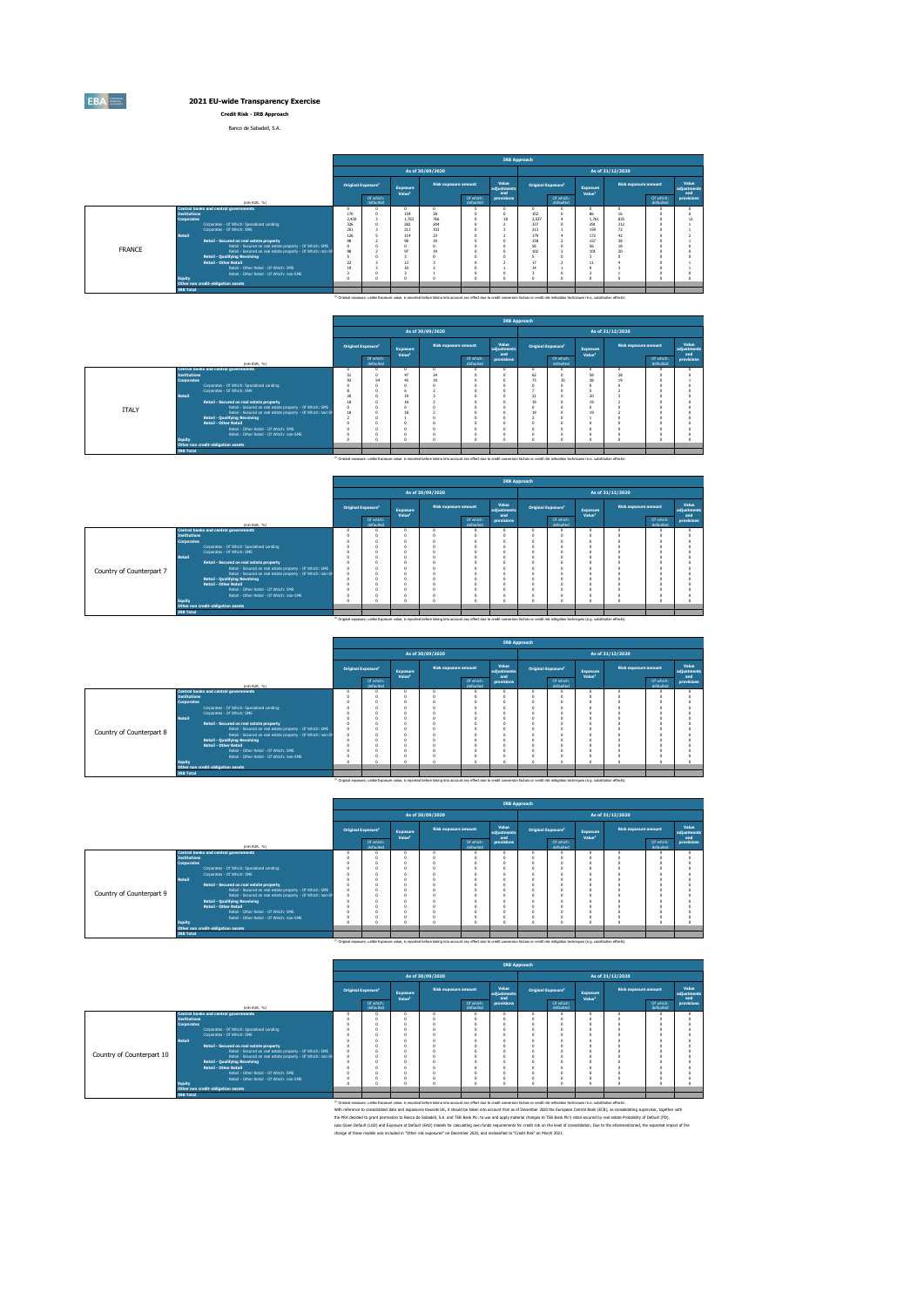

**2021 EU-wide Transparency Exercise Credit Risk - IRB Approach**

Banco de Sabadell, S.A.

|                   |                                                                     |                                                                                                                         |                                |                        |                                |                             |                        |                             | <b>IRB Approach</b>                  |                        |                                |                             |                        |                             |
|-------------------|---------------------------------------------------------------------|-------------------------------------------------------------------------------------------------------------------------|--------------------------------|------------------------|--------------------------------|-----------------------------|------------------------|-----------------------------|--------------------------------------|------------------------|--------------------------------|-----------------------------|------------------------|-----------------------------|
|                   |                                                                     |                                                                                                                         |                                |                        |                                | As of 31/03/2021            |                        |                             |                                      |                        |                                | As of 30/06/2021            |                        |                             |
|                   |                                                                     |                                                                                                                         | Original Exposure <sup>1</sup> |                        | Exposure<br>Value <sup>1</sup> | <b>Risk exposure amount</b> |                        | Value<br>adjustments<br>and | <b>Original Exposure<sup>1</sup></b> |                        | Exposure<br>Value <sup>1</sup> | <b>Risk exposure amount</b> |                        | Value<br>adjustments<br>and |
|                   |                                                                     | (min EUR, %)                                                                                                            |                                | Of which:<br>defaulted |                                |                             | Of which:<br>defaulted | provisions                  |                                      | Of which:<br>defaulted |                                |                             | Of which:<br>defaulted | provisions                  |
|                   | <b>Central banks and central governments</b><br><b>Institutions</b> |                                                                                                                         |                                |                        |                                | 319                         | $\Omega$<br>$\Omega$   |                             | $\Omega$<br>1.288                    |                        | 805                            | 353                         |                        |                             |
|                   | <b>Corporates</b>                                                   | Corporates - Of Which: Specialised Lending                                                                              | 53,051<br>5.946                | 2.515<br>99            | 39.143<br>5.586                | 20,588<br>3,979             | 579<br>$\Omega$        | 1.203<br>105                | 52,982<br>5.975                      | 2.385<br>117           | 39.070<br>5.631                | 21,659<br>4.012             | 569                    | 1,044                       |
|                   |                                                                     | Corporates - Of Which: SME                                                                                              | 17,841                         | 1.220<br>3,269         | 13,459                         | 5,890                       | 310                    | 564                         | 18.493                               | 1.129<br>3.186         | 13,787                         | 6.621                       | 280                    | 536                         |
|                   | <b>Retail</b>                                                       | Retail - Secured on real estate property                                                                                | 95,097<br>68.834               | 1.563                  | 86,792<br>69,597               | 18,189<br>11.081            | 1.134<br>515           | 1.580<br>479                | 96,569<br>70.392                     | 1.493                  | 88,431<br>71.185               | 17,956<br>10.843            | 1.102<br>518           | 1,635<br>146                |
| Consolidated data |                                                                     | Retail - Secured on real estate property - Of Which: SME<br>Retail - Secured on real estate property - Of Which: non-SP | 3.953<br>64,880                | 480<br>1.083           | 3.771<br>65,826                | 1,006<br>10.075             | 92<br>424              | 175<br>305                  | 3.886<br>66,506                      | 426<br>1.068           | 3,707<br>67.479                | 973<br>9,870                | 87<br>431              | 137<br>309                  |
|                   |                                                                     | Retail - Qualifving Revolving<br><b>Retail - Other Retail</b>                                                           | 8.113<br>18.150                | 151<br>1.556           | 6.048<br>11.147                | 1,618<br>5.490              | 134<br>484             | 206<br>894                  | 8,046<br>18,130                      | 149<br>1.544           | 6,002<br>11.243                | 1,619<br>5.495              | 120<br>464             | 201<br>987                  |
|                   |                                                                     | Retail - Other Retail - Of Which: SMF                                                                                   | 12.611<br>5.539                | 990<br>566             | 6.176<br>4.971                 | 2,248<br>3,242              | 245<br>239             | 464<br>430                  | 12.588<br>5.542                      | 987<br>557             | 6,294<br>4,949                 | 2.297<br>3.198              | 235<br>230             | 494<br>493                  |
|                   | <b>Equity</b>                                                       | Retail - Other Retail - Of Which: non-SME                                                                               | 1.026                          |                        | 1.026                          | 2,216                       | $\Omega$               |                             | 985                                  |                        | 985                            | 2.095                       |                        |                             |
|                   | <b>IRB Total<sup>2</sup></b>                                        | Other non credit-obligation assets                                                                                      |                                |                        |                                | 41.312                      |                        |                             |                                      |                        |                                | 42.062                      |                        |                             |

42,962<br>(1) Original exposure, unlike Exposure value, is reported before taking into account any effect due to credit conversion factors or credit risk mitigation techniques (e.g. substitution effects).<br>(2) IRB Total does n

|       |                                                                                              |                                |                        |                                |                                                                                                                                                                                                    |                        | <b>IRB Approach</b>         |                                      |                        |                                |                             |                        |                             |
|-------|----------------------------------------------------------------------------------------------|--------------------------------|------------------------|--------------------------------|----------------------------------------------------------------------------------------------------------------------------------------------------------------------------------------------------|------------------------|-----------------------------|--------------------------------------|------------------------|--------------------------------|-----------------------------|------------------------|-----------------------------|
|       |                                                                                              |                                |                        |                                | As of 31/03/2021                                                                                                                                                                                   |                        |                             |                                      |                        |                                | As of 30/06/2021            |                        |                             |
|       |                                                                                              | Original Exposure <sup>1</sup> |                        | Exposure<br>Value <sup>1</sup> | Risk exposure amount                                                                                                                                                                               |                        | Value<br>adjustments<br>and | <b>Original Exposure<sup>1</sup></b> |                        | Exposure<br>Value <sup>1</sup> | <b>Risk exposure amount</b> |                        | Value<br>adjustments<br>and |
|       | (min EUR, %)                                                                                 |                                | Of which:<br>defaulted |                                |                                                                                                                                                                                                    | Of which:<br>defaulted | provisions                  |                                      | Of which:<br>defaulted |                                |                             | Of which:<br>defaulted | provisions                  |
|       | <b>Central banks and central governments</b>                                                 |                                | $\Omega$               | $\Omega$                       |                                                                                                                                                                                                    |                        |                             | $\Omega$                             | $\Omega$               |                                | $\Omega$                    |                        | $\overline{\ }$             |
|       | <b>Tostitutions</b>                                                                          | 263                            | $\Omega$               | 194                            | 65                                                                                                                                                                                                 | $\Omega$               |                             | 268                                  | $\Omega$               | 200                            | 76                          |                        | $\circ$                     |
|       | <b>Corporates</b>                                                                            | 41.093                         | 2.262                  | 29.305                         | 15.028                                                                                                                                                                                             | 573                    | 1.037                       | 41.491                               | 2.223                  | 29.564                         | 15,681                      | 563                    | 945                         |
|       | Corporates - Of Which: Specialised Lending                                                   | 3.167                          | 99                     | 3,000                          | 2.154                                                                                                                                                                                              | $\sim$                 | 97                          | 3,260                                | 114                    | 3,088                          | 2,190                       |                        | 61                          |
|       | Corporates - Of Which: SME                                                                   | 16.179                         | 1.194                  | 12.126                         | 5.118                                                                                                                                                                                              | 304                    | 550                         | 16,700                               | 1,108                  | 12,308                         | 5,498                       | 275                    | 514                         |
|       | <b>Retail</b>                                                                                | 46,712                         | 2.738                  | 38.414                         | 7.531                                                                                                                                                                                              | 644                    | 1.261                       | 47.230                               | 2.675                  | 39,083                         | 7,601                       | 627                    | 1,327                       |
|       | Retail - Secured on real estate property                                                     | 27.534<br>3,838                | 1.113<br>479           | 27,226<br>3.660                | 3,695<br>951                                                                                                                                                                                       | 208<br>Q1              | 418<br>174                  | 28,109<br>3.772                      | 1.058<br>475           | 27,805<br>3,598                | 3.743<br>932                | 203<br>87              | 385<br>136                  |
| SPAIN | Retail - Secured on real estate property - Of Which: SME                                     |                                |                        |                                |                                                                                                                                                                                                    |                        |                             |                                      |                        |                                |                             |                        |                             |
|       | Retail - Secured on real estate property - Of Which: non-St<br>Retail - Qualifving Revolving | 23,696<br>2,818                | 634<br>100             | 23,566<br>1.755                | 2,744<br>202                                                                                                                                                                                       | 116<br>26              | 245<br>69                   | 24.336<br>2.787                      | 632<br>101             | 24,207<br>1,743                | 2.811<br>198                | 116<br>28              | 248<br>68                   |
|       | <b>Retail - Other Retail</b>                                                                 | 16,361                         | 1.525                  | 9.433                          | 3,634                                                                                                                                                                                              | 410                    | 774                         | 16.334                               | 1.515                  | 9.535                          | 3,660                       | 396                    | 874                         |
|       | Retail - Other Retail - Of Which: SMF                                                        | 12.356                         | 983                    | 6.026                          | 2,201                                                                                                                                                                                              | 245                    | 461                         | 12.305                               | 982                    | 6.129                          | 2.241                       | 234                    | 490                         |
|       | Retail - Other Retail - Of Which: non-SMF                                                    | 4.005                          | S42                    | 3.407                          | 1,433                                                                                                                                                                                              | 165                    | 313                         | 4.029                                | 534                    | 3.406                          | 1,419                       | 162                    | 384                         |
|       | <b>Equity</b>                                                                                | 938                            | $\alpha$               | 938                            | 2.023                                                                                                                                                                                              | $\sim$                 |                             | 893                                  | $\sim$                 | 893                            | 1.906                       |                        | ö                           |
|       | Other non credit-obligation assets                                                           |                                |                        |                                |                                                                                                                                                                                                    |                        |                             |                                      |                        |                                |                             |                        |                             |
|       | <b>IRB Total</b>                                                                             |                                |                        |                                |                                                                                                                                                                                                    |                        |                             |                                      |                        |                                |                             |                        |                             |
|       |                                                                                              |                                |                        |                                | (1) Original exposure, unlike Exposure value, is reported before taking into account any effect due to credit conversion factors or credit risk mitigation techniques (e.g. substitution effects). |                        |                             |                                      |                        |                                |                             |                        |                             |

|                       |                     |                                                                          |            |                                |                          |                                                                                                                                                                                                    |                        | <b>IRB Approach</b>         |                                      |                        |                                |                             |                        |                             |
|-----------------------|---------------------|--------------------------------------------------------------------------|------------|--------------------------------|--------------------------|----------------------------------------------------------------------------------------------------------------------------------------------------------------------------------------------------|------------------------|-----------------------------|--------------------------------------|------------------------|--------------------------------|-----------------------------|------------------------|-----------------------------|
|                       |                     |                                                                          |            |                                |                          | As of 31/03/2021                                                                                                                                                                                   |                        |                             |                                      |                        |                                | As of 30/06/2021            |                        |                             |
|                       |                     |                                                                          |            | Original Exposure <sup>1</sup> | <b>Exposure</b><br>Value | <b>Risk exposure amount</b>                                                                                                                                                                        |                        | Value<br>adjustments<br>and | <b>Original Exposure<sup>1</sup></b> |                        | Exposure<br>Value <sup>1</sup> | <b>Risk exposure amount</b> |                        | Value<br>adjustments<br>and |
|                       |                     | (min EUR, %)                                                             |            | Of which:<br>defaulted         |                          |                                                                                                                                                                                                    | Of which:<br>defaulted | provisions                  |                                      | Of which:<br>defaulted |                                |                             | Of which:<br>defaulted | provisions                  |
|                       |                     | <b>Central banks and central governments</b>                             |            |                                |                          |                                                                                                                                                                                                    |                        |                             |                                      |                        | $\sim$                         |                             |                        |                             |
|                       | <b>Institutions</b> |                                                                          | 35         |                                | 21                       |                                                                                                                                                                                                    |                        |                             | 156                                  |                        | 142                            | $\overline{ }$              |                        |                             |
|                       | <b>Corporates</b>   |                                                                          | 1.987      | 40                             | 1,603<br>641             | 986<br>506                                                                                                                                                                                         |                        | 30 <sub>0</sub>             | 1.999                                | 48                     | 1,660                          | 1.188<br>469                |                        |                             |
|                       |                     | Corporates - Of Which: Specialised Lending<br>Corporates - Of Which: SME | 679<br>463 |                                | 360                      | 182                                                                                                                                                                                                |                        |                             | 593<br>576                           |                        | 560<br>488                     | 421                         |                        |                             |
|                       | <b>Retail</b>       |                                                                          | 46.325     | 491                            | 46,408                   | 10.258                                                                                                                                                                                             | 483                    | 303                         | 47.194                               | 472                    | 47.317                         | 9.964                       | 468                    | 291                         |
|                       |                     | Retail - Secured on real estate property                                 | 39.430     | 424                            | 40.513                   | 7,019                                                                                                                                                                                              | 303                    | 53                          | 40.370                               | 408                    | 41,481                         | 6.753                       | 310                    | 53                          |
|                       |                     | Retail - Secured on real estate property - Of Which: SME                 | 12         |                                |                          |                                                                                                                                                                                                    |                        |                             | 12                                   |                        |                                |                             |                        |                             |
| <b>UNITED KINGDOM</b> |                     | Retail - Secured on real estate property - Of Which: non-SP              | 39,418     | 474                            | 40,506                   | 7.017                                                                                                                                                                                              | 303                    | 53                          | 40.358                               | 408                    | 41,474                         | 6.751                       | 310                    | 52                          |
|                       |                     | <b>Retail - Qualifying Revolving</b>                                     | 5.248      | 47                             | 4.265                    | 1.412                                                                                                                                                                                              | 107                    | 135                         | 5.213                                | 43.                    | 4,231                          | 1.417                       | 91                     | 131                         |
|                       |                     | <b>Retail - Other Retail</b>                                             | 1.647      | $\overline{21}$                | 1.631                    | 1.827                                                                                                                                                                                              | 73                     | 116                         | 1.611                                | 21                     | 1,605                          | 1.794                       | 67                     | 107                         |
|                       |                     | Retail - Other Retail - Of Which: SME                                    | 133        |                                | 87                       | 25                                                                                                                                                                                                 | o                      |                             | 116                                  |                        | 80 <sub>1</sub>                | 22                          |                        |                             |
|                       |                     | Retail - Other Retail - Of Which: non-SME                                | 1.514      | $\overline{21}$                | 1.544                    | 1,802                                                                                                                                                                                              | 73                     | 115                         | 1.495                                | $\mathbf{m}$           | 1.525                          | 1.772                       | 67                     | 107                         |
|                       | <b>Equity</b>       |                                                                          |            |                                |                          | 15                                                                                                                                                                                                 | ٠                      |                             |                                      |                        |                                | 16                          | n                      |                             |
|                       |                     | Other non credit-obligation assets                                       |            |                                |                          |                                                                                                                                                                                                    |                        |                             |                                      |                        |                                |                             |                        |                             |
|                       | <b>IRB Total</b>    |                                                                          |            |                                |                          |                                                                                                                                                                                                    |                        |                             |                                      |                        |                                |                             |                        |                             |
|                       |                     |                                                                          |            |                                |                          | (1) Original exposure, unlike Exposure value, is reported before taking into account any effect due to credit conversion factors or credit risk mitigation techniques (e.g. substitution effects). |                        |                             |                                      |                        |                                |                             |                        |                             |

|        |                                          |                                                                |                                |                        |                                |                                                                                                                                                                                                    |                        | <b>IRB Approach</b>         |                          |                        |                                |                             |                        |                             |
|--------|------------------------------------------|----------------------------------------------------------------|--------------------------------|------------------------|--------------------------------|----------------------------------------------------------------------------------------------------------------------------------------------------------------------------------------------------|------------------------|-----------------------------|--------------------------|------------------------|--------------------------------|-----------------------------|------------------------|-----------------------------|
|        |                                          |                                                                |                                |                        |                                | As of 31/03/2021                                                                                                                                                                                   |                        |                             |                          |                        |                                | As of 30/06/2021            |                        |                             |
|        |                                          |                                                                | Original Exposure <sup>1</sup> |                        | Exposure<br>Value <sup>1</sup> | <b>Risk exposure amount</b>                                                                                                                                                                        |                        | Value<br>adjustments<br>and | <b>Original Exposure</b> |                        | Exposure<br>Value <sup>3</sup> | <b>Risk exposure amount</b> |                        | Value<br>adjustments<br>and |
|        |                                          | (min EUR, %)                                                   |                                | Of which:<br>defaulted |                                |                                                                                                                                                                                                    | Of which:<br>defaulted | provisions                  |                          | Of which:<br>defaulted |                                |                             | Of which:<br>defaulted | provisions                  |
|        |                                          | <b>Central banks and central governments</b>                   |                                | o                      | o                              | $\sqrt{2}$                                                                                                                                                                                         | $\sim$                 | $\sim$                      | $\Omega$                 |                        |                                |                             |                        |                             |
|        | <b>Institutions</b><br><b>Corporates</b> |                                                                | 191                            |                        | 191                            | $\sqrt{2}$<br>103                                                                                                                                                                                  |                        | $\sim$                      | 269                      |                        | 259                            | ø<br>127                    |                        |                             |
|        |                                          | Corporates - Of Which: Specialised Lending                     | 19                             |                        | 19                             | 14                                                                                                                                                                                                 | o                      |                             | 75                       |                        | 75                             | 52                          |                        |                             |
|        |                                          | Corporates - Of Which: SME                                     | 66                             |                        | $\overline{a}$                 | 34                                                                                                                                                                                                 |                        |                             | 70                       |                        | 39                             | 20                          |                        |                             |
|        | Retail                                   |                                                                | 29                             |                        | 28                             |                                                                                                                                                                                                    |                        | $\sqrt{2}$                  | 36                       |                        | 36                             | 10                          |                        |                             |
|        |                                          | Retail - Secured on real estate property                       | 23                             |                        | 23                             |                                                                                                                                                                                                    | ٥                      | $\sqrt{2}$                  | 24                       |                        | 24                             |                             |                        |                             |
| MEXICO |                                          | Retail - Secured on real estate property - Of Which: SME       | $\sqrt{2}$                     |                        | o                              |                                                                                                                                                                                                    | ٥                      |                             |                          |                        |                                |                             |                        |                             |
|        |                                          | Retail - Secured on real estate property - Of Which: non-SI    | 22                             |                        | 22                             |                                                                                                                                                                                                    |                        | $\sqrt{2}$                  | 24                       |                        | 24                             |                             |                        |                             |
|        |                                          | <b>Retail - Qualifying Revolving</b>                           |                                |                        |                                |                                                                                                                                                                                                    | o                      | $\sim$<br>$\sqrt{2}$        |                          |                        |                                |                             |                        |                             |
|        |                                          | Retail - Other Retail<br>Retail - Other Retail - Of Which: SME |                                |                        |                                |                                                                                                                                                                                                    | ٥                      | $\sqrt{2}$                  | $_{11}$<br>$_{11}$       |                        | 11<br>11                       |                             |                        |                             |
|        |                                          | Retail - Other Retail - Of Which: non-SME                      |                                |                        | $\theta$                       |                                                                                                                                                                                                    |                        | $\sim$                      |                          |                        |                                |                             |                        |                             |
|        | <b>Equity</b>                            |                                                                |                                |                        | ٠                              |                                                                                                                                                                                                    | ٥                      | $\sqrt{2}$                  |                          |                        |                                |                             |                        |                             |
|        | Other non credit-obligation assets       |                                                                |                                |                        |                                |                                                                                                                                                                                                    |                        |                             |                          |                        |                                |                             |                        |                             |
|        | <b>IRB Total</b>                         |                                                                |                                |                        |                                |                                                                                                                                                                                                    |                        |                             |                          |                        |                                |                             |                        |                             |
|        |                                          |                                                                |                                |                        |                                | (1) Original exposure, unlike Exposure value, is reported before taking into account any effect due to credit conversion factors or credit risk mitigation techniques (e.g. substitution effects). |                        |                             |                          |                        |                                |                             |                        |                             |

**IRB Approach**

|                      |                                                                                                     |       |                                |                                | As of 31/03/2021                                                                                                                                                                                   |                        |                             |       |                                |                                | As of 30/06/2021            |                        |                             |
|----------------------|-----------------------------------------------------------------------------------------------------|-------|--------------------------------|--------------------------------|----------------------------------------------------------------------------------------------------------------------------------------------------------------------------------------------------|------------------------|-----------------------------|-------|--------------------------------|--------------------------------|-----------------------------|------------------------|-----------------------------|
|                      |                                                                                                     |       | Original Exposure <sup>1</sup> | Exposure<br>Value <sup>1</sup> | <b>Risk exposure amount</b>                                                                                                                                                                        |                        | Value<br>adjustments<br>and |       | Original Exposure <sup>1</sup> | Exposure<br>Value <sup>1</sup> | <b>Risk exposure amount</b> |                        | Value<br>adiustments<br>and |
|                      | (min EUR, %)                                                                                        |       | Of which:<br>defaulted         |                                |                                                                                                                                                                                                    | Of which:<br>defaulted | provisions                  |       | Of which:<br>defaulted         |                                |                             | Of which:<br>defaulted | provisions                  |
|                      | <b>Central banks and central governments</b>                                                        |       |                                |                                |                                                                                                                                                                                                    |                        |                             |       |                                |                                |                             |                        |                             |
|                      | <b>Institutions</b>                                                                                 | 17    |                                |                                |                                                                                                                                                                                                    |                        |                             | 22    |                                | 10                             |                             |                        |                             |
|                      | <b>Corporates</b>                                                                                   | 2.593 |                                | 2.334                          | 1,306                                                                                                                                                                                              |                        |                             | 2.596 |                                | 2.323                          | 1.338                       |                        | 12                          |
|                      | Corporates - Of Which: Specialised Lending                                                          | 990   |                                | 935                            | 588                                                                                                                                                                                                |                        |                             | 1.031 |                                | 976                            | 616                         |                        |                             |
|                      | Corporates - Of Which: SME                                                                          | 58    |                                | 50                             | 29                                                                                                                                                                                                 |                        |                             | 35    |                                | 31                             | 75                          |                        |                             |
|                      | <b>Retail</b>                                                                                       | 120   |                                | 117                            | $\mathcal{R}$<br>18                                                                                                                                                                                |                        |                             | 131   |                                | 121                            | 72<br>17                    |                        |                             |
|                      | Retail - Secured on real estate property                                                            | 111   |                                | 111                            |                                                                                                                                                                                                    |                        |                             | 111   |                                | 111                            |                             |                        |                             |
| <b>UNITED STATES</b> | Retail - Secured on real estate property - Of Which: SME                                            |       |                                |                                | 12                                                                                                                                                                                                 |                        |                             |       |                                | 108                            | 16                          |                        |                             |
|                      | Retail - Secured on real estate property - Of Which: non-St<br><b>Retail - Qualifving Revolving</b> | 108   |                                | 107                            |                                                                                                                                                                                                    |                        |                             | 108   |                                |                                |                             |                        |                             |
|                      | <b>Retail - Other Retail</b>                                                                        |       |                                |                                |                                                                                                                                                                                                    |                        |                             | 18    |                                |                                |                             |                        |                             |
|                      | Retail - Other Retail - Of Which: SME                                                               |       |                                |                                |                                                                                                                                                                                                    |                        |                             | 17    |                                |                                |                             |                        |                             |
|                      | Retail - Other Retail - Of Which: non-SME                                                           |       |                                |                                |                                                                                                                                                                                                    |                        |                             |       |                                |                                |                             |                        |                             |
|                      | Equity                                                                                              | 37    |                                | 37                             | 71                                                                                                                                                                                                 |                        |                             | 42    |                                | 42                             | 79                          |                        |                             |
|                      | Other non credit-obligation assets                                                                  |       |                                |                                |                                                                                                                                                                                                    |                        |                             |       |                                |                                |                             |                        |                             |
|                      | <b>IRB Total</b>                                                                                    |       |                                |                                |                                                                                                                                                                                                    |                        |                             |       |                                |                                |                             |                        |                             |
|                      |                                                                                                     |       |                                |                                | (1) Original exposure, unlike Exposure value, is reported before taking into account any effect due to credit conversion factors or credit risk mitigation techniques (e.g. substitution effects). |                        |                             |       |                                |                                |                             |                        |                             |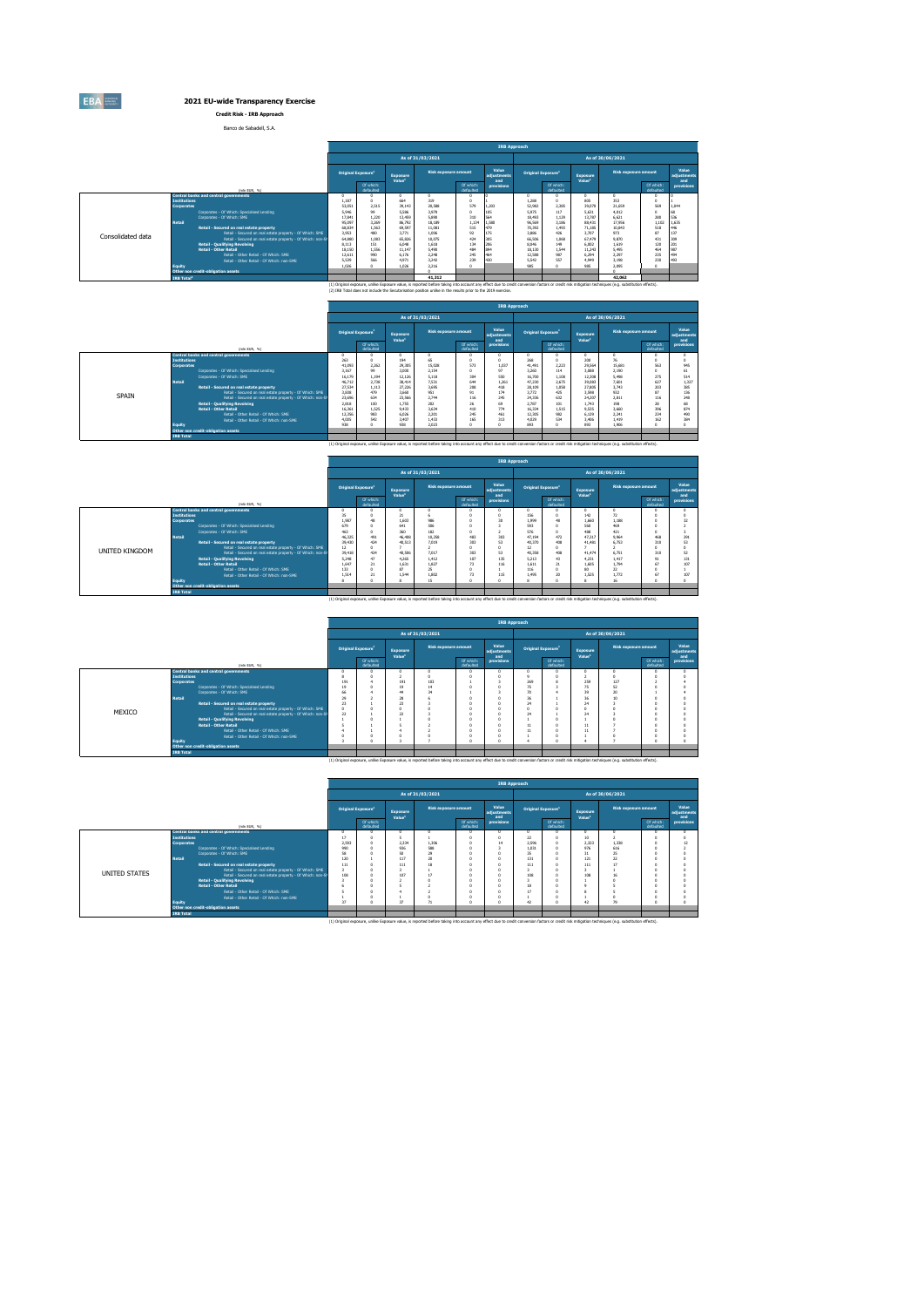

## **2021 EU-wide Transparency Exercise Credit Risk - IRB Approach**

Banco de Sabadell, S.A.

|               |                     |                                                                          |                                |                        |                                |                             |                        | <b>IRB Approach</b>         |                                      |                        |                                |                             |                        |                             |
|---------------|---------------------|--------------------------------------------------------------------------|--------------------------------|------------------------|--------------------------------|-----------------------------|------------------------|-----------------------------|--------------------------------------|------------------------|--------------------------------|-----------------------------|------------------------|-----------------------------|
|               |                     |                                                                          |                                |                        |                                | As of 31/03/2021            |                        |                             |                                      |                        |                                | As of 30/06/2021            |                        |                             |
|               |                     |                                                                          | Original Exposure <sup>1</sup> |                        | Exposure<br>Value <sup>1</sup> | <b>Risk exposure amount</b> |                        | Value<br>adjustments<br>and | <b>Original Exposure<sup>1</sup></b> |                        | Exposure<br>Value <sup>1</sup> | <b>Risk exposure amount</b> |                        | Value<br>adjustments<br>and |
|               |                     | (min EUR, %)                                                             |                                | Of which:<br>defaulted |                                |                             | Of which:<br>defaulted | provisions                  |                                      | Of which:<br>defaulted |                                |                             | Of which:<br>defaulted | provisions                  |
|               |                     | Central banks and central governments                                    |                                | $\Omega$               | n                              | $\Omega$                    | <b>O</b>               | $\overline{a}$              |                                      | $\Omega$               |                                | $\Omega$                    |                        |                             |
|               | <b>Tostitutions</b> |                                                                          | 215                            | $\sim$                 | 200<br>1 784                   | 92<br>923                   |                        | $\sqrt{2}$<br>14            | 215<br>2.249                         | $\Omega$               | 199                            | $\overline{z}$<br>821       |                        |                             |
|               | <b>Corporates</b>   |                                                                          | 2.465<br>386                   |                        | 331                            | 240                         |                        |                             | 366                                  |                        | 1,585<br>322                   | 228                         |                        |                             |
|               |                     | Corporates - Of Which: Specialised Lending<br>Corporates - Of Which: SME | 256                            |                        | 197                            | 135                         |                        |                             | 100                                  |                        | <b>RR</b>                      | 59                          |                        |                             |
|               | <b>Retail</b>       |                                                                          | 209                            |                        | 190                            | 60                          |                        |                             | 213                                  |                        | 193                            | $\circ$                     |                        |                             |
|               |                     | Retail - Secured on real estate property                                 | 169                            |                        | 168                            | 52                          |                        |                             | 175                                  |                        | 175                            | 44                          |                        |                             |
|               |                     | Retail - Secured on real estate property - Of Which: SME                 | 63                             |                        | 63                             | 32                          |                        |                             | 62                                   |                        | 62                             | 22                          |                        |                             |
| <b>FRANCE</b> |                     | Retail - Secured on real estate property - Of Which: non-SN              | 105                            |                        | 105                            | 20                          |                        |                             | 114                                  |                        | 113                            | 22                          |                        |                             |
|               |                     | <b>Retail - Qualifying Revolving</b>                                     |                                |                        |                                |                             |                        | $\sqrt{2}$                  |                                      | o                      |                                | $\alpha$                    |                        |                             |
|               |                     | <b>Retail - Other Retail</b>                                             | 35                             |                        | 19                             |                             |                        |                             | 33                                   |                        | 16                             |                             |                        |                             |
|               |                     | Retail - Other Retail - Of Which: SME                                    | 32                             |                        | 16                             |                             |                        |                             | 31                                   |                        | 14                             |                             |                        |                             |
|               |                     | Retail - Other Retail - Of Which: non-SME                                |                                |                        |                                |                             |                        |                             |                                      |                        |                                |                             |                        |                             |
|               | <b>Equity</b>       |                                                                          |                                | $\Omega$               |                                |                             |                        |                             |                                      |                        |                                |                             |                        |                             |
|               |                     | Other non credit-obligation assets                                       |                                |                        |                                |                             |                        |                             |                                      |                        |                                |                             |                        |                             |
|               | <b>IRB Total</b>    |                                                                          |                                |                        |                                |                             |                        |                             |                                      |                        |                                |                             |                        |                             |

|              |                                                               |            |                                |                                |                                                                                                                                                                                                    |                        | <b>IRB Approach</b>         |                    |                                |                                |                             |                        |                             |
|--------------|---------------------------------------------------------------|------------|--------------------------------|--------------------------------|----------------------------------------------------------------------------------------------------------------------------------------------------------------------------------------------------|------------------------|-----------------------------|--------------------|--------------------------------|--------------------------------|-----------------------------|------------------------|-----------------------------|
|              |                                                               |            |                                |                                | As of 31/03/2021                                                                                                                                                                                   |                        |                             |                    |                                |                                | As of 30/06/2021            |                        |                             |
|              |                                                               |            | Original Exposure <sup>1</sup> | Exposure<br>Value <sup>1</sup> | <b>Risk exposure amount</b>                                                                                                                                                                        |                        | Value<br>adjustments<br>and |                    | Original Exposure <sup>1</sup> | Exposure<br>Value <sup>1</sup> | <b>Risk exposure amount</b> |                        | Value<br>adjustments<br>and |
|              | (min EUR, %)                                                  |            | Of which:<br>defaulted         |                                |                                                                                                                                                                                                    | Of which:<br>defaulted | provisions                  |                    | Of which:<br>defaulted         |                                |                             | Of which:<br>defaulted | provisions                  |
|              | <b>Central banks and central governments</b>                  | n          |                                | $\Omega$                       |                                                                                                                                                                                                    |                        | n                           | $\Omega$           |                                |                                |                             |                        | $\Omega$                    |
|              | <b>Institutions</b>                                           | 19         |                                | 15                             |                                                                                                                                                                                                    |                        |                             | 23                 |                                | 19                             |                             |                        |                             |
|              | <b>Corporates</b>                                             | 79         | 40                             | 36                             | 18                                                                                                                                                                                                 |                        |                             | 83                 | 74                             | 22                             |                             |                        |                             |
|              | Corporates - Of Which: Specialised Lending                    | $\Omega$   |                                |                                |                                                                                                                                                                                                    |                        |                             | $\sim$             |                                |                                |                             |                        |                             |
|              | Corporates - Of Which: SME                                    |            |                                |                                |                                                                                                                                                                                                    |                        |                             |                    |                                |                                |                             |                        |                             |
|              | <b>Retail</b>                                                 | 21         |                                | $\mathbf{m}$                   |                                                                                                                                                                                                    |                        |                             | 21                 |                                | 20                             |                             |                        |                             |
|              | Retail - Secured on real estate property                      | 19         |                                | 19                             |                                                                                                                                                                                                    |                        |                             | 19                 |                                | 19                             |                             |                        |                             |
| <b>ITAIY</b> | Retail - Secured on real estate property - Of Which: SME      | $\sqrt{2}$ |                                |                                |                                                                                                                                                                                                    |                        |                             |                    |                                |                                |                             |                        |                             |
|              | Retail - Secured on real estate property - Of Which: non-SN   | 19         |                                | 19                             |                                                                                                                                                                                                    |                        |                             | 18                 |                                | 15                             |                             |                        |                             |
|              | <b>Retail - Qualifying Revolving</b><br>Retail - Other Retail |            |                                |                                |                                                                                                                                                                                                    |                        |                             | $\sim$             |                                |                                |                             |                        |                             |
|              |                                                               |            |                                |                                |                                                                                                                                                                                                    |                        |                             |                    |                                |                                |                             |                        |                             |
|              | Retail - Other Retail - Of Which: SME                         |            |                                |                                |                                                                                                                                                                                                    |                        |                             | $\sim$             |                                |                                |                             |                        |                             |
|              | Retail - Other Retail - Of Which: non-SME                     | n          |                                | o                              |                                                                                                                                                                                                    |                        |                             | $\Omega$<br>$\sim$ |                                |                                |                             |                        |                             |
|              | <b>Equity</b>                                                 |            |                                |                                |                                                                                                                                                                                                    |                        |                             |                    |                                |                                |                             |                        |                             |
|              | Other non credit-obligation assets                            |            |                                |                                |                                                                                                                                                                                                    |                        |                             |                    |                                |                                |                             |                        |                             |
|              | <b>IRB Total</b>                                              |            |                                |                                |                                                                                                                                                                                                    |                        |                             |                    |                                |                                |                             |                        |                             |
|              |                                                               |            |                                |                                | (1) Original exposure, unlike Exposure value, is reported before taking into account any effect due to credit conversion factors or credit risk mitigation techniques (e.g. substitution effects). |                        |                             |                    |                                |                                |                             |                        |                             |

|                          |                     |                                                                                                                         |                                |                                |                             |                        | <b>IRB Approach</b>         |                                      |                                |                             |                        |                             |
|--------------------------|---------------------|-------------------------------------------------------------------------------------------------------------------------|--------------------------------|--------------------------------|-----------------------------|------------------------|-----------------------------|--------------------------------------|--------------------------------|-----------------------------|------------------------|-----------------------------|
|                          |                     |                                                                                                                         |                                |                                | As of 31/03/2021            |                        |                             |                                      |                                | As of 30/06/2021            |                        |                             |
|                          |                     |                                                                                                                         | Original Exposure <sup>1</sup> | Exposure<br>Value <sup>1</sup> | <b>Risk exposure amount</b> |                        | Value<br>adjustments<br>and | <b>Original Exposure<sup>1</sup></b> | Exposure<br>Value <sup>1</sup> | <b>Risk exposure amount</b> |                        | Value<br>adjustments<br>and |
|                          |                     | (min EUR, %)                                                                                                            | Of which:<br>defaulted         |                                |                             | Of which:<br>defaulted | provisions                  | Of which:<br>defaulted               |                                |                             | Of which:<br>defaulted | provisions                  |
|                          |                     | Central banks and central governments                                                                                   |                                |                                |                             | o                      |                             |                                      |                                |                             |                        |                             |
|                          | <b>Institutions</b> |                                                                                                                         |                                |                                |                             |                        |                             |                                      |                                |                             |                        |                             |
|                          | <b>Corporates</b>   |                                                                                                                         |                                |                                |                             |                        |                             |                                      |                                |                             |                        |                             |
|                          |                     | Corporates - Of Which: Specialised Lending                                                                              |                                |                                |                             |                        |                             |                                      |                                |                             |                        |                             |
|                          | <b>Retail</b>       | Corporates - Of Which: SME                                                                                              |                                |                                |                             |                        |                             |                                      |                                |                             |                        |                             |
|                          |                     |                                                                                                                         |                                |                                |                             |                        |                             |                                      |                                |                             |                        |                             |
|                          |                     | Retail - Secured on real estate property                                                                                |                                |                                |                             |                        |                             |                                      |                                |                             |                        |                             |
| Country of Counterpart 7 |                     | Retail - Secured on real estate property - Of Which: SME<br>Retail - Secured on real estate property - Of Which: non-St |                                |                                |                             |                        |                             |                                      |                                |                             |                        |                             |
|                          |                     |                                                                                                                         |                                |                                |                             |                        |                             |                                      |                                |                             |                        |                             |
|                          |                     | <b>Retail - Qualifying Revolving</b><br>Retail - Other Retail                                                           |                                |                                |                             |                        |                             |                                      |                                |                             |                        |                             |
|                          |                     | Retail - Other Retail - Of Which: SME                                                                                   |                                |                                |                             |                        |                             |                                      |                                |                             |                        |                             |
|                          |                     | Retail - Other Retail - Of Which: non-SME                                                                               |                                |                                |                             |                        |                             |                                      |                                |                             |                        |                             |
|                          | <b>Equity</b>       |                                                                                                                         |                                |                                |                             | o                      |                             |                                      |                                |                             | n                      |                             |
|                          |                     | Other non credit-obligation assets                                                                                      |                                |                                |                             |                        |                             |                                      |                                |                             |                        |                             |
|                          | <b>IRB Total</b>    |                                                                                                                         |                                |                                |                             |                        |                             |                                      |                                |                             |                        |                             |

(1) Original exposure, unlike Exposure value, is reported before taking into account any effect due to credit conversion factors or credit risk mitigation techniques (e.g. substitution effects).

|                          |                                          |                                                             |                                |                                |                             |                        | <b>IRB Approach</b>         |        |                                |                                |                             |                        |                             |
|--------------------------|------------------------------------------|-------------------------------------------------------------|--------------------------------|--------------------------------|-----------------------------|------------------------|-----------------------------|--------|--------------------------------|--------------------------------|-----------------------------|------------------------|-----------------------------|
|                          |                                          |                                                             |                                |                                | As of 31/03/2021            |                        |                             |        |                                |                                | As of 30/06/2021            |                        |                             |
|                          |                                          |                                                             | Original Exposure <sup>1</sup> | Exposure<br>Value <sup>1</sup> | <b>Risk exposure amount</b> |                        | Value<br>adjustments<br>and |        | Original Exposure <sup>1</sup> | Exposure<br>Value <sup>1</sup> | <b>Risk exposure amount</b> |                        | Value<br>adjustments<br>and |
|                          |                                          | (min EUR, %)                                                | Of which:<br>defaulted         |                                |                             | Of which:<br>defaulted | provisions                  |        | Of which:<br>defaulted         |                                |                             | Of which:<br>defaulted | provisions                  |
|                          |                                          | Central banks and central governments                       |                                |                                |                             |                        |                             | o<br>ö |                                |                                |                             |                        |                             |
|                          | <b>Institutions</b><br><b>Corporates</b> |                                                             |                                |                                |                             |                        |                             | ö      |                                |                                |                             |                        |                             |
|                          |                                          | Corporates - Of Which: Specialised Lending                  |                                |                                |                             |                        |                             | n      |                                |                                |                             |                        |                             |
|                          |                                          | Corporates - Of Which: SME                                  |                                |                                |                             |                        |                             | ö      |                                |                                |                             |                        |                             |
|                          | Retail                                   |                                                             |                                |                                |                             |                        |                             | o      |                                |                                |                             |                        |                             |
|                          |                                          | Retail - Secured on real estate property                    |                                |                                |                             |                        |                             | n      |                                |                                |                             |                        |                             |
| Country of Counterpart 8 |                                          | Retail - Secured on real estate property - Of Which: SME    |                                |                                |                             |                        |                             | o      |                                |                                |                             |                        |                             |
|                          |                                          | Retail - Secured on real estate property - Of Which: non-SI |                                |                                |                             |                        |                             | ö      |                                |                                |                             |                        |                             |
|                          |                                          | <b>Retail - Qualifying Revolving</b>                        |                                |                                |                             |                        |                             | n      |                                |                                |                             |                        |                             |
|                          |                                          | <b>Retail - Other Retail</b>                                |                                |                                |                             |                        |                             | n<br>n |                                |                                |                             |                        |                             |
|                          |                                          | Retail - Other Retail - Of Which: SME                       |                                |                                |                             |                        |                             | n      |                                |                                |                             |                        |                             |
|                          | Equity                                   | Retail - Other Retail - Of Which: non-SME                   |                                |                                |                             |                        |                             | n      |                                |                                |                             |                        |                             |
|                          |                                          | Other non credit-obligation assets                          |                                |                                |                             |                        |                             |        |                                |                                |                             |                        |                             |
|                          | <b>IRB Total</b>                         |                                                             |                                |                                |                             |                        |                             |        |                                |                                |                             |                        |                             |

, original exposure value, undike Exposure value, is reported before taking into account any effect or credit risk mitigation techniques (e.g. substitution effects).

|                          |                                          |                                                             |          |                                      |                                |                             |                        | <b>IRB Approach</b>         |        |                                |                                |                             |                        |                             |
|--------------------------|------------------------------------------|-------------------------------------------------------------|----------|--------------------------------------|--------------------------------|-----------------------------|------------------------|-----------------------------|--------|--------------------------------|--------------------------------|-----------------------------|------------------------|-----------------------------|
|                          |                                          |                                                             |          |                                      |                                | As of 31/03/2021            |                        |                             |        |                                |                                | As of 30/06/2021            |                        |                             |
|                          |                                          |                                                             |          | <b>Original Exposure<sup>1</sup></b> | Exposure<br>Value <sup>1</sup> | <b>Risk exposure amount</b> |                        | Value<br>adjustments<br>and |        | Original Exposure <sup>1</sup> | Exposure<br>Value <sup>1</sup> | <b>Risk exposure amount</b> |                        | Value<br>adjustments<br>and |
|                          |                                          | (min EUR, %)                                                |          | Of which:<br>defaulted               |                                |                             | Of which:<br>defaulted | provisions                  |        | Of which:<br>defaulted         |                                |                             | Of which:<br>defaulted | provisions                  |
|                          |                                          | <b>Central banks and central governments</b>                |          |                                      |                                |                             |                        |                             | n      |                                |                                |                             |                        |                             |
|                          | <b>Institutions</b><br><b>Corporates</b> |                                                             |          |                                      |                                |                             |                        |                             | ñ<br>ö |                                |                                |                             |                        |                             |
|                          |                                          | Corporates - Of Which: Specialised Lending                  |          |                                      |                                |                             |                        |                             | n      |                                |                                |                             |                        |                             |
|                          |                                          | Corporates - Of Which: SME                                  |          |                                      |                                |                             |                        |                             | ö      |                                |                                |                             |                        |                             |
|                          | Retail                                   |                                                             |          |                                      |                                |                             |                        |                             | n      |                                |                                |                             |                        |                             |
|                          |                                          | Retail - Secured on real estate property                    |          |                                      |                                |                             |                        |                             | ö      |                                |                                |                             |                        |                             |
| Country of Counterpart 9 |                                          | Retail - Secured on real estate property - Of Which: SME    |          |                                      |                                |                             |                        |                             | n      |                                |                                |                             |                        |                             |
|                          |                                          | Retail - Secured on real estate property - Of Which: non-SI | $\Omega$ |                                      |                                |                             |                        |                             | ö      |                                |                                |                             |                        |                             |
|                          |                                          | <b>Retail - Qualifying Revolving</b>                        |          |                                      |                                |                             |                        |                             | n      |                                |                                |                             |                        |                             |
|                          |                                          | <b>Retail - Other Retail</b>                                |          |                                      |                                |                             |                        |                             | ö      |                                |                                |                             |                        |                             |
|                          |                                          | Retail - Other Retail - Of Which: SME                       |          |                                      |                                |                             |                        |                             | ö      |                                |                                |                             |                        |                             |
|                          |                                          | Retail - Other Retail - Of Which: non-SME                   |          |                                      |                                |                             |                        |                             | n      |                                |                                |                             |                        |                             |
|                          | Equity                                   | Other non credit-obligation assets                          |          |                                      |                                |                             |                        |                             | n      |                                |                                |                             |                        |                             |
|                          | <b>IRB Total</b>                         |                                                             |          |                                      |                                |                             |                        |                             |        |                                |                                |                             |                        |                             |

(1) Original exposure, unlike Exposure value, is reported before taking into account any effect due to credit conversion factors or credit risk mitigation techniques (e.g. sub

|                           |                     |                                                             |                                       |                                |                                                                                                                                                                                                    |                        | <b>IRB Approach</b>         |               |                                       |                                |                             |                        |                             |
|---------------------------|---------------------|-------------------------------------------------------------|---------------------------------------|--------------------------------|----------------------------------------------------------------------------------------------------------------------------------------------------------------------------------------------------|------------------------|-----------------------------|---------------|---------------------------------------|--------------------------------|-----------------------------|------------------------|-----------------------------|
|                           |                     |                                                             |                                       |                                | As of 31/03/2021                                                                                                                                                                                   |                        |                             |               |                                       |                                | As of 30/06/2021            |                        |                             |
|                           |                     |                                                             | <b>Original Exposure</b> <sup>1</sup> | Exposure<br>Value <sup>1</sup> | <b>Risk exposure amount</b>                                                                                                                                                                        |                        | Value<br>adjustments<br>and |               | <b>Original Exposure</b> <sup>1</sup> | Exposure<br>Value <sup>1</sup> | <b>Risk exposure amount</b> |                        | Value<br>adjustments<br>and |
|                           |                     | (min EUR, %)                                                | Of which:<br>defaulted                |                                |                                                                                                                                                                                                    | Of which:<br>defaulted | provisions                  |               | Of which:<br>defaulted                |                                |                             | Of which:<br>defaulted | provisions                  |
|                           |                     | Central banks and central governments                       |                                       |                                |                                                                                                                                                                                                    | o                      |                             |               |                                       |                                |                             |                        |                             |
|                           | <b>Institutions</b> |                                                             |                                       |                                |                                                                                                                                                                                                    |                        |                             | o             |                                       |                                |                             |                        |                             |
|                           | <b>Corporates</b>   | Corporates - Of Which: Specialised Lending                  |                                       |                                |                                                                                                                                                                                                    |                        |                             |               |                                       |                                |                             |                        |                             |
|                           |                     | Corporates - Of Which: SME                                  |                                       |                                |                                                                                                                                                                                                    |                        |                             | ø             |                                       |                                |                             |                        |                             |
|                           | Retail              |                                                             |                                       |                                |                                                                                                                                                                                                    |                        |                             | $\Omega$      |                                       |                                |                             |                        |                             |
|                           |                     | Retail - Secured on real estate property                    |                                       |                                |                                                                                                                                                                                                    |                        |                             | $\Omega$      |                                       |                                |                             |                        |                             |
|                           |                     | Retail - Secured on real estate property - Of Which: SME    |                                       |                                |                                                                                                                                                                                                    |                        |                             |               |                                       |                                |                             |                        |                             |
| Country of Counterpart 10 |                     | Retail - Secured on real estate property - Of Which: non-SN |                                       |                                |                                                                                                                                                                                                    |                        |                             |               |                                       |                                |                             |                        |                             |
|                           |                     | <b>Retail - Qualifying Revolving</b>                        |                                       |                                |                                                                                                                                                                                                    | o                      |                             | o             |                                       |                                |                             |                        |                             |
|                           |                     | <b>Retail - Other Retail</b>                                |                                       |                                |                                                                                                                                                                                                    |                        |                             | $\Omega$      |                                       |                                |                             |                        |                             |
|                           |                     | Retail - Other Retail - Of Which: SMF                       |                                       |                                |                                                                                                                                                                                                    |                        |                             | $\Omega$<br>o |                                       |                                |                             |                        |                             |
|                           | <b>Equity</b>       | Retail - Other Retail - Of Which: non-SME                   |                                       |                                |                                                                                                                                                                                                    |                        |                             | $\sim$        |                                       |                                |                             |                        |                             |
|                           |                     | Other non credit-obligation assets                          |                                       |                                |                                                                                                                                                                                                    |                        |                             |               |                                       |                                |                             |                        |                             |
|                           | <b>IRB Total</b>    |                                                             |                                       |                                |                                                                                                                                                                                                    |                        |                             |               |                                       |                                |                             |                        |                             |
|                           |                     |                                                             |                                       |                                | (1) Original exposure, unlike Exposure value, is reported before taking into account any effect due to credit conversion factors or credit risk mitigation techniques (e.g. substitution effects). |                        |                             |               |                                       |                                |                             |                        |                             |

(1) Original expans, with Expanse what be the limit prior sound as yield de to neet constant backers and the me<br>With reference to considend data nd exposure banafa UK it and the sound that a d'December 2000 to Expose the C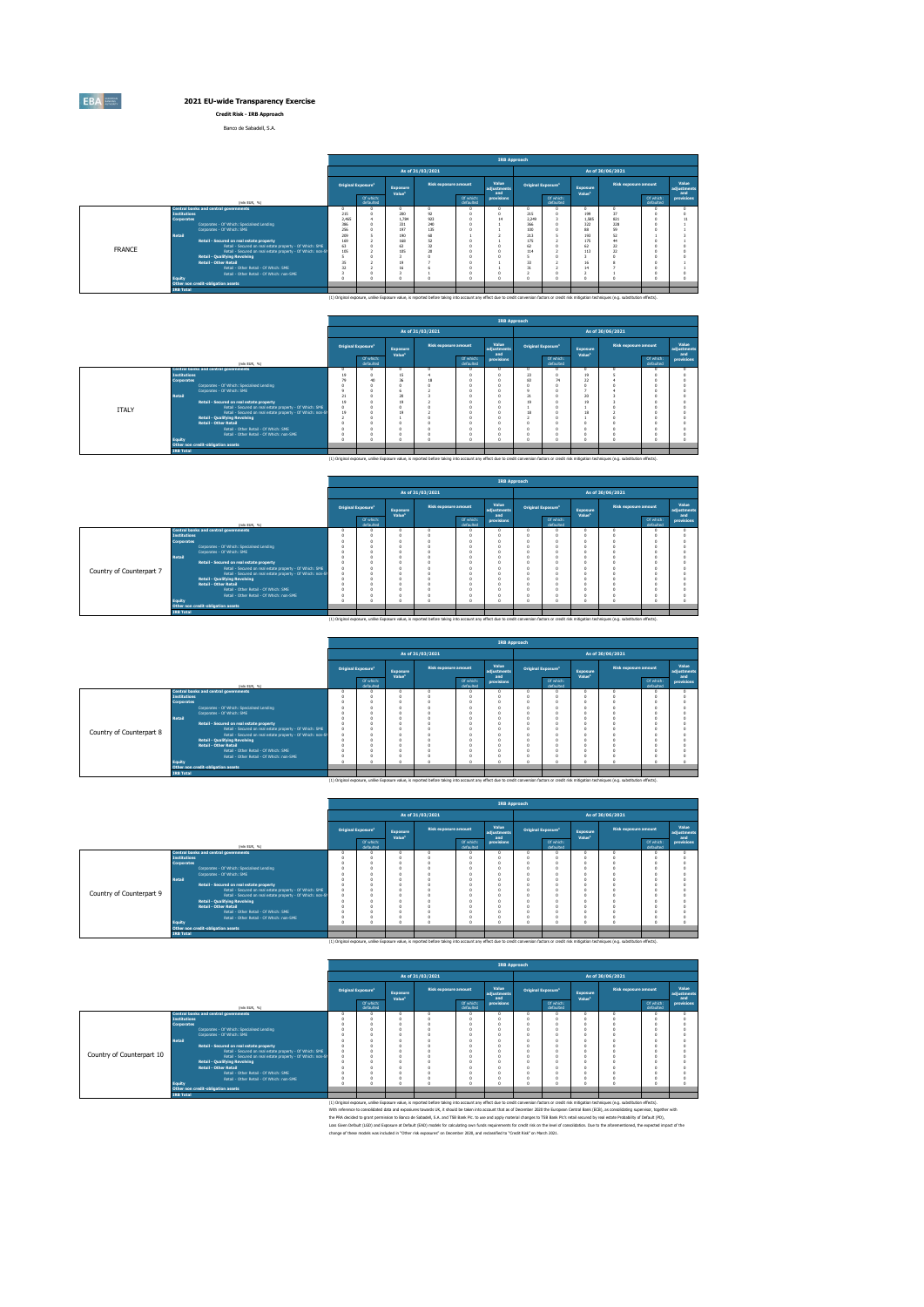

|                                                                                                                                                                                              |                         |                                                                    |                                                                                                   |                                                |                                                                                  |                                                                                                | Banco de Sabadell, S.A.                         |                                      |                          |                          |                                      |                |                                    |                          |
|----------------------------------------------------------------------------------------------------------------------------------------------------------------------------------------------|-------------------------|--------------------------------------------------------------------|---------------------------------------------------------------------------------------------------|------------------------------------------------|----------------------------------------------------------------------------------|------------------------------------------------------------------------------------------------|-------------------------------------------------|--------------------------------------|--------------------------|--------------------------|--------------------------------------|----------------|------------------------------------|--------------------------|
|                                                                                                                                                                                              |                         |                                                                    |                                                                                                   |                                                |                                                                                  |                                                                                                | As of 31/12/2020                                |                                      |                          |                          |                                      |                |                                    |                          |
|                                                                                                                                                                                              |                         |                                                                    |                                                                                                   |                                                |                                                                                  |                                                                                                | <b>Direct exposures</b>                         |                                      |                          |                          |                                      |                |                                    |                          |
|                                                                                                                                                                                              | (mln EUR)               |                                                                    |                                                                                                   | On balance sheet                               |                                                                                  |                                                                                                |                                                 |                                      | <b>Derivatives</b>       |                          |                                      |                | <b>Off balance sheet</b>           |                          |
|                                                                                                                                                                                              |                         |                                                                    |                                                                                                   |                                                |                                                                                  |                                                                                                |                                                 |                                      |                          |                          |                                      |                | <b>Off-balance sheet exposures</b> |                          |
|                                                                                                                                                                                              |                         |                                                                    |                                                                                                   |                                                |                                                                                  |                                                                                                |                                                 | Derivatives with positive fair value |                          |                          | Derivatives with negative fair value |                |                                    | <b>Risk weighted</b>     |
| <b>Residual Maturity</b>                                                                                                                                                                     | <b>Country / Region</b> | Total gross carrying amount of non-<br>derivative financial assets | <b>Total carrying amount of</b><br>non-derivative financial<br>assets (net of short<br>positions) | of which: Financial assets<br>held for trading | of which: Financial assets<br>designated at fair value<br>through profit or loss | of which: Financial assets at<br>fair value through other<br>comprehensive income              | of which: Financial assets at<br>amortised cost | Carrying amount                      | Notional amount          | Carrying amount          | Notional amount                      | <b>Nominal</b> | <b>Provisions</b>                  | exposure amount          |
| $[0-3M]$<br>[3M-1Y]<br>[ 1Y - 2Y [<br>[ 2Y - 3Y [<br>$[3Y - 5Y]$<br>[5Y - 10Y [<br>[10Y - more<br>Total                                                                                      | Austria                 |                                                                    |                                                                                                   |                                                |                                                                                  |                                                                                                |                                                 |                                      |                          |                          |                                      |                |                                    |                          |
| $[0 - 3M]$<br>$[3M - 1Y]$<br><b>F 1Y - 2Y F</b><br><b>F2Y - 3Y F</b><br>[3Y - 5Y [<br><b>FSY - 10Y F</b><br>[10Y - more<br>Total                                                             | Belgium                 | $\overline{\phantom{a}}$                                           | $\overline{\phantom{a}}$                                                                          | -0<br>-0<br>$\Omega$<br>$\frac{1}{\alpha}$     | $\overline{\phantom{0}}$                                                         | $\sqrt{2}$<br>$\sqrt{2}$<br>$\overline{\phantom{0}}$<br>$\sqrt{2}$<br>$\overline{\phantom{a}}$ | Ō                                               | $\frac{1}{\alpha}$                   | $\overline{\phantom{a}}$ | $\overline{\phantom{a}}$ | $\overline{\phantom{a}}$             | ÷              | $\overline{\phantom{a}}$           | $\overline{\phantom{a}}$ |
| $10 - 3M1$<br>[3M-1Y]<br>$[1Y - 2Y]$<br><b>F2Y - 3Y F</b><br><b>13Y - 5Y F</b><br><b>FSY - 10Y F</b><br>[10Y - more                                                                          | Bulgaria                |                                                                    |                                                                                                   |                                                |                                                                                  |                                                                                                |                                                 |                                      |                          |                          |                                      |                |                                    |                          |
| T 0 - 3M F<br><b>F3M-1YF</b><br><b>F 1Y - 2Y F</b><br>$[2Y - 3Y]$<br>[3Y - 5Y  <br><b>FSY - 10Y F</b><br>[10Y - more<br>Total                                                                | Cyprus                  |                                                                    |                                                                                                   |                                                |                                                                                  |                                                                                                |                                                 |                                      |                          |                          |                                      |                |                                    |                          |
| [0-3M]<br>[3M-1Y]<br>$\begin{array}{c} 1 \text{ N} - 2 \text{ N} \\ 1 \text{ N} - 2 \text{ N} \\ 1 \text{ N} - 3 \text{ N} \end{array}$<br>[3Y - 5Y  <br>[5Y - 10Y [<br>[10Y - more<br>Total | <b>Czech Republic</b>   | $\overline{\phantom{a}}$                                           | $\bullet$                                                                                         | $\overline{0}$<br>$\bullet$                    | $\overline{0}$<br>$\Omega$<br>$\overline{a}$                                     | $\overline{0}$<br>$\overline{\phantom{0}}$<br>- 6<br>- 6<br>$\overline{0}$                     | $\bullet$                                       | $\overline{0}$                       | $\bullet$                | $\overline{a}$           | $\bullet$                            | $\bullet$      | $\overline{\phantom{a}}$           | $\bullet$                |
| $10 - 3M$<br>$13M - 1YI$<br>$11Y - 2YI$<br><b>F2Y - 3Y F</b><br>[3Y - 5Y  <br><b>FSY - 10Y F</b><br>[10Y - more<br>Total                                                                     | Denmark                 | $\overline{\bullet}$                                               | $\overline{\bullet}$                                                                              | $\overline{\phantom{a}}$                       | $\overline{\bullet}$                                                             | $\overline{0}$                                                                                 | $\overline{0}$                                  | $\overline{0}$                       | $\overline{\mathbf{0}}$  | $\overline{0}$           | $\overline{\bullet}$                 | $\overline{0}$ | $\overline{0}$                     | $\overline{\ }$          |
| [ 0 - 3M [<br><b>F3M-1YF</b><br><b>F 1Y - 2Y F</b><br><b>F2Y - 3Y F</b><br>$[3Y - 5Y]$<br><b>ISY - 10Y F</b><br>[10Y - more<br>Total                                                         | Estonia                 |                                                                    |                                                                                                   |                                                |                                                                                  |                                                                                                |                                                 |                                      |                          |                          |                                      |                |                                    |                          |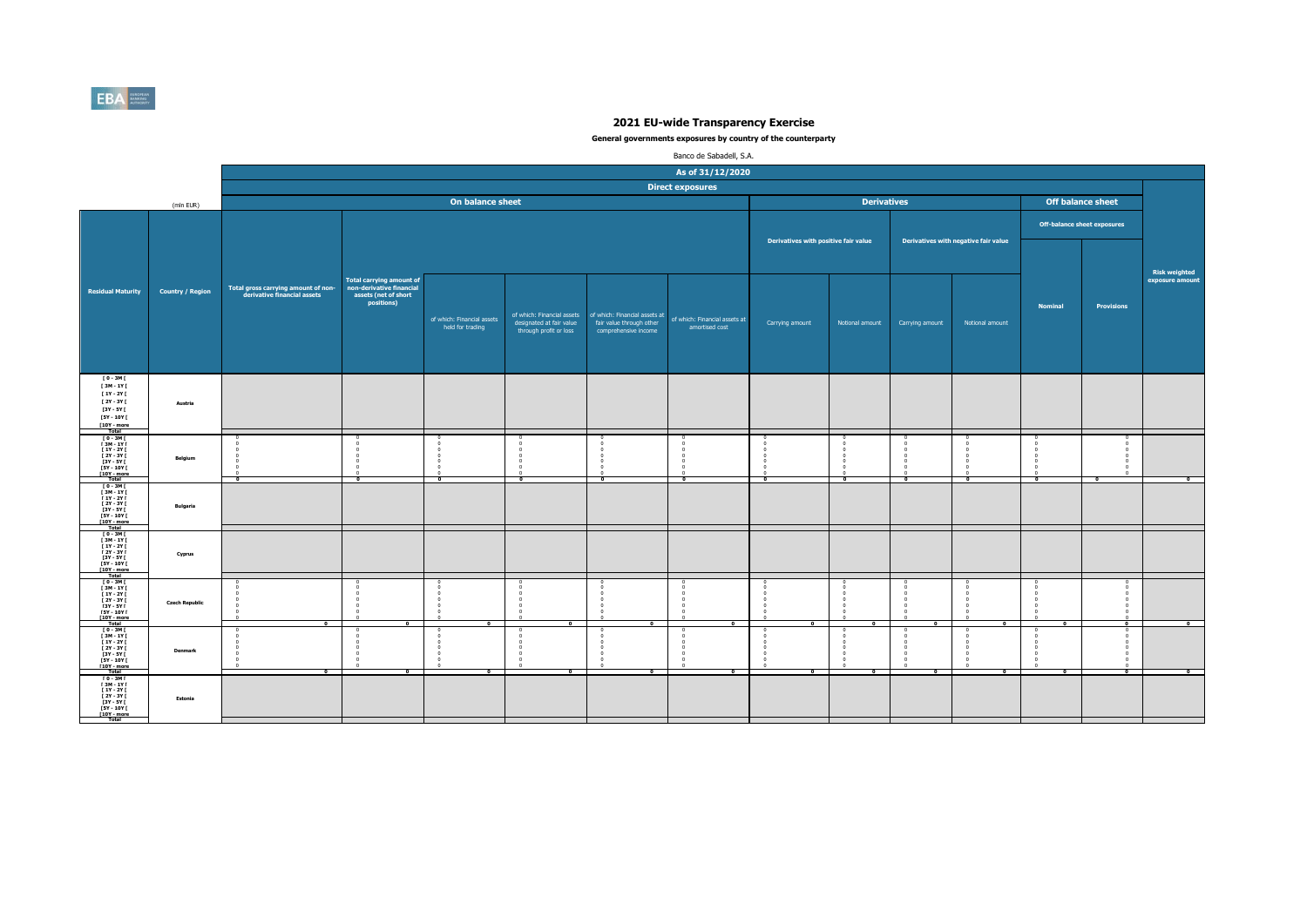

|                                                                                                                                                                                             |                         |                                                                    |                                                                                                   |                                                |                                                                                  |                                                                                   | Banco de Sabadell, S.A.                                   |                                      |                          |                          |                                      |                         |                                    |                          |
|---------------------------------------------------------------------------------------------------------------------------------------------------------------------------------------------|-------------------------|--------------------------------------------------------------------|---------------------------------------------------------------------------------------------------|------------------------------------------------|----------------------------------------------------------------------------------|-----------------------------------------------------------------------------------|-----------------------------------------------------------|--------------------------------------|--------------------------|--------------------------|--------------------------------------|-------------------------|------------------------------------|--------------------------|
|                                                                                                                                                                                             |                         |                                                                    |                                                                                                   |                                                |                                                                                  |                                                                                   | As of 31/12/2020                                          |                                      |                          |                          |                                      |                         |                                    |                          |
|                                                                                                                                                                                             |                         |                                                                    |                                                                                                   |                                                |                                                                                  |                                                                                   | <b>Direct exposures</b>                                   |                                      |                          |                          |                                      |                         |                                    |                          |
|                                                                                                                                                                                             | (mln EUR)               |                                                                    |                                                                                                   | On balance sheet                               |                                                                                  |                                                                                   |                                                           |                                      | <b>Derivatives</b>       |                          |                                      |                         | Off balance sheet                  |                          |
|                                                                                                                                                                                             |                         |                                                                    |                                                                                                   |                                                |                                                                                  |                                                                                   |                                                           |                                      |                          |                          |                                      |                         | <b>Off-balance sheet exposures</b> |                          |
|                                                                                                                                                                                             |                         |                                                                    |                                                                                                   |                                                |                                                                                  |                                                                                   |                                                           | Derivatives with positive fair value |                          |                          | Derivatives with negative fair value |                         |                                    | <b>Risk weighted</b>     |
| <b>Residual Maturity</b>                                                                                                                                                                    | <b>Country / Region</b> | Total gross carrying amount of non-<br>derivative financial assets | <b>Total carrying amount of</b><br>non-derivative financial<br>assets (net of short<br>positions) | of which: Financial assets<br>held for trading | of which: Financial assets<br>designated at fair value<br>through profit or loss | of which: Financial assets at<br>fair value through other<br>comprehensive income | of which: Financial assets at<br>amortised cost           | Carrying amount                      | Notional amount          | Carrying amount          | Notional amount                      | Nominal                 | <b>Provisions</b>                  | exposure amount          |
| [0-3M]<br>[3M-1Y]<br>[1Y-2Y]<br>$12Y - 3YI$<br><b>13Y - 5Y F</b><br>15Y - 10Y  <br>10Y - more<br>Total                                                                                      | Finland                 |                                                                    |                                                                                                   |                                                |                                                                                  |                                                                                   |                                                           |                                      |                          |                          |                                      |                         |                                    |                          |
| $10 - 3M1$<br>$\begin{array}{c} 13M - 1YI \\ 11Y - 2YI \end{array}$<br><b>F2Y - 3Y F</b><br>$[3Y - 5Y]$<br>$[5Y - 10Y]$<br><b>f10Y</b> - more<br>Total                                      | France                  | 51<br>$\overline{0}$<br>10<br>- 0<br>61                            | 10<br>$^{\circ}$<br>61                                                                            | $\overline{0}$                                 |                                                                                  | - 5                                                                               | 10<br>$\frac{0}{0}$<br>10                                 | $\overline{0}$                       |                          |                          |                                      |                         |                                    |                          |
| T 0 - 3M T<br>[3M-1Y]<br>[1Y-2Y]<br>$12Y - 3Y$<br>[3Y - 5Y  <br>[5Y - 10Y  <br>[10Y - more<br>Total                                                                                         | Germany                 |                                                                    |                                                                                                   |                                                |                                                                                  | $\sqrt{2}$<br>-0                                                                  | $\overline{0}$<br>$^{\circ}$                              |                                      |                          |                          |                                      |                         |                                    |                          |
| $10 - 3M1$<br>$\begin{array}{c} 13M - 1YI \\ 1Y - 2YI \end{array}$<br>[ 2Y - 3Y [<br>$\begin{array}{c}\n11. & 311 \\ 13Y - 5Y1 \\ 15Y - 10Y1 \\ \hline\n110Y - more \\ \hline\n\end{array}$ | Croatia                 |                                                                    |                                                                                                   |                                                |                                                                                  |                                                                                   |                                                           |                                      |                          |                          |                                      |                         |                                    |                          |
| $[0 - 3M]$<br>$13M - 1Y$<br><b>F2Y - 3Y F</b><br>[3Y - 5Y]<br>[5Y - 10Y]<br>[10Y - more<br>Total                                                                                            | Greece                  | $\overline{\mathbf{0}}$                                            |                                                                                                   | $\bullet$                                      | $\bullet$                                                                        | $\overline{\phantom{a}}$                                                          | $\overline{\mathbf{0}}$                                   | $\bullet$                            | $\overline{\phantom{a}}$ | $\Omega$                 | $\overline{\mathbf{0}}$              | $\overline{\mathbf{c}}$ |                                    |                          |
| ГО-ЗМГ<br>ГЗМ-1ҮГ<br>$[1Y - 2Y]$<br><b>F2Y - 3Y F</b><br>[3Y - 5Y  <br>[5Y - 10Y  <br>[10Y - more<br>Total                                                                                  | Hungary                 |                                                                    |                                                                                                   |                                                |                                                                                  |                                                                                   |                                                           |                                      |                          |                          |                                      |                         |                                    |                          |
| $10 - 3M1$<br>[3M-1Y]<br>$11Y - 2YI$<br>[ 2Y - 3Y [<br>[3Y - 5Y  <br>[5Y - 10Y  <br>[10Y - more<br>Total                                                                                    | Ireland                 | $\Omega$<br>57                                                     | 57                                                                                                | Ē                                              | $\sim$                                                                           | 57<br>$\overline{\mathbf{0}}$<br>$\sqrt{2}$<br>57                                 | $\Omega$<br>$\overline{a}$<br>P.                          | $\mathbf{r}$                         |                          |                          | $\overline{ }$                       | $\overline{ }$          | $\mathbf{a}$                       | $\overline{ }$           |
| 「0-3M「<br>[3M-1Y[<br><b>F 1Y - 2Y F</b><br><b>F2Y - 3Y F</b><br>[3Y - 5Y  <br>[5Y - 10Y  <br>[10Y - more<br>Total                                                                           | Italy                   | 1,172<br>1,012<br>609<br>2,797                                     | 1,172<br>1,012<br>609<br>2,797                                                                    | $\overline{\phantom{a}}$                       | $\bullet$                                                                        | $\overline{0}$<br>$\overline{\phantom{a}}$                                        | $\overline{0}$<br>$_{1,172}^{0}$<br>1,012<br>609<br>2,792 | $\bullet$                            | $\bullet$                | $\overline{\phantom{a}}$ | $\bullet$                            | $\bullet$               | $\overline{\phantom{a}}$           | $\overline{\phantom{a}}$ |
| ГО-ЗМГ<br>ГЗМ-1ҮГ<br>$[1Y - 2Y]$<br><b>F2Y - 3Y F</b><br>[3Y - 5Y  <br>[5Y - 10Y  <br>[10Y - more<br>Total                                                                                  | Latvia                  |                                                                    |                                                                                                   |                                                |                                                                                  |                                                                                   |                                                           |                                      |                          |                          |                                      |                         |                                    |                          |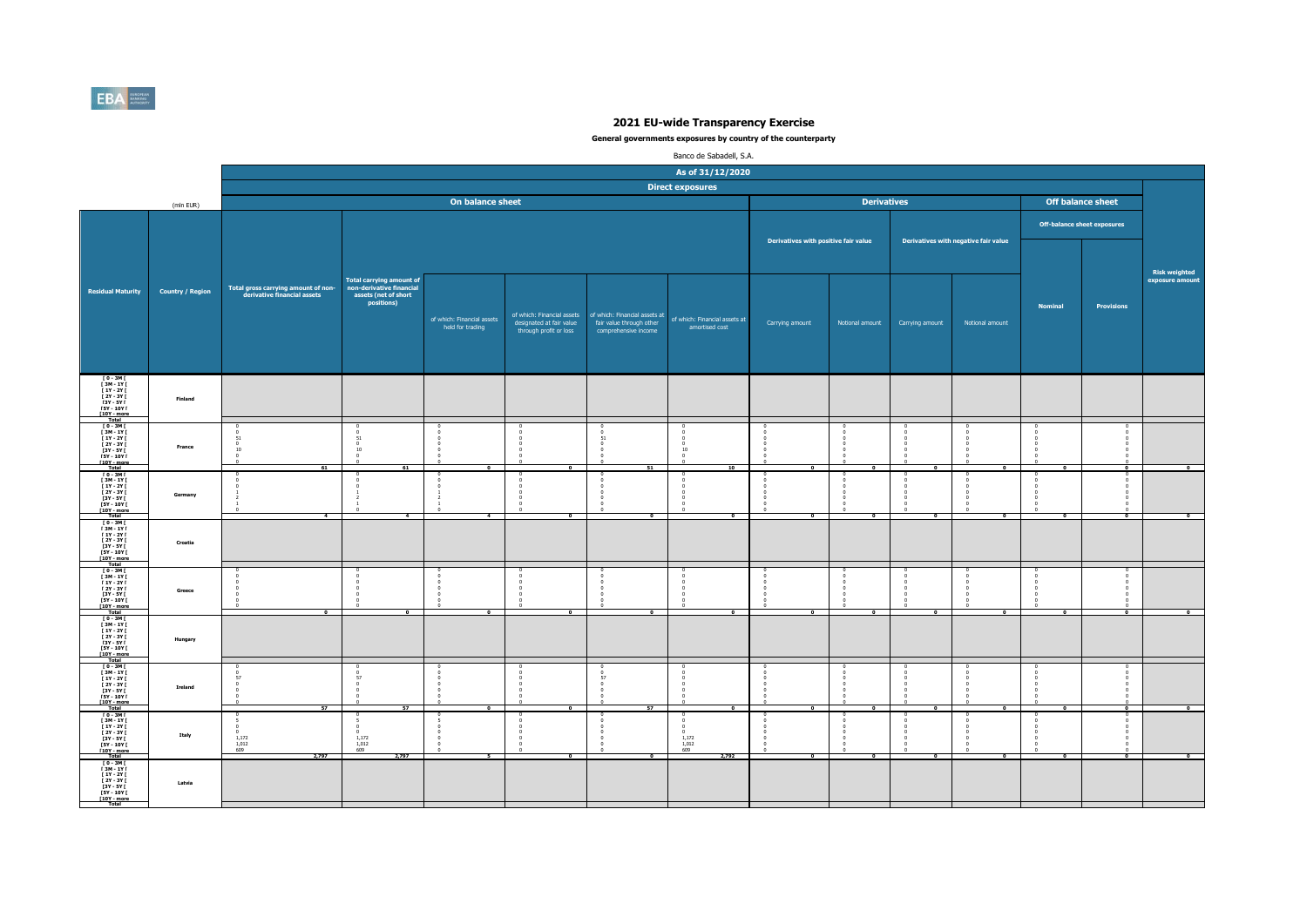

|                                                                                                                                                                  |                         |                                                                    |                                                                                            |                                                |                                                    |                                                                                                                | Banco de Sabadell, S.A.                                          |                                      |                                   |                 |                                      |                |                                    |                                  |
|------------------------------------------------------------------------------------------------------------------------------------------------------------------|-------------------------|--------------------------------------------------------------------|--------------------------------------------------------------------------------------------|------------------------------------------------|----------------------------------------------------|----------------------------------------------------------------------------------------------------------------|------------------------------------------------------------------|--------------------------------------|-----------------------------------|-----------------|--------------------------------------|----------------|------------------------------------|----------------------------------|
|                                                                                                                                                                  |                         |                                                                    |                                                                                            |                                                |                                                    |                                                                                                                | As of 31/12/2020                                                 |                                      |                                   |                 |                                      |                |                                    |                                  |
|                                                                                                                                                                  |                         |                                                                    |                                                                                            |                                                |                                                    |                                                                                                                | <b>Direct exposures</b>                                          |                                      |                                   |                 |                                      |                |                                    |                                  |
|                                                                                                                                                                  | (mln EUR)               |                                                                    |                                                                                            | On balance sheet                               |                                                    |                                                                                                                |                                                                  |                                      | <b>Derivatives</b>                |                 |                                      |                | Off balance sheet                  |                                  |
|                                                                                                                                                                  |                         |                                                                    |                                                                                            |                                                |                                                    |                                                                                                                |                                                                  | Derivatives with positive fair value |                                   |                 | Derivatives with negative fair value |                | <b>Off-balance sheet exposures</b> |                                  |
| <b>Residual Maturity</b>                                                                                                                                         | <b>Country / Region</b> | Total gross carrying amount of non-<br>derivative financial assets | Total carrying amount of<br>non-derivative financial<br>assets (net of short<br>positions) | of which: Financial assets<br>held for trading | designated at fair value<br>through profit or loss | of which: Financial assets   of which: Financial assets at<br>fair value through other<br>comprehensive income | of which: Financial assets at<br>amortised cost                  | Carrying amount                      | Notional amount                   | Carrying amount | Notional amount                      | Nominal        | Provisions                         | Risk weighted<br>exposure amount |
| ГО-ЗМГ<br>ГЗМ-1ҮГ<br>$[1Y - 2Y]$<br><b>F2Y - 3Y F</b><br>[3Y - 5Y  <br>[5Y - 10Y  <br>[10Y - more]                                                               | Lithuania               |                                                                    |                                                                                            |                                                |                                                    |                                                                                                                |                                                                  |                                      |                                   |                 |                                      |                |                                    |                                  |
| [0-3M]<br>[3M-1Y]<br>[1Y-2Y]<br><b>F2Y - 3Y F</b><br>[3Y - 5Y]<br>[5Y - 10Y]<br>[10Y - more<br>Total                                                             | Luxembourg              |                                                                    |                                                                                            |                                                |                                                    |                                                                                                                |                                                                  |                                      |                                   |                 |                                      |                |                                    |                                  |
| [0-3M]<br>[3M-1Y]<br><b>F 1Y - 2Y F</b><br><b>F2Y - 3Y F</b><br>[3Y - 5Y  <br>[5Y - 10Y  <br>[10Y - more<br>Total                                                | Malta                   |                                                                    |                                                                                            |                                                |                                                    |                                                                                                                |                                                                  |                                      |                                   |                 |                                      |                |                                    |                                  |
| $\begin{array}{c} 10 - 3M \, \Gamma \\ 13M - 1Y \, \Gamma \end{array}$<br>$11Y - 2YI$<br>[ 2Y - 3Y [<br>[3Y - 5Y  <br>[5Y - 10Y  <br>[10Y - more<br><b>Total</b> | <b>Netherlands</b>      |                                                                    |                                                                                            |                                                |                                                    |                                                                                                                |                                                                  |                                      |                                   |                 |                                      |                |                                    |                                  |
| [ 0 - 3M [<br>[3M-1Y]<br>$11Y - 2YI$<br><b>F2Y - 3Y F</b><br>[3Y - 5Y F<br><b>FSY - 10Y F</b><br>[10Y - more]<br>Total                                           | Poland                  | $\Omega$                                                           |                                                                                            | $\Omega$                                       | $\Omega$                                           | $\sim$                                                                                                         | $\Omega$                                                         | $\Omega$                             | $\sqrt{2}$                        |                 | $\sqrt{2}$                           | $\sqrt{2}$     | $\Omega$                           | $\sqrt{2}$                       |
| ГО-ЗМГ<br>ГЗМ-1ҮГ<br>[ 1Y - 2Y [<br><b>F2Y - 3Y F</b><br>[3Y - 5Y  <br>[5Y - 10Y  <br>[10Y - more]                                                               | Portugal                | $\frac{92}{833}$<br>926                                            | $\frac{92}{833}$<br>926                                                                    | ō                                              | $\overline{ }$                                     | $\mathbf{r}$                                                                                                   | $\begin{array}{c} 0 \\ 92 \\ 833 \end{array}$<br>$\theta$<br>925 | $\overline{a}$                       | ō                                 | $\overline{ }$  | $\overline{\phantom{a}}$             | ō              | $\sqrt{2}$                         | $\overline{0}$                   |
| [0-3M]<br>[3M-1Y]<br>$11Y - 2YI$<br>[ 2Y - 3Y [<br>[3Y - 5Y  <br>[5Y - 10Y  <br>[10Y - more<br>Total                                                             | Romania                 | $\overline{ }$                                                     |                                                                                            | ō                                              | $\overline{ }$                                     | P                                                                                                              | $\sqrt{2}$<br>$\overline{ }$                                     | $\overline{ }$                       | - C<br>$\Omega$<br>$\overline{ }$ |                 | - 0                                  | $\overline{ }$ | F                                  | $\mathbf{a}$                     |
| 「0-3M「<br>[3M-1Y[<br>$11Y - 2YI$<br><b>F2Y - 3Y F</b><br>[3Y - 5Y  <br>[5Y - 10Y  <br>[10Y - more]<br>Total                                                      | Slovakia                |                                                                    |                                                                                            |                                                |                                                    |                                                                                                                |                                                                  |                                      |                                   |                 |                                      |                |                                    |                                  |
| ГО-ЗМГ<br>ГЗМ-1ҮГ<br>$[1Y - 2Y]$<br><b>F2Y - 3Y F</b><br>[3Y - 5Y  <br>[5Y - 10Y  <br>[10Y - more<br>Total                                                       | Slovenia                |                                                                    |                                                                                            |                                                |                                                    |                                                                                                                |                                                                  |                                      |                                   |                 |                                      |                |                                    |                                  |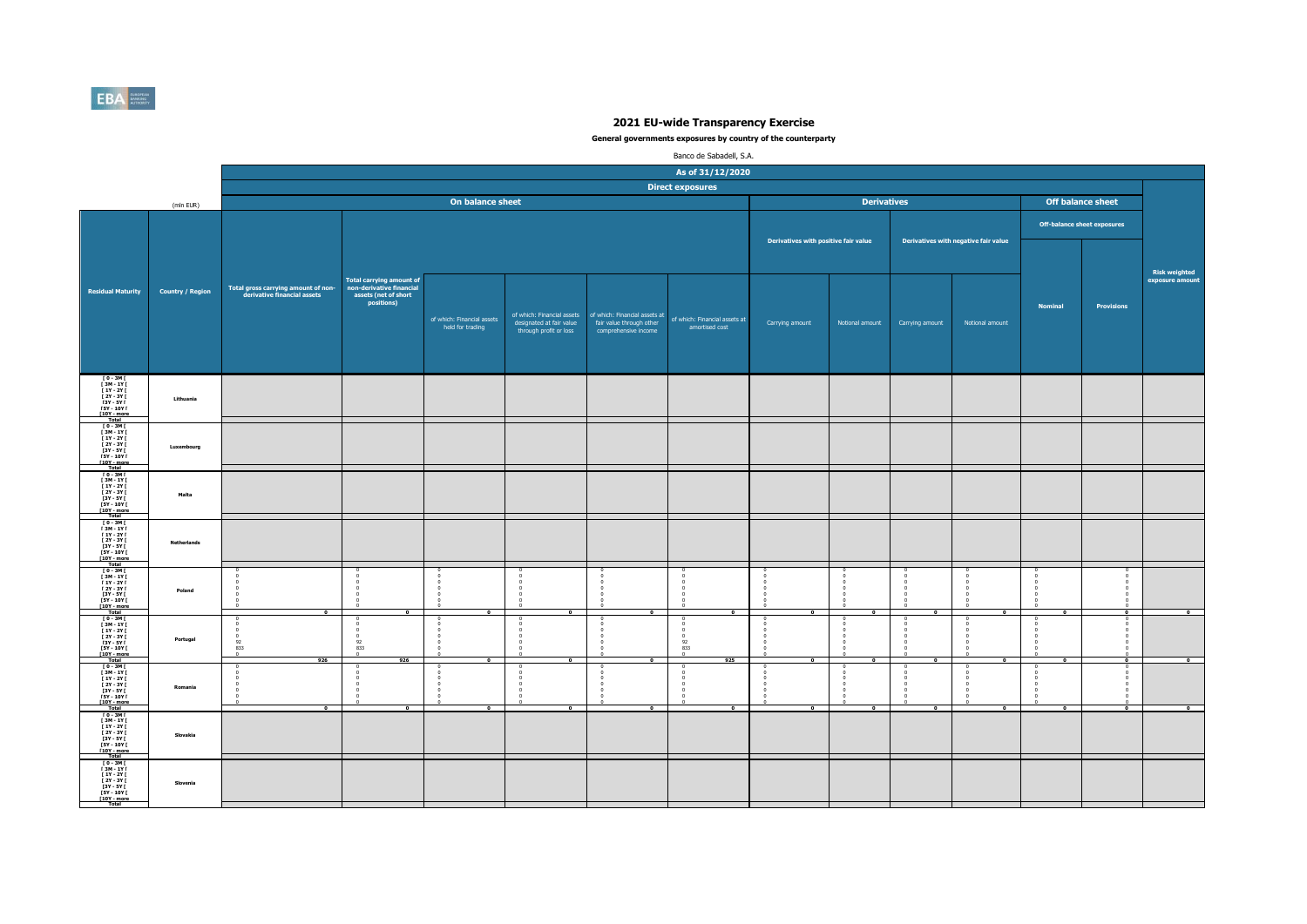

|                                                                                                                                                    |                         |                                                                    |                                                                                                   |                                                                     |                                                    |                                                                                                              | Banco de Sabadell, S.A.                                                  |                                      |                       |                 |                                      |                                                   |                                    |                                         |
|----------------------------------------------------------------------------------------------------------------------------------------------------|-------------------------|--------------------------------------------------------------------|---------------------------------------------------------------------------------------------------|---------------------------------------------------------------------|----------------------------------------------------|--------------------------------------------------------------------------------------------------------------|--------------------------------------------------------------------------|--------------------------------------|-----------------------|-----------------|--------------------------------------|---------------------------------------------------|------------------------------------|-----------------------------------------|
|                                                                                                                                                    |                         |                                                                    |                                                                                                   |                                                                     |                                                    |                                                                                                              | As of 31/12/2020                                                         |                                      |                       |                 |                                      |                                                   |                                    |                                         |
|                                                                                                                                                    |                         |                                                                    |                                                                                                   |                                                                     |                                                    |                                                                                                              | <b>Direct exposures</b>                                                  |                                      |                       |                 |                                      |                                                   |                                    |                                         |
|                                                                                                                                                    | (mln EUR)               |                                                                    |                                                                                                   | On balance sheet                                                    |                                                    |                                                                                                              |                                                                          |                                      | <b>Derivatives</b>    |                 |                                      |                                                   | <b>Off balance sheet</b>           |                                         |
|                                                                                                                                                    |                         |                                                                    |                                                                                                   |                                                                     |                                                    |                                                                                                              |                                                                          |                                      |                       |                 |                                      |                                                   | <b>Off-balance sheet exposures</b> |                                         |
|                                                                                                                                                    |                         |                                                                    |                                                                                                   |                                                                     |                                                    |                                                                                                              |                                                                          | Derivatives with positive fair value |                       |                 | Derivatives with negative fair value |                                                   |                                    |                                         |
| <b>Residual Maturity</b>                                                                                                                           | <b>Country / Region</b> | Total gross carrying amount of non-<br>derivative financial assets | <b>Total carrying amount of</b><br>non-derivative financial<br>assets (net of short<br>positions) | of which: Financial assets<br>held for trading                      | designated at fair value<br>through profit or loss | of which: Financial assets of which: Financial assets at<br>fair value through other<br>comprehensive income | of which: Financial assets at<br>amortised cost                          | Carrying amount                      | Notional amount       | Carrying amount | Notional amount                      | <b>Nominal</b>                                    | <b>Provisions</b>                  | <b>Risk weighted</b><br>exposure amount |
| [0-3M]<br>[3M-1Y]<br>[1Y-2Y]<br>$12Y - 3YI$<br><b>13Y - 5Y F</b><br><b>FSY - 10Y F</b><br>[10Y - more<br>Total                                     | Spain                   | 432<br>254<br>967<br>3,913<br>2,580<br>12,364<br>5,475<br>25,985   | $\frac{432}{254}$<br>967<br>3,913<br>2,580<br>12,364<br>5,475<br>25,985                           | $\frac{15}{22}$<br>$10\,$<br>$\frac{2}{12}$<br>$\overline{0}$<br>62 | $\overline{\phantom{a}}$                           | $\frac{31}{103}$<br>$\begin{array}{c} \n 72 \\  800 \\  1,250 \\  1,163 \\  51\n \end{array}$<br>3,470       | 402<br>136<br>873<br>$3,103$<br>$1,327$<br>$11,189$<br>$5,424$<br>22,453 | 28                                   | 81<br>20<br>99<br>214 |                 | $\overline{a}$                       | 312<br>1,760<br>$\frac{212}{842}$<br>271<br>3,399 | $\overline{0}$                     | 138                                     |
| $10 - 3M$<br>$\begin{array}{c} 13M - 1YI \\ 1Y - 2YI \end{array}$<br>$12Y - 3YI$<br>[3Y - 5Y]<br><b>FSY - 10Y F</b><br><b>f10Y</b> - more<br>Total | Sweden                  |                                                                    |                                                                                                   |                                                                     |                                                    |                                                                                                              |                                                                          |                                      |                       |                 |                                      |                                                   |                                    |                                         |
| $10 - 3M$<br>[ 3M - 1Y [<br>[ 1Y - 2Y  <br>[ 2Y - 3Y  <br>[3Y - 5Y  <br>[5Y - 10Y  <br>[10Y - more<br>Total                                        | <b>United Kingdom</b>   | 12<br>$\Omega$<br>535<br>1,419<br>1.978                            | 12<br>535<br>1,419<br>1.978                                                                       |                                                                     |                                                    | 12<br>$\overline{0}$<br>535<br>801<br>1.361                                                                  | 618<br>618                                                               |                                      |                       |                 |                                      |                                                   |                                    |                                         |
| T 0 - 3M I<br>$\begin{array}{c} 13M - 1YI \\ 1Y - 2YI \end{array}$<br>[ 2Y - 3Y [<br>13Y - 5Y<br>15Y - 10Y 1<br>110Y - more<br>Total               | Iceland                 |                                                                    |                                                                                                   |                                                                     |                                                    |                                                                                                              |                                                                          |                                      |                       |                 |                                      |                                                   |                                    |                                         |
| [ 0 - 3M [<br>[ 3M - 1Y  <br>  1Y - 2Y  <br><b>F2Y - 3Y F</b><br>[3Y - 5Y [<br><b>FSY - 10Y F</b><br>[10Y - more<br>Total                          | Liechtenstein           |                                                                    |                                                                                                   |                                                                     |                                                    |                                                                                                              |                                                                          |                                      |                       |                 |                                      |                                                   |                                    |                                         |
| $10 - 3M1$<br>[3M-1Y]<br>$[1Y - 2Y]$<br>$12Y - 3YI$<br>[3Y - 5Y  <br>[5Y - 10Y  <br>[10Y - more<br>Total                                           | Norway                  | ī                                                                  |                                                                                                   | $\overline{ }$                                                      | - 0                                                | $\sim$                                                                                                       | P                                                                        | P                                    | $\overline{ }$        |                 | $\overline{ }$                       | P                                                 |                                    |                                         |
| $10 - 3M1$<br>$\begin{array}{c} 13M - 1YI \\ 1Y - 2YI \end{array}$<br>[ 2Y - 3Y [<br>13Y - 5Y<br>15Y - 10Y 1<br>110Y - more<br>Total               | Australia               |                                                                    |                                                                                                   |                                                                     |                                                    |                                                                                                              |                                                                          |                                      |                       |                 |                                      |                                                   |                                    |                                         |
| [0-3M]<br>[3M-1Y]<br><b>F 1Y - 2Y F</b><br><b>F2Y - 3Y F</b><br>[3Y - 5Y  <br>[5Y - 10Y  <br>[10Y - more<br>Total                                  | Canada                  | $\bullet$                                                          | $\overline{\phantom{a}}$                                                                          | $\bullet$                                                           | $\bullet$                                          | $\overline{\phantom{a}}$                                                                                     | $\bullet$                                                                | $\bullet$                            | $\bullet$             | $\bullet$       | $\bullet$                            | $\bullet$                                         | $\bullet$                          | $\overline{\phantom{a}}$                |
| $10 - 3M1$<br>[3M-1Y]<br>$[1Y - 2Y]$<br><b>F2Y - 3Y F</b><br>[3Y - 5Y  <br>[5Y - 10Y  <br>[10Y - more<br>Total                                     | <b>Hong Kong</b>        |                                                                    |                                                                                                   |                                                                     |                                                    |                                                                                                              |                                                                          |                                      |                       |                 |                                      |                                                   |                                    |                                         |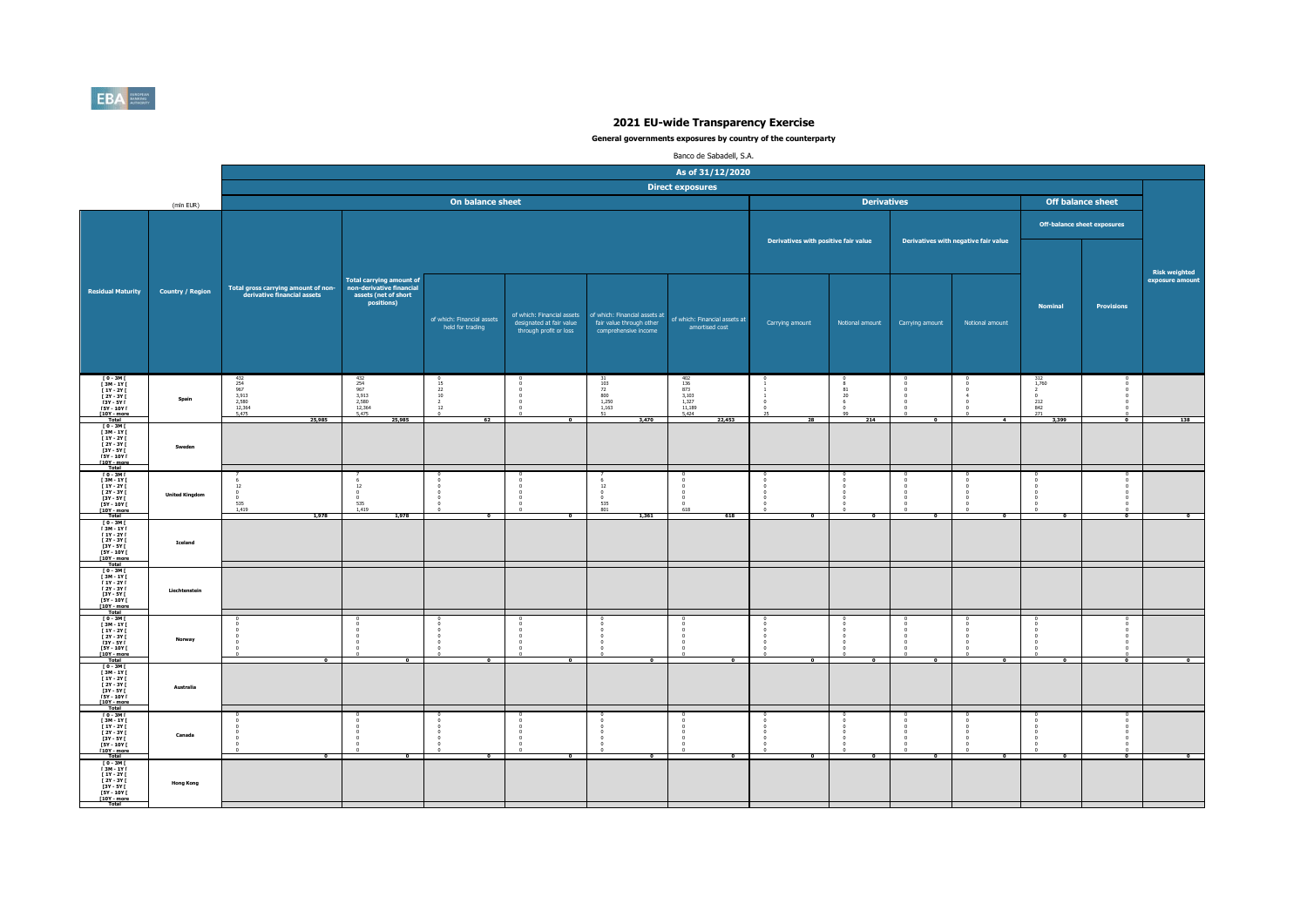

|                                                                                                                                             |                                                                     |                                                                    |                                                                                                   |                                                |                                                                                  |                                                                                   | Banco de Sabadell, S.A.                         |                                      |                          |                          |                                      |                |                                    |                                         |
|---------------------------------------------------------------------------------------------------------------------------------------------|---------------------------------------------------------------------|--------------------------------------------------------------------|---------------------------------------------------------------------------------------------------|------------------------------------------------|----------------------------------------------------------------------------------|-----------------------------------------------------------------------------------|-------------------------------------------------|--------------------------------------|--------------------------|--------------------------|--------------------------------------|----------------|------------------------------------|-----------------------------------------|
|                                                                                                                                             |                                                                     |                                                                    |                                                                                                   |                                                |                                                                                  |                                                                                   | As of 31/12/2020                                |                                      |                          |                          |                                      |                |                                    |                                         |
|                                                                                                                                             |                                                                     |                                                                    |                                                                                                   |                                                |                                                                                  |                                                                                   | <b>Direct exposures</b>                         |                                      |                          |                          |                                      |                |                                    |                                         |
|                                                                                                                                             | (mln EUR)                                                           |                                                                    |                                                                                                   | On balance sheet                               |                                                                                  |                                                                                   |                                                 |                                      | <b>Derivatives</b>       |                          |                                      |                | <b>Off balance sheet</b>           |                                         |
|                                                                                                                                             |                                                                     |                                                                    |                                                                                                   |                                                |                                                                                  |                                                                                   |                                                 |                                      |                          |                          |                                      |                | <b>Off-balance sheet exposures</b> |                                         |
|                                                                                                                                             |                                                                     |                                                                    |                                                                                                   |                                                |                                                                                  |                                                                                   |                                                 | Derivatives with positive fair value |                          |                          | Derivatives with negative fair value |                |                                    |                                         |
| <b>Residual Maturity</b>                                                                                                                    | <b>Country / Region</b>                                             | Total gross carrying amount of non-<br>derivative financial assets | <b>Total carrying amount of</b><br>non-derivative financial<br>assets (net of short<br>positions) | of which: Financial assets<br>held for trading | of which: Financial assets<br>designated at fair value<br>through profit or loss | of which: Financial assets at<br>fair value through other<br>comprehensive income | of which: Financial assets at<br>amortised cost | Carrying amount                      | Notional amount          | Carrying amount          | Notional amount                      | <b>Nominal</b> | <b>Provisions</b>                  | <b>Risk weighted</b><br>exposure amount |
| T0-3MT<br><b>F3M-1YF</b><br>[ 1Y - 2Y [<br><b>F2Y - 3Y F</b><br><b>13Y - 5Y F</b><br><b>FSY - 10Y F</b><br>[10Y - more<br><b>Total</b>      | Japan                                                               | $\overline{a}$                                                     | $\Omega$                                                                                          | $^{\circ}$                                     | $\overline{0}$                                                                   | $\Omega$                                                                          | $\overline{a}$                                  | $\overline{ }$                       | $\Omega$                 | $\Omega$                 | $\overline{\phantom{a}}$             | $^{\circ}$     | $\Omega$                           | $\Omega$                                |
| $I$ 0 - 3M $I$<br><b>F3M-1YF</b><br><b>F 1Y - 2Y F</b><br><b>F2Y - 3Y F</b><br>[3Y - 5Y [<br><b>FSY - 10Y F</b><br>[10Y - more<br>Total     | <b>U.S.</b>                                                         | $\frac{49}{745}$<br>812                                            | $\frac{49}{745}$<br>812                                                                           | ō                                              | $\Omega$                                                                         | - 0<br>$\frac{49}{444}$<br>509                                                    | $\Omega$<br>301<br>301                          | $\Omega$                             | $\Omega$                 | $\Omega$                 | $\overline{a}$                       | $^{\circ}$     | $\Omega$                           | $\mathbf{a}$                            |
| [0-3M]<br>[3M-1Y]<br><b>F 1Y - 2Y F</b><br>[2Y - 3Y [<br>$13Y - SYI$<br>$[5Y - 10Y]$<br>[10Y - more                                         | China                                                               |                                                                    |                                                                                                   |                                                |                                                                                  |                                                                                   |                                                 |                                      |                          |                          |                                      |                |                                    |                                         |
| Total<br>$10 - 3M$<br>$13M - 1YI$<br><b>F 1Y - 2Y F</b><br>[ 2Y - 3Y [<br><b>13Y - 5Y F</b><br><b>FSY - 10Y F</b><br>[10Y - more            | Switzerland                                                         |                                                                    |                                                                                                   |                                                |                                                                                  |                                                                                   |                                                 |                                      |                          |                          |                                      |                |                                    |                                         |
| <b>Total</b><br>[0-3M]<br><b>F3M-1YF</b><br><b>F 1Y - 2Y F</b><br><b>F2Y - 3Y F</b><br>[3Y - 5Y [<br><b>FSY - 10Y F</b><br>[10Y - more      | Other advanced ecor<br>non EEA                                      | $\bullet$                                                          | $\Omega$                                                                                          | $\overline{\phantom{a}}$                       | $\overline{a}$                                                                   | $\overline{\phantom{a}}$                                                          | $\bullet$                                       | $\Omega$                             | $\Omega$                 | $\Omega$                 | $\overline{\phantom{a}}$             | $\bullet$      | $\alpha$                           | $\sim$                                  |
| Total<br>$10 - 3M1$<br>[3M-1Y]<br>$[1Y - 2Y]$<br><b>F2Y - 3Y F</b><br>13Y - 5Y I<br>15Y - 10Y I<br>[10Y - more<br>Total                     | <b>Other Central and eastern</b><br><b>Europe countries non EEA</b> |                                                                    |                                                                                                   |                                                |                                                                                  |                                                                                   |                                                 |                                      |                          |                          |                                      |                |                                    |                                         |
| 10 - 3M F<br>13M - 1Y F<br>11Y - 2Y F<br>$[2Y - 3Y]$<br><b>13Y - 5Y F</b><br><b>FSY - 10Y F</b><br>T10Y - more                              | <b>Middle East</b>                                                  | $\overline{ }$                                                     |                                                                                                   | $\overline{\phantom{a}}$                       | $\overline{\phantom{a}}$                                                         | $\overline{0}$                                                                    | $\overline{\mathbf{0}}$                         | $\overline{\mathbf{0}}$              | $\overline{\phantom{a}}$ | $\overline{\phantom{a}}$ | $\overline{0}$                       | $\overline{0}$ | $\overline{ }$                     | $\overline{\phantom{a}}$                |
| $I$ 0 - 3M $I$<br>[ 3M - 1Y [<br><b>F 1Y - 2Y F</b><br><b>F2Y - 3Y F</b><br><b>13Y - 5Y F</b><br>[5Y - 10Y [<br>[10Y - more<br><b>Total</b> | <b>Latin America and the</b><br>Caribbean                           | 21<br>23<br>31<br>$\circ$<br>268<br>159<br>589                     | 21<br>23<br>31<br>$\overline{0}$<br>268<br>159<br>589                                             | $\bullet$                                      | $\bullet$                                                                        | $21\,$<br>23<br>31<br>$\,$ 0<br>167<br>159<br>488                                 | $\circ$<br>101<br>$\mathbf{r}$<br>101           | $\bullet$                            | $\bullet$                | $\bullet$                | $\bullet$                            | $\bullet$      | $\bullet$                          | 39                                      |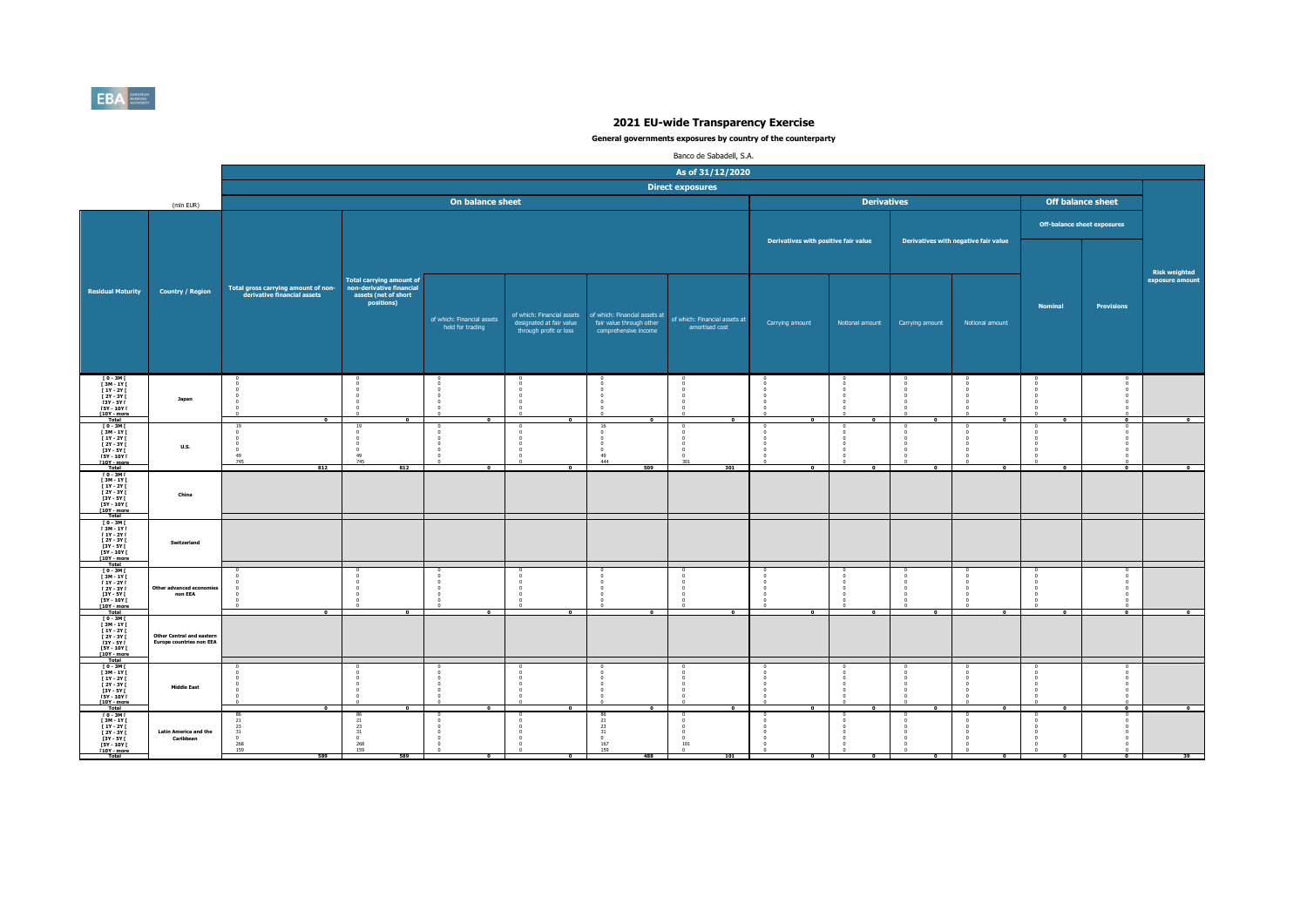

### **General governments exposures by country of the counterparty**

|                                                        |                         |                                     |                                                             |                                                |                                                        |                                                                                         | Banco de Sabadell, S.A. |                                      |                    |                 |                                      |                |                                    |                      |
|--------------------------------------------------------|-------------------------|-------------------------------------|-------------------------------------------------------------|------------------------------------------------|--------------------------------------------------------|-----------------------------------------------------------------------------------------|-------------------------|--------------------------------------|--------------------|-----------------|--------------------------------------|----------------|------------------------------------|----------------------|
|                                                        |                         |                                     |                                                             |                                                |                                                        |                                                                                         | As of 31/12/2020        |                                      |                    |                 |                                      |                |                                    |                      |
|                                                        |                         |                                     |                                                             |                                                |                                                        |                                                                                         | <b>Direct exposures</b> |                                      |                    |                 |                                      |                |                                    |                      |
|                                                        | (mln EUR)               |                                     |                                                             | On balance sheet                               |                                                        |                                                                                         |                         |                                      | <b>Derivatives</b> |                 |                                      |                | Off balance sheet                  |                      |
|                                                        |                         |                                     |                                                             |                                                |                                                        |                                                                                         |                         |                                      |                    |                 |                                      |                | <b>Off-balance sheet exposures</b> |                      |
|                                                        |                         |                                     |                                                             |                                                |                                                        |                                                                                         |                         | Derivatives with positive fair value |                    |                 | Derivatives with negative fair value |                |                                    |                      |
|                                                        |                         |                                     |                                                             |                                                |                                                        |                                                                                         |                         |                                      |                    |                 |                                      |                |                                    |                      |
|                                                        |                         |                                     |                                                             |                                                |                                                        |                                                                                         |                         |                                      |                    |                 |                                      |                |                                    | <b>Risk weighted</b> |
| <b>Residual Maturity</b>                               | <b>Country / Region</b> | Total gross carrying amount of non- | <b>Total carrying amount of</b><br>non-derivative financial |                                                |                                                        |                                                                                         |                         |                                      |                    |                 |                                      |                |                                    | exposure amount      |
|                                                        |                         | derivative financial assets         | assets (net of short<br>positions)                          |                                                |                                                        |                                                                                         |                         |                                      |                    |                 |                                      | <b>Nominal</b> | <b>Provisions</b>                  |                      |
|                                                        |                         |                                     |                                                             | of which: Financial assets<br>held for trading | of which: Financial assets<br>designated at fair value | of which: Financial assets at of which: Financial assets at<br>fair value through other | amortised cost          | Carrying amount                      | Notional amount    | Carrying amount | Notional amount                      |                |                                    |                      |
|                                                        |                         |                                     |                                                             |                                                | through profit or loss                                 | comprehensive income                                                                    |                         |                                      |                    |                 |                                      |                |                                    |                      |
|                                                        |                         |                                     |                                                             |                                                |                                                        |                                                                                         |                         |                                      |                    |                 |                                      |                |                                    |                      |
|                                                        |                         |                                     |                                                             |                                                |                                                        |                                                                                         |                         |                                      |                    |                 |                                      |                |                                    |                      |
| 0 - 3M  <br>  3M - 1Y  <br>  1Y - 2Y                   |                         |                                     |                                                             |                                                |                                                        |                                                                                         |                         |                                      |                    |                 |                                      |                |                                    |                      |
| $12Y - 3YI$<br><b>13Y - 5Y F</b><br><b>FSY - 10Y F</b> | Africa                  |                                     |                                                             |                                                |                                                        |                                                                                         |                         |                                      |                    |                 |                                      |                |                                    |                      |
| $[10Y - more]$<br>Total                                |                         | 6                                   |                                                             | $\overline{\phantom{a}}$                       | $\Omega$                                               | $\mathbf{1}$                                                                            | - 5                     | $\overline{0}$                       | $\Omega$           | $\Omega$        | $\Omega$                             | $\Omega$       | $\Omega$                           | $\overline{1}$       |
| $10 - 3M$<br>[3M-1Y]                                   |                         | 24                                  | - 24                                                        |                                                |                                                        |                                                                                         | 24                      |                                      |                    |                 |                                      |                |                                    |                      |
| $[1Y - 2Y]$<br>[ 2Y - 3Y [<br>[3Y - 5Y]                | Others                  | 53<br>14                            | 53<br>14                                                    |                                                |                                                        |                                                                                         |                         |                                      |                    |                 |                                      |                |                                    |                      |
| [5Y - 10Y [<br>$[10Y - more]$                          |                         |                                     |                                                             |                                                |                                                        |                                                                                         |                         |                                      |                    |                 |                                      |                |                                    |                      |
| <b>Total</b>                                           |                         | 107                                 | 107                                                         | 12                                             | $\sim$                                                 | $\Omega$                                                                                | 95                      | $\Omega$                             | $\Omega$           | $\Omega$        | $\Omega$                             | 18             | $\mathbf{a}$                       | 30                   |

**Notes and definitions** Information disclosed in this template is sourced from COREP template C 33, introduced with the reporting framework 2.7, applicable for reports as of 31 march 2018.

(1) Information on sovereign exposures is only available for institutions that the sovereign exposures of at least 1% of total "Debt securities and loans excelvables". Country of treakdown is only available for institution

(2) The exposures reported cover only exposures to central, regional and local governments on immediate bornwer basis, and do not indude exposures to other counterparts with full or partial government guarantees<br>(3) The ba

(4) The exposures reported notoe throw both of the second mark of the than sovereign) on sovereign or sovereign credit ratio. CDS, financial parantes booked in ill he accounting portfolior or the language of the deconomers

(5) Residual countries not reported separately in the Transparency exercise

Regions: Other advanced non EEA: Israel, Korea, New Zealand, Russia, San Marino, Singapore and Taiwan.

Other CEE non EEA: Albania, Bosnia and Herzegovina, FYR Macedonia, Montenegro, Serbia and Turkey.

Middle East: Bahrain, Djibouti, Iran, Iraq, Jordan, Kuwait, Lebanon, Libya, Oman, Qatar, Saudi Arabia, Sudan, Syria, United Arab Emirates and Yemen.

latih Ashan, Belan, Bang, China, China, China, Bang, Danika, Danika, Danik, Canady, Genas, Gazlemas, Gazan, Haki Honduras, Jamaia, Mexico, Rengay, Penga, Penga, Penga, Mexica, Suka, S. Witch Mexica, Suka, Suka, Suka, Suka,

Afra. Egyt, Moroco, Suth Afra. Argol, Behn, Boxwan, Burind, Enno, Camp, Camp, Camp, Camp, Camp, Camp, Camp, Camp, Camp, Camp, Camp, The District Proposit Republic Of The Camp, Englisher, annough and a strate and aniss.<br>Pin

(6) The columns 'Total carrying amount of non-derivative financial assets (net of short positions)' provide information on a net basis, whilst the related 'of which' positions present information on a gross basis.

(7) The values for the 'Other' bucket is calculated subtracting from the reported Total the breakdown of the listed countries. As a result of precision and rounding in the calculation we accept an approximation in the orde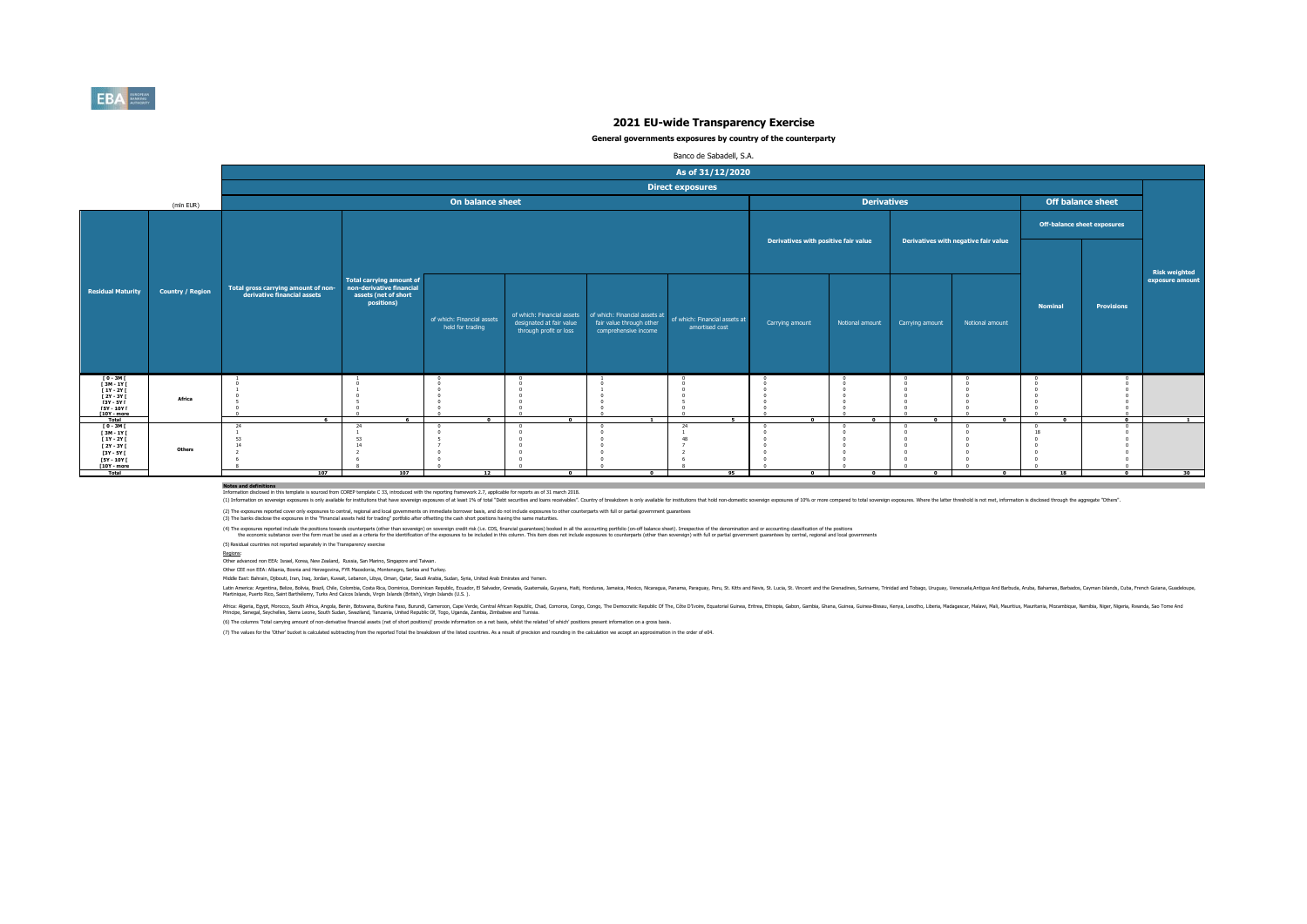

|                                                            |                         |                                                                    |                                                             |                                                |                                                    |                                                  | Banco de Sabadell, S.A.                         |                                      |                          |                      |                                      |                      |                                    |                                  |
|------------------------------------------------------------|-------------------------|--------------------------------------------------------------------|-------------------------------------------------------------|------------------------------------------------|----------------------------------------------------|--------------------------------------------------|-------------------------------------------------|--------------------------------------|--------------------------|----------------------|--------------------------------------|----------------------|------------------------------------|----------------------------------|
|                                                            |                         |                                                                    |                                                             |                                                |                                                    |                                                  | As of 30/06/2021                                |                                      |                          |                      |                                      |                      |                                    |                                  |
|                                                            |                         |                                                                    |                                                             |                                                |                                                    |                                                  | <b>Direct exposures</b>                         |                                      |                          |                      |                                      |                      |                                    |                                  |
|                                                            | (mln EUR)               |                                                                    |                                                             | On balance sheet                               |                                                    |                                                  |                                                 |                                      | <b>Derivatives</b>       |                      |                                      |                      | <b>Off balance sheet</b>           |                                  |
|                                                            |                         |                                                                    |                                                             |                                                |                                                    |                                                  |                                                 |                                      |                          |                      |                                      |                      | <b>Off-balance sheet exposures</b> |                                  |
|                                                            |                         |                                                                    |                                                             |                                                |                                                    |                                                  |                                                 |                                      |                          |                      |                                      |                      |                                    |                                  |
|                                                            |                         |                                                                    |                                                             |                                                |                                                    |                                                  |                                                 | Derivatives with positive fair value |                          |                      | Derivatives with negative fair value |                      |                                    |                                  |
|                                                            |                         |                                                                    |                                                             |                                                |                                                    |                                                  |                                                 |                                      |                          |                      |                                      |                      |                                    |                                  |
|                                                            |                         |                                                                    | <b>Total carrying amount of</b><br>non-derivative financial |                                                |                                                    |                                                  |                                                 |                                      |                          |                      |                                      |                      |                                    | Risk weighted<br>exposure amount |
| <b>Residual Maturity</b>                                   | <b>Country / Region</b> | Total gross carrying amount of non-<br>derivative financial assets | assets (net of short<br>positions)                          |                                                |                                                    |                                                  |                                                 |                                      |                          |                      |                                      |                      |                                    |                                  |
|                                                            |                         |                                                                    |                                                             |                                                | of which: Financial assets                         | of which: Financial assets at                    |                                                 |                                      |                          |                      |                                      | <b>Nominal</b>       | <b>Provisions</b>                  |                                  |
|                                                            |                         |                                                                    |                                                             | of which: Financial assets<br>held for trading | designated at fair value<br>through profit or loss | fair value through other<br>comprehensive income | of which: Financial assets at<br>amortised cost | Carrying amount                      | Notional amount          | Carrying amount      | Notional amount                      |                      |                                    |                                  |
|                                                            |                         |                                                                    |                                                             |                                                |                                                    |                                                  |                                                 |                                      |                          |                      |                                      |                      |                                    |                                  |
|                                                            |                         |                                                                    |                                                             |                                                |                                                    |                                                  |                                                 |                                      |                          |                      |                                      |                      |                                    |                                  |
| [ 0 - 3M [                                                 |                         |                                                                    |                                                             |                                                |                                                    |                                                  |                                                 |                                      |                          |                      |                                      |                      |                                    |                                  |
| [3M-1Y]<br>$[1Y - 2Y]$                                     |                         |                                                                    |                                                             |                                                |                                                    |                                                  |                                                 |                                      |                          |                      |                                      |                      |                                    |                                  |
| $[2Y - 3Y]$<br>$[3Y - 5Y]$                                 | Austria                 |                                                                    |                                                             |                                                |                                                    |                                                  |                                                 |                                      |                          |                      |                                      |                      |                                    |                                  |
| [5Y - 10Y [<br>$[10Y - more]$                              |                         |                                                                    |                                                             |                                                |                                                    |                                                  |                                                 |                                      |                          |                      |                                      |                      |                                    |                                  |
| Total<br>$[0 - 3M]$<br>$[3M - 1Y]$                         |                         |                                                                    |                                                             |                                                |                                                    |                                                  |                                                 |                                      |                          |                      |                                      |                      |                                    |                                  |
| <b>F 1Y - 2Y F</b><br><b>F2Y - 3Y F</b><br>[3Y - 5Y [      | Belgium                 |                                                                    |                                                             | $\sim$                                         |                                                    |                                                  |                                                 |                                      |                          |                      |                                      |                      |                                    |                                  |
| <b>FSY - 10Y F</b><br>[10Y - more                          |                         | $\overline{\bullet}$                                               | $\overline{\bullet}$                                        | $\overline{0}$                                 | $\overline{\phantom{a}}$                           | $\overline{\phantom{a}}$                         | $\overline{\bullet}$                            | $\overline{\bullet}$                 | $\overline{0}$           | $\overline{\bullet}$ | $\overline{\bullet}$                 | $\overline{\bullet}$ | $\overline{\bullet}$               | $\overline{\phantom{a}}$         |
| Total<br>T0-3MT<br><b>F3M-1YF</b>                          |                         |                                                                    |                                                             |                                                |                                                    |                                                  |                                                 |                                      |                          |                      |                                      |                      |                                    |                                  |
| [ 1Y - 2Y [<br><b>F2Y - 3Y F</b><br>[3Y - 5Y               | <b>Bulgaria</b>         |                                                                    |                                                             |                                                |                                                    |                                                  |                                                 |                                      |                          |                      |                                      |                      |                                    |                                  |
| <b>FSY - 10Y F</b><br>[10Y - more<br>Total                 |                         |                                                                    |                                                             |                                                |                                                    |                                                  |                                                 |                                      |                          |                      |                                      |                      |                                    |                                  |
| $10 - 3M$<br>[ 3M - 1Y [                                   |                         |                                                                    |                                                             |                                                |                                                    |                                                  |                                                 |                                      |                          |                      |                                      |                      |                                    |                                  |
| <b>F 1Y - 2Y F</b><br>$[2Y - 3Y]$                          | Cyprus                  |                                                                    |                                                             |                                                |                                                    |                                                  |                                                 |                                      |                          |                      |                                      |                      |                                    |                                  |
| T3Y - 5YT<br>[10Y - more                                   |                         |                                                                    |                                                             |                                                |                                                    |                                                  |                                                 |                                      |                          |                      |                                      |                      |                                    |                                  |
| Total<br>$10 - 3M1$<br>[ 3M - 1Y [                         |                         |                                                                    |                                                             |                                                |                                                    |                                                  |                                                 |                                      |                          |                      |                                      |                      |                                    |                                  |
| $11Y - 2YI$<br>[3Y - 5Y                                    | <b>Czech Republic</b>   |                                                                    |                                                             |                                                |                                                    |                                                  |                                                 |                                      |                          |                      |                                      |                      |                                    |                                  |
| [5Y - 10Y [<br>[10Y - more                                 |                         |                                                                    |                                                             |                                                |                                                    |                                                  |                                                 |                                      |                          |                      |                                      |                      |                                    |                                  |
| Total<br>Fotal<br>F 0 - 3M F<br>F 3M - 1Y F<br>F 1Y - 2Y F |                         | $\Omega$                                                           | $\overline{a}$                                              | $\Omega$                                       | $\overline{0}$                                     | $\Omega$                                         | $\bullet$                                       | $\Omega$                             | $\overline{\phantom{0}}$ | $\overline{a}$       | $\overline{a}$                       | $\overline{0}$       | $\bullet$                          | $\bullet$                        |
| <b>F2Y - 3Y F</b>                                          | Denmark                 |                                                                    |                                                             |                                                |                                                    |                                                  |                                                 |                                      |                          |                      |                                      |                      | $\Omega$                           |                                  |
| <b>13Y - 5Y F</b><br><b>FSY - 10Y F</b><br>[10Y - more     |                         |                                                                    |                                                             |                                                |                                                    |                                                  |                                                 |                                      |                          |                      |                                      |                      |                                    |                                  |
| [0-3M [<br><b>F3M-1YF</b>                                  |                         | $\overline{\bullet}$                                               | $\overline{\bullet}$                                        | $\overline{0}$                                 | $\overline{\phantom{a}}$                           | $\overline{\phantom{a}}$                         | $\overline{0}$                                  | $^{\circ}$                           | $\overline{\bullet}$     | $\overline{\bullet}$ | $\overline{0}$                       | $\overline{a}$       | $\overline{\bullet}$               | $\overline{\ }$                  |
| <b>F 1Y - 2Y F</b><br><b>F2Y - 3Y F</b><br>$[3Y - 5Y]$     | Estonia                 |                                                                    |                                                             |                                                |                                                    |                                                  |                                                 |                                      |                          |                      |                                      |                      |                                    |                                  |
| <b>FSY - 10Y F</b><br>[10Y - more                          |                         |                                                                    |                                                             |                                                |                                                    |                                                  |                                                 |                                      |                          |                      |                                      |                      |                                    |                                  |
| Total                                                      |                         |                                                                    |                                                             |                                                |                                                    |                                                  |                                                 |                                      |                          |                      |                                      |                      |                                    |                                  |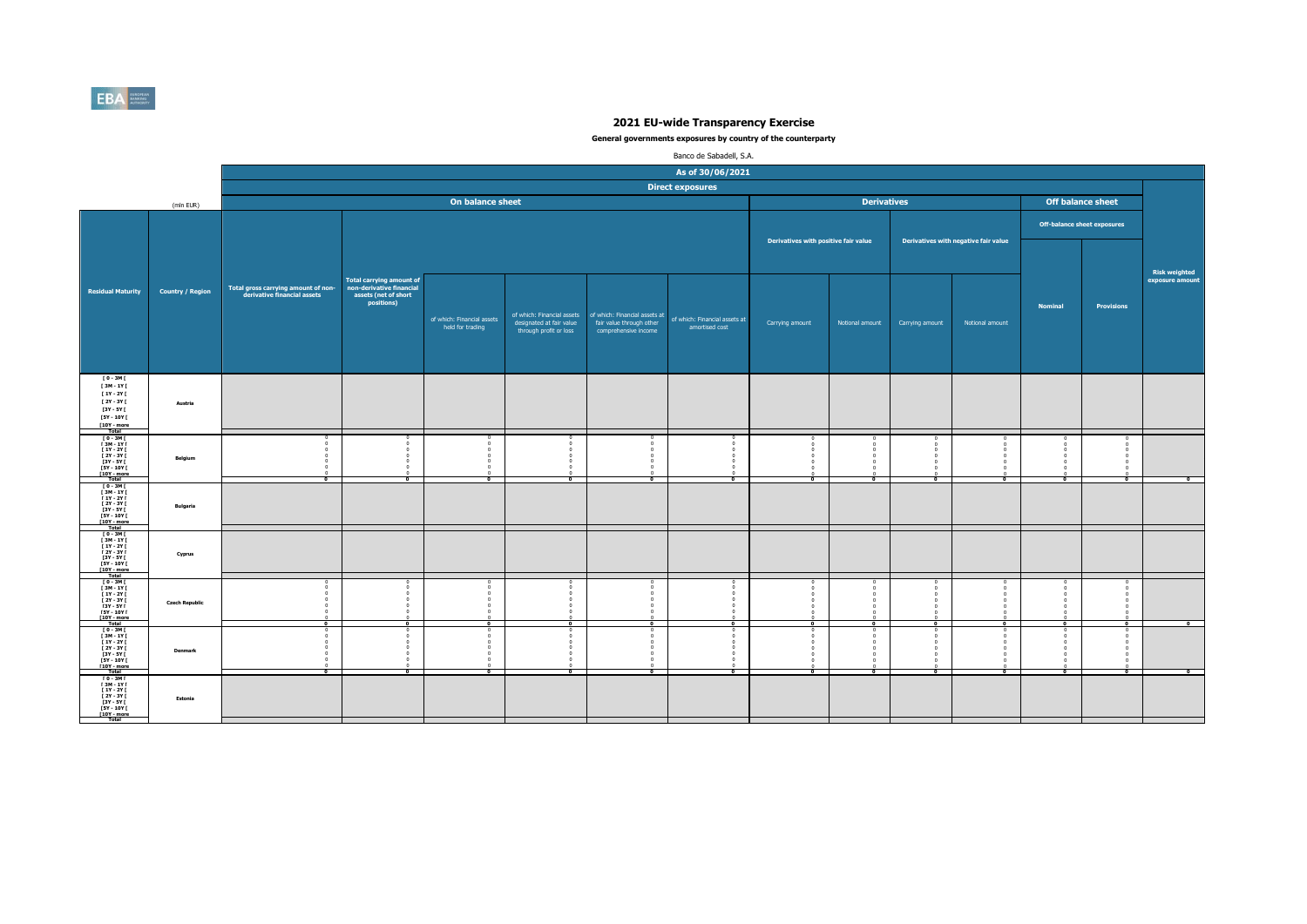

|                                                                                                                                           |                         |                                                                    |                                                                                                   |                                                |                                                    |                                                                                                              | Banco de Sabadell, S.A.                               |                                      |                    |                          |                                      |                |                                    |                                  |
|-------------------------------------------------------------------------------------------------------------------------------------------|-------------------------|--------------------------------------------------------------------|---------------------------------------------------------------------------------------------------|------------------------------------------------|----------------------------------------------------|--------------------------------------------------------------------------------------------------------------|-------------------------------------------------------|--------------------------------------|--------------------|--------------------------|--------------------------------------|----------------|------------------------------------|----------------------------------|
|                                                                                                                                           |                         |                                                                    |                                                                                                   |                                                |                                                    |                                                                                                              | As of 30/06/2021                                      |                                      |                    |                          |                                      |                |                                    |                                  |
|                                                                                                                                           |                         |                                                                    |                                                                                                   |                                                |                                                    |                                                                                                              | <b>Direct exposures</b>                               |                                      |                    |                          |                                      |                |                                    |                                  |
|                                                                                                                                           | (mln EUR)               |                                                                    |                                                                                                   | On balance sheet                               |                                                    |                                                                                                              |                                                       |                                      | <b>Derivatives</b> |                          |                                      |                | <b>Off balance sheet</b>           |                                  |
|                                                                                                                                           |                         |                                                                    |                                                                                                   |                                                |                                                    |                                                                                                              |                                                       |                                      |                    |                          |                                      |                | <b>Off-balance sheet exposures</b> |                                  |
|                                                                                                                                           |                         |                                                                    |                                                                                                   |                                                |                                                    |                                                                                                              |                                                       | Derivatives with positive fair value |                    |                          | Derivatives with negative fair value |                |                                    |                                  |
| <b>Residual Maturity</b>                                                                                                                  | <b>Country / Region</b> | Total gross carrying amount of non-<br>derivative financial assets | <b>Total carrying amount of</b><br>non-derivative financial<br>assets (net of short<br>positions) | of which: Financial assets<br>held for trading | designated at fair value<br>through profit or loss | of which: Financial assets of which: Financial assets at<br>fair value through other<br>comprehensive income | of which: Financial assets at<br>amortised cost       | Carrying amount                      | Notional amount    | Carrying amount          | Notional amount                      | <b>Nominal</b> | <b>Provisions</b>                  | Risk weighted<br>exposure amount |
| 10 - 3M F<br>13M - 1Y F<br>11Y - 2Y F<br>$12Y - 3YI$<br>13Y - 5Y I<br>15Y - 10Y I<br>[10Y - more<br>Total                                 | <b>Finland</b>          |                                                                    |                                                                                                   |                                                |                                                    |                                                                                                              |                                                       |                                      |                    |                          |                                      |                |                                    |                                  |
| $10 - 3M$<br>$\begin{array}{c} 13M - 1YI \\ 1Y - 2YI \end{array}$<br>$12Y - 3YI$<br>[3Y - 5Y]<br><b>FSY - 10Y F</b><br><b>F10Y</b> - more | France                  | $15\,$<br>51<br>$10\,$                                             | 15<br>51<br>10                                                                                    | $^{0}_{15}$<br>15                              |                                                    | $\Omega$<br>51                                                                                               | $10\,$<br>$\overline{10}$                             |                                      |                    |                          |                                      |                |                                    |                                  |
| T 0 - 3M F<br>[ 3M - 1Y [<br>[ 1Y - 2Y ]<br>[ 2Y - 3Y ]<br>[3Y - 5Y  <br>[5Y - 10Y  <br><b>T10Y</b> - more<br>Total                       | Germany                 |                                                                    |                                                                                                   | $\theta$                                       | $\bullet$                                          |                                                                                                              | $\Omega$<br>$\Omega$<br>$\mathbf{0}$                  |                                      |                    |                          |                                      |                |                                    |                                  |
| 10-3MT<br>13M-1YT<br>11Y-2YT<br>[ 2Y - 3Y [<br>$13Y - 5YI$<br>$15Y - 10YI$<br><b>F10Y</b> - more                                          | Croatia                 |                                                                    |                                                                                                   |                                                |                                                    |                                                                                                              |                                                       |                                      |                    |                          |                                      |                |                                    |                                  |
| [0-3M]<br>[ 3M - 1Y  <br>[ 1Y - 2Y  <br><b>F2Y - 3Y F</b><br>[3Y - 5Y]<br><b>FSY - 10Y F</b><br>[10Y - more<br>Total                      | Greece                  | 104                                                                | 104                                                                                               | $\sqrt{2}$<br>104                              | $\bullet$                                          | $\overline{0}$                                                                                               | $\overline{\bullet}$                                  | $\overline{0}$                       | $\mathbf{a}$       | $\overline{ }$           | $\overline{0}$                       | $\Omega$       | $\overline{a}$                     | $\sqrt{2}$                       |
| $\begin{array}{c} 10 - 3M \\ 13M - 1Y \\ 1Y - 2Y \end{array}$<br>$12Y - 3YI$<br>[3Y - 5Y  <br>[5Y - 10Y  <br>[10Y - more]<br>Total        | Hungary                 |                                                                    |                                                                                                   |                                                |                                                    |                                                                                                              |                                                       |                                      |                    |                          |                                      |                |                                    |                                  |
| $10 - 3M1$<br>$\begin{array}{c} 13M - 1YI \\ 1Y - 2YI \end{array}$<br>[ 2Y - 3Y [<br>[3Y - 5Y]<br>[5Y - 10Y]<br>[10Y - more<br>Total      | Ireland                 | 57<br>57                                                           | 57<br>57                                                                                          | $\overline{ }$                                 | $\Omega$<br>$\overline{\phantom{a}}$               | 57<br>$\sqrt{2}$<br>$\Omega$<br>57                                                                           | ō                                                     |                                      |                    |                          | $\overline{ }$                       | $\overline{ }$ | P                                  | $\overline{0}$                   |
| [0-3M]<br>[3M-1Y]<br>$11Y - 2YI$<br><b>F2Y - 3Y F</b><br>[3Y - 5Y  <br>[5Y - 10Y  <br>[10Y - more<br>Total                                | Italy                   | 12<br>31<br>1,158<br>1,002<br>607<br>2,818                         | 12<br>31<br>$\sim$<br>1,158<br>1,002<br>607<br>2,818                                              | 31<br>$\Omega$<br>47                           | $\bullet$                                          | $\overline{\phantom{0}}$                                                                                     | 5<br>$\sqrt{2}$<br>$1,158$<br>$1,002$<br>607<br>2,772 | $\bullet$                            | $\overline{a}$     | $\overline{\phantom{a}}$ | $\bullet$                            | $\bullet$      | $\overline{\phantom{a}}$           | $\overline{\phantom{a}}$         |
| ГО-ЗМГ<br>ГЗМ-1ҮГ<br>$[1Y - 2Y]$<br><b>F2Y - 3Y F</b><br>[3Y - 5Y [<br><b>FSY - 10Y F</b><br>[10Y - more<br>Total                         | Latvia                  |                                                                    |                                                                                                   |                                                |                                                    |                                                                                                              |                                                       |                                      |                    |                          |                                      |                |                                    |                                  |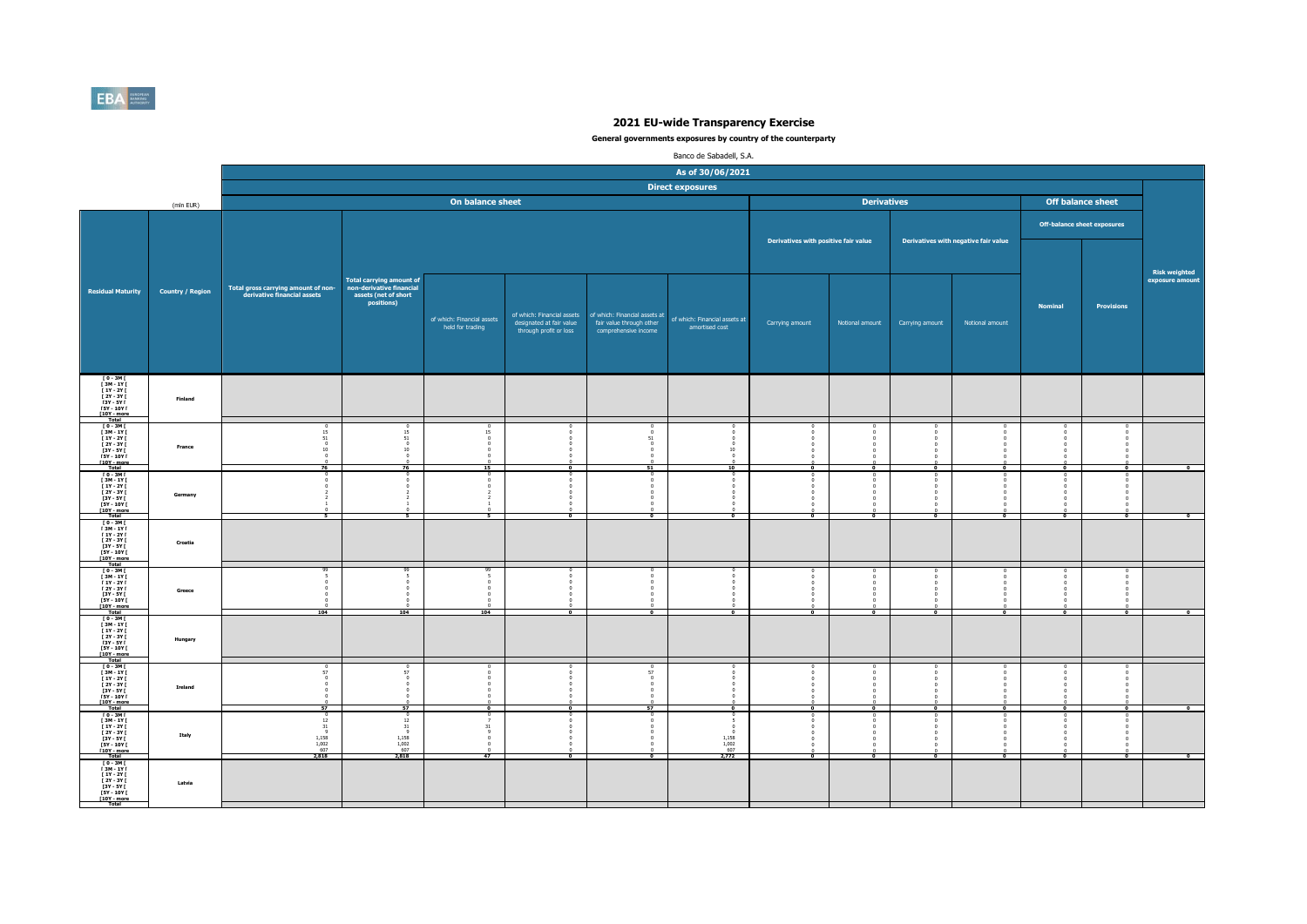

|                                                                                                                                                                                             |                         |                                                                    |                                                                                                   |                                                      |                                                    |                                                                                                              | Banco de Sabadell, S.A.                              |                                      |                    |                 |                                      |                |                                    |                                         |
|---------------------------------------------------------------------------------------------------------------------------------------------------------------------------------------------|-------------------------|--------------------------------------------------------------------|---------------------------------------------------------------------------------------------------|------------------------------------------------------|----------------------------------------------------|--------------------------------------------------------------------------------------------------------------|------------------------------------------------------|--------------------------------------|--------------------|-----------------|--------------------------------------|----------------|------------------------------------|-----------------------------------------|
|                                                                                                                                                                                             |                         |                                                                    |                                                                                                   |                                                      |                                                    |                                                                                                              | As of 30/06/2021                                     |                                      |                    |                 |                                      |                |                                    |                                         |
|                                                                                                                                                                                             |                         |                                                                    |                                                                                                   |                                                      |                                                    |                                                                                                              | <b>Direct exposures</b>                              |                                      |                    |                 |                                      |                |                                    |                                         |
|                                                                                                                                                                                             | (mln EUR)               |                                                                    |                                                                                                   | On balance sheet                                     |                                                    |                                                                                                              |                                                      |                                      | <b>Derivatives</b> |                 |                                      |                | <b>Off balance sheet</b>           |                                         |
|                                                                                                                                                                                             |                         |                                                                    |                                                                                                   |                                                      |                                                    |                                                                                                              |                                                      |                                      |                    |                 |                                      |                | <b>Off-balance sheet exposures</b> |                                         |
|                                                                                                                                                                                             |                         |                                                                    |                                                                                                   |                                                      |                                                    |                                                                                                              |                                                      | Derivatives with positive fair value |                    |                 | Derivatives with negative fair value |                |                                    |                                         |
| <b>Residual Maturity</b>                                                                                                                                                                    | <b>Country / Region</b> | Total gross carrying amount of non-<br>derivative financial assets | <b>Total carrying amount of</b><br>non-derivative financial<br>assets (net of short<br>positions) | of which: Financial assets<br>held for trading       | designated at fair value<br>through profit or loss | of which: Financial assets of which: Financial assets at<br>fair value through other<br>comprehensive income | of which: Financial assets at<br>amortised cost      | Carrying amount                      | Notional amount    | Carrying amount | Notional amount                      | <b>Nominal</b> | <b>Provisions</b>                  | <b>Risk weighted</b><br>exposure amount |
| [0-3M]<br>[3M-1Y]<br>[1Y-2Y]<br>$12Y - 3YI$<br>13Y - 5Y I<br>15Y - 10Y I<br>[10Y - more<br>Total                                                                                            | Lithuania               |                                                                    |                                                                                                   |                                                      |                                                    |                                                                                                              |                                                      |                                      |                    |                 |                                      |                |                                    |                                         |
| $10 - 3M$<br>T<br>T<br>T<br>T<br>T<br>2Y - 3Y T<br>T<br>2Y - 3Y T<br>[3Y - 5Y [<br><b>FSY - 10Y F</b><br><b>f10Y</b> - more<br>Total                                                        | Luxembourg              |                                                                    |                                                                                                   |                                                      |                                                    |                                                                                                              |                                                      |                                      |                    |                 |                                      |                |                                    |                                         |
| T 0 - 3M I<br>[ 3M - 1Y [<br>[ 1Y - 2Y  <br>[ 2Y - 3Y  <br>[3Y - 5Y  <br>[5Y - 10Y  <br>[10Y - more<br>Total                                                                                | Malta                   |                                                                    |                                                                                                   |                                                      |                                                    |                                                                                                              |                                                      |                                      |                    |                 |                                      |                |                                    |                                         |
| $10 - 3M1$<br>$\begin{array}{c} 13M - 1YI \\ 11Y - 2YI \end{array}$<br>[ 2Y - 3Y [<br>121 - 31<br>13Y - 5Y I<br>15Y - 10Y I<br>110Y - more<br>Total                                         | <b>Netherlands</b>      |                                                                    |                                                                                                   |                                                      |                                                    |                                                                                                              |                                                      |                                      |                    |                 |                                      |                |                                    |                                         |
| [ 0 - 3M [<br>[ 3M - 1Y  <br>  1Y - 2Y  <br><b>F2Y - 3Y F</b><br>[3Y - 5Y [<br><b>FSY - 10Y F</b><br>[10Y - more<br>Total                                                                   | Poland                  | $\bullet$                                                          | $\overline{ }$                                                                                    | $\sqrt{2}$<br>$\overline{0}$                         | $\overline{\phantom{a}}$                           | $\overline{\phantom{a}}$                                                                                     | $\bullet$                                            | $\overline{a}$                       | $\overline{a}$     | $\overline{a}$  | $\overline{0}$                       | $\overline{a}$ | $\bullet$                          | $\bullet$                               |
| $\begin{array}{c} 10 - 3M \\ 13M - 1Y \\ 1Y - 2Y \end{array}$<br>$12Y - 3YI$<br>[3Y - 5Y  <br>[5Y - 10Y  <br><b>10Y</b> - more<br>Total                                                     | Portugal                | 88<br>$\Omega$<br>829<br>$rac{5}{922}$                             | 88<br>829<br>922                                                                                  |                                                      |                                                    |                                                                                                              | $\theta$<br>88<br>$\Omega$<br>829<br>$\frac{0}{917}$ |                                      |                    |                 | $\sim$                               |                | $\sqrt{2}$                         | $\mathbf{a}$                            |
| $10 - 3M1$<br>$\begin{array}{c} 13M - 1YI \\ 1Y - 2YI \end{array}$<br>[ 2Y - 3Y [<br>$\begin{array}{c}\n11. & 311 \\ 13Y - 5Y1 \\ 15Y - 10Y1 \\ \hline\n110Y - more \\ \hline\n\end{array}$ | Romania                 | $\overline{a}$                                                     |                                                                                                   | $\Omega$<br>$\Omega$<br>$^{\circ}$<br>$\overline{a}$ | $\Omega$<br>$\Omega$<br>$\overline{ }$             | $\overline{ }$                                                                                               | $\Omega$<br>$\overline{0}$                           | ī                                    |                    |                 | $\overline{ }$                       | ī              | F                                  | $\overline{ }$                          |
| [0-3M]<br>[3M-1Y]<br>$11Y - 2YI$<br><b>F2Y - 3Y F</b><br>[3Y - 5Y  <br>[5Y - 10Y  <br>[10Y - more]<br>Total                                                                                 | Slovakia                |                                                                    |                                                                                                   |                                                      |                                                    |                                                                                                              |                                                      |                                      |                    |                 |                                      |                |                                    |                                         |
| ГО-ЗМГ<br>ГЗМ-1ҮГ<br>$[1Y - 2Y]$<br><b>F2Y - 3Y F</b><br>[3Y - 5Y  <br>[5Y - 10Y  <br>[10Y - more<br>Total                                                                                  | Slovenia                |                                                                    |                                                                                                   |                                                      |                                                    |                                                                                                              |                                                      |                                      |                    |                 |                                      |                |                                    |                                         |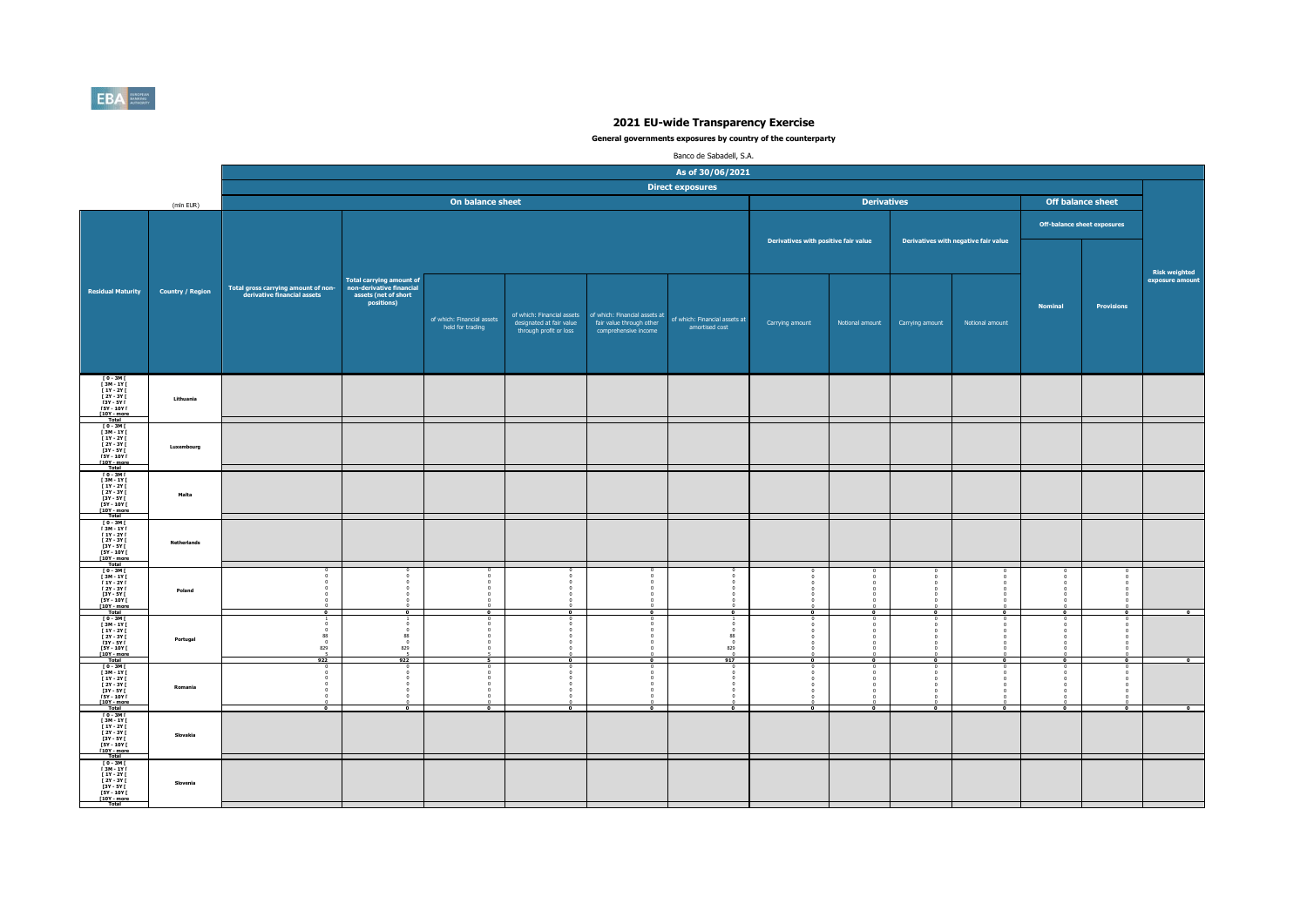

|                                                                                                                                      |                         |                                                                    |                                                                                                   |                                                       |                                                    |                                                                                                              | Banco de Sabadell, S.A.                                                                           |                                      |                                     |                 |                                      |                                                                |                       |                                         |
|--------------------------------------------------------------------------------------------------------------------------------------|-------------------------|--------------------------------------------------------------------|---------------------------------------------------------------------------------------------------|-------------------------------------------------------|----------------------------------------------------|--------------------------------------------------------------------------------------------------------------|---------------------------------------------------------------------------------------------------|--------------------------------------|-------------------------------------|-----------------|--------------------------------------|----------------------------------------------------------------|-----------------------|-----------------------------------------|
|                                                                                                                                      |                         |                                                                    |                                                                                                   |                                                       |                                                    |                                                                                                              | As of 30/06/2021                                                                                  |                                      |                                     |                 |                                      |                                                                |                       |                                         |
|                                                                                                                                      |                         |                                                                    |                                                                                                   |                                                       |                                                    |                                                                                                              | <b>Direct exposures</b>                                                                           |                                      |                                     |                 |                                      |                                                                |                       |                                         |
|                                                                                                                                      | (mln EUR)               |                                                                    |                                                                                                   | On balance sheet                                      |                                                    |                                                                                                              |                                                                                                   |                                      | <b>Derivatives</b>                  |                 |                                      | <b>Off balance sheet</b>                                       |                       |                                         |
|                                                                                                                                      |                         |                                                                    |                                                                                                   |                                                       |                                                    |                                                                                                              |                                                                                                   |                                      |                                     |                 |                                      | <b>Off-balance sheet exposures</b>                             |                       |                                         |
|                                                                                                                                      |                         |                                                                    |                                                                                                   |                                                       |                                                    |                                                                                                              |                                                                                                   | Derivatives with positive fair value |                                     |                 | Derivatives with negative fair value |                                                                |                       |                                         |
| <b>Residual Maturity</b>                                                                                                             | <b>Country / Region</b> | Total gross carrying amount of non-<br>derivative financial assets | <b>Total carrying amount of</b><br>non-derivative financial<br>assets (net of short<br>positions) | of which: Financial assets<br>held for trading        | designated at fair value<br>through profit or loss | of which: Financial assets of which: Financial assets at<br>fair value through other<br>comprehensive income | of which: Financial assets at<br>amortised cost                                                   | Carrying amount                      | Notional amount                     | Carrying amount | Notional amount                      | <b>Nominal</b>                                                 | <b>Provisions</b>     | <b>Risk weighted</b><br>exposure amount |
| [0-3M]<br>[3M-1Y]<br>[1Y-2Y]<br>$12Y - 3YI$<br>[3Y - 5Y  <br><b>FSY - 10Y F</b><br>[10Y - more<br>Total                              | Spain                   | 277<br>829<br>3,151<br>2,185<br>2,336<br>13,532<br>3,539<br>25,850 | $\begin{array}{r} 277 \\ 829 \\ 3,151 \end{array}$<br>2,185<br>2,336<br>13,532<br>3,539<br>25,850 | 129<br>$^{\circ}$<br>$\Omega$<br>$\circ$<br>10<br>141 | $\overline{\phantom{a}}$                           | $\begin{array}{r} 24 \\ 89 \\ 529 \end{array}$<br>303<br>$\frac{1,210}{1,530}$<br>$\overline{51}$<br>3,736   | $\begin{array}{r} 254 \\ 610 \\ 2,621 \end{array}$<br>1,882<br>1,126<br>12,001<br>3,478<br>21,972 | 20                                   | - 6<br>$\frac{55}{10}$<br>97<br>182 |                 | 10<br>14                             | $\frac{337}{1.535}$<br>12<br>204<br>828<br>$\frac{358}{3,275}$ | $\overline{0}$        | 117                                     |
| $10 - 3M$<br>1<br>117 - 27<br>127 - 37<br>[3Y - 5Y]<br><b>FSY - 10Y F</b><br><b>f10Y</b> - more<br>Total                             | Sweden                  |                                                                    |                                                                                                   |                                                       |                                                    |                                                                                                              |                                                                                                   |                                      |                                     |                 |                                      |                                                                |                       |                                         |
| T 0 - 3M F<br>[ 3M - 1Y [<br>[ 1Y - 2Y  <br>[ 2Y - 3Y  <br>[3Y - 5Y ]<br>[5Y - 10Y ]<br><b>T10Y</b> - more<br>Total                  | <b>United Kingdom</b>   | $\Omega$<br>536<br>2,448<br>3,002                                  | 536<br>2,448<br>3,002                                                                             |                                                       |                                                    | $\Omega$<br>536<br>843<br>1.397                                                                              | $\Omega$<br>1,605<br>1.605                                                                        |                                      |                                     |                 | $\Omega$<br>$\Omega$                 |                                                                |                       |                                         |
| $10 - 3M1$<br>$\begin{array}{c} 13M - 1YI \\ 1Y - 2YI \end{array}$<br>[ 2Y - 3Y [<br>$13Y - 5Y$<br><b>F10Y</b> - more                | Iceland                 |                                                                    |                                                                                                   |                                                       |                                                    |                                                                                                              |                                                                                                   |                                      |                                     |                 |                                      |                                                                |                       |                                         |
| [ 0 - 3M [<br>[ 3M - 1Y  <br>[ 1Y - 2Y  <br><b>F2Y - 3Y F</b><br>[3Y - 5Y [<br><b>FSY - 10Y F</b><br>[10Y - more]<br>Total           | Liechtenstein           |                                                                    |                                                                                                   |                                                       |                                                    |                                                                                                              |                                                                                                   |                                      |                                     |                 |                                      |                                                                |                       |                                         |
| $\begin{array}{c} 10 - 3M \\ 13M - 1Y \\ 1Y - 2Y \end{array}$<br>$12Y - 3YI$<br>[3Y - 5Y  <br>[5Y - 10Y  <br>[10Y - more<br>Total    | Norway                  |                                                                    |                                                                                                   |                                                       |                                                    |                                                                                                              | $\overline{ }$                                                                                    | $\sim$                               |                                     |                 | $\overline{ }$                       |                                                                | $\overline{ }$        |                                         |
| $10 - 3M1$<br>$\begin{array}{c} 13M - 1YI \\ 1Y - 2YI \end{array}$<br>[ 2Y - 3Y [<br>[3Y - 5Y]<br>[5Y - 10Y]<br>[10Y - more<br>Total | Australia               |                                                                    |                                                                                                   |                                                       |                                                    |                                                                                                              |                                                                                                   |                                      |                                     |                 |                                      |                                                                |                       |                                         |
| [0-3M]<br>[3M-1Y]<br>$11Y - 2YI$<br>[ 2Y - 3Y  <br>[3Y - 5Y ]<br>[5Y - 10Y ]<br>[10Y - more<br>Total                                 | Canada                  | $\bullet$                                                          | $\overline{\phantom{a}}$                                                                          | $\overline{0}$                                        | $\bullet$                                          | $\bullet$                                                                                                    | $\bullet$                                                                                         | $\bullet$                            | $\mathfrak{g}$<br>$\bullet$         | $\overline{a}$  | $\bullet$                            | $\bullet$                                                      | $\Omega$<br>$\bullet$ | $\overline{\phantom{a}}$                |
| ГО-ЗМГ<br>ГЗМ-1ҮГ<br>$[1Y - 2Y]$<br>[ 2Y - 3Y  <br>[3Y - 5Y [<br><b>FSY - 10Y F</b><br>[10Y - more<br>Total                          | <b>Hong Kong</b>        |                                                                    |                                                                                                   |                                                       |                                                    |                                                                                                              |                                                                                                   |                                      |                                     |                 |                                      |                                                                |                       |                                         |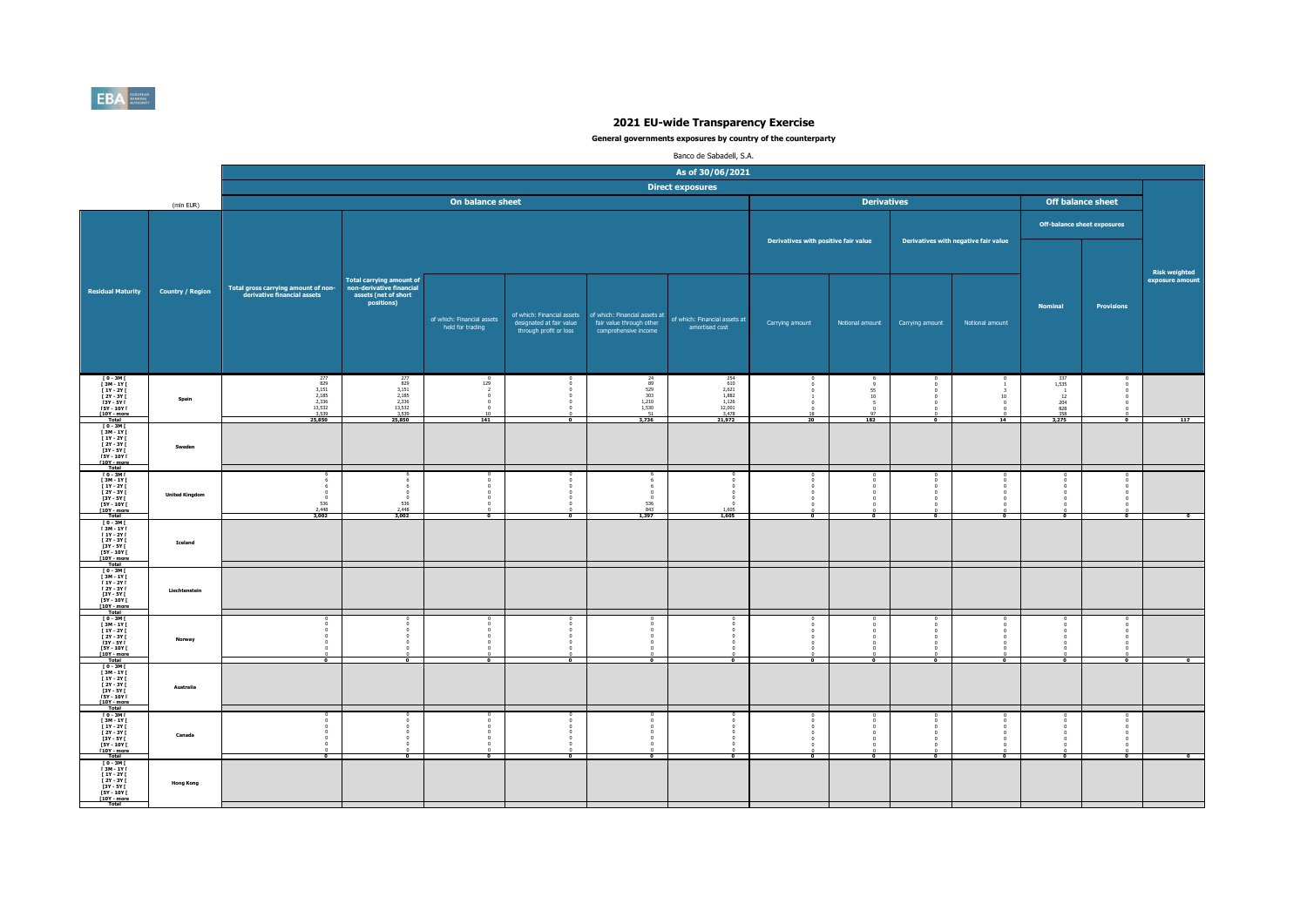

|                                                                                                                                                                                              |                                                                     |                                                                    |                                                                                                   |                                                |                                                                                  |                                                                                   | Banco de Sabadell, S.A.                         |                                      |                          |                 |                                      |                |                                    |                                         |
|----------------------------------------------------------------------------------------------------------------------------------------------------------------------------------------------|---------------------------------------------------------------------|--------------------------------------------------------------------|---------------------------------------------------------------------------------------------------|------------------------------------------------|----------------------------------------------------------------------------------|-----------------------------------------------------------------------------------|-------------------------------------------------|--------------------------------------|--------------------------|-----------------|--------------------------------------|----------------|------------------------------------|-----------------------------------------|
|                                                                                                                                                                                              |                                                                     |                                                                    |                                                                                                   |                                                |                                                                                  |                                                                                   | As of 30/06/2021                                |                                      |                          |                 |                                      |                |                                    |                                         |
|                                                                                                                                                                                              |                                                                     |                                                                    |                                                                                                   |                                                |                                                                                  |                                                                                   | <b>Direct exposures</b>                         |                                      |                          |                 |                                      |                |                                    |                                         |
|                                                                                                                                                                                              | (mln EUR)                                                           |                                                                    |                                                                                                   | On balance sheet                               |                                                                                  |                                                                                   |                                                 |                                      | <b>Derivatives</b>       |                 |                                      |                | <b>Off balance sheet</b>           |                                         |
|                                                                                                                                                                                              |                                                                     |                                                                    |                                                                                                   |                                                |                                                                                  |                                                                                   |                                                 |                                      |                          |                 |                                      |                | <b>Off-balance sheet exposures</b> |                                         |
|                                                                                                                                                                                              |                                                                     |                                                                    |                                                                                                   |                                                |                                                                                  |                                                                                   |                                                 | Derivatives with positive fair value |                          |                 | Derivatives with negative fair value |                |                                    |                                         |
| <b>Residual Maturity</b>                                                                                                                                                                     | <b>Country / Region</b>                                             | Total gross carrying amount of non-<br>derivative financial assets | <b>Total carrying amount of</b><br>non-derivative financial<br>assets (net of short<br>positions) | of which: Financial assets<br>held for trading | of which: Financial assets<br>designated at fair value<br>through profit or loss | of which: Financial assets at<br>fair value through other<br>comprehensive income | of which: Financial assets at<br>amortised cost | Carrying amount                      | Notional amount          | Carrying amount | Notional amount                      | <b>Nominal</b> | <b>Provisions</b>                  | <b>Risk weighted</b><br>exposure amount |
| $\begin{array}{c} 10 - 3M \, \mathrm{I} \\ 13M - 1Y \, \mathrm{I} \end{array}$<br>[ 1Y - 2Y [<br><b>F2Y - 3Y F</b><br><b>13Y - 5Y F</b><br><b>F5Y - 10Y F</b><br>[10Y - more<br><b>Total</b> | Japan                                                               | $\Omega$                                                           | $\mathbf{a}$                                                                                      | $\Omega$                                       | $\mathbf{r}$                                                                     | $\mathbf{a}$                                                                      | $\Omega$                                        | $\mathbf{r}$                         |                          |                 | $\Omega$                             | $\Omega$       | $\sqrt{2}$                         | $\overline{\phantom{a}}$                |
| $I$ 0 - 3M $I$<br><b>F3M-1YF</b><br><b>F 1Y - 2Y F</b><br><b>F2Y - 3Y F</b><br>[3Y - 5Y [<br><b>FSY - 10Y F</b><br>[10Y - more<br>Total                                                      | <b>U.S.</b>                                                         | $\Omega$<br>$\Omega$<br>48<br>955<br>1,022                         | 48<br>955<br>1,022                                                                                | $\sqrt{2}$<br>$\Omega$                         | $\mathbf{a}$                                                                     | 48<br>717<br>782                                                                  | $\Omega$<br>-0<br>$\Omega$<br>238<br>238        | $\Omega$                             | $\mathbf{a}$             | $\Omega$        | $^{\circ}$                           | $\Omega$       | $\Omega$                           | $\Omega$                                |
| [0-3M]<br>[3M-1Y]<br><b>F 1Y - 2Y F</b><br>[2Y - 3Y [<br>$13Y - SYI$<br>[5Y - 10Y [<br>[10Y - more                                                                                           | China                                                               |                                                                    |                                                                                                   |                                                |                                                                                  |                                                                                   |                                                 |                                      |                          |                 |                                      |                |                                    |                                         |
| Total<br>$10 - 3M$<br>$13M - 1YI$<br><b>F 1Y - 2Y F</b><br>[ 2Y - 3Y [<br><b>13Y - 5Y F</b><br><b>FSY - 10Y F</b><br>[10Y - more                                                             | Switzerland                                                         |                                                                    |                                                                                                   |                                                |                                                                                  |                                                                                   |                                                 |                                      |                          |                 |                                      |                |                                    |                                         |
| <b>Total</b><br>[0-3M]<br><b>F3M-1YF</b><br><b>F 1Y - 2Y F</b><br><b>F2Y - 3Y F</b><br>[3Y - 5Y [<br><b>F5Y - 10Y F</b><br>[10Y - more                                                       | Other advanced ecor<br>non EEA                                      | 114<br>114                                                         | 114<br>114                                                                                        | 114<br>$\sqrt{2}$<br>114                       | $\sim$                                                                           | -c<br>-c<br>$\sqrt{2}$<br>$\bullet$                                               | $\sim$                                          | $\overline{a}$                       | $\mathbf{a}$             | $\mathbf{a}$    | -C<br>$\overline{\phantom{a}}$       | $\overline{a}$ | $\sim$                             | $\overline{\bullet}$                    |
| Total<br>$10 - 3M1$<br>[3M-1Y]<br>$[1Y - 2Y]$<br><b>F2Y - 3Y F</b><br>13Y - 5Y I<br>15Y - 10Y I<br>[10Y - more<br>Total                                                                      | <b>Other Central and eastern</b><br><b>Europe countries non EEA</b> |                                                                    |                                                                                                   |                                                |                                                                                  |                                                                                   |                                                 |                                      |                          |                 |                                      |                |                                    |                                         |
| 10 - 3M F<br>13M - 1Y F<br>11Y - 2Y F<br>$[2Y - 3Y]$<br><b>13Y - 5Y F</b><br><b>FSY - 10Y F</b><br>T10Y - more                                                                               | <b>Middle East</b>                                                  | $\overline{0}$                                                     | $\overline{ }$                                                                                    | $\overline{\phantom{0}}$                       | $\overline{ }$                                                                   | $\overline{0}$                                                                    | $\overline{\phantom{a}}$                        | $\overline{0}$                       | $\overline{\phantom{a}}$ | $\overline{ }$  | $\overline{\mathbf{0}}$              | $\overline{ }$ | $\overline{ }$                     | $\overline{0}$                          |
| $I$ 0 - 3M $I$<br>[ 3M - 1Y [<br><b>F 1Y - 2Y F</b><br><b>F2Y - 3Y F</b><br><b>13Y - 5Y F</b><br>[5Y - 10Y [<br>[10Y - more<br><b>Total</b>                                                  | <b>Latin America and the</b><br>Caribbean                           | 32<br>46<br>$^{41}_{68}$<br>139<br>244<br>679                      | 10<br>$32$<br>46<br>41<br>68<br>139<br>244<br>679                                                 | $\bullet$                                      | $\bullet$                                                                        | 32<br>46<br>41<br>63<br>40<br>244<br>574                                          | 100<br>105                                      | $\bullet$                            | $\bullet$                | $\bullet$       | $\bullet$                            | 8              | $\bullet$                          | 15                                      |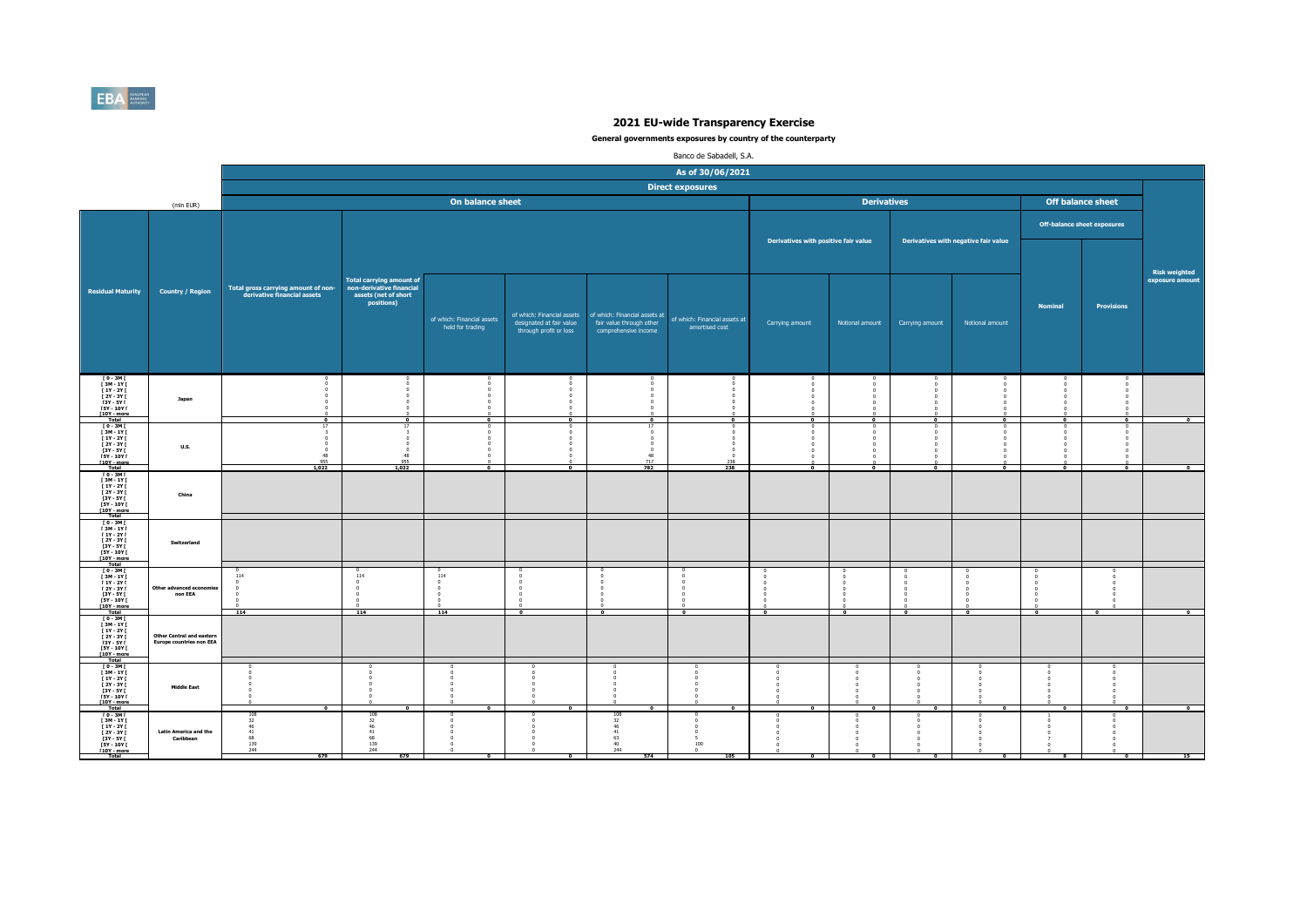

### **General governments exposures by country of the counterparty**

|                                                                                                                |                         |                                     |                                                             |                                                |                                                                                  |                                                  | Banco de Sabadell, S.A.                                                       |                                      |                    |                          |                                      |                                    |                   |                                         |
|----------------------------------------------------------------------------------------------------------------|-------------------------|-------------------------------------|-------------------------------------------------------------|------------------------------------------------|----------------------------------------------------------------------------------|--------------------------------------------------|-------------------------------------------------------------------------------|--------------------------------------|--------------------|--------------------------|--------------------------------------|------------------------------------|-------------------|-----------------------------------------|
|                                                                                                                |                         |                                     |                                                             |                                                |                                                                                  |                                                  | As of 30/06/2021                                                              |                                      |                    |                          |                                      |                                    |                   |                                         |
|                                                                                                                |                         |                                     |                                                             |                                                |                                                                                  |                                                  | <b>Direct exposures</b>                                                       |                                      |                    |                          |                                      |                                    |                   |                                         |
|                                                                                                                | (mln EUR)               |                                     |                                                             | On balance sheet                               |                                                                                  |                                                  |                                                                               |                                      | <b>Derivatives</b> |                          |                                      |                                    | Off balance sheet |                                         |
|                                                                                                                |                         |                                     |                                                             |                                                |                                                                                  |                                                  |                                                                               |                                      |                    |                          |                                      | <b>Off-balance sheet exposures</b> |                   |                                         |
|                                                                                                                |                         |                                     |                                                             |                                                |                                                                                  |                                                  |                                                                               | Derivatives with positive fair value |                    |                          | Derivatives with negative fair value |                                    |                   |                                         |
|                                                                                                                |                         | Total gross carrying amount of non- | <b>Total carrying amount of</b><br>non-derivative financial |                                                |                                                                                  |                                                  |                                                                               |                                      |                    |                          |                                      |                                    |                   | <b>Risk weighted</b><br>exposure amount |
| <b>Residual Maturity</b>                                                                                       | <b>Country / Region</b> | derivative financial assets         | assets (net of short<br>positions)                          | of which: Financial assets<br>held for trading | of which: Financial assets<br>designated at fair value<br>through profit or loss | fair value through other<br>comprehensive income | of which: Financial assets at of which: Financial assets at<br>amortised cost | Carrying amount                      | Notional amount    | Carrying amount          | Notional amount                      | <b>Nominal</b>                     | <b>Provisions</b> |                                         |
|                                                                                                                |                         |                                     |                                                             |                                                |                                                                                  |                                                  |                                                                               |                                      |                    |                          |                                      |                                    |                   |                                         |
| TO-3MT<br>T3M-1YT<br>$[1Y - 2Y]$<br>I 2Y - 3Y I<br>[3Y - 5Y  <br><b>FSY - 10Y F</b><br>$[10Y - more]$<br>Total | Africa                  | $\overline{\phantom{a}}$            | $\overline{6}$                                              | $\overline{\phantom{a}}$                       | $\overline{a}$                                                                   | $\overline{1}$                                   | $\overline{\phantom{a}}$                                                      | $\overline{\phantom{a}}$             | $^{\circ}$         | $\overline{\phantom{a}}$ | $\overline{\phantom{a}}$             | $\overline{\phantom{a}}$           | $\overline{0}$    | $\overline{1}$                          |
| $10 - 3M$<br>[ 3M - 1Y [<br>$[1Y - 2Y]$<br>[ 2Y - 3Y [<br>[3Y - 5Y [<br>[5Y - 10Y [                            | Others                  | 27                                  | 27                                                          |                                                |                                                                                  |                                                  |                                                                               |                                      |                    |                          |                                      |                                    |                   |                                         |
| $[10Y - more]$<br>Total                                                                                        |                         | 104                                 | 104                                                         | $\Omega$                                       | $\sim$                                                                           | 37                                               | 67                                                                            | $\Omega$                             | $\sim$             | $\sqrt{2}$               | $\Omega$                             | 18                                 | $\sqrt{2}$        | 25                                      |

**Notes and definitions** Information disclosed in this template is sourced from COREP template C 33, introduced with the reporting framework 2.7, applicable for reports as of 31 march 2018.

(1) Information on sovereign exposures is only available for institutions that the sovereign exposures of at least 1% of total "Debt securities and loans excelvables". Country of treakdown is only available for institution

(2) The exposures reported cover only exposures to central, regional and local governments on immediate bornwer basis, and do not indude exposures to other counterparts with full or partial government guarantees<br>(3) The ba

(4) The exposures reported notoe throw both of the second mark of the than sovereign) on sovereign or sovereign credit ratio. CDS, financial parantes booked in ill he accounting portfolior or the language of the deconomers

(5) Residual countries not reported separately in the Transparency exercise

Regions:

Other advanced non EEA: Israel, Korea, New Zealand, Russia, San Marino, Singapore and Taiwan.

Other CEE non EEA: Albania, Bosnia and Herzegovina, FYR Macedonia, Montenegro, Serbia and Turkey.

Middle East: Bahrain, Djibouti, Iran, Iraq, Jordan, Kuwait, Lebanon, Libya, Oman, Qatar, Saudi Arabia, Sudan, Syria, United Arab Emirates and Yemen.

latih Ashan, Belan, Bang, China, China, China, Bang, Danika, Danika, Danik, Canady, Genas, Gazlemas, Gazan, Haki Honduras, Jamaia, Mexico, Rengay, Penga, Penga, Penga, Mexica, Suka, S. Witch Mexica, Suka, Suka, Suka, Suka,

Afra. Egyt, Moroco, Suth Afra. Argol, Behn, Boxwan, Burind, Enno, Camp, Camp, Camp, Camp, Camp, Camp, Camp, Camp, Camp, Camp, Camp, The District Proposit Republic Of The Camp, Englisher, annough and a strate and aniss.<br>Pin

(6) The columns 'Total carrying amount of non-derivative financial assets (net of short positions)' provide information on a net basis, whilst the related 'of which' positions present information on a gross basis.

(7) The values for the 'Other' bucket is calculated subtracting from the reported Total the breakdown of the listed countries. As a result of precision and rounding in the calculation we accept an approximation in the orde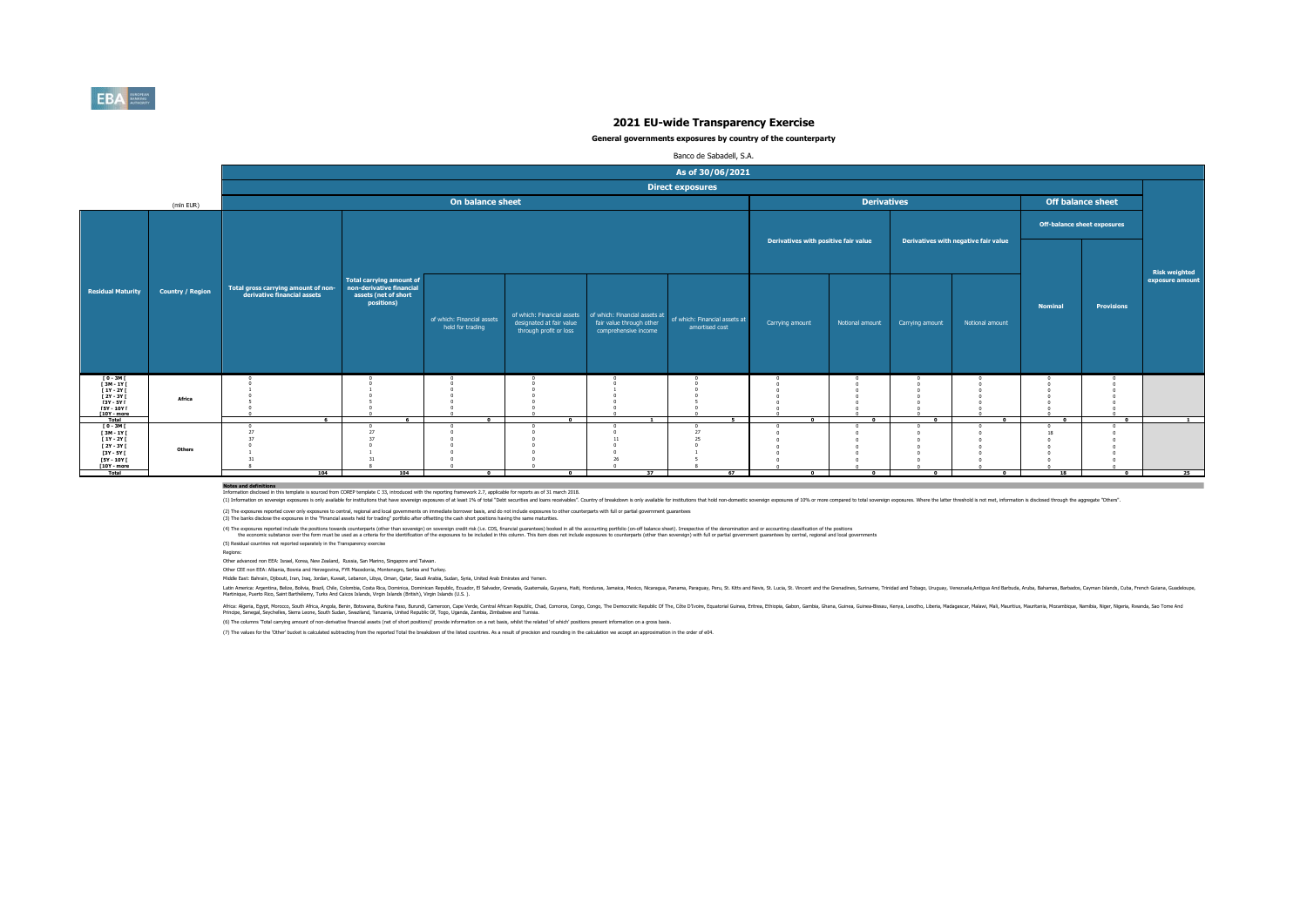## **EBA**

## **2021 EU-wide Transparency Exercise**

**Performing and non-performing exposures**

### Banco de Sabadell, S.A.

|                                                                                       |         |                                            |                              |                                      | As of 30/09/2020               |                                         |                                                                                     |                                                  |                                                 |         |                                            |                              |                                      | As of 31/12/2020                          |                                         |                                                                                     |                      |                                                 |
|---------------------------------------------------------------------------------------|---------|--------------------------------------------|------------------------------|--------------------------------------|--------------------------------|-----------------------------------------|-------------------------------------------------------------------------------------|--------------------------------------------------|-------------------------------------------------|---------|--------------------------------------------|------------------------------|--------------------------------------|-------------------------------------------|-----------------------------------------|-------------------------------------------------------------------------------------|----------------------|-------------------------------------------------|
|                                                                                       |         |                                            | <b>Gross carrying amount</b> |                                      |                                | provisions <sup>4</sup>                 | Accumulated impairment, accumulated<br>changes in fair value due to credit risk and |                                                  | <b>Collaterals and</b><br>financial             |         |                                            | <b>Gross carrying amount</b> |                                      |                                           | provisions <sup>4</sup>                 | Accumulated impairment, accumulated<br>changes in fair value due to credit risk and |                      | <b>Collaterals and</b><br>financial             |
|                                                                                       |         | Of which<br>performing but<br>past due >30 |                              | Of which non-performing <sup>1</sup> |                                | On performing<br>exposures <sup>2</sup> | On non-performing exposures <sup>2</sup>                                            |                                                  | guarantees<br>received on<br>non-<br>performing |         | Of which<br>performing but<br>past due >30 |                              | Of which non-performing <sup>1</sup> |                                           | On performing<br>exposures <sup>2</sup> | On non-performing exposures <sup>3</sup>                                            |                      | guarantees<br>received on<br>non-<br>performing |
| (mln EUR)                                                                             |         | days and $\lt$ =90<br>days                 |                              | Of which:<br>defaulted               | Of which Stage<br>$\mathbf{3}$ |                                         |                                                                                     | <b>Of which Stage</b><br>$\overline{\mathbf{3}}$ | exposures                                       |         | days and $\lt$ =90<br>days                 |                              | Of which:<br>defaulted               | Of which Stage<br>$\overline{\mathbf{3}}$ |                                         |                                                                                     | Of which Stage<br>-3 | exposures                                       |
| Cash balances at central banks and other demand deposits                              | 26,073  |                                            |                              |                                      |                                |                                         |                                                                                     |                                                  |                                                 | 34,435  |                                            |                              |                                      |                                           |                                         |                                                                                     |                      |                                                 |
| Debt securities (including at amortised cost and fair value)                          | 29,177  |                                            |                              |                                      |                                |                                         |                                                                                     |                                                  |                                                 | 24,702  |                                            |                              |                                      |                                           |                                         |                                                                                     |                      |                                                 |
| Central banks                                                                         |         |                                            |                              |                                      |                                |                                         |                                                                                     |                                                  |                                                 |         |                                            |                              |                                      |                                           |                                         |                                                                                     |                      |                                                 |
| General governments                                                                   | 26,838  |                                            |                              |                                      |                                |                                         |                                                                                     |                                                  |                                                 | 22,429  |                                            |                              |                                      |                                           |                                         |                                                                                     |                      |                                                 |
| <b>Credit institutions</b>                                                            | 1,218   |                                            |                              |                                      |                                |                                         |                                                                                     |                                                  |                                                 | 1,275   |                                            |                              |                                      |                                           |                                         |                                                                                     |                      |                                                 |
| Other financial corporations                                                          | 843     |                                            |                              |                                      |                                |                                         |                                                                                     |                                                  |                                                 | 715     |                                            |                              |                                      |                                           |                                         |                                                                                     |                      |                                                 |
| Non-financial corporations                                                            | 278     |                                            |                              |                                      |                                |                                         |                                                                                     |                                                  |                                                 | 283     |                                            |                              |                                      |                                           |                                         |                                                                                     |                      |                                                 |
| Loans and advances(including at amortised cost and fair value)                        | 163,867 | 359                                        | 6,051                        | 5,706                                | 5,990                          | 933                                     | 2,389                                                                               | 2,386                                            | 2,913                                           | 159,495 | 301                                        | 5,927                        | 5,521                                | 5,352                                     | 863                                     | 2,220                                                                               | 2,169                | 2,967                                           |
| Central banks                                                                         | 113     |                                            |                              |                                      |                                |                                         |                                                                                     |                                                  |                                                 | 135     |                                            |                              |                                      |                                           |                                         |                                                                                     |                      |                                                 |
| General governments                                                                   | 9,860   |                                            |                              |                                      |                                |                                         |                                                                                     |                                                  |                                                 | 10,163  |                                            | 21                           |                                      |                                           |                                         |                                                                                     |                      |                                                 |
| <b>Credit institutions</b>                                                            | 12,109  |                                            |                              |                                      |                                |                                         |                                                                                     |                                                  |                                                 | 7,081   |                                            |                              |                                      |                                           |                                         |                                                                                     |                      |                                                 |
| Other financial corporations                                                          | 1,815   |                                            |                              |                                      |                                |                                         |                                                                                     |                                                  |                                                 | 1,585   |                                            | 19                           |                                      |                                           |                                         | 12                                                                                  |                      |                                                 |
| Non-financial corporations                                                            | 57,005  | 182                                        | 2,625                        | 2,599                                | 2,625                          | 514                                     | 1,226                                                                               | 1,226                                            | 1,103                                           | 56,379  | 104                                        | 3,092                        | 3,043                                | 2,698                                     | 442                                     | 1,317                                                                               | 1,281                | 1,378                                           |
| of which: small and medium-sized enterprises at amortised cost                        | 27,159  | 122                                        | 1,843                        | 1.828                                | 1,843                          | 331                                     | 828                                                                                 | 828                                              | 869                                             | 27,381  | 56                                         | 2,033                        | 2.000                                | 1,792                                     | 236                                     | 887                                                                                 | 865                  | 1,007                                           |
| of which: Loans collateralised by commercial immovable property at<br>amortised cost  | 8,164   | 83                                         | 531                          | 529                                  | 531                            | 57                                      | 137                                                                                 | 137                                              | 392                                             | 8,045   | 14                                         | 589                          | 584                                  | 485                                       | 90                                      | 162                                                                                 | 153                  | 427                                             |
| Households                                                                            | 82,965  | 174                                        | 3,400                        | 3,080                                | 3,339                          | 413                                     | 1,149                                                                               | 1,146                                            | 1,805                                           | 84,153  | 195                                        | 2,789                        | 2,431                                | 2,625                                     | 413                                     | 888                                                                                 | 874                  | 1,582                                           |
| of which: Loans collateralised by residential immovable property at<br>amortised cost | 70,803  | 130                                        | 2,198                        | 1,953                                | 2,136                          | 123                                     | 506                                                                                 | 504                                              | 1,572                                           | 71,856  | 133                                        | 1,663                        | 1,372                                | 1,567                                     | 121                                     | 309                                                                                 | 305                  | 1,354                                           |
| of which: Credit for consumption at amortised cost                                    | 4,912   | 30                                         | 449                          | 421                                  | 449                            | 149                                     | 302                                                                                 | 302                                              | 18                                              | 4,964   | 40                                         | 451                          | 433                                  | 444                                       | 147                                     | 288                                                                                 | 287                  | 18                                              |
| DEBT INSTRUMENTS other than HFT                                                       | 219,117 | 359                                        | 6,053                        | 5,707                                | 5,991                          | 934                                     | 2,389                                                                               | 2,386                                            | 2,913                                           | 218.632 | 301                                        | 5,928                        | 5,522                                | 5,353                                     | 865                                     | 2,220                                                                               | 2,169                | 2,967                                           |
| <b>OFF-BALANCE SHEET EXPOSURES</b>                                                    | 40,220  |                                            | 212                          | 192                                  | 210                            | 105                                     | 65                                                                                  | 65                                               |                                                 | 38,926  |                                            | 776                          | 745                                  | 585                                       | 90                                      | 106                                                                                 | 102                  | $\Omega$                                        |

<sup>(1)</sup> For the definition of non-performing exposures please refer to COMMISSION IPMARKET (1970), 2015/227 of 9 January 2015, ANNEX V, Part 2-Template related indructions, subtitle 29<br><sup>67</sup> Institutions report the conduction

<sup>(4</sup>Tor the on-balance sheet itens, accumulable mainments and scumulable negative that be due to the due to the state of the accumulable to the state of the state of the state of the state of the state of the state of the

(5) From June 2021, the gross carrying amount of assets and accumulated impairments that are purchased or originated as credit-impaired at initial recognition are not included in the impairment stages, as it was the case i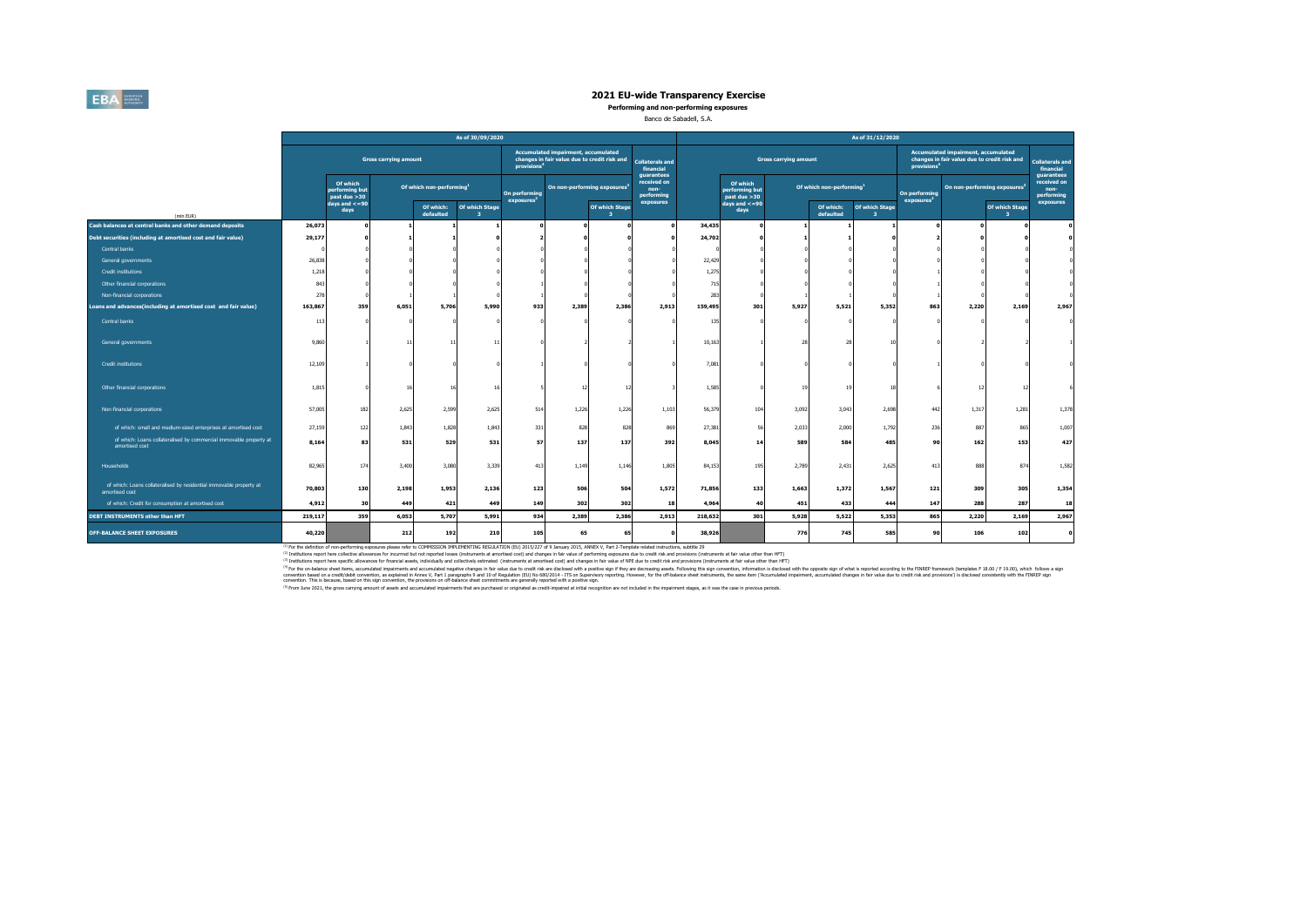

**Performing and non-performing exposures**

### Banco de Sabadell, S.A.

|                                                                                       |         |                                            |                              |                                      | As of 31/03/2021               |                                         |                                                                                     |                       |                                                 |         |                                            |                                    |                                      | As of 30/06/2021    |                                         |                                                                                     |                      |                                                 |
|---------------------------------------------------------------------------------------|---------|--------------------------------------------|------------------------------|--------------------------------------|--------------------------------|-----------------------------------------|-------------------------------------------------------------------------------------|-----------------------|-------------------------------------------------|---------|--------------------------------------------|------------------------------------|--------------------------------------|---------------------|-----------------------------------------|-------------------------------------------------------------------------------------|----------------------|-------------------------------------------------|
|                                                                                       |         |                                            | <b>Gross carrying amount</b> |                                      |                                | provisions <sup>4</sup>                 | Accumulated impairment, accumulated<br>changes in fair value due to credit risk and |                       | <b>Collaterals and</b><br>financial             |         |                                            | Gross carrying amount <sup>5</sup> |                                      |                     | provisions <sup>4,5</sup>               | Accumulated impairment, accumulated<br>changes in fair value due to credit risk and |                      | <b>Collaterals and</b><br>financial             |
|                                                                                       |         | Of which<br>performing but<br>past due >30 |                              | Of which non-performing <sup>1</sup> |                                | On performing<br>exposures <sup>2</sup> | On non-performing exposures <sup>3</sup>                                            |                       | guarantees<br>received on<br>non-<br>performing |         | Of which<br>performing but<br>past due >30 |                                    | Of which non-performing <sup>1</sup> |                     | On performing<br>exposures <sup>2</sup> | On non-performing exposures <sup>3</sup>                                            |                      | guarantees<br>received on<br>non-<br>performing |
| (min EUR)                                                                             |         | days and $\lt$ =90<br>days                 |                              | Of which:<br>defaulted               | Of which Stage<br>$\mathbf{3}$ |                                         |                                                                                     | Of which Stage<br>-31 | exposures                                       |         | days and $\lt$ =90<br>days                 |                                    | Of which:<br>defaulted               | Of which Stage<br>3 |                                         |                                                                                     | Of which Stage<br>-3 | exposures                                       |
| Cash balances at central banks and other demand deposits                              | 41,616  |                                            |                              |                                      |                                |                                         |                                                                                     |                       |                                                 | 46,279  |                                            |                                    |                                      |                     |                                         |                                                                                     |                      |                                                 |
| Debt securities (including at amortised cost and fair value)                          | 25,304  |                                            |                              |                                      |                                |                                         |                                                                                     |                       |                                                 | 25,861  |                                            |                                    |                                      |                     |                                         |                                                                                     |                      |                                                 |
| Central banks                                                                         |         |                                            |                              |                                      |                                |                                         |                                                                                     |                       |                                                 |         |                                            |                                    |                                      |                     |                                         |                                                                                     |                      |                                                 |
| General governments                                                                   | 23,874  |                                            |                              |                                      |                                |                                         |                                                                                     |                       |                                                 | 24,460  |                                            |                                    |                                      |                     |                                         |                                                                                     |                      |                                                 |
| <b>Credit institutions</b>                                                            | 898     |                                            |                              |                                      |                                |                                         |                                                                                     |                       |                                                 | 896     |                                            |                                    |                                      |                     |                                         |                                                                                     |                      |                                                 |
| Other financial corporations                                                          | 237     |                                            |                              |                                      |                                |                                         |                                                                                     |                       |                                                 | 28      |                                            |                                    |                                      |                     |                                         |                                                                                     |                      |                                                 |
| Non-financial corporations                                                            | 29      |                                            |                              |                                      |                                |                                         |                                                                                     |                       |                                                 | 222     |                                            |                                    |                                      |                     |                                         |                                                                                     |                      |                                                 |
| Loans and advances(including at amortised cost and fair value)                        | 161,068 | 408                                        | 6,368                        | 6,023                                | 5,670                          | 971                                     | 2,290                                                                               | 2,230                 | 3,076                                           | 161,591 | 165                                        | 6,259                              | 5,891                                | 5,491               | 867                                     | 2,313                                                                               | 2,261                | 3,236                                           |
| Central banks                                                                         | 142     |                                            |                              |                                      |                                |                                         |                                                                                     |                       |                                                 | 155     |                                            |                                    |                                      |                     |                                         |                                                                                     |                      |                                                 |
| General governments                                                                   | 9,085   |                                            | 11                           |                                      |                                |                                         |                                                                                     |                       |                                                 | 9,207   |                                            | 13                                 | Ŧ.                                   |                     |                                         |                                                                                     |                      |                                                 |
| <b>Credit institutions</b>                                                            | 4,941   |                                            |                              |                                      |                                |                                         |                                                                                     |                       |                                                 | 3,379   |                                            |                                    |                                      |                     |                                         |                                                                                     |                      |                                                 |
| Other financial corporations                                                          | 1,274   |                                            |                              |                                      |                                |                                         |                                                                                     |                       |                                                 | 1.170   |                                            | 19                                 |                                      |                     |                                         | 12                                                                                  |                      |                                                 |
| Non-financial corporations                                                            | 58,104  | 140                                        | 3,270                        | 3,209                                | 2,799                          | 532                                     | 1,354                                                                               | 1,314                 | 1,452                                           | 58,132  |                                            | 3,208                              | 3,107                                | 2,699               | 443                                     | 1,306                                                                               | 1,275                | 1,481                                           |
| of which: small and medium-sized enterprises at amortised cost                        | 28,304  |                                            | 2,114                        | 2.084                                | 1,785                          | 275                                     | 898                                                                                 | 870                   | 1,061                                           | 28,308  |                                            | 2,168                              | 2.076                                | 1,815               | 173                                     | 895                                                                                 | 870                  | 1,072                                           |
| of which: Loans collateralised by commercial immovable property at<br>amortised cost  | 8,002   | 12                                         | 624                          | 614                                  | 502                            | 120                                     | 173                                                                                 | 162                   | 450                                             | 7,911   |                                            | 648                                | 637                                  | 525                 | 74                                      | 168                                                                                 | 164                  | 480                                             |
| Households                                                                            | 87,523  | 264                                        | 3,068                        | 2,784                                | 2,848                          | 429                                     | 922                                                                                 | 902                   | 1,617                                           | 89,548  | 132                                        | 3,019                              | 2,752                                | 2,765               | 414                                     | 992                                                                                 | 97                   | 1,749                                           |
| of which: Loans collateralised by residential immovable property at<br>amortised cost | 75,264  | 152                                        | 1,907                        | 1,516                                | 1,785                          | 120                                     | 313                                                                                 | 308                   | 1,393                                           | 76,685  | 91                                         | 1,869                              | 1,674                                | 1,698               | 126                                     | 313                                                                                 | 305                  | 1,549                                           |
| of which: Credit for consumption at amortised cost                                    | 4,979   | 83                                         | 457                          | 439                                  | 447                            | 155                                     | 297                                                                                 | 296                   | 17                                              | 4,955   | 25                                         | 458                                | 435                                  | 450                 | 151                                     | 321                                                                                 | 319                  | 14                                              |
| <b>DEBT INSTRUMENTS other than HFT</b>                                                | 227,988 | 408                                        | 6,370                        | 6,024                                | 5,671                          | 973                                     | 2,290                                                                               | 2,230                 | 3,076                                           | 233,730 | 165                                        | 6,263                              | 5,892                                | 5,495               | 869                                     | 2,313                                                                               | 2,261                | 3,236                                           |
| <b>OFF-BALANCE SHEET EXPOSURES</b>                                                    | 39,484  |                                            | 780                          | 759                                  | 581                            | 87                                      | 107                                                                                 | 104                   |                                                 | 38,634  |                                            | 703                                | 682                                  | 557                 | 84                                      | 116                                                                                 | 111                  | $\mathbf{a}$                                    |

(1) For the definition of non-performing exposures please refer to COMMISSION IPDING REGULTION (EN) 2015/227 of 9 January 2015, ANNEX V, Part 2-Template related indructions, subtitle 29<br>(2) Institutions report her conclust

()The boundarding management at committed regin-discussions of the decision of the decision in position in position in position in position in the decision in the second in the second in the second in the second in the con

(5) From June 2021, the gross carrying amount of assets and accumulated impairments that are purchased or originated as credit-impaired at initial recognition are not included in the impairment stages, as it was the case i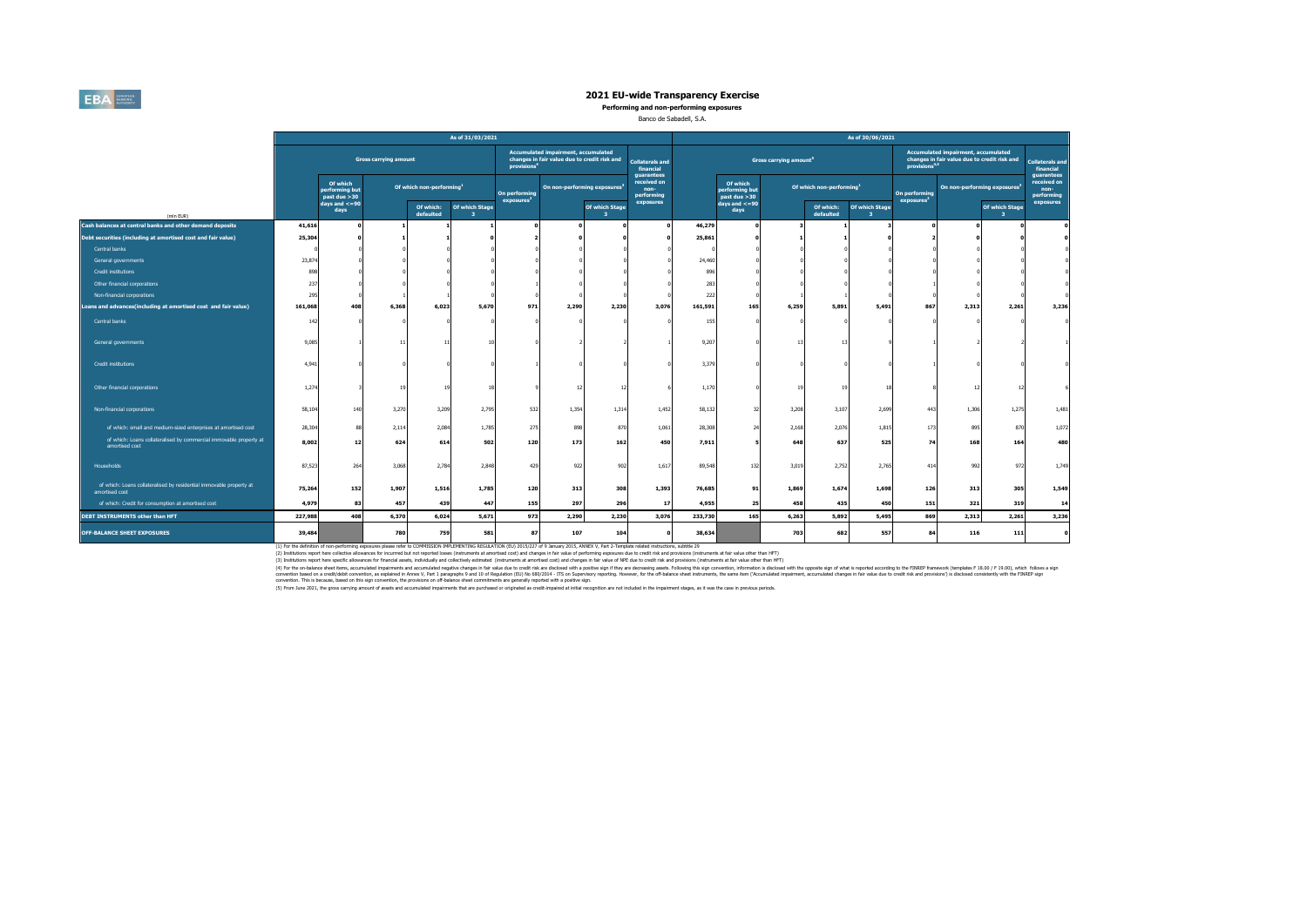

**Forborne exposures**

### Banco de Sabadell, S.A.

|                                                                                                     |          |                                                                          | As of 30/09/2020                                                                                                                   |                                                                             |                                                                                                  |                                                                                                                                      |          |                                                                          | As of 31/12/2020                                                                                                                   |                                                                             |                                                                    |                                                                                                                                      |
|-----------------------------------------------------------------------------------------------------|----------|--------------------------------------------------------------------------|------------------------------------------------------------------------------------------------------------------------------------|-----------------------------------------------------------------------------|--------------------------------------------------------------------------------------------------|--------------------------------------------------------------------------------------------------------------------------------------|----------|--------------------------------------------------------------------------|------------------------------------------------------------------------------------------------------------------------------------|-----------------------------------------------------------------------------|--------------------------------------------------------------------|--------------------------------------------------------------------------------------------------------------------------------------|
|                                                                                                     | measures | <b>Gross carrying amount of</b><br>exposures with forbearance            | <b>Accumulated impairment,</b><br>accumulated changes in fair<br>value due to credit risk and<br>forbearance measures <sup>2</sup> | provisions for exposures with                                               | <b>Collateral and financial guarantees</b><br>received on exposures with<br>forbearance measures |                                                                                                                                      | measures | <b>Gross carrying amount of</b><br>exposures with forbearance            | <b>Accumulated impairment,</b><br>accumulated changes in fair<br>value due to credit risk and<br>forbearance measures <sup>2</sup> | provisions for exposures with                                               | <b>Collateral and financial guarantees</b><br>forbearance measures | received on exposures with                                                                                                           |
| (mln EUR)                                                                                           |          | Of which non-<br>performing<br>exposures with<br>forbearance<br>measures |                                                                                                                                    | Of which on non-<br>performing<br>exposures with<br>forbearance<br>measures |                                                                                                  | Of which<br>collateral and<br>financial<br>guarantees<br>received on non-<br>performing<br>exposures with<br>forbearance<br>measures |          | Of which non-<br>performing<br>exposures with<br>forbearance<br>measures |                                                                                                                                    | Of which on non-<br>performing<br>exposures with<br>forbearance<br>measures |                                                                    | Of which<br>collateral and<br>financial<br>guarantees<br>received on non-<br>performing<br>exposures with<br>forbearance<br>measures |
| Cash balances at central banks and other demand deposits                                            |          |                                                                          |                                                                                                                                    | $\Omega$                                                                    |                                                                                                  |                                                                                                                                      | ŋ        |                                                                          | n                                                                                                                                  |                                                                             | $\Omega$                                                           |                                                                                                                                      |
| Debt securities (including at amortised cost and fair value)                                        |          |                                                                          |                                                                                                                                    |                                                                             |                                                                                                  |                                                                                                                                      |          |                                                                          |                                                                                                                                    |                                                                             |                                                                    |                                                                                                                                      |
| Central banks                                                                                       |          |                                                                          |                                                                                                                                    |                                                                             |                                                                                                  |                                                                                                                                      |          |                                                                          |                                                                                                                                    |                                                                             |                                                                    |                                                                                                                                      |
| General governments                                                                                 |          |                                                                          |                                                                                                                                    |                                                                             |                                                                                                  |                                                                                                                                      |          |                                                                          |                                                                                                                                    |                                                                             |                                                                    |                                                                                                                                      |
| Credit institutions                                                                                 |          |                                                                          |                                                                                                                                    |                                                                             |                                                                                                  |                                                                                                                                      |          |                                                                          |                                                                                                                                    |                                                                             |                                                                    |                                                                                                                                      |
| Other financial corporations                                                                        |          |                                                                          |                                                                                                                                    |                                                                             |                                                                                                  |                                                                                                                                      |          |                                                                          |                                                                                                                                    |                                                                             |                                                                    |                                                                                                                                      |
| Non-financial corporations                                                                          |          |                                                                          |                                                                                                                                    |                                                                             |                                                                                                  |                                                                                                                                      |          |                                                                          |                                                                                                                                    |                                                                             |                                                                    |                                                                                                                                      |
| Loans and advances (including at amortised cost and fair value)                                     | 4,604    | 2,995                                                                    | 1,102                                                                                                                              | 972                                                                         | 2,955                                                                                            | 1,726                                                                                                                                | 5,338    | 2,987                                                                    | 1,135                                                                                                                              | 986                                                                         | 3,436                                                              | 1,718                                                                                                                                |
| Central banks                                                                                       |          |                                                                          |                                                                                                                                    |                                                                             |                                                                                                  |                                                                                                                                      |          |                                                                          |                                                                                                                                    |                                                                             |                                                                    |                                                                                                                                      |
| General governments                                                                                 | 11       |                                                                          |                                                                                                                                    |                                                                             |                                                                                                  |                                                                                                                                      | 15       |                                                                          |                                                                                                                                    |                                                                             |                                                                    |                                                                                                                                      |
| Credit institutions                                                                                 |          |                                                                          |                                                                                                                                    |                                                                             |                                                                                                  |                                                                                                                                      |          |                                                                          |                                                                                                                                    |                                                                             |                                                                    |                                                                                                                                      |
| Other financial corporations                                                                        | 18       | 14                                                                       | 11                                                                                                                                 | 11                                                                          |                                                                                                  |                                                                                                                                      | 19       | 14                                                                       | 12                                                                                                                                 | 12                                                                          |                                                                    |                                                                                                                                      |
| Non-financial corporations                                                                          | 2,282    | 1,461                                                                    | 675                                                                                                                                | 593                                                                         | 1,432                                                                                            | 754                                                                                                                                  | 3,053    | 1,620                                                                    | 754                                                                                                                                | 662                                                                         | 1,842                                                              | 828                                                                                                                                  |
| of which: small and medium-sized enterprises at amortised cost                                      | 1,715    | 1,091                                                                    | 479                                                                                                                                | 406                                                                         | 1,133                                                                                            |                                                                                                                                      | 2,113    | 1,203                                                                    | 534                                                                                                                                | 468                                                                         | 1,431                                                              |                                                                                                                                      |
| Households                                                                                          | 2,293    | 1,511                                                                    | 415                                                                                                                                | 367                                                                         | 1,516                                                                                            | 969                                                                                                                                  | 2,251    | 1,344                                                                    | 368                                                                                                                                | 311                                                                         | 1,584                                                              | 887                                                                                                                                  |
| DEBT INSTRUMENTS other than HFT                                                                     | 4,604    | 2,995                                                                    | 1,102                                                                                                                              | 972                                                                         | 2,955                                                                                            |                                                                                                                                      | 5,338    | 2,987                                                                    | 1,135                                                                                                                              | 986                                                                         | 3,436                                                              |                                                                                                                                      |
| Loan commitments given                                                                              | 63       | 28                                                                       | $\sqrt{2}$                                                                                                                         | $\Omega$                                                                    | $\Omega$                                                                                         |                                                                                                                                      | 111      | 54                                                                       | $\Omega$                                                                                                                           |                                                                             | o                                                                  | $\Omega$                                                                                                                             |
| QUALITY OF FORBEARANCE <sup>2</sup>                                                                 |          |                                                                          |                                                                                                                                    |                                                                             |                                                                                                  |                                                                                                                                      |          |                                                                          |                                                                                                                                    |                                                                             |                                                                    |                                                                                                                                      |
| Loans and advances that have been forborne more than twice                                          |          |                                                                          |                                                                                                                                    |                                                                             |                                                                                                  |                                                                                                                                      |          |                                                                          |                                                                                                                                    |                                                                             |                                                                    |                                                                                                                                      |
| Non-performing forborne loans and advances that failed to meet the non-<br>nerforming exit criteria |          |                                                                          |                                                                                                                                    |                                                                             |                                                                                                  |                                                                                                                                      |          |                                                                          |                                                                                                                                    |                                                                             |                                                                    |                                                                                                                                      |

<sup>(1)</sup> For the definition of forborne exposures please refer to COMMISSION IMPLEMENTING REGULATION (EU) 2015/227 of 9 January 2015, ANNEX V, Part 2-Template related instructions, subtitle 30

<sup>01</sup>For the or-balance sheet kems, accumulated impairments and accumulated negative changes in fair value due to redit rideal of the packing of the product and the packing solved in the property in the packing seculated th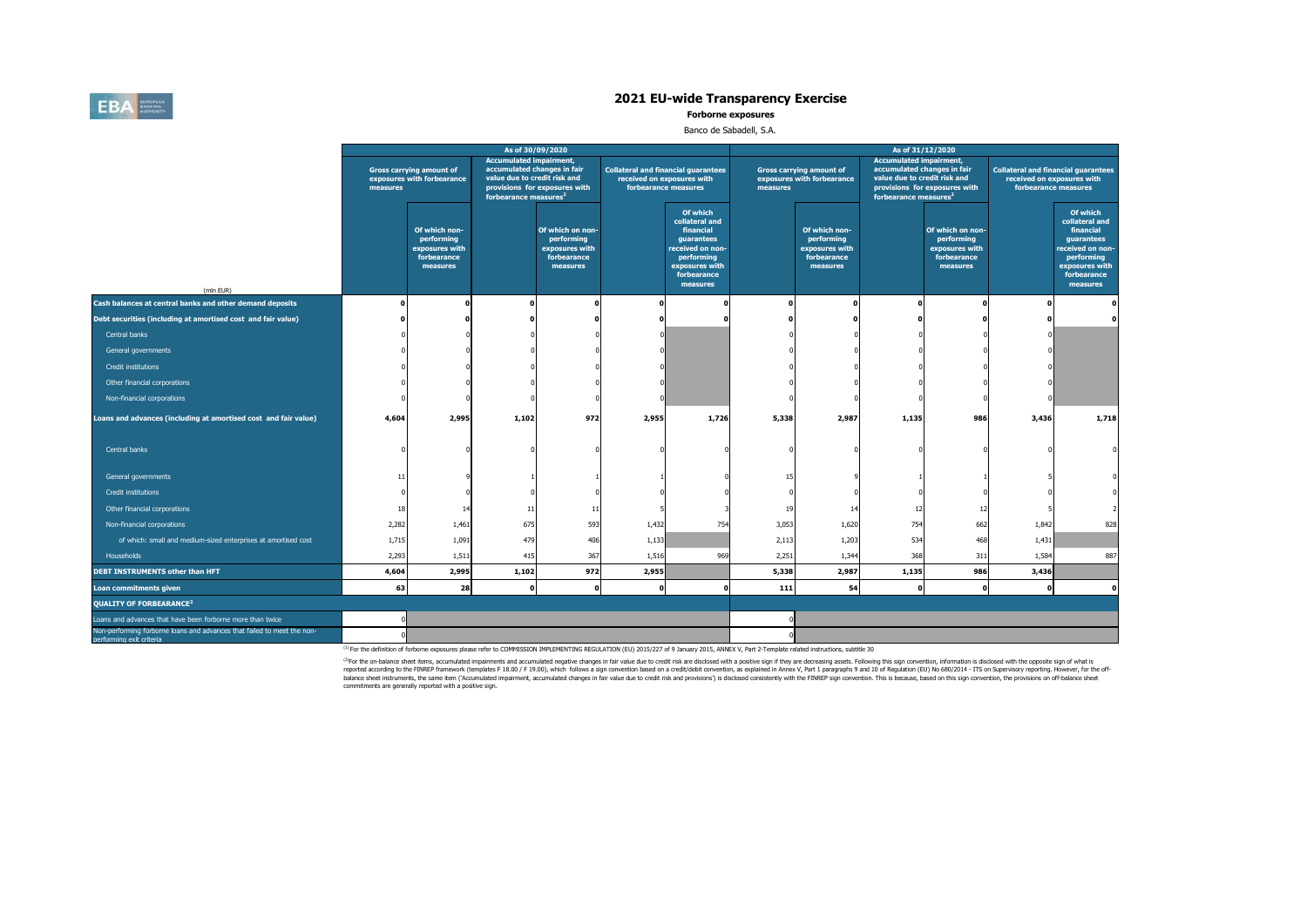

**Forborne exposures**

### Banco de Sabadell, S.A.

|                                                                                                     |          |                                                                          | As of 31/03/2021                                                                                                                   |                                                                             |                            |                                                                                                                                      |          |                                                                          | As of 30/06/2021                                                                                                                   |                                                                             |       |                                                                                                                                      |
|-----------------------------------------------------------------------------------------------------|----------|--------------------------------------------------------------------------|------------------------------------------------------------------------------------------------------------------------------------|-----------------------------------------------------------------------------|----------------------------|--------------------------------------------------------------------------------------------------------------------------------------|----------|--------------------------------------------------------------------------|------------------------------------------------------------------------------------------------------------------------------------|-----------------------------------------------------------------------------|-------|--------------------------------------------------------------------------------------------------------------------------------------|
|                                                                                                     | measures | <b>Gross carrying amount of</b><br>exposures with forbearance            | <b>Accumulated impairment,</b><br>accumulated changes in fair<br>value due to credit risk and<br>forbearance measures <sup>2</sup> | provisions for exposures with                                               | received on exposures with | <b>Collateral and financial guarantees</b><br>forbearance measures                                                                   | measures | <b>Gross carrying amount of</b><br>exposures with forbearance            | <b>Accumulated impairment,</b><br>accumulated changes in fair<br>value due to credit risk and<br>forbearance measures <sup>2</sup> | provisions for exposures with                                               |       | <b>Collateral and financial guarantees</b><br>received on exposures with<br>forbearance measures                                     |
| (mln EUR)                                                                                           |          | Of which non-<br>performing<br>exposures with<br>forbearance<br>measures |                                                                                                                                    | Of which on non-<br>performing<br>exposures with<br>forbearance<br>measures |                            | Of which<br>collateral and<br>financial<br>guarantees<br>received on non-<br>performing<br>exposures with<br>forbearance<br>measures |          | Of which non-<br>performing<br>exposures with<br>forbearance<br>measures |                                                                                                                                    | Of which on non-<br>performing<br>exposures with<br>forbearance<br>measures |       | Of which<br>collateral and<br>financial<br>guarantees<br>received on non-<br>performing<br>exposures with<br>forbearance<br>measures |
| Cash balances at central banks and other demand deposits                                            | n        |                                                                          |                                                                                                                                    |                                                                             |                            | $\Omega$                                                                                                                             |          |                                                                          | n                                                                                                                                  |                                                                             | n     |                                                                                                                                      |
| Debt securities (including at amortised cost and fair value)                                        |          |                                                                          |                                                                                                                                    |                                                                             |                            |                                                                                                                                      |          |                                                                          |                                                                                                                                    |                                                                             |       |                                                                                                                                      |
| Central banks                                                                                       |          |                                                                          |                                                                                                                                    |                                                                             |                            |                                                                                                                                      |          |                                                                          |                                                                                                                                    |                                                                             |       |                                                                                                                                      |
| General governments                                                                                 |          |                                                                          |                                                                                                                                    |                                                                             |                            |                                                                                                                                      |          |                                                                          |                                                                                                                                    |                                                                             |       |                                                                                                                                      |
| Credit institutions                                                                                 |          |                                                                          |                                                                                                                                    |                                                                             |                            |                                                                                                                                      |          |                                                                          |                                                                                                                                    |                                                                             |       |                                                                                                                                      |
| Other financial corporations                                                                        |          |                                                                          |                                                                                                                                    |                                                                             |                            |                                                                                                                                      |          |                                                                          |                                                                                                                                    |                                                                             |       |                                                                                                                                      |
| Non-financial corporations                                                                          |          |                                                                          |                                                                                                                                    |                                                                             |                            |                                                                                                                                      |          |                                                                          |                                                                                                                                    |                                                                             |       |                                                                                                                                      |
| Loans and advances (including at amortised cost and fair value)                                     | 6,511    | 3,319                                                                    | 1,303                                                                                                                              | 1,092                                                                       | 4,058                      | 1,842                                                                                                                                | 6,953    | 3,351                                                                    | 1,255                                                                                                                              | 1,078                                                                       | 4,415 | 1,961                                                                                                                                |
| Central banks                                                                                       |          |                                                                          |                                                                                                                                    |                                                                             |                            |                                                                                                                                      |          |                                                                          |                                                                                                                                    |                                                                             |       |                                                                                                                                      |
| General governments                                                                                 | 10       |                                                                          |                                                                                                                                    |                                                                             |                            |                                                                                                                                      | 10       |                                                                          |                                                                                                                                    |                                                                             |       |                                                                                                                                      |
| Credit institutions                                                                                 |          |                                                                          |                                                                                                                                    |                                                                             |                            |                                                                                                                                      |          |                                                                          |                                                                                                                                    |                                                                             |       |                                                                                                                                      |
| Other financial corporations                                                                        | 34       | 15                                                                       | 13                                                                                                                                 | 12                                                                          | 19                         |                                                                                                                                      | 26       | 15                                                                       | 12                                                                                                                                 |                                                                             | 13    |                                                                                                                                      |
| Non-financial corporations                                                                          | 4,162    | 1,890                                                                    | 908                                                                                                                                | 754                                                                         | 2,417                      | 915                                                                                                                                  | 4,575    | 1,895                                                                    | 829                                                                                                                                | 702                                                                         | 2,744 | 1,019                                                                                                                                |
| of which: small and medium-sized enterprises at amortised cost                                      | 2,471    | 1,269                                                                    | 572                                                                                                                                | 480                                                                         | 1,709                      |                                                                                                                                      | 2,775    | 1,333                                                                    | 539                                                                                                                                | 480                                                                         | 2,051 |                                                                                                                                      |
| Households                                                                                          | 2,304    | 1,405                                                                    | 381                                                                                                                                | 326                                                                         | 1,621                      | 924                                                                                                                                  | 2,342    | 1,432                                                                    | 413                                                                                                                                | 363                                                                         | 1,656 | 940                                                                                                                                  |
| <b>DEBT INSTRUMENTS other than HFT</b>                                                              | 6,511    | 3,319                                                                    | 1,303                                                                                                                              | 1,092                                                                       | 4,058                      |                                                                                                                                      | 6,953    | 3,351                                                                    | 1,255                                                                                                                              | 1,078                                                                       | 4,415 |                                                                                                                                      |
| Loan commitments given                                                                              | 111      | 50                                                                       | 5                                                                                                                                  |                                                                             |                            | $\Omega$                                                                                                                             | 138      | 54                                                                       | 6                                                                                                                                  |                                                                             |       |                                                                                                                                      |
| <b>QUALITY OF FORBEARANCE<sup>2</sup></b>                                                           |          |                                                                          |                                                                                                                                    |                                                                             |                            |                                                                                                                                      |          |                                                                          |                                                                                                                                    |                                                                             |       |                                                                                                                                      |
| Loans and advances that have been forborne more than twice                                          |          |                                                                          |                                                                                                                                    |                                                                             |                            |                                                                                                                                      |          |                                                                          |                                                                                                                                    |                                                                             |       |                                                                                                                                      |
| Non-performing forborne loans and advances that failed to meet the non-<br>nerforming exit criteria |          |                                                                          |                                                                                                                                    |                                                                             |                            |                                                                                                                                      |          |                                                                          |                                                                                                                                    |                                                                             |       |                                                                                                                                      |

(1) For the definition of forborne exposures please refer to COMMISSION IMPLEMENTING REGULATION (EU) 2015/227 of 9 January 2015, ANNEX V, Part 2-Template related instructions, subtitle 30

(2)For the on-balance sheet items, accumulated impairments and accumulated negative changes in fair value due to credit risk are disclosed with a positive sign if they are decreasing assets. Following this sign corwention, commitments are generally reported with a positive sign.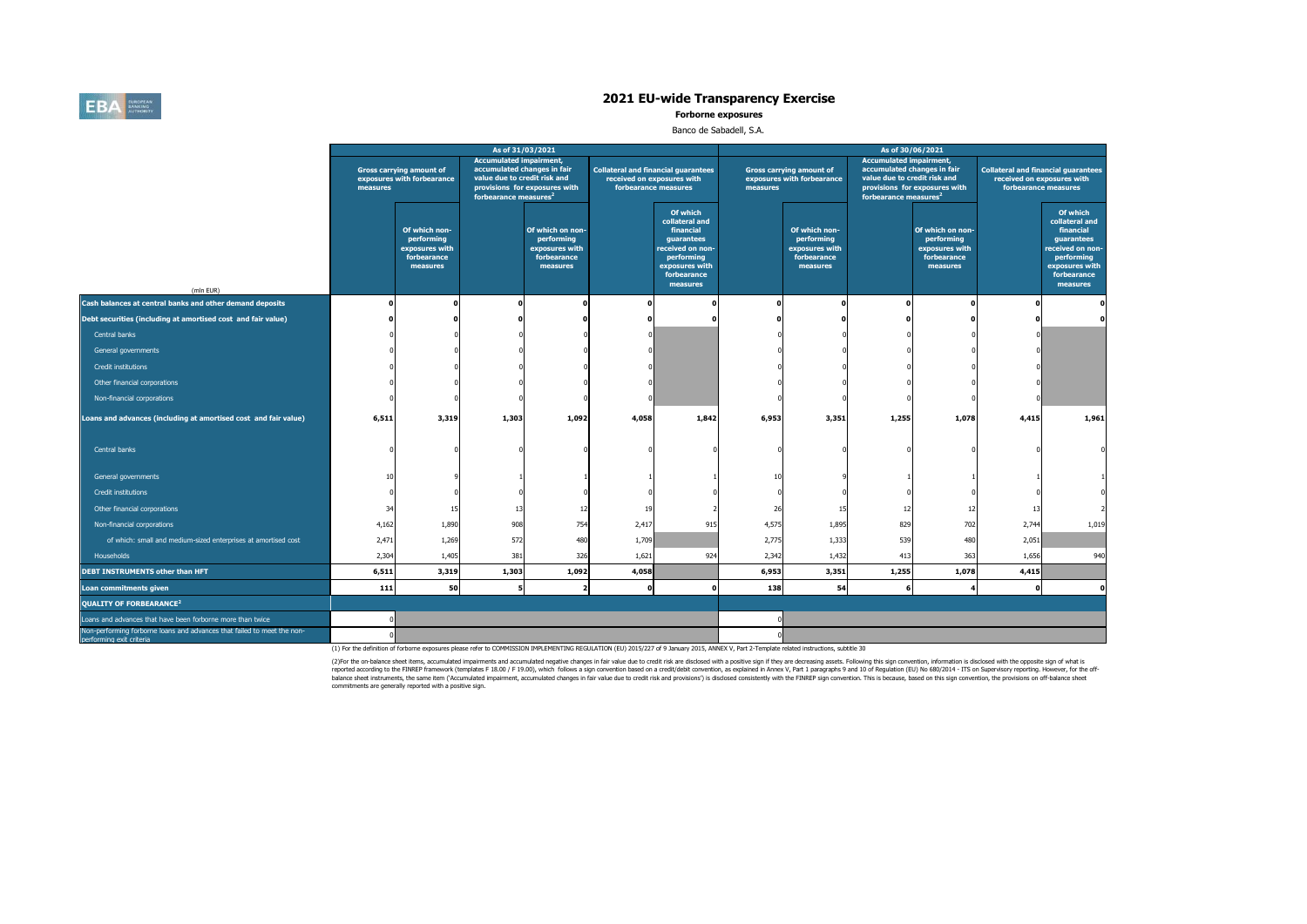**2021 EU-wide Transparency Exercise<br>Breakdown of Ioans and advances to non-financial corporations other than held for trading<br>Banco de Sabadell, S.A.** 

|                                                                    | As of 30/09/2020 |                               |                        |                                                            |                                        |                                                                                            |        |                               | As of 31/12/2020       |                                                           |                           |                                                                                                          |         |                               | AS of 31/03/2021       |                                                            |                                        |                                                                                              |         |                               | AS of 30/06/2021       |                                                           |                                        |                                                                                                         |
|--------------------------------------------------------------------|------------------|-------------------------------|------------------------|------------------------------------------------------------|----------------------------------------|--------------------------------------------------------------------------------------------|--------|-------------------------------|------------------------|-----------------------------------------------------------|---------------------------|----------------------------------------------------------------------------------------------------------|---------|-------------------------------|------------------------|------------------------------------------------------------|----------------------------------------|----------------------------------------------------------------------------------------------|---------|-------------------------------|------------------------|-----------------------------------------------------------|----------------------------------------|---------------------------------------------------------------------------------------------------------|
|                                                                    |                  | Gross carrying amount         |                        |                                                            |                                        | Accumulated                                                                                |        | Gross carrying amount         |                        |                                                           |                           | <b>Accumulated</b>                                                                                       |         | Gross carrying amount         |                        |                                                            |                                        | Accumulated                                                                                  |         | Gross carrying amount         |                        |                                                           |                                        | Accumulated                                                                                             |
| (mln EUR)                                                          |                  | Of which:<br>non-<br>performi | of which:<br>hefaulted | Of which loans<br>and advances<br>subject to<br>impairment | Accumulated<br>impairment <sup>1</sup> | negative<br>changes in fai<br>value due to<br>credit risk on<br>non-performin<br>exposures |        | Of which:<br>non-<br>performi | of which:<br>defaulted | Of which loans<br>and advances<br>subject to<br>mpairment | Accumulated<br>impairment | negative<br>changes in fair<br>value due to<br>credit risk on<br>ton-performin<br>exposures <sup>1</sup> |         | Of which:<br>non-<br>performi | of which:<br>defaulted | Of which loans<br>and advances<br>sublect to<br>impairment | Accumulated<br>impairment <sup>3</sup> | negative<br>changes in fair<br>value due to<br>credit risk on<br>non-performing<br>exposures |         | Of which:<br>non-<br>performi | of which:<br>defaulted | Of which loans<br>and advances<br>subject to<br>mpairment | Accumulated<br>impairment <sup>1</sup> | negative<br>changes in fair<br>value due to<br>credit risk on<br>on-performin<br>exposures <sup>1</sup> |
| A Agriculture, forestry and fishing                                | 885              | <b>CO</b>                     | 59                     | 885                                                        | 26                                     |                                                                                            | 912    | 61                            | 60                     | 912                                                       | $20 -$                    |                                                                                                          | 942     | 74                            | 73                     | 942                                                        | 21                                     |                                                                                              | 968     | 91                            | 79                     | 968                                                       | 24                                     |                                                                                                         |
| B Mining and quarrying                                             | CGO              | 12                            | $+2$                   | 5692                                                       |                                        |                                                                                            | 452    | $\rightarrow$                 | $+$ $E$                | 453                                                       |                           |                                                                                                          | 494     | $\rightarrow$ $\sigma$        | $\rightarrow$          | 494                                                        |                                        |                                                                                              | 413     | $\overline{16}$               | 10 <sup>2</sup>        | 413                                                       | 10 <sup>1</sup>                        |                                                                                                         |
| C Manufacturing                                                    | 9.294            | 494                           | 470                    | 9.294                                                      | 284                                    |                                                                                            | 9.004  | 603                           | 601                    | 9.004                                                     | 205                       |                                                                                                          | 9.251   | 623                           | 606                    | 9.251                                                      | 299                                    |                                                                                              | 9.560   | 575                           | 567                    | 0.560                                                     | 286                                    | $\sim$                                                                                                  |
| D Electricity, gas, steam and air conditionin<br>sunnly            | 4.313            | 63                            | -63                    | 4.313                                                      | 111                                    |                                                                                            | 3,858  |                               | 00                     | 3,858                                                     | 61                        |                                                                                                          | 4.161   | 99                            | $^{99}$                | 4.161                                                      | 59                                     |                                                                                              | 4.165   | 102                           | 102                    | 4.165                                                     | 77                                     |                                                                                                         |
| E Water supply                                                     | 683              | 10.                           | $\mathbf{A}$           | 697                                                        | 11                                     |                                                                                            | 679    | 15                            |                        | 679                                                       | 1.9                       |                                                                                                          | 233     |                               |                        | 200                                                        |                                        |                                                                                              | 625     | 10                            |                        | 625                                                       |                                        |                                                                                                         |
| <b>F</b> Construction                                              | 5517             | 442                           | 441                    | 5.517                                                      | 270                                    |                                                                                            | 5210   | 415                           | 413                    | 5.210                                                     | 248                       |                                                                                                          | 5.212   | 416                           | 413                    | 5.212                                                      | 242                                    |                                                                                              | 4.821   | 376                           | 271                    | 4.821                                                     | 211                                    |                                                                                                         |
| <b>G Wholesale and retail trade</b>                                | 7.533            | 436                           | 425                    | 7.533                                                      | 325                                    |                                                                                            | 7.613  | 204                           | 449                    | 7.613                                                     | 267                       |                                                                                                          | 8.091   | 476                           | 468                    | 8.091                                                      | 323                                    |                                                                                              | 8.146   | 523                           | 516                    | 8.146                                                     | 263                                    | $\sim$                                                                                                  |
| H Transport and storage                                            | 3.609            | 0.4                           | $\sim$                 | 3.609                                                      | 20                                     |                                                                                            | 3.682  | 173                           | 172                    | 3.682                                                     | 81                        |                                                                                                          | 3.651   | 190                           | 188                    | 3.651                                                      | 85                                     |                                                                                              | 3,700   | 210                           | 208                    | 3,700                                                     | 125                                    |                                                                                                         |
| I Accommodation and food service activities                        | 5.267            | 145                           | 145                    | 5.267                                                      | 101                                    |                                                                                            | 5.394  | 216                           | 213                    | 5.394                                                     | 150                       |                                                                                                          | 5.617   | 275                           | 260                    | 5.617                                                      | 179                                    |                                                                                              | 5.575   | 345                           | 298                    | 5.575                                                     | 186                                    |                                                                                                         |
| 3 Information and communication                                    | 1.580            | 44                            | 44                     | 1.580                                                      | 20                                     |                                                                                            | 1.085  | 52                            | 52                     | 1.585                                                     | 20 <sub>1</sub>           |                                                                                                          | 1.661   | $51$                          | 51                     | 1.661                                                      | 25                                     |                                                                                              | 1.819   | 41                            | 41                     | 1.819                                                     | 22                                     |                                                                                                         |
| K Financial and insurance activities                               | 4.035            | 108                           | 109                    | 4.035                                                      | QQ                                     |                                                                                            | 4.075  | 129                           | 129                    | 4.075                                                     | 94                        |                                                                                                          | 4 2 2 8 | 110                           | 108                    | 4.228                                                      | 104                                    |                                                                                              | 4 1 3 8 | 86                            | 94                     | 4.138                                                     | 102                                    |                                                                                                         |
| L Real estate activities                                           | 6.963            | 302                           | 302                    | 6.963                                                      | 164                                    |                                                                                            | 6.802  | 332                           | 326                    | 6.802                                                     | 175                       |                                                                                                          | 6.851   | 325                           | $320 -$                | 6.851                                                      | 189                                    |                                                                                              | 7.106   | 363                           | 354                    | 7.106                                                     | 179                                    |                                                                                                         |
| M Professional, scientific and technical<br>activities             | 2.583            | 170                           | 170                    | 2.583                                                      | 106                                    |                                                                                            | 2.872  | 243                           | 240                    | 2.872                                                     | 147                       |                                                                                                          | 2.928   | 238                           | 235                    | 2,928                                                      | 146                                    |                                                                                              | 2.922   | 224                           | 217                    | 2.922                                                     | 129                                    |                                                                                                         |
| N Administrative and support service<br>activities                 | 1.798            | 68                            | 68                     | 1.798                                                      | 36                                     |                                                                                            | 1.815  | 91                            | 91                     | 1.815                                                     | 39                        |                                                                                                          | 1,897   | 165                           | 164                    | 1.897                                                      | 58                                     |                                                                                              | 1.838   | 101                           | 00                     | 1,838                                                     | 38                                     |                                                                                                         |
| O Public administration and defence.<br>compulsory social security | 232              |                               |                        | 232                                                        |                                        |                                                                                            | 325    |                               |                        | 325                                                       |                           |                                                                                                          | 327     |                               |                        | 327                                                        |                                        |                                                                                              | 326     |                               |                        | 326                                                       |                                        |                                                                                                         |
| P Education                                                        | 298              | 2.5                           | 21                     | 298                                                        | 10                                     |                                                                                            | 296    | 22                            | 22                     | 296                                                       | 11                        |                                                                                                          | 297     | 25                            | 25                     | 297                                                        |                                        |                                                                                              | 312     | 25                            | 24                     | 312                                                       |                                        |                                                                                                         |
| Q Human health services and social work<br>activities              | 840              | 99                            | 88                     | 840                                                        | 16                                     |                                                                                            | 802    | 93                            | R1                     | 802                                                       | 51                        |                                                                                                          | 840     | 86                            | 85                     | 840                                                        | 61                                     |                                                                                              | 755     | 20                            | 20                     | 755                                                       | 17                                     |                                                                                                         |
| R Arts, entertainment and recreation                               | 573              | 47                            | $A \in$                | 573                                                        | 23                                     |                                                                                            | 544    | C4                            | 52.                    | 544                                                       | ne                        |                                                                                                          | 597     | 60                            | CO.                    | 587                                                        | 28                                     |                                                                                              | 557     | 67                            | 64                     | 557                                                       | 28                                     |                                                                                                         |
| S Other services                                                   | 436              | 27                            | 27                     | 436                                                        | 44                                     |                                                                                            | 455    | 20                            | 29                     | 455                                                       | 22                        |                                                                                                          | 415     | 20 <sub>0</sub>               | n <sub>0</sub>         | 415                                                        | 22                                     |                                                                                              | 296     | 20 <sub>1</sub>               | 20                     | 396                                                       | 12                                     |                                                                                                         |
| Loans and advances                                                 | 57,005           | 2.625                         | 2.599                  | 57,005                                                     | 1.740                                  |                                                                                            | 56,379 | 3.092                         | 3.043                  | 56 379                                                    | 1.759                     |                                                                                                          | SR 104  | 3.270                         | 3.209                  | 59,104                                                     | 1.885                                  |                                                                                              | 58.132  | 3.208                         | 3.107                  | SR 132                                                    | 1 749                                  |                                                                                                         |

<sup>11</sup> The Rens "accumulated impairment" and "accumulated negative changes in far value due to cell the farming exposures" are disclosed with a positive sign if they are decreasing an asset. Following this sign convention, i

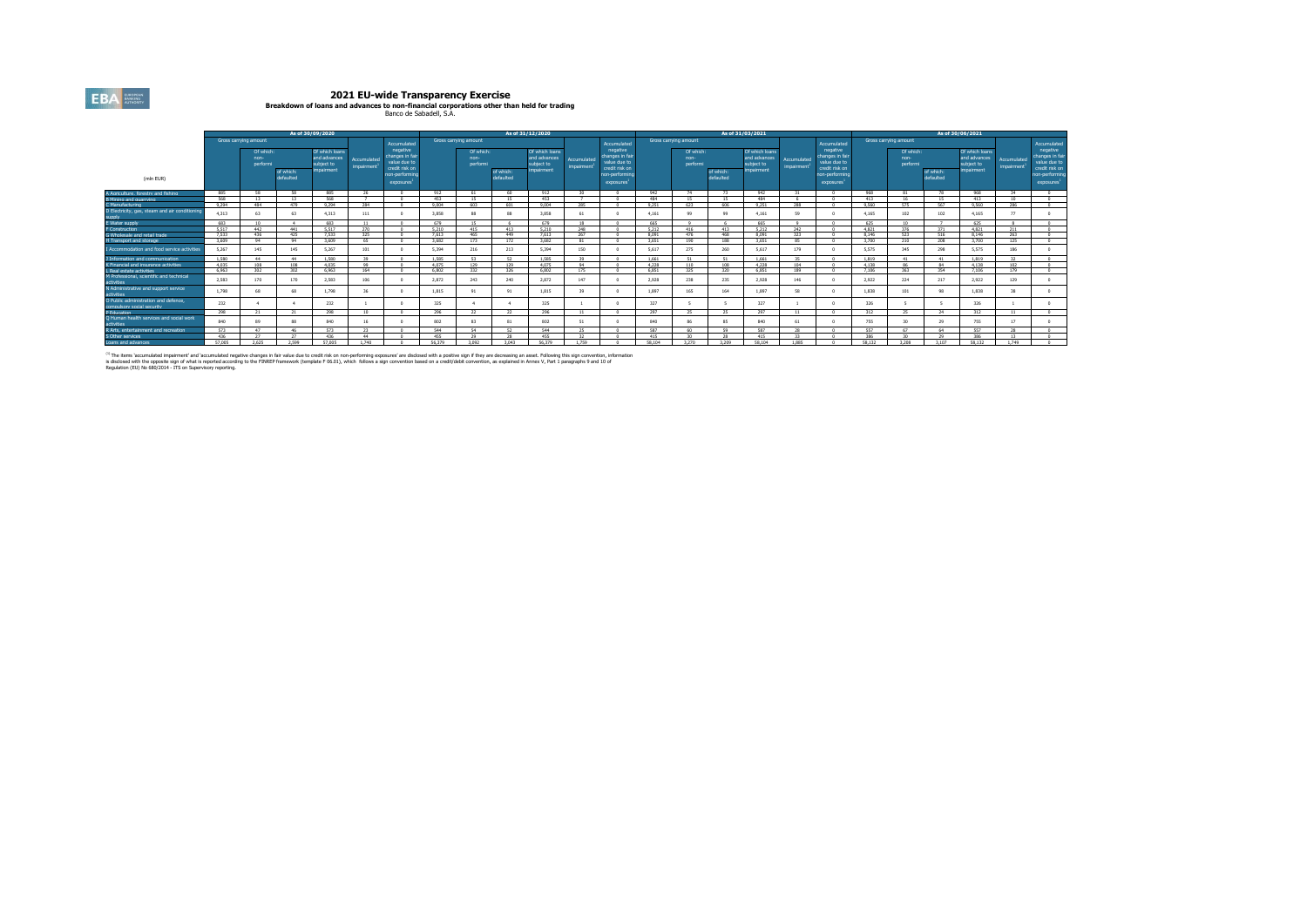2021 EU-wide Transparency Exercise<br>Information on loans and advances subject to legislative and non-legislative moratoria and public guarantee schemes in accordance with EBA Guidelines<br>EBA/GL/2020/02

Banco de Sabadell, S.A.

|                                                                |       |                       |                                                     |                                                                                                                                                                          |                |                                                       |                                                                                                |    | As of 30/09/2020 |                                                               |                                                                                                                                                      |                |                                                         |                                                                                       |                                                                                  |                                                             |       |                       |                                                     |                                                                                                                                                       |                |                                                        |                                                                                       |               | As of 31/12/2020 |                                                     |                                                                                                                                                         |                 |                                                                                       |                                                                                   |                                                                                      |                                      |
|----------------------------------------------------------------|-------|-----------------------|-----------------------------------------------------|--------------------------------------------------------------------------------------------------------------------------------------------------------------------------|----------------|-------------------------------------------------------|------------------------------------------------------------------------------------------------|----|------------------|---------------------------------------------------------------|------------------------------------------------------------------------------------------------------------------------------------------------------|----------------|---------------------------------------------------------|---------------------------------------------------------------------------------------|----------------------------------------------------------------------------------|-------------------------------------------------------------|-------|-----------------------|-----------------------------------------------------|-------------------------------------------------------------------------------------------------------------------------------------------------------|----------------|--------------------------------------------------------|---------------------------------------------------------------------------------------|---------------|------------------|-----------------------------------------------------|---------------------------------------------------------------------------------------------------------------------------------------------------------|-----------------|---------------------------------------------------------------------------------------|-----------------------------------------------------------------------------------|--------------------------------------------------------------------------------------|--------------------------------------|
|                                                                |       | Gross carrying amount |                                                     |                                                                                                                                                                          |                |                                                       |                                                                                                |    |                  |                                                               | Accumulated impairment, accumulated negative changes in fair value due to credit risk                                                                |                |                                                         |                                                                                       | Maximum<br>amount of the<br>quanintee that<br>can be<br>considered               | <b>Gross carrying</b><br>arrount                            |       | Gross carrying amount |                                                     |                                                                                                                                                       |                |                                                        |                                                                                       |               |                  |                                                     |                                                                                                                                                         |                 | Accumulated impairment, accumulated negative changes in fair value due to credit risk |                                                                                   | Maximum<br>amount of the<br>quarantee that<br>can be<br>considered                   | Gross carrying<br>amount             |
| (min EUR)                                                      |       | Performing            | Of which:<br>oposunes wi<br>forbainings<br>measures | Of which:<br><b>Instruments</b><br>with significant<br>ncrease in<br>credit risk since<br><b>nitial</b><br>recognition be<br>rot credit-<br><b>Impaired</b><br>(Szago 2) | Non-performing | Of which:<br>noceures with<br>forbearance<br>measures | Of which:<br>Unlikely to pay<br>that are not<br>past-due or<br>past-due <=<br>$90\,\text{dim}$ |    | Performing       | Of which:<br>ozosunis wit<br>forbainings<br><b>INSURESTER</b> | Of which:<br>dependent<br>ith significant<br>crease in<br>credit risk sino<br><b>Wilde</b><br>recognition but<br>not credit-<br>impaired<br>(Szago2) | Non-performing | Of which:<br>exposures with<br>forbinirance<br>measures | Of which:<br>Unlikely to pay<br>that are not<br>past-due or<br>past-due <=<br>90 days | Public<br>guarantee<br>received in the<br>context of the<br>$CD/10-19$<br>crisis | Inflores to<br><b>DOM:</b><br>performing<br><b>COOSUTES</b> |       | Performing            | Of which:<br>diw innapoga<br>forbeasings<br>monumes | Of which:<br>Instruments<br>with significant<br>nd skakeror<br>credit risk since<br><b>STAR</b><br>ecognition bu<br>not credit-<br>roainid<br>(Suqe2) | Non-performing | Of which:<br>exposures with<br>forbairance<br>measures | Of which:<br>Unlikely to pa<br>that are not<br>pat-due or<br>$min\_data <$<br>90 days |               | Performing       | Of which:<br>oposunes wit<br>forbeasings<br>monumes | Of which:<br>Instruments<br>vith significant<br>nomase in<br>credit risk since<br><b>Hafin</b><br>ecognition bu<br>not credit-<br>realised<br>(Sulge 2) | Non-performing  | Of which:<br>ozosuns wit<br>forbainings<br>anusam                                     | Of which:<br>Unlikely to pa<br>that are no<br>pat-due o<br>part-due <=<br>90 days | Public<br>quinistee<br>conved in the<br>teritori of the<br>COVID-19<br><b>crisis</b> | Inform to<br>performing<br>exposures |
| Loans and advances subtect to active EBA-corrollant mositorial | 4,511 | 4,071                 | 192                                                 | 1.832                                                                                                                                                                    | 440            | 283                                                   | 390                                                                                            |    |                  | 13 <sup>7</sup>                                               | 18                                                                                                                                                   | 17             | 13                                                      | 14                                                                                    |                                                                                  |                                                             | 3,197 | 2.866                 | 190                                                 | 1,275                                                                                                                                                 | 332            | 257                                                    | 301                                                                                   | $\mathcal{F}$ | 42               |                                                     |                                                                                                                                                         | $\overline{14}$ |                                                                                       |                                                                                   |                                                                                      |                                      |
| of which: Households                                           | 4,231 | 3,791                 | 186                                                 | 1.825                                                                                                                                                                    | 440            | 283                                                   | 390                                                                                            | 63 |                  | 10                                                            | $\overline{\mathbf{35}}$                                                                                                                             | 17             | 13                                                      | 14                                                                                    |                                                                                  |                                                             | 2,853 | 2,536                 | 182                                                 | 1,227                                                                                                                                                 | 327            | 256                                                    | 327                                                                                   | 61            | $36 -$           |                                                     | 32                                                                                                                                                      | 32              |                                                                                       |                                                                                   |                                                                                      |                                      |
| of which: Collateralised by residential immovable property     | 3,700 | 3,393                 | 147                                                 | 1.347                                                                                                                                                                    | 294            | 241                                                   | 347                                                                                            |    |                  |                                                               | $\sim$                                                                                                                                               | 12             | 10                                                      |                                                                                       |                                                                                  |                                                             | 2,605 | 2,318                 | 162                                                 | 1.139                                                                                                                                                 | 287            | 221                                                    | 209                                                                                   | $^{12}$       | 27               |                                                     | 24                                                                                                                                                      | 27              |                                                                                       | 26                                                                                |                                                                                      |                                      |
| of which: Non-financial corporations                           | 280   | 280                   |                                                     |                                                                                                                                                                          |                |                                                       |                                                                                                |    |                  |                                                               |                                                                                                                                                      |                |                                                         |                                                                                       |                                                                                  |                                                             | 334   | 329                   |                                                     | 49                                                                                                                                                    |                |                                                        |                                                                                       | - 61          | $\sim$           |                                                     |                                                                                                                                                         |                 |                                                                                       |                                                                                   |                                                                                      |                                      |
| of which: Small and Medium-sized Enterprises                   | 83    | 63                    |                                                     |                                                                                                                                                                          |                |                                                       |                                                                                                |    |                  |                                                               |                                                                                                                                                      |                |                                                         |                                                                                       |                                                                                  |                                                             | 227   | 223                   |                                                     | 27                                                                                                                                                    |                |                                                        |                                                                                       |               |                  |                                                     |                                                                                                                                                         |                 |                                                                                       |                                                                                   |                                                                                      |                                      |
| of which: Collateralised by commercial immovable property      | 26    | 26                    |                                                     |                                                                                                                                                                          |                |                                                       |                                                                                                |    |                  |                                                               |                                                                                                                                                      | $\sim$         |                                                         |                                                                                       |                                                                                  |                                                             | 183   | 153                   |                                                     | 47                                                                                                                                                    |                |                                                        |                                                                                       |               | $\sim$           |                                                     |                                                                                                                                                         |                 |                                                                                       |                                                                                   |                                                                                      |                                      |

|                                                            |       |                       |                                                      |                                                                                                                                          |                |                                                                |                                                                                             | As of 30/09/2020 |                                                      |                                                                                                                                                          |                |                                                        |                                                                                        |                                                                                 |                                                |                 |                       |                                  |                                                                                                                                                    |                |                                                        |                                                                                               |    | As of 31/12/2020 |                                                         |                                                                                                                                                             |                |                                                         |                                                                                 |                                                                                       |                                                     |
|------------------------------------------------------------|-------|-----------------------|------------------------------------------------------|------------------------------------------------------------------------------------------------------------------------------------------|----------------|----------------------------------------------------------------|---------------------------------------------------------------------------------------------|------------------|------------------------------------------------------|----------------------------------------------------------------------------------------------------------------------------------------------------------|----------------|--------------------------------------------------------|----------------------------------------------------------------------------------------|---------------------------------------------------------------------------------|------------------------------------------------|-----------------|-----------------------|----------------------------------|----------------------------------------------------------------------------------------------------------------------------------------------------|----------------|--------------------------------------------------------|-----------------------------------------------------------------------------------------------|----|------------------|---------------------------------------------------------|-------------------------------------------------------------------------------------------------------------------------------------------------------------|----------------|---------------------------------------------------------|---------------------------------------------------------------------------------|---------------------------------------------------------------------------------------|-----------------------------------------------------|
|                                                            |       | Gross carrying amount |                                                      |                                                                                                                                          |                |                                                                |                                                                                             |                  |                                                      | Accumulated impairment, accumulated negative changes in fair value due to credit risk                                                                    |                |                                                        |                                                                                        | Maximum<br>amount of the<br>quarantee that<br>can be<br>considered              | <b>Gross carrying</b><br>arrount               |                 | Gross carrying amount |                                  |                                                                                                                                                    |                |                                                        |                                                                                               |    |                  |                                                         | Accumulated impairment, accumulated negative changes in fair value due to credit risk                                                                       |                |                                                         |                                                                                 | Maximum<br>amount of the<br>quarantee that<br>can be<br>considered                    | Gross carrying<br>amount                            |
|                                                            |       | Performing            |                                                      |                                                                                                                                          | Non-performing |                                                                |                                                                                             | Performing       |                                                      |                                                                                                                                                          | Non-performing |                                                        |                                                                                        |                                                                                 |                                                |                 | Performing            |                                  |                                                                                                                                                    | Non-performing |                                                        |                                                                                               |    | Performing       |                                                         |                                                                                                                                                             | Non-parforming |                                                         |                                                                                 |                                                                                       |                                                     |
| (min EUR)                                                  |       |                       | Of which:<br>iozoiuna wit<br>forbainings<br>measures | Of which:<br>Instruments<br>with significant<br>ncrease in<br>credit risk since<br>recognition but<br>ret roofs.<br>impaired<br>(220002) |                | Of which:<br>exposures with<br>orbearance<br><b>Industries</b> | Of which:<br><b>Jolkieh to pay</b><br>that are not<br>past-due or<br>past-due <=<br>90 days |                  | Of which:<br>ozosunis wit<br>forbainings<br>measures | Of which:<br><b>Idneyster</b><br>ith significant<br>ncrease in<br>predit risk since<br>ninia .<br>recognition but<br>not credit-<br>impaired<br>(220002) |                | Of which:<br>inzosures with<br>forbearance<br>measures | Of which:<br>Unlikely to pay<br>that are not<br>past-due or<br>past-due <=<br>90 dinni | Public<br>quasimble<br>niceived in the<br>sett to testrea<br>CDVID-19<br>crisis | Inflores to<br>non-<br>performing<br>exposures |                 |                       | Of which:<br>speakers<br>monumes | Of which:<br>execution with Instruments<br>ith sionficent<br>crease in<br>credit risk since<br>voognition but<br>not credit-<br>binisan<br>(Suqe2) |                | Of which:<br>exposures with<br>forbairance<br>measures | Of which:<br>Unlikely to pay<br>that are not<br>past-due or<br>$0.005 - 0.00 < -1$<br>90 days |    |                  | Of which:<br><b>DOCUME WIT</b><br>orbeasings<br>monumes | Of which:<br>Instruments<br>with significant<br>increase in<br>credit risk since<br>nitial<br>recognition but<br>not credit<br><b>Impaired</b><br>(Sbase 2) |                | Of which:<br>exposures with<br>forbainings<br>measures. | Of which:<br>Unlikely to p<br>that are no<br>pat-due o<br>part-due <<br>90 days | Public<br>quarantee<br>with mi basellon<br>intert of the<br>COVID-19<br><b>crisis</b> | Inform to<br><b>DOM:</b><br>performing<br>exposures |
| Loans and advances with expired EBA-compliant monitoria    | 5.133 | 4.972                 | n6                                                   | 1,424                                                                                                                                    | 161            | 106                                                            | 114                                                                                         | 59               |                                                      | 46                                                                                                                                                       | 11             |                                                        |                                                                                        |                                                                                 | 16                                             | 5,998           | 5.723                 | 222                              | 1,929                                                                                                                                              | 275            | 161                                                    | 153                                                                                           | 65 |                  |                                                         |                                                                                                                                                             |                | <b>AND</b>                                              |                                                                                 |                                                                                       | 12                                                  |
| of which: Households                                       | 5.128 | 4.967                 |                                                      | 1.424                                                                                                                                    | 161            | 106                                                            | 114                                                                                         | 50               |                                                      | $\overline{\phantom{a}}$                                                                                                                                 |                |                                                        |                                                                                        |                                                                                 |                                                | 5,971           | 5,697                 | 222                              | 1,927                                                                                                                                              | 275            | 161                                                    | 153                                                                                           | 00 |                  |                                                         |                                                                                                                                                             |                |                                                         |                                                                                 |                                                                                       |                                                     |
| of which: Collateralised by residential immovable property | 4,793 | 4.655                 | $\omega$                                             | 1.253                                                                                                                                    | 137            | n.                                                             | $^{44}$                                                                                     | $^{21}$          |                                                      | 13                                                                                                                                                       |                |                                                        |                                                                                        |                                                                                 | 10                                             | 5.513           | 5,293                 | 175                              | 1,750                                                                                                                                              | 220            | 118                                                    | 119                                                                                           | 35 | 74               |                                                         | 21                                                                                                                                                          |                |                                                         |                                                                                 |                                                                                       |                                                     |
| of which: Non-financial corporations                       |       |                       |                                                      |                                                                                                                                          |                |                                                                |                                                                                             |                  |                                                      |                                                                                                                                                          |                |                                                        |                                                                                        |                                                                                 |                                                | 27              |                       |                                  |                                                                                                                                                    |                |                                                        |                                                                                               |    |                  |                                                         |                                                                                                                                                             |                |                                                         |                                                                                 |                                                                                       |                                                     |
| of which: Small and Medium-sized Enterprises               |       |                       |                                                      |                                                                                                                                          |                |                                                                |                                                                                             |                  |                                                      | - 9                                                                                                                                                      |                |                                                        |                                                                                        |                                                                                 |                                                | 21              |                       |                                  |                                                                                                                                                    |                |                                                        |                                                                                               |    |                  |                                                         |                                                                                                                                                             |                |                                                         |                                                                                 |                                                                                       |                                                     |
| of which: Collateralised by commercial immovable property  |       |                       |                                                      |                                                                                                                                          |                |                                                                |                                                                                             |                  |                                                      |                                                                                                                                                          |                |                                                        |                                                                                        |                                                                                 |                                                | $\overline{11}$ |                       |                                  |                                                                                                                                                    |                |                                                        |                                                                                               |    |                  |                                                         |                                                                                                                                                             |                |                                                         |                                                                                 |                                                                                       |                                                     |

|                                                                            |       |                       |                                                            |                                                                                                                                                           |                |                                                        |                                                                                       |    | As of 30/09/2020 |                                                               |                                                                                                                                                                                          |                |                                                               |                                                                                       |                                                                                  |                                                    |       |                       |                                                                          |                                                                                                                                                         |                |                                                        |                                                                                       |       | As of 31/12/2020 |                                                                                        |                                                                                                                                                          |                |                                                        |                                                                                   |                                                                                    |                                                     |
|----------------------------------------------------------------------------|-------|-----------------------|------------------------------------------------------------|-----------------------------------------------------------------------------------------------------------------------------------------------------------|----------------|--------------------------------------------------------|---------------------------------------------------------------------------------------|----|------------------|---------------------------------------------------------------|------------------------------------------------------------------------------------------------------------------------------------------------------------------------------------------|----------------|---------------------------------------------------------------|---------------------------------------------------------------------------------------|----------------------------------------------------------------------------------|----------------------------------------------------|-------|-----------------------|--------------------------------------------------------------------------|---------------------------------------------------------------------------------------------------------------------------------------------------------|----------------|--------------------------------------------------------|---------------------------------------------------------------------------------------|-------|------------------|----------------------------------------------------------------------------------------|----------------------------------------------------------------------------------------------------------------------------------------------------------|----------------|--------------------------------------------------------|-----------------------------------------------------------------------------------|------------------------------------------------------------------------------------|-----------------------------------------------------|
|                                                                            |       | Gross carrying amount |                                                            |                                                                                                                                                           |                |                                                        |                                                                                       |    |                  |                                                               | Accumulated impairment, accumulated negative changes in fair value due to credit risk                                                                                                    |                |                                                               |                                                                                       | Maximum<br>amount of the<br>guarantee that<br>can be<br>considered               | <b>Gross carving</b><br>arrount                    |       | Gross carrying amount |                                                                          |                                                                                                                                                         |                |                                                        |                                                                                       |       |                  |                                                                                        | Accumulated impairment, accumulated negative changes in fair value due to credit risk                                                                    |                |                                                        |                                                                                   | Maximum<br>amount of the<br>guarantee that<br>can be<br>considered                 | iross carrino<br>amount                             |
|                                                                            |       | Performing            |                                                            |                                                                                                                                                           | Non-performing |                                                        |                                                                                       |    | Performing       |                                                               |                                                                                                                                                                                          | Non-performing |                                                               |                                                                                       |                                                                                  |                                                    |       | Performing            |                                                                          |                                                                                                                                                         | Non-performing |                                                        |                                                                                       |       | Performing       |                                                                                        |                                                                                                                                                          | Non-parforming |                                                        |                                                                                   |                                                                                    |                                                     |
| (min EUR)                                                                  |       |                       | Of which:<br>ozosuna wit<br>forbainings<br><b>PERSONAL</b> | Of which:<br>Instruments<br>with significant<br>ncrease in<br>credit risk since<br>ntial<br>recognition but<br>not credit-<br><i>impaired</i><br>(52aqn2) |                | Of which:<br>inposures with<br>forbiarance<br>measures | Of which:<br>Unlikely to pay<br>that are not<br>past-due or<br>past-due <=<br>90 days |    |                  | Of which:<br>oposunis with<br>forbainings:<br><b>INSURANT</b> | Of which:<br><b>Idneyster</b><br>vith significant<br>ncrease in<br>credit risk since<br><b><i><u><b>Initial</b></u></i></b><br>recognition but<br>not credit-<br><b>impaired</b><br>(52) |                | Of which:<br>exposures with<br>forbearance<br><b>Included</b> | Of which:<br>Unlikely to pay<br>that are no<br>past-due or<br>past-due <=<br>90 dinni | Public<br>quasimies<br>niceived in the<br>context of the<br>$CDV1D-19$<br>crisis | Inflores to<br>mm.<br>performing<br><b>COOSUNS</b> |       |                       | Of which:<br>diw innapoga<br><b><i><u>Internation</u></i></b><br>monumes | Of which:<br><b>Instruments</b><br>ith sionficent<br>crease in<br>credit risk since<br>ana i<br>recognition but<br>not credit-<br>tribution<br>(Suge 2) |                | Of which:<br>exposures with<br>forbainence<br>measures | Of which:<br>Unlikely to pay<br>that are not<br>past-due or<br>part-due <=<br>90 days |       |                  | Of which:<br>populares with<br><b><i><u>Internation</u></i></b><br><b>Internations</b> | Of which:<br>Instruments<br>with significant<br>nomase in<br>credit risk since<br><b>Isizir</b><br>recognition bu<br>not credit-<br>rpaired<br>(Slope 2) |                | Of which:<br>exposures with<br>forbainings<br>measures | Of which:<br>Unlikely to p<br>that are no<br>past-due o<br>part-due <><br>90 days | Public<br>quarantee<br>cultural in the<br>ated of the<br>COVID-19<br><b>crisis</b> | Inform to<br><b>DOM:</b><br>performing<br>exposures |
| Newly originated loans and advances subject to public guarantee<br>schemes | 7,758 | 7,718                 |                                                            | 309                                                                                                                                                       | -40            |                                                        |                                                                                       | 25 |                  |                                                               | $\sim$                                                                                                                                                                                   |                |                                                               |                                                                                       | 5.503                                                                            |                                                    | 8,680 | 8.503                 | 142                                                                      | 792                                                                                                                                                     | 177            |                                                        | 354                                                                                   | $-46$ |                  |                                                                                        | 16                                                                                                                                                       |                |                                                        |                                                                                   | 6,164                                                                              |                                                     |
| of which: Households                                                       | 601   | 798                   |                                                            |                                                                                                                                                           |                |                                                        |                                                                                       |    |                  |                                                               |                                                                                                                                                                                          | $\sim$         |                                                               |                                                                                       |                                                                                  |                                                    | 942   | 922                   |                                                                          |                                                                                                                                                         | 11             |                                                        |                                                                                       |       |                  |                                                                                        |                                                                                                                                                          |                |                                                        |                                                                                   |                                                                                    |                                                     |
| of which: Collateralised by residential immovable property                 |       |                       |                                                            |                                                                                                                                                           |                |                                                        |                                                                                       |    |                  |                                                               |                                                                                                                                                                                          | $\circ$        |                                                               |                                                                                       |                                                                                  |                                                    |       |                       |                                                                          |                                                                                                                                                         |                |                                                        |                                                                                       |       |                  |                                                                                        |                                                                                                                                                          |                |                                                        |                                                                                   |                                                                                    |                                                     |
| of which: Non-financial corporations                                       | 6,954 | 6.917                 |                                                            | 333                                                                                                                                                       | 37             |                                                        | $\mathbf{u}$                                                                          | 23 |                  |                                                               |                                                                                                                                                                                          |                |                                                               |                                                                                       | 5,330                                                                            |                                                    | 7,734 | 7.569                 | 126                                                                      | 693                                                                                                                                                     | 166            |                                                        | 155                                                                                   | -40   |                  |                                                                                        | 11                                                                                                                                                       |                |                                                        | 14                                                                                | 5,954                                                                              | $\sim$                                              |
| of which: Small and Medium-sized Enterprises                               | 5.031 | 5.005                 |                                                            |                                                                                                                                                           | 26             |                                                        |                                                                                       | 15 |                  |                                                               |                                                                                                                                                                                          |                |                                                               |                                                                                       |                                                                                  |                                                    | 5,600 | 5.595                 |                                                                          |                                                                                                                                                         | 92.            |                                                        |                                                                                       | 27    |                  |                                                                                        |                                                                                                                                                          |                |                                                        |                                                                                   |                                                                                    |                                                     |
| of which: Collateralised by commercial immovable property                  | 11    | 20                    |                                                            |                                                                                                                                                           |                |                                                        |                                                                                       |    |                  |                                                               |                                                                                                                                                                                          | $\sim$         |                                                               |                                                                                       |                                                                                  |                                                    |       |                       |                                                                          |                                                                                                                                                         |                |                                                        |                                                                                       |       |                  |                                                                                        |                                                                                                                                                          |                |                                                        |                                                                                   |                                                                                    |                                                     |